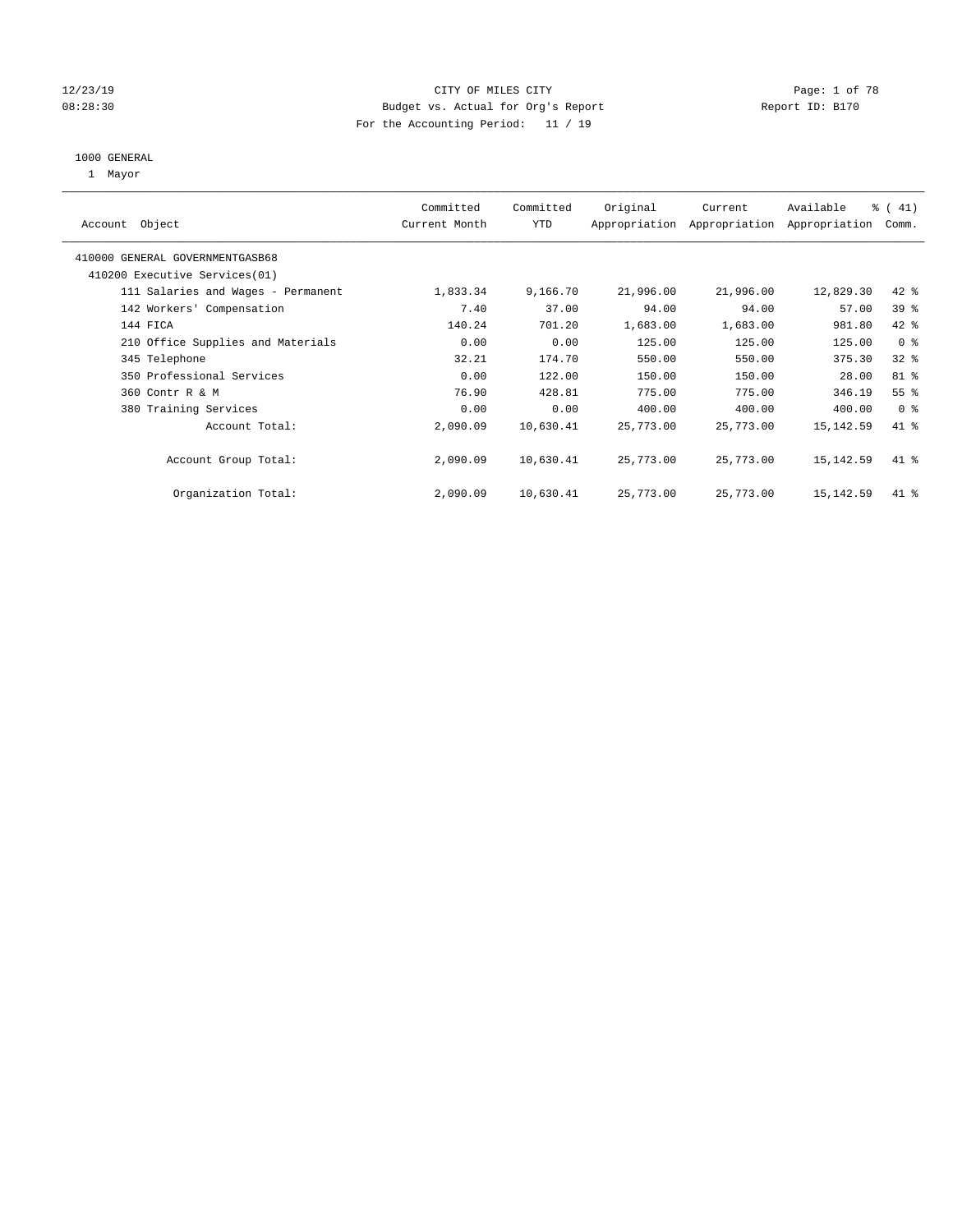#### 12/23/19 CITY OF MILES CITY Page: 2 of 78 08:28:30 Budget vs. Actual for Org's Report Changer Report ID: B170 For the Accounting Period: 11 / 19

### 1000 GENERAL

2 City Council

| Account Object                           | Committed<br>Current Month | Committed<br><b>YTD</b> | Original  | Current<br>Appropriation Appropriation Appropriation | Available | % (41)<br>Comm. |
|------------------------------------------|----------------------------|-------------------------|-----------|------------------------------------------------------|-----------|-----------------|
| 410000 GENERAL GOVERNMENTGASB68          |                            |                         |           |                                                      |           |                 |
| 410100 Legislative Services(02)          |                            |                         |           |                                                      |           |                 |
| 111 Salaries and Wages - Permanent       | 2,666.72                   | 13,166.93               | 31,968.00 | 31,968.00                                            | 18,801.07 | 41 %            |
| 142 Workers' Compensation                | 10.72                      | 52.93                   | 136.00    | 136.00                                               | 83.07     | 39%             |
| 144 FICA                                 | 204.00                     | 1,007.25                | 2,445.00  | 2,445.00                                             | 1,437.75  | 41 %            |
| 145 PERS                                 | 28.90                      | 144.50                  | 346.00    | 346.00                                               | 201.50    | 42 %            |
| 220 Operating Expenses                   | 0.00                       | 0.00                    | 100.00    | 100.00                                               | 100.00    | 0 <sup>8</sup>  |
| 370 Travel                               | 0.00                       | 0.00                    | 380.00    | 380.00                                               | 380.00    | 0 <sup>8</sup>  |
| 380 Training Services                    | 0.00                       | 0.00                    | 500.00    | 500.00                                               | 500.00    | 0 <sup>8</sup>  |
| Account Total:                           | 2,910.34                   | 14, 371.61              | 35,875.00 | 35,875.00                                            | 21,503.39 | 40 %            |
| 410105 Safety Culture-Supplies           |                            |                         |           |                                                      |           |                 |
| 230 Repair and Maintenance Supplies      | 0.00                       | 0.00                    | 250.00    | 250.00                                               | 250.00    | 0 <sup>8</sup>  |
| Account Total:                           | 0.00                       | 0.00                    | 250.00    | 250.00                                               | 250.00    | 0 <sup>8</sup>  |
| Account Group Total:                     | 2,910.34                   | 14, 371.61              | 36,125.00 | 36,125.00                                            | 21,753.39 | $40*$           |
| 470000 Housing and Community Development |                            |                         |           |                                                      |           |                 |
| 470300 Ecomonic Development              |                            |                         |           |                                                      |           |                 |
| 350 Professional Services                | 0.00                       | 15,492.00               | 15,492.00 | 15,492.00                                            | 0.00      | $100*$          |
| Account Total:                           | 0.00                       | 15,492.00               | 15,492.00 | 15,492.00                                            | 0.00      | $100*$          |
| Account Group Total:                     | 0.00                       | 15,492.00               | 15,492.00 | 15,492.00                                            | 0.00      | $100*$          |
| Organization Total:                      | 2,910.34                   | 29,863.61               | 51,617.00 | 51,617.00                                            | 21,753.39 | 58 %            |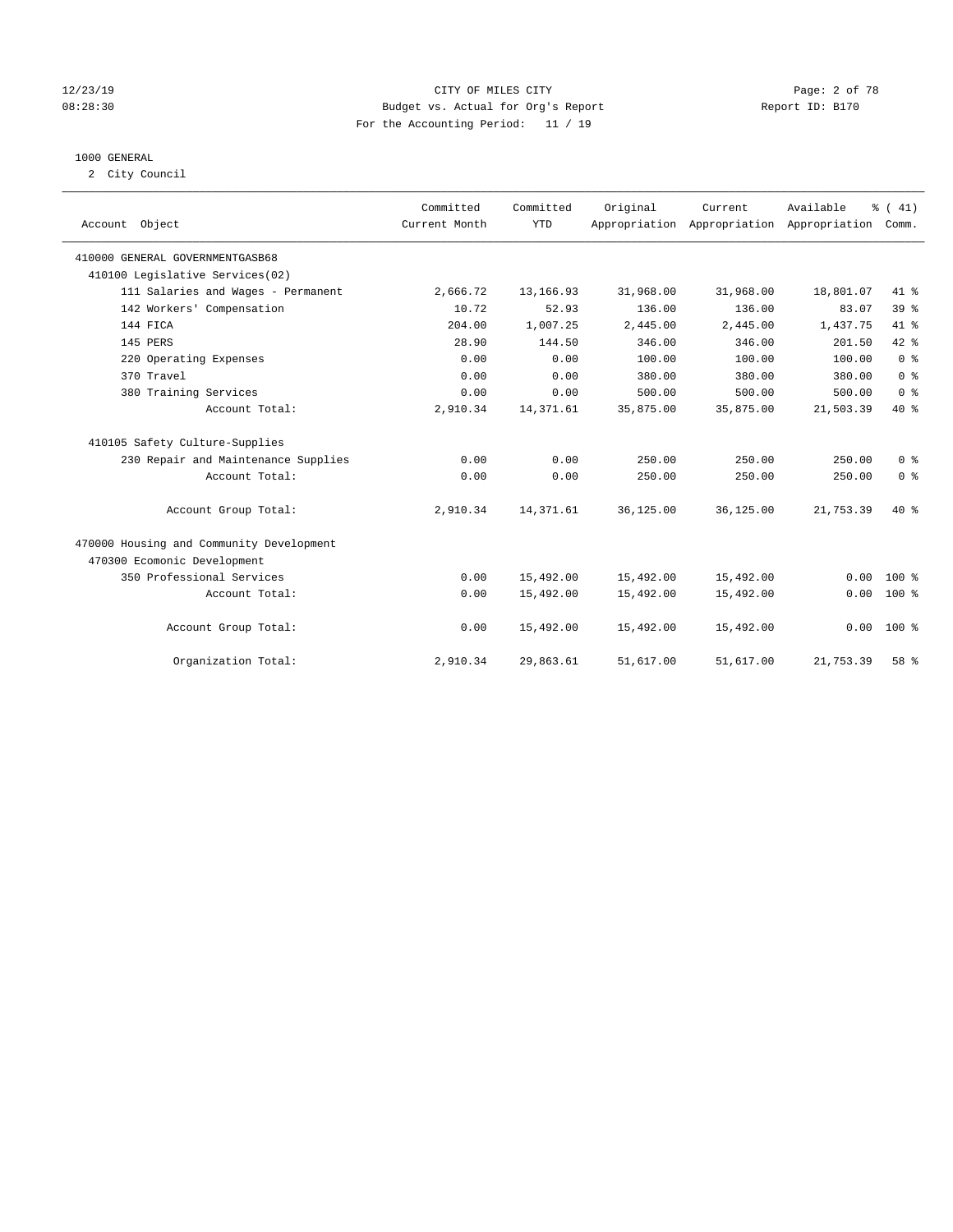#### 12/23/19 CITY OF MILES CITY Page: 3 of 78 08:28:30 Budget vs. Actual for Org's Report Changer Report ID: B170 For the Accounting Period: 11 / 19

### 1000 GENERAL

3 City Clerk

| Account Object                             | Committed<br>Current Month | Committed<br><b>YTD</b> | Original   | Current    | Available<br>Appropriation Appropriation Appropriation Comm. | % (41)          |
|--------------------------------------------|----------------------------|-------------------------|------------|------------|--------------------------------------------------------------|-----------------|
| 410000 GENERAL GOVERNMENTGASB68            |                            |                         |            |            |                                                              |                 |
| 410500 Financial Services(03)              |                            |                         |            |            |                                                              |                 |
| 111 Salaries and Wages - Permanent         | 9,395.19                   | 45,013.78               | 113,048.00 | 113,048.00 | 68,034.22                                                    | $40*$           |
| 131 VACATION                               | 262.80                     | 3,972.94                | 7,100.00   | 7,100.00   | 3,127.06                                                     | 56%             |
| 132 SICK LEAVE                             | 382.02                     | 1,914.51                | 4,100.00   | 4,100.00   | 2,185.49                                                     | 47.8            |
| 133 OTHER LEAVE PAY                        | 293.78                     | 432.82                  | 3,360.00   | 3,360.00   | 2,927.18                                                     | 13 <sup>8</sup> |
| 141 Unemployment Insurance                 | 15.50                      | 77.68                   | 191.00     | 191.00     | 113.32                                                       | 41 %            |
| 142 Workers' Compensation                  | 63.54                      | 316.55                  | 1,562.00   | 1,562.00   | 1,245.45                                                     | $20*$           |
| 143 Health Insurance                       | 2,304.00                   | 11,519.94               | 27,656.00  | 27,656.00  | 16,136.06                                                    | $42$ %          |
| 144 FICA                                   | 788.18                     | 3,948.51                | 9,762.00   | 9,762.00   | 5,813.49                                                     | 40 %            |
| 145 PERS                                   | 895.93                     | 4,450.67                | 11,064.00  | 11,064.00  | 6,613.33                                                     | 40 %            |
| 196 CLOTHING ALLOTMENT                     | 0.00                       | 435.00                  | 450.00     | 450.00     | 15.00                                                        | 97 <sub>8</sub> |
| 210 Office Supplies and Materials          | 65.98                      | 429.35                  | 2,200.00   | 2,200.00   | 1,770.65                                                     | $20*$           |
| 214 Small Items of Equipment               | 0.00                       | 2,682.12                | 1,800.00   | 1,800.00   | $-882.12$                                                    | 149 %           |
| 220 Operating Expenses                     | 81.22                      | 784.62                  | 2,500.00   | 2,500.00   | 1,715.38                                                     | $31$ %          |
| 311 Postage, Box Rent, Etc.                | 810.05                     | 773.21                  | 1,500.00   | 1,500.00   | 726.79                                                       | $52$ $%$        |
| 320 Printing, Duplicating, Typing &        | 0.00                       | 0.00                    | 100.00     | 100.00     | 100.00                                                       | 0 <sup>8</sup>  |
| 330 Publicity, Subscriptions & Dues        | 0.00                       | 462.38                  | 2,200.00   | 2,200.00   | 1,737.62                                                     | $21$ %          |
| 334 Memberships, Registrations & Dues      | 0.00                       | 3,205.41                | 3,200.00   | 3,200.00   | $-5.41$                                                      | $100*$          |
| 345 Telephone                              | 48.70                      | 256.92                  | 650.00     | 650.00     | 393.08                                                       | 40 %            |
| 347 Internet                               | 19.52                      | 97.60                   | 250.00     | 250.00     | 152.40                                                       | 39 <sup>8</sup> |
| 350 Professional Services                  | 320.00                     | 9,014.40                | 33,850.00  | 33,850.00  | 24,835.60                                                    | 27%             |
| 360 Contr R & M                            | 564.03                     | 11,744.49               | 18,606.00  | 18,606.00  | 6,861.51                                                     | 63%             |
| 370 Travel                                 | 0.00                       | 792.64                  | 2,500.00   | 2,500.00   | 1,707.36                                                     | 32%             |
| 380 Training Services                      | 0.00                       | 300.00                  | 1,600.00   | 1,600.00   | 1,300.00                                                     | 19 <sup>°</sup> |
| 382 Books                                  | 0.00                       | 0.00                    | 350.00     | 350.00     | 350.00                                                       | 0 <sup>8</sup>  |
| 390 Other Purchased Services (Recorded     | 0.00                       | $-4.00$                 | 100.00     | 100.00     | 104.00                                                       | $-4$ %          |
| 513 Liability                              | 0.00                       | 91,300.05               | 91,301.00  | 91,301.00  | 0.95                                                         | $100*$          |
| 521 Surety Bonds for Officials & Employees | 0.00                       | 750.00                  | 750.00     | 750.00     | 0.00                                                         | $100*$          |
| 555 Bank Service Charges                   | 20.00                      | 100.00                  | 300.00     | 300.00     | 200.00                                                       | 338             |
| Account Total:                             | 16,330.44                  | 194,771.59              | 342,050.00 | 342,050.00 | 147,278.41                                                   | 57%             |
| 411101 Labor Negotiations                  |                            |                         |            |            |                                                              |                 |
| 350 Professional Services                  | 0.00                       | 6,656.00                | 13,400.00  | 13,400.00  | 6,744.00                                                     | 50 %            |
| Account Total:                             | 0.00                       | 6,656.00                | 13,400.00  | 13,400.00  | 6,744.00                                                     | 50%             |
| Account Group Total:                       | 16,330.44                  | 201, 427.59             | 355,450.00 | 355,450.00 | 154,022.41                                                   | 57%             |
| Organization Total:                        | 16,330.44                  | 201, 427.59             | 355,450.00 | 355,450.00 | 154,022.41                                                   | 57%             |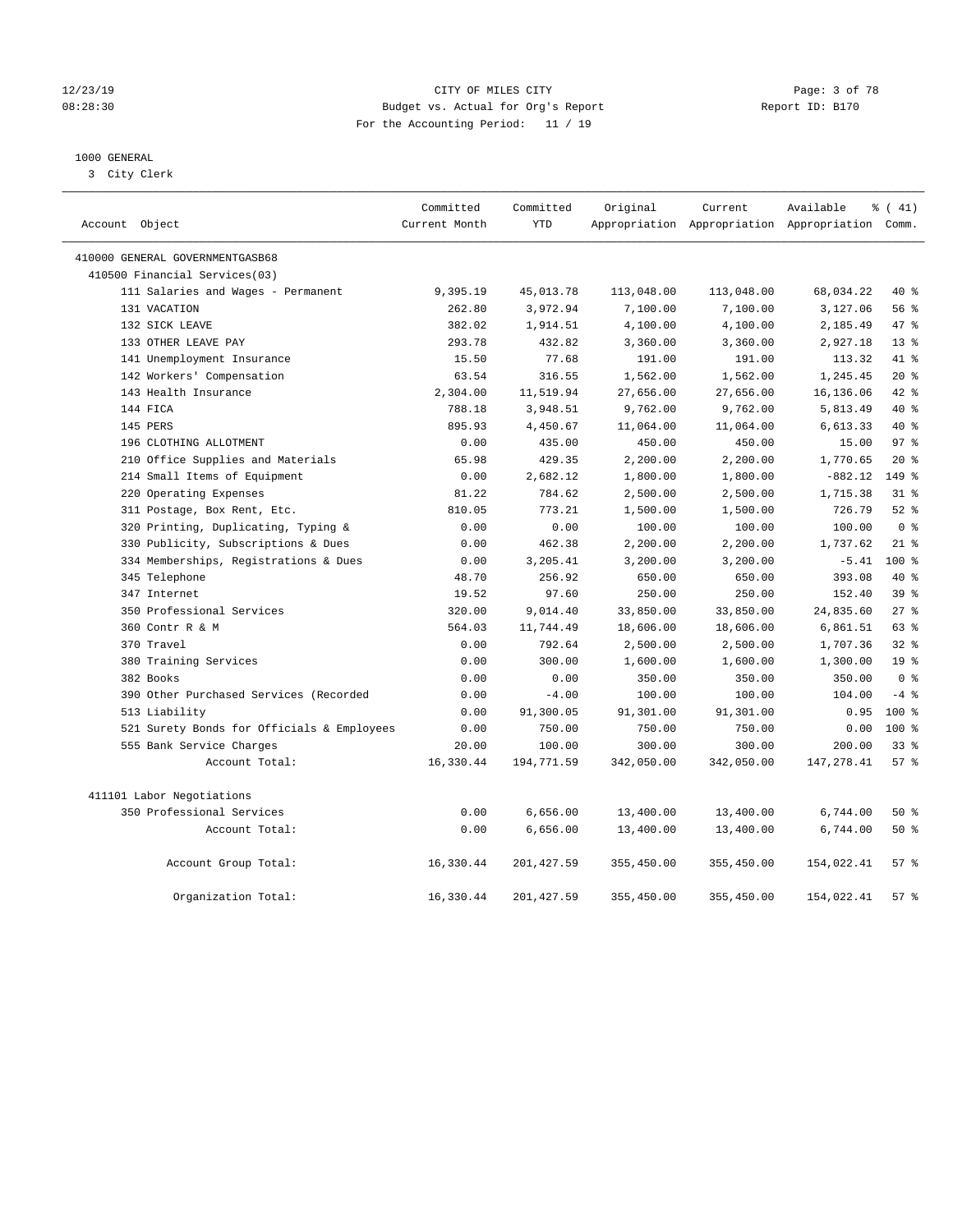#### 12/23/19 CITY OF MILES CITY Page: 4 of 78 08:28:30 Budget vs. Actual for Org's Report Changer Report ID: B170 For the Accounting Period: 11 / 19

## 1000 GENERAL

4 Attorney

| Account Object                     | Committed<br>Current Month | Committed<br><b>YTD</b> | Original    | Current<br>Appropriation Appropriation Appropriation | Available  | $\frac{1}{6}$ ( 41)<br>Comm. |  |
|------------------------------------|----------------------------|-------------------------|-------------|------------------------------------------------------|------------|------------------------------|--|
| 410000 GENERAL GOVERNMENTGASB68    |                            |                         |             |                                                      |            |                              |  |
| 411100 Legal Services(04)          |                            |                         |             |                                                      |            |                              |  |
| 111 Salaries and Wages - Permanent | 7,470.48                   | 37,364.02               | 103,796.00  | 103,796.00                                           | 66,431.98  | 36%                          |  |
| 131 VACATION                       | 2,522.42                   | 2,627.06                | 2,700.00    | 2,700.00                                             | 72.94      | 97%                          |  |
| 132 SICK LEAVE                     | 1,846.56                   | 1,846.56                | 1,900.00    | 1,900.00                                             | 53.44      | 97 <sub>8</sub>              |  |
| 141 Unemployment Insurance         | 17.76                      | 62.99                   | 163.00      | 163.00                                               | 100.01     | 39%                          |  |
| 142 Workers' Compensation          | 68.79                      | 260.75                  | 689.00      | 689.00                                               | 428.25     | 38 <sup>8</sup>              |  |
| 143 Health Insurance               | 794.70                     | 3,973.50                | 9,536.00    | 9,536.00                                             | 5,562.50   | 42 %                         |  |
| 144 FICA                           | 891.76                     | 3, 142. 24              | 8,292.00    | 8,292.00                                             | 5,149.76   | 38 <sup>8</sup>              |  |
| 145 PERS                           | 1,002.81                   | 3,432.20                | 9,398.00    | 9,398.00                                             | 5,965.80   | 37%                          |  |
| 196 CLOTHING ALLOTMENT             | 0.00                       | 150.00                  | 150.00      | 150.00                                               | 0.00       | 100 %                        |  |
| 210 Office Supplies and Materials  | 44.08                      | 149.63                  | 1,000.00    | 1,000.00                                             | 850.37     | 15 <sup>°</sup>              |  |
| 214 Small Items of Equipment       | 0.00                       | 131.99                  | 1,000.00    | 1,000.00                                             | 868.01     | $13*$                        |  |
| 220 Operating Expenses             | 0.00                       | 455.37                  | 1,000.00    | 1,000.00                                             | 544.63     | 46%                          |  |
| 311 Postage, Box Rent, Etc.        | 15.30                      | 116.59                  | 500.00      | 500.00                                               | 383.41     | $23$ $%$                     |  |
| 345 Telephone                      | 0.93                       | 18.07                   | 100.00      | 100.00                                               | 81.93      | 18 %                         |  |
| 350 Professional Services          | 100.00                     | 822.75                  | 4,000.00    | 4,000.00                                             | 3, 177, 25 | $21$ %                       |  |
| 360 Contr R & M                    | 0.00                       | 0.00                    | 207.00      | 207.00                                               | 207.00     | 0 <sup>8</sup>               |  |
| 370 Travel                         | 0.00                       | 0.00                    | 700.00      | 700.00                                               | 700.00     | 0 <sup>8</sup>               |  |
| Account Total:                     | 14,775.59                  | 54, 553. 72             | 145, 131.00 | 145, 131.00                                          | 90,577.28  | 38 %                         |  |
| Account Group Total:               | 14,775.59                  | 54, 553. 72             | 145, 131.00 | 145,131.00                                           | 90,577.28  | 38 <sup>8</sup>              |  |
| Organization Total:                | 14,775.59                  | 54, 553. 72             | 145, 131.00 | 145, 131.00                                          | 90,577.28  | 38 <sup>8</sup>              |  |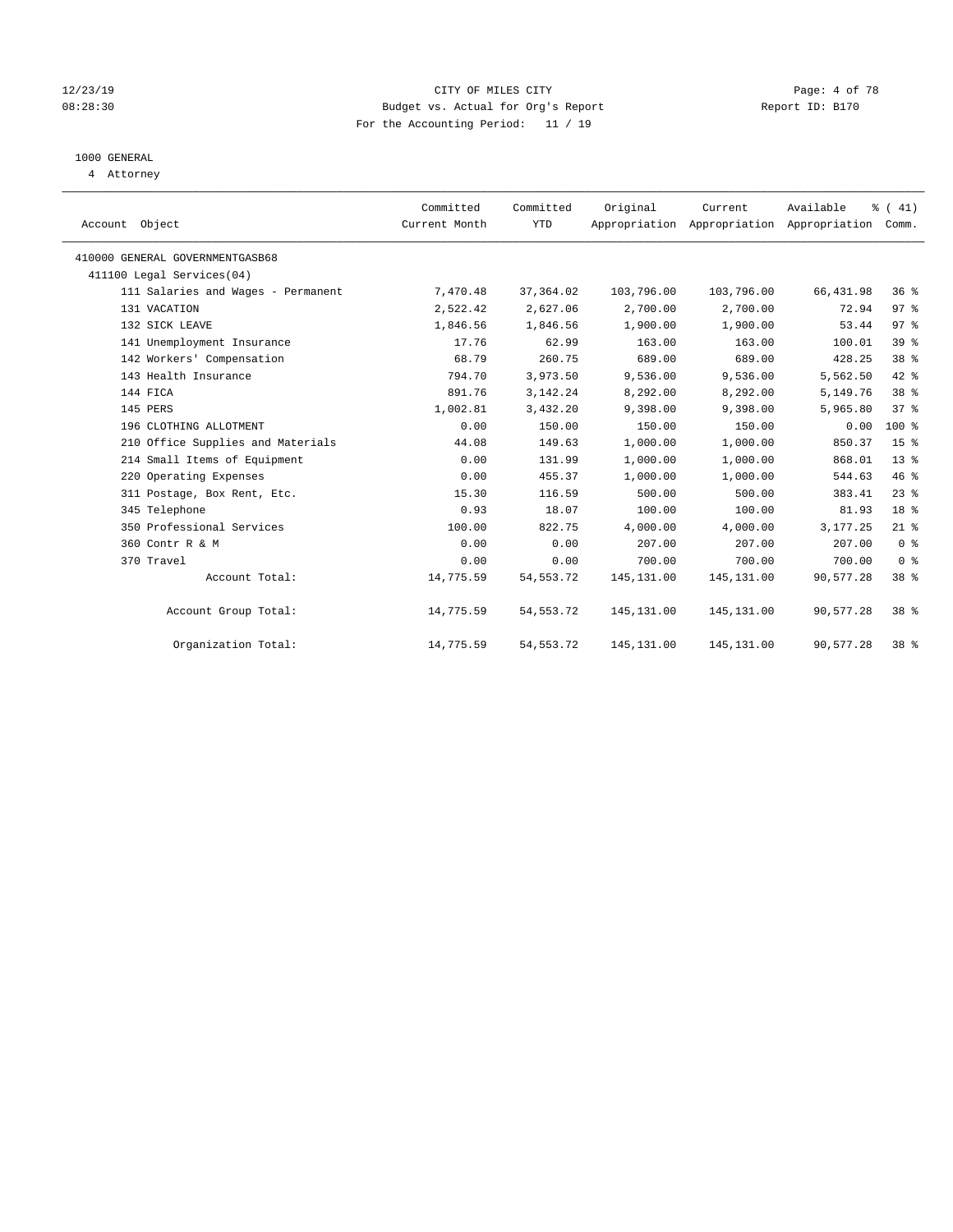#### 1000 GENERAL

5 Police

| Account Object                              | Committed<br>Current Month | Committed<br>YTD | Original     | Current      | Available<br>Appropriation Appropriation Appropriation Comm. | $\frac{1}{6}$ ( 41) |
|---------------------------------------------|----------------------------|------------------|--------------|--------------|--------------------------------------------------------------|---------------------|
|                                             |                            |                  |              |              |                                                              |                     |
| 420000 PUBLIC SAFETY-GASB68                 |                            |                  |              |              |                                                              |                     |
| 420140 Crime Control and Investigation (05) |                            |                  |              |              |                                                              |                     |
| 111 Salaries and Wages - Permanent          | 51,128.91                  | 274, 572.37      | 668,624.00   | 668,624.00   | 394,051.63                                                   | 41 %                |
| 121 OVERTIME-PERMANENT                      | 10,768.03                  | 47,664.25        | 30,000.00    | 30,000.00    | $-17,664.25$                                                 | 159 %               |
| 131 VACATION                                | 8,172.65                   | 31,963.95        | 51,000.00    | 51,000.00    | 19,036.05                                                    | 63 %                |
| 132 SICK LEAVE                              | 1,079.95                   | 9,128.26         | 25,000.00    | 25,000.00    | 15,871.74                                                    | 37%                 |
| 133 OTHER LEAVE PAY                         | 993.56                     | 11,689.04        | 32,372.00    | 32,372.00    | 20,682.96                                                    | 36%                 |
| 134 HOLIDAY PAY                             | 0.00                       | 0.00             | 10,100.00    | 10,100.00    | 10,100.00                                                    | 0 <sup>8</sup>      |
| 141 Unemployment Insurance                  | 108.20                     | 571.27           | 1,226.00     | 1,226.00     | 654.73                                                       | 47 %                |
| 142 Workers' Compensation                   | 3,170.62                   | 16,874.89        | 38,997.00    | 38,997.00    | 22, 122. 11                                                  | 43 %                |
| 143 Health Insurance                        | 11,919.45                  | 61,190.15        | 143,046.00   | 143,046.00   | 81,855.85                                                    | 43 %                |
| 144 FICA                                    | 1,014.34                   | 5,552.89         | 11,848.00    | 11,848.00    | 6,295.11                                                     | 47 %                |
| 145 PERS                                    | 16.95                      | 353.96           | 600.00       | 600.00       | 246.04                                                       | 59 %                |
| 146 Police Pension                          | 8,552.69                   | 45, 137. 41      | 108,619.00   | 108,619.00   | 63,481.59                                                    | 42 %                |
| 196 CLOTHING ALLOTMENT                      | 0.00                       | 5,835.00         | 11,960.00    | 11,960.00    | 6,125.00                                                     | 49 %                |
| 210 Office Supplies and Materials           | 376.76                     | 2,172.13         | 6,500.00     | 6,500.00     | 4,327.87                                                     | 33%                 |
| 214 Small Items of Equipment                | 923.99                     | 5,095.96         | 12,500.00    | 12,500.00    | 7,404.04                                                     | 41 %                |
| 220 Operating Expenses                      | 872.68                     | 3,926.78         | 18,000.00    | 18,000.00    | 14,073.22                                                    | $22$ %              |
| 226 Clothing and Uniforms                   | 92.45                      | 92.45            | 500.00       | 500.00       | 407.55                                                       | 18 %                |
| 227 Firearm Supplies                        | 0.00                       | 0.00             | 3,800.00     | 3,800.00     | 3,800.00                                                     | 0 <sup>8</sup>      |
| 230 Repair and Maintenance Supplies         | 57.69                      | 3,607.82         | 9,000.00     | 9,000.00     | 5,392.18                                                     | 40 %                |
| 231 Gas, Oil, Diesel Fuel, Grease, etc.     | 2,504.28                   | 12,511.26        | 25,000.00    | 25,000.00    | 12,488.74                                                    | 50%                 |
| 311 Postage, Box Rent, Etc.                 | 49.49                      | 278.86           | 1,000.00     | 1,000.00     | 721.14                                                       | $28$ %              |
| 334 Memberships, Registrations & Dues       | 16.00                      | 116.00           | 2,000.00     | 2,000.00     | 1,884.00                                                     | 6 %                 |
| 345 Telephone                               | 309.40                     | 1,560.42         | 4,000.00     | 4,000.00     | 2,439.58                                                     | 39 %                |
| 347 Internet                                | 65.60                      | 328.00           | 800.00       | 800.00       | 472.00                                                       | 41 %                |
| 350 Professional Services                   | 1,059.65                   | 9,887.80         | 16,260.00    | 16,260.00    | 6,372.20                                                     | 61 %                |
| 360 Contr R & M                             | 27.00                      | 121.50           | 600.00       | 600.00       | 478.50                                                       | $20*$               |
| 366 R&M Vehicles - Police/Animal Control    | 343.85                     | 7,476.64         | 16,980.00    | 16,980.00    | 9,503.36                                                     | 44 %                |
| 370 Travel                                  | 0.00                       | 1,906.43         | 4,500.00     | 4,500.00     | 2,593.57                                                     | 42 %                |
| 380 Training Services                       | $-249.00$                  | 1,220.00         | 6,600.00     | 6,600.00     | 5,380.00                                                     | 18 %                |
| 511 Insurance on Buildings                  | 0.00                       | 24.50            | 25.00        | 25.00        | 0.50                                                         | 98 %                |
| 512 Insurance on Vehicles & Equipment       | 0.00                       | 1,203.63         | 1,204.00     | 1,204.00     | 0.37                                                         | 100 %               |
| 530 Rent                                    | 3,115.83                   | 15,579.15        | 37,380.00    | 37,380.00    | 21,800.85                                                    | 42 %                |
| 700 Grants, Contributions & Indemnities     | 0.00                       | 4,000.00         | 6,000.00     | 6,000.00     | 2,000.00                                                     | 67 %                |
| 790 K9 from contributions                   | 0.00                       | 289.39           | 3,000.00     | 3,000.00     | 2,710.61                                                     | $10*$               |
| 940 Machinery & Equipment                   | 0.00                       | 7,235.99         | 0.00         | 0.00         | $-7, 235.99$                                                 | $***$ $-$           |
| Account Total:                              | 106,491.02                 | 589,168.15       | 1,309,041.00 | 1,309,041.00 | 719,872.85                                                   | 45 %                |
| 420160 Communications-Dispatch              |                            |                  |              |              |                                                              |                     |
| 111 Salaries and Wages - Permanent          | 18,599.74                  | 96,525.68        | 238,516.00   | 238,516.00   | 141,990.32                                                   | 40 %                |
| 121 OVERTIME-PERMANENT                      | 2,733.34                   | 9,697.61         | 24,800.00    | 24,800.00    | 15,102.39                                                    | 39 %                |
| 131 VACATION                                | 1,427.14                   | 3,833.27         | 13,500.00    | 13,500.00    | 9,666.73                                                     | $28$ %              |
| 132 SICK LEAVE                              | 1,540.93                   | 4,926.58         | 7,400.00     | 7,400.00     | 2,473.42                                                     | 67 %                |
| 133 OTHER LEAVE PAY                         | 1,238.71                   | 1,710.28         | 5,266.00     | 5,266.00     | 3,555.72                                                     | $32$ $%$            |
| 134 HOLIDAY PAY                             | 0.00                       | 0.00             | 3,400.00     | 3,400.00     | 3,400.00                                                     | 0 <sup>8</sup>      |
| 141 Unemployment Insurance                  | 38.32                      | 176.42           | 431.00       | 431.00       | 254.58                                                       | 41 %                |
| 142 Workers' Compensation                   | 1,153.45                   | 5,378.80         | 12,944.00    | 12,944.00    | 7,565.20                                                     | $42$ %              |
| 143 Health Insurance                        | 3,977.35                   | 19,886.75        | 57,218.00    | 57,218.00    | 37, 331.25                                                   | 35%                 |
| 144 FICA                                    | 1,907.66                   | 8,763.30         | 22,003.00    | 22,003.00    | 13,239.70                                                    | 40%                 |

#### 12/23/19 CITY OF MILES CITY Page: 5 of 78 08:28:30 Budget vs. Actual for Org's Report Changer Report ID: B170 For the Accounting Period: 11 / 19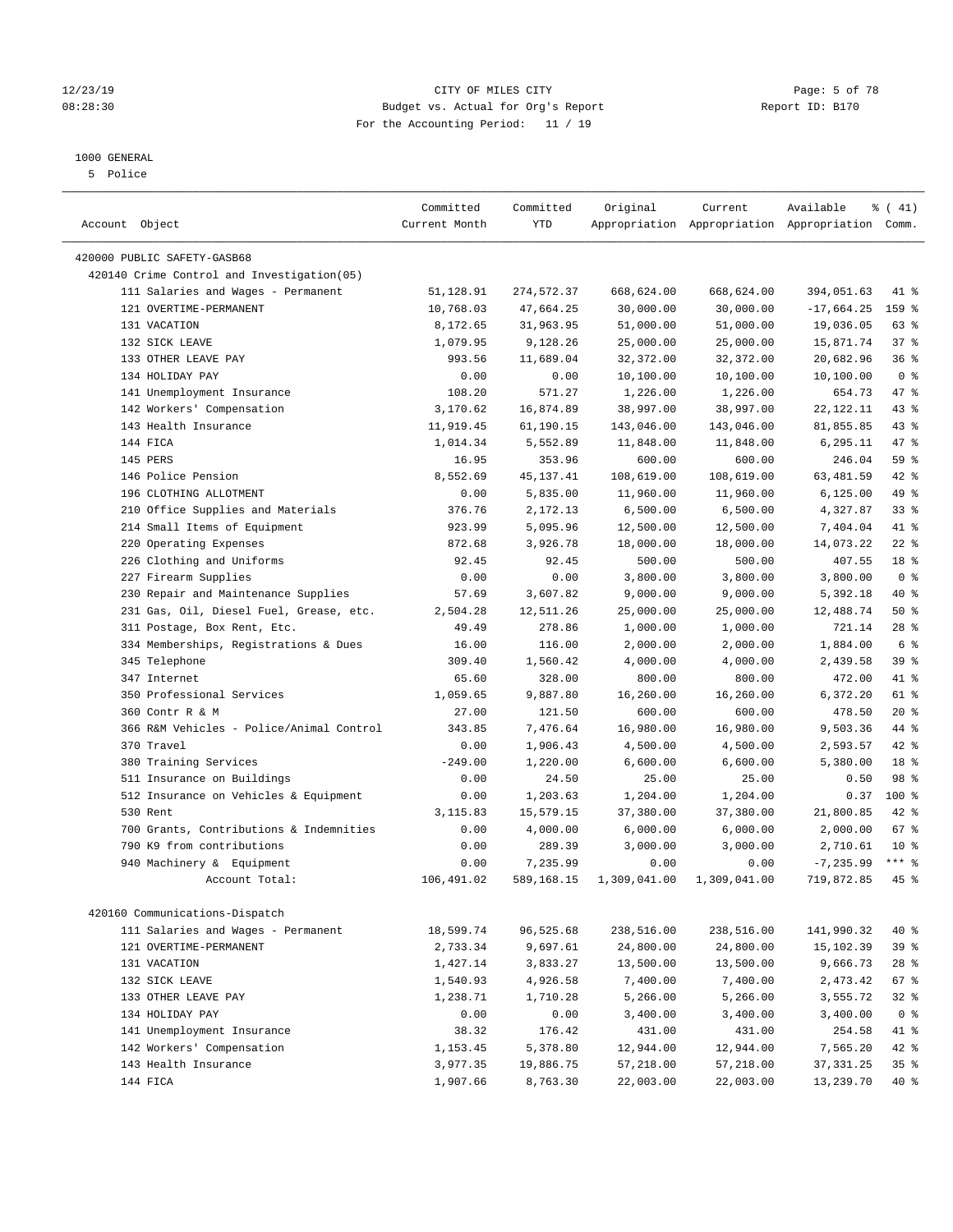#### 12/23/19 CITY OF MILES CITY Page: 6 of 78 08:28:30 Budget vs. Actual for Org's Report Changer Report ID: B170 For the Accounting Period: 11 / 19

## 1000 GENERAL

5 Police

| Account Object                          | Committed<br>Current Month | Committed<br><b>YTD</b> | Original     | Current      | Available<br>Appropriation Appropriation Appropriation | $\frac{1}{6}$ (41)<br>Comm. |  |
|-----------------------------------------|----------------------------|-------------------------|--------------|--------------|--------------------------------------------------------|-----------------------------|--|
| 145 PERS                                | 2,214.31                   | 10,156.06               | 25,393.00    | 25,393.00    | 15,236.94                                              | $40*$                       |  |
| 196 CLOTHING ALLOTMENT                  | 0.00                       | 875.00                  | 2,000.00     | 2,000.00     | 1,125.00                                               | 44 %                        |  |
| 210 Office Supplies and Materials       | 264.20                     | 1,022.84                | 2,000.00     | 2,000.00     | 977.16                                                 | $51$ %                      |  |
| 214 Small Items of Equipment            | 0.00                       | 100.00                  | 1,500.00     | 1,500.00     | 1,400.00                                               | 7 %                         |  |
| 220 Operating Expenses                  | 0.00                       | 0.00                    | 1,000.00     | 1,000.00     | 1,000.00                                               | 0 <sup>8</sup>              |  |
| 231 Gas, Oil, Diesel Fuel, Grease, etc. | 0.00                       | 0.00                    | 600.00       | 600.00       | 600.00                                                 | 0 <sup>8</sup>              |  |
| 311 Postage, Box Rent, Etc.             | 0.00                       | 0.00                    | 150.00       | 150.00       | 150.00                                                 | 0 <sup>8</sup>              |  |
| 320 Printing, Duplicating, Typing &     | 0.00                       | 0.00                    | 300.00       | 300.00       | 300.00                                                 | 0 <sup>8</sup>              |  |
| 330 Publicity, Subscriptions & Dues     | 0.00                       | 0.00                    | 100.00       | 100.00       | 100.00                                                 | 0 <sup>8</sup>              |  |
| 334 Memberships, Registrations & Dues   | 0.00                       | 0.00                    | 500.00       | 500.00       | 500.00                                                 | 0 <sup>8</sup>              |  |
| 345 Telephone                           | 307.42                     | 1,550.52                | 5,000.00     | 5,000.00     | 3,449.48                                               | $31$ %                      |  |
| 350 Professional Services               | 0.00                       | 1,072.00                | 1,500.00     | 1,500.00     | 428.00                                                 | 71 %                        |  |
| 360 Contr R & M                         | 0.00                       | 0.00                    | 100.00       | 100.00       | 100.00                                                 | 0 <sup>8</sup>              |  |
| 370 Travel                              | 0.00                       | 1,190.94                | 1,000.00     | 1,000.00     | $-190.94$                                              | 119 %                       |  |
| 380 Training Services                   | 0.00                       | 250.00                  | 1,000.00     | 1,000.00     | 750.00                                                 | 25%                         |  |
| Account Total:                          | 35,402.57                  | 167, 116.05             | 427,621.00   | 427,621.00   | 260,504.95                                             | $39*$                       |  |
| Account Group Total:                    | 141,893.59                 | 756,284.20              | 1,736,662.00 | 1,736,662.00 | 980, 377.80                                            | 44 %                        |  |
| Organization Total:                     | 141,893.59                 | 756,284.20              | 1,736,662.00 | 1,736,662.00 | 980, 377.80                                            | 44 %                        |  |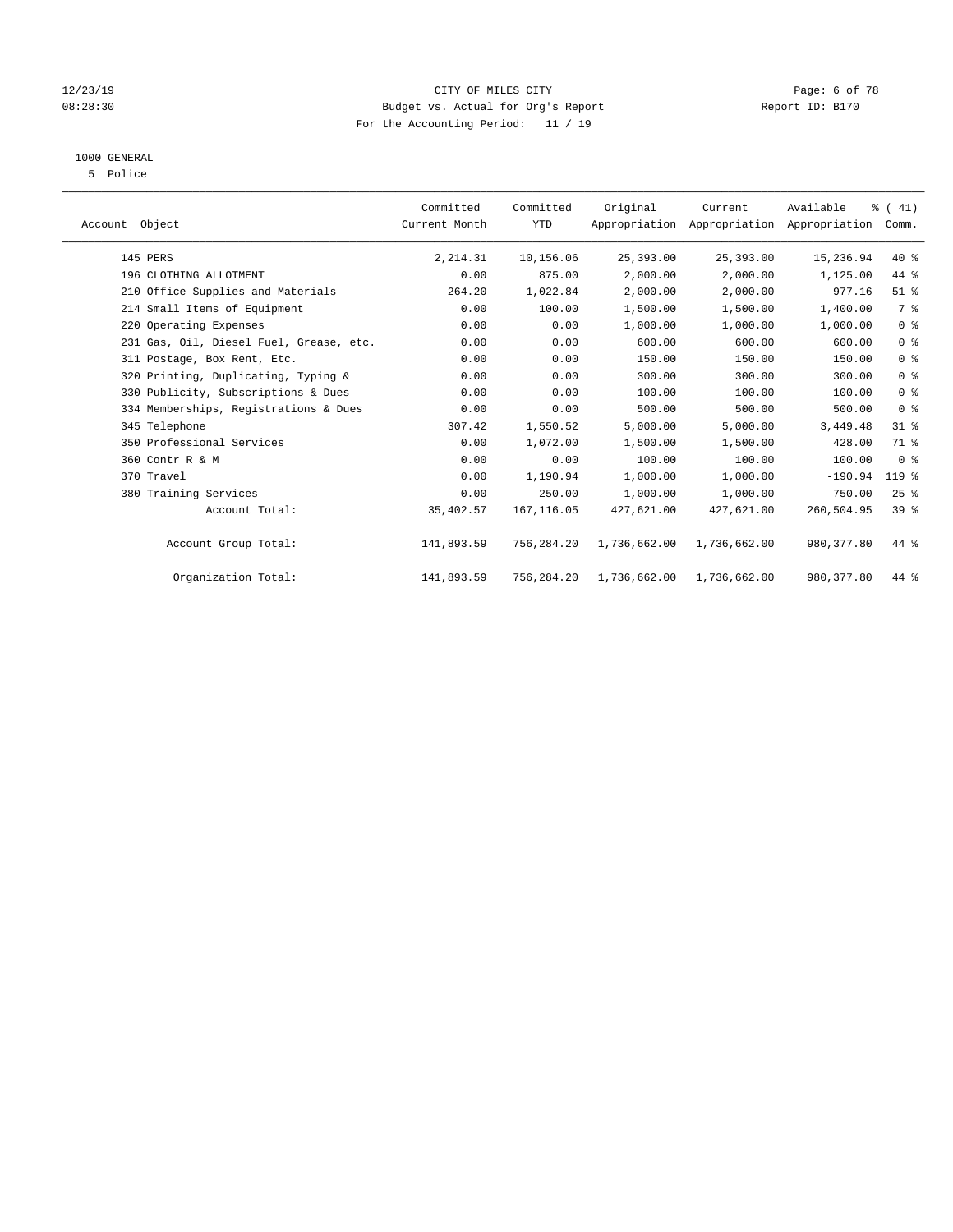#### 12/23/19 CITY OF MILES CITY Page: 7 of 78 08:28:30 Budget vs. Actual for Org's Report Report ID: B170 For the Accounting Period: 11 / 19

#### 1000 GENERAL

6 Police Judge

| Account Object                        | Committed<br>Current Month | Committed<br><b>YTD</b> | Original   | Current    | Available<br>Appropriation Appropriation Appropriation Comm. | % (41)          |
|---------------------------------------|----------------------------|-------------------------|------------|------------|--------------------------------------------------------------|-----------------|
| 410000 GENERAL GOVERNMENTGASB68       |                            |                         |            |            |                                                              |                 |
| 410300 Judicial Services(06)          |                            |                         |            |            |                                                              |                 |
| 111 Salaries and Wages - Permanent    | 7,615.01                   | 37,496.89               | 87,276.00  | 87,276.00  | 49,779.11                                                    | $43$ %          |
| 131 VACATION                          | 209.88                     | 1,442.04                | 4,000.00   | 4,000.00   | 2,557.96                                                     | 36%             |
| 132 SICK LEAVE                        | 120.93                     | 790.17                  | 3,500.00   | 3,500.00   | 2,709.83                                                     | $23$ %          |
| 141 Unemployment Insurance            | 9.17                       | 46.34                   | 140.00     | 140.00     | 93.66                                                        | $33$ $%$        |
| 142 Workers' Compensation             | 80.75                      | 410.98                  | 1,009.00   | 1,009.00   | 598.02                                                       | 41.8            |
| 143 Health Insurance                  | 1,588.70                   | 8,338.57                | 19,073.00  | 19,073.00  | 10,734.43                                                    | 44 %            |
| 144 FICA                              | 600.12                     | 3,023.54                | 7,250.00   | 7,250.00   | 4,226.46                                                     | 42.8            |
| 145 PERS                              | 688.91                     | 3,444.52                | 8,217.00   | 8,217.00   | 4,772.48                                                     | 42 %            |
| 196 CLOTHING ALLOTMENT                | 0.00                       | 300.00                  | 300.00     | 300.00     | 0.00                                                         | $100*$          |
| 210 Office Supplies and Materials     | 16.28                      | 318.96                  | 800.00     | 800.00     | 481.04                                                       | 40 %            |
| 214 Small Items of Equipment          | 0.00                       | 0.00                    | 600.00     | 600.00     | 600.00                                                       | 0 <sup>8</sup>  |
| 220 Operating Expenses                | 0.00                       | 31.88                   | 300.00     | 300.00     | 268.12                                                       | 11 <sup>°</sup> |
| 230 Repair and Maintenance Supplies   | 25.00                      | 25.00                   | 100.00     | 100.00     | 75.00                                                        | 25%             |
| 311 Postage, Box Rent, Etc.           | 58.15                      | 190.85                  | 1,100.00   | 1,100.00   | 909.15                                                       | $17*$           |
| 334 Memberships, Registrations & Dues | 0.00                       | 0.00                    | 1,100.00   | 1,100.00   | 1,100.00                                                     | 0 <sup>8</sup>  |
| 345 Telephone                         | 111.61                     | 544.60                  | 1,300.00   | 1,300.00   | 755.40                                                       | 42 %            |
| 347 Internet                          | 30.15                      | 220.84                  | 700.00     | 700.00     | 479.16                                                       | 32%             |
| 350 Professional Services             | 0.00                       | 0.00                    | 700.00     | 700.00     | 700.00                                                       | 0 <sup>8</sup>  |
| 360 Contr R & M                       | 0.00                       | 516.78                  | 1,100.00   | 1,100.00   | 583.22                                                       | 47.8            |
| 370 Travel                            | 0.00                       | 1,148.67                | 2,000.00   | 2,000.00   | 851.33                                                       | 57%             |
| 380 Training Services                 | 0.00                       | 300.00                  | 500.00     | 500.00     | 200.00                                                       | 60 %            |
| 382 Books                             | 0.00                       | 0.00                    | 600.00     | 600.00     | 600.00                                                       | 0 <sup>8</sup>  |
| 394 Jury and Witness Fees             | 0.00                       | $-330.00$               | 500.00     | 500.00     | 830.00                                                       | $-66$ %         |
| 533 Machinery and Equipment Rental    | 0.00                       | 0.00                    | 1,500.00   | 1,500.00   | 1,500.00                                                     | 0 <sup>8</sup>  |
| Account Total:                        | 11,154.66                  | 58,260.63               | 143,665.00 | 143,665.00 | 85, 404.37                                                   | 41.8            |
| Account Group Total:                  | 11,154.66                  | 58,260.63               | 143,665.00 | 143,665.00 | 85, 404.37                                                   | 41 %            |
| Organization Total:                   | 11,154.66                  | 58,260.63               | 143,665.00 | 143,665.00 | 85, 404.37                                                   | 41 %            |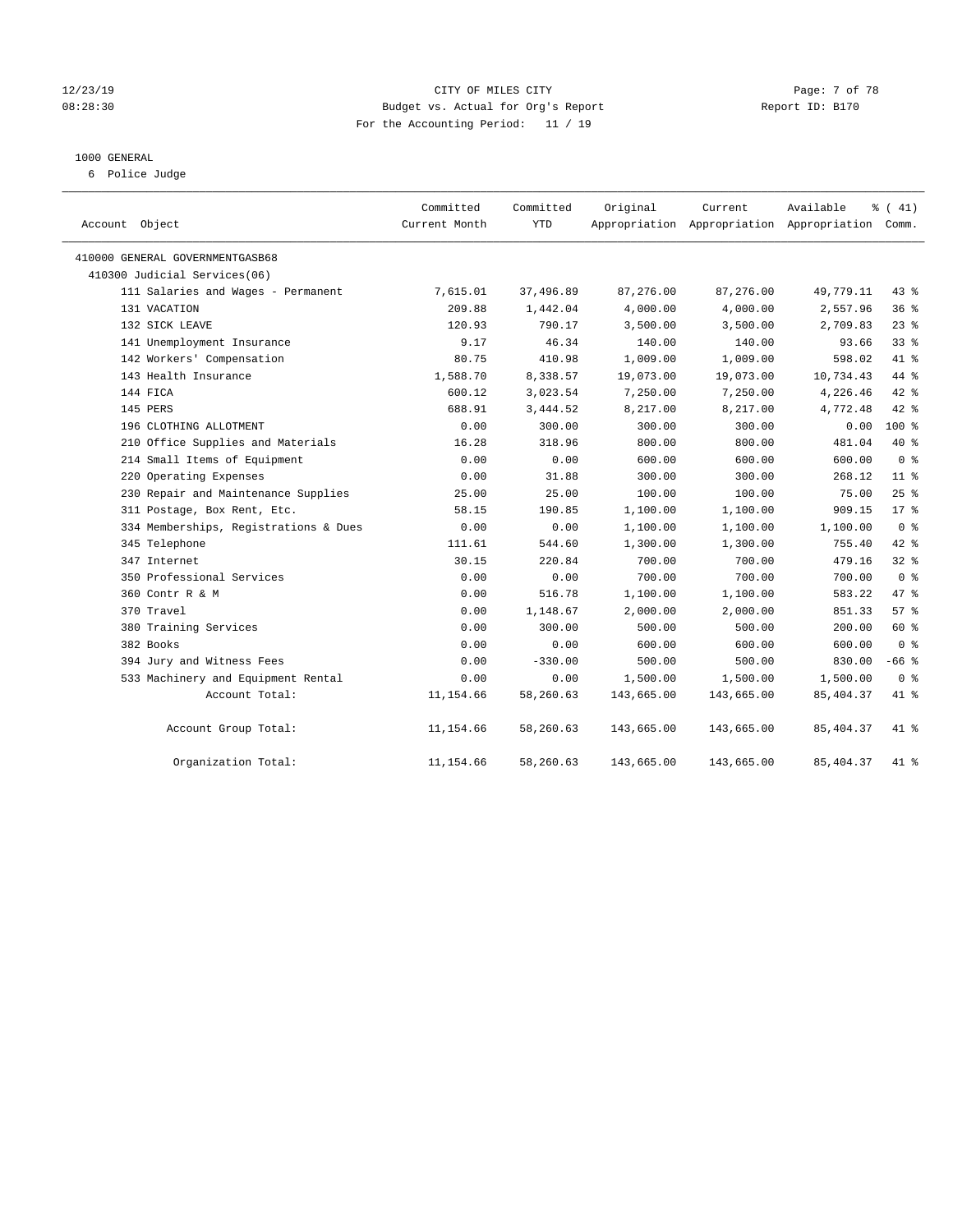#### 12/23/19 CITY OF MILES CITY Page: 8 of 78 08:28:30 Budget vs. Actual for Org's Report Changer Report ID: B170 For the Accounting Period: 11 / 19

#### 1000 GENERAL

7 Fire

| Account Object                          | Committed<br>Current Month | Committed<br>YTD | Original     | Current      | Available<br>Appropriation Appropriation Appropriation Comm. | $\frac{1}{6}$ ( 41) |
|-----------------------------------------|----------------------------|------------------|--------------|--------------|--------------------------------------------------------------|---------------------|
| 420000 PUBLIC SAFETY-GASB68             |                            |                  |              |              |                                                              |                     |
| 420460 Fire Suppression(07)             |                            |                  |              |              |                                                              |                     |
| 111 Salaries and Wages - Permanent      | 43,010.04                  | 207,628.37       | 460,572.00   | 460,572.00   | 252,943.63                                                   | 45 %                |
| 112 SALARIES AND WAGES - PART PAID      | 152.00                     | 1,367.00         | 6,480.00     | 6,480.00     | 5,113.00                                                     | $21$ %              |
| 121 OVERTIME-PERMANENT                  | 5,284.71                   | 25, 452.38       | 40,712.00    | 40,712.00    | 15,259.62                                                    | 63 %                |
| 131 VACATION                            | 6,371.51                   | 20,025.74        | 26,600.00    | 26,600.00    | 6,574.26                                                     | 75 %                |
| 132 SICK LEAVE                          | 2,092.04                   | 11,609.15        | 10,600.00    | 10,600.00    | $-1,009.15$                                                  | $110*$              |
| 133 OTHER LEAVE PAY                     | 0.00                       | 0.00             | 9,723.00     | 9,723.00     | 9,723.00                                                     | 0 <sup>8</sup>      |
| 134 HOLIDAY PAY                         | 1,107.80                   | 4,215.69         | 12,000.00    | 12,000.00    | 7,784.31                                                     | 35%                 |
| 141 Unemployment Insurance              | 86.97                      | 405.52           | 832.00       | 832.00       | 426.48                                                       | 49 %                |
| 142 Workers' Compensation               | 3,595.40                   | 16,782.17        | 31,061.00    | 31,061.00    | 14,278.83                                                    | $54$ %              |
| 143 Health Insurance                    | 7,188.43                   | 37,772.48        | 89,447.00    | 89,447.00    | 51,674.52                                                    | 42 %                |
| 144 FICA                                | 847.92                     | 3,990.36         | 8,598.00     | 8,598.00     | 4,607.64                                                     | 46 %                |
| 147 Firemen's Pension                   | 7,268.02                   | 32, 183.57       | 84,145.00    | 84,145.00    | 51,961.43                                                    | 38 %                |
| 210 Office Supplies and Materials       | 73.49                      | 255.95           | 11,500.00    | 11,500.00    | 11,244.05                                                    | 2 <sup>°</sup>      |
| 211 Clothing Allotment                  | 0.00                       | 1,890.00         | 9,600.00     | 9,600.00     | 7,710.00                                                     | $20*$               |
| 214 Small Items of Equipment            | 159.96                     | 705.77           | 14,500.00    | 14,500.00    | 13,794.23                                                    | 5 <sup>°</sup>      |
| 217 Small Item Equ/Inspector            | 0.00                       | 0.00             | 500.00       | 500.00       | 500.00                                                       | 0 <sup>8</sup>      |
| 220 Operating Expenses                  | 133.61                     | 1,992.44         | 10,000.00    | 10,000.00    | 8,007.56                                                     | $20*$               |
| 223 Operating Exp/Inspector             | 0.00                       | 504.95           | 2,000.00     | 2,000.00     | 1,495.05                                                     | $25$ %              |
| 226 Clothing and Uniforms               | 0.00                       | 693.61           | 16,500.00    | 16,500.00    | 15,806.39                                                    | 4%                  |
| 230 Repair and Maintenance Supplies     | 0.00                       | 58.65            | 3,500.00     | 3,500.00     | 3,441.35                                                     | 2 <sup>°</sup>      |
| 231 Gas, Oil, Diesel Fuel, Grease, etc. | 1,146.59                   | 3,746.31         | 11,000.00    | 11,000.00    | 7,253.69                                                     | 34%                 |
| 241 Consumable Tools                    | 0.00                       | 132.95           | 3,000.00     | 3,000.00     | 2,867.05                                                     | 4%                  |
| 311 Postage, Box Rent, Etc.             | 0.00                       | 64.81            | 150.00       | 150.00       | 85.19                                                        | 43 %                |
| 320 Printing, Duplicating, Typing &     | 0.00                       | $-93.53$         | 500.00       | 500.00       | 593.53                                                       | $-19$ %             |
| 330 Publicity, Subscriptions & Dues     | 0.00                       | 0.00             | 300.00       | 300.00       | 300.00                                                       | 0 <sup>8</sup>      |
| 334 Memberships, Registrations & Dues   | 0.00                       | 185.00           | 2,000.00     | 2,000.00     | 1,815.00                                                     | 9 <sup>°</sup>      |
| 341 Electric Utility Services           | 326.58                     | 2,754.40         | 5,130.00     | 5,130.00     | 2,375.60                                                     | $54$ %              |
| 342 Water Utility Services              | 32.99                      | 163.10           | 500.00       | 500.00       | 336.90                                                       | $33$ $%$            |
| 343 Sewer Utility Services              | 39.50                      | 208.84           | 500.00       | 500.00       | 291.16                                                       | $42$ %              |
| 344 Gas Utility Service                 | 100.59                     | 170.58           | 2,850.00     | 2,850.00     | 2,679.42                                                     | 6 <sup>°</sup>      |
| 345 Telephone                           | 217.62                     | 1,100.33         | 3,225.00     | 3,225.00     | 2,124.67                                                     | $34$ $%$            |
| 346 Garbage Service                     | 0.00                       | 495.18           | 1,500.00     | 1,500.00     | 1,004.82                                                     | 33%                 |
| 347 Internet                            | 135.60                     | 730.72           | 1,850.00     | 1,850.00     | 1,119.28                                                     | 39 <sup>8</sup>     |
| 350 Professional Services               | 0.00                       | 4,919.42         | 28,710.00    | 28,710.00    | 23,790.58                                                    | $17*$               |
| 360 Contr R & M                         | 0.00                       | 5,630.81         | 13,500.00    | 13,500.00    | 7,869.19                                                     | 42 %                |
| 364 R&M Vehicles - Fire/Amb             | 0.00                       | 5,617.98         | 33,000.00    | 33,000.00    | 27,382.02                                                    | 17.8                |
| 370 Travel                              | 0.00                       | 948.63           | 6,500.00     | 6,500.00     | 5,551.37                                                     | 15 <sup>°</sup>     |
| 375 Travel/Inspector                    | 0.00                       | 0.00             | 1,000.00     | 1,000.00     | 1,000.00                                                     | 0 <sup>8</sup>      |
| 380 Training Services                   | 0.00                       | 2,894.00         | 10,500.00    | 10,500.00    | 7,606.00                                                     | 28 %                |
| 382 Books                               | 68.73                      | 118.73           | 2,500.00     | 2,500.00     | 2,381.27                                                     | 5 <sup>°</sup>      |
| 400 BUILDING MATERIALS                  | 0.00                       | 113.05           | 2,500.00     | 2,500.00     | 2,386.95                                                     | 5 <sup>°</sup>      |
| 511 Insurance on Buildings              | 0.00                       | 1,381.46         | 1,382.00     | 1,382.00     |                                                              | $0.54$ 100 %        |
| 512 Insurance on Vehicles & Equipment   | 0.00                       | 4,621.12         | 4,621.00     | 4,621.00     | $-0.12$                                                      | 100 %               |
| 940 Machinery & Equipment               | 0.00                       | 7,596.55         | 50,000.00    | 50,000.00    | 42, 403.45                                                   | 15 <sup>°</sup>     |
| Account Total:                          | 79,440.10                  | 411,034.24       | 1,035,588.00 | 1,035,588.00 | 624, 553. 76                                                 | 40 %                |
| Account Group Total:                    | 79,440.10                  | 411,034.24       | 1,035,588.00 | 1,035,588.00 | 624, 553. 76                                                 | $40*$               |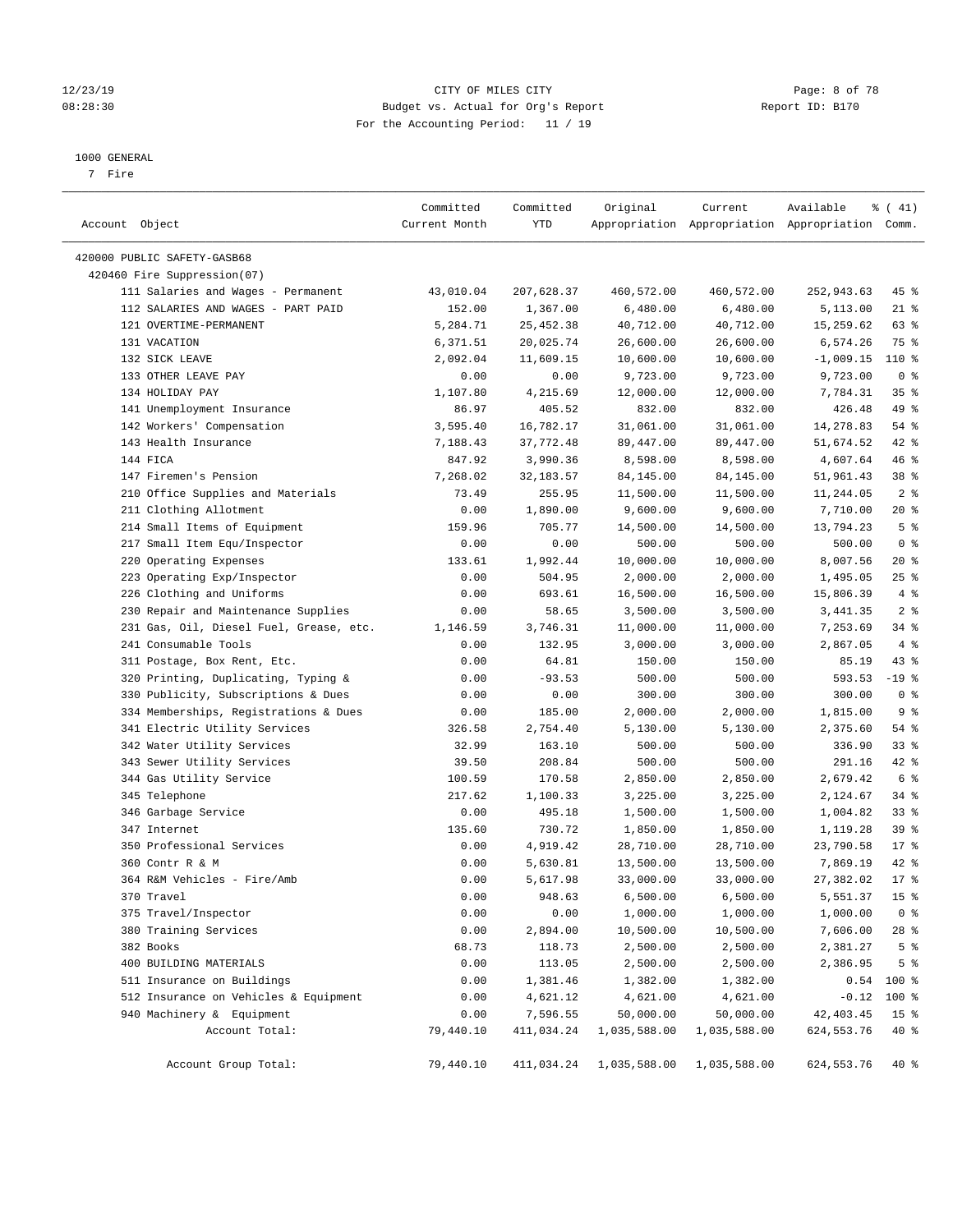#### 12/23/19 CITY OF MILES CITY Page: 9 of 78 08:28:30 Budget vs. Actual for Org's Report Changer Report ID: B170 For the Accounting Period: 11 / 19

#### 1000 GENERAL

7 Fire

| Account Object                                            | Committed<br>Current Month | Committed<br><b>YTD</b> | Original<br>Appropriation | Current<br>Appropriation | Available<br>Appropriation | $\frac{1}{6}$ ( 41)<br>Comm. |
|-----------------------------------------------------------|----------------------------|-------------------------|---------------------------|--------------------------|----------------------------|------------------------------|
| 490000 DEBT SERVICE<br>490500 Other Debt Service Payments |                            |                         |                           |                          |                            |                              |
| 654 Training Center- Principal                            | 546.59                     | 2,698.70                | 6,707.00                  | 6,707.00                 | 4,008.30                   | $40*$                        |
| 655 Training Center- Interest                             | 616.37                     | 3,116.10                | 7,252.00                  | 7,252.00                 | 4,135.90                   | $43*$                        |
| Account Total:                                            | 1,162.96                   | 5,814.80                | 13,959.00                 | 13,959.00                | 8,144.20                   | $42$ $%$                     |
| Account Group Total:                                      | 1,162.96                   | 5,814.80                | 13,959.00                 | 13,959.00                | 8,144.20                   | $42$ $%$                     |
| Organization Total:                                       | 80,603.06                  | 416,849.04              | 1,049,547.00              | 1,049,547.00             | 632,697.96                 | $40*$                        |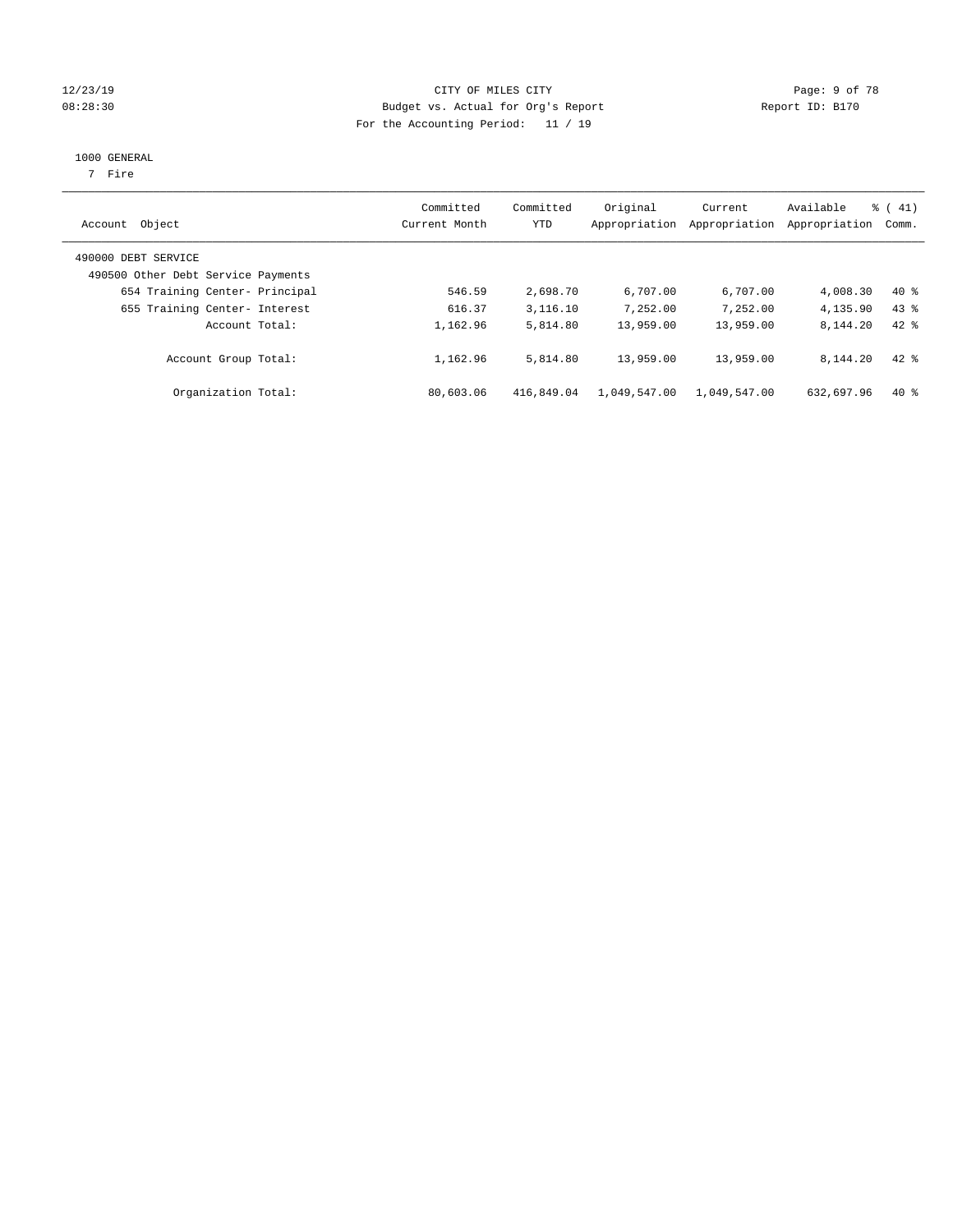#### 12/23/19 Page: 10 of 78 CITY OF MILES CITY CHANGES OF THE PAGE: 10 of 78 08:28:30 Budget vs. Actual for Org's Report Changer Report ID: B170 For the Accounting Period: 11 / 19

#### 1000 GENERAL

8 City Hall Maintenance

| Account Object                      | Committed<br>Current Month | Committed<br>YTD | Original  | Current<br>Appropriation Appropriation Appropriation | Available   | % (41)<br>Comm. |  |
|-------------------------------------|----------------------------|------------------|-----------|------------------------------------------------------|-------------|-----------------|--|
| 410000 GENERAL GOVERNMENTGASB68     |                            |                  |           |                                                      |             |                 |  |
| 411230 City Hall                    |                            |                  |           |                                                      |             |                 |  |
| 214 Small Items of Equipment        | 0.00                       | 0.00             | 400.00    | 400.00                                               | 400.00      | 0 <sup>8</sup>  |  |
| 220 Operating Expenses              | 167.00                     | 798.50           | 2,000.00  | 2,000.00                                             | 1,201.50    | 40 %            |  |
| 230 Repair and Maintenance Supplies | 0.00                       | 135.00           | 2,000.00  | 2,000.00                                             | 1,865.00    | 7 %             |  |
| 341 Electric Utility Services       | 313.48                     | 2,925.78         | 7,000.00  | 7,000.00                                             | 4,074.22    | 42 %            |  |
| 342 Water Utility Services          | 57.88                      | 287.18           | 750.00    | 750.00                                               | 462.82      | 38 %            |  |
| 343 Sewer Utility Services          | 69.30                      | 343.80           | 600.00    | 600.00                                               | 256.20      | 57%             |  |
| 344 Gas Utility Service             | 288.89                     | 548.62           | 2,500.00  | 2,500.00                                             | 1,951.38    | $22$ %          |  |
| 346 Garbage Service                 | 0.00                       | 30.87            | 250.00    | 250.00                                               | 219.13      | $12$ %          |  |
| 360 Contr R & M                     | 600.00                     | 3,000.00         | 15,900.00 | 15,900.00                                            | 12,900.00   | 19 <sup>°</sup> |  |
| 511 Insurance on Buildings          | 0.00                       | 2,940.00         | 2,940.00  | 2,940.00                                             | 0.00        | 100 %           |  |
| Account Total:                      | 1,496.55                   | 11,009.75        | 34,340.00 | 34,340.00                                            | 23,330.25   | $32*$           |  |
|                                     |                            |                  |           |                                                      |             |                 |  |
| Account Group Total:                | 1,496.55                   | 11,009.75        | 34,340.00 | 34,340.00                                            | 23,330.25   | $32*$           |  |
|                                     |                            |                  |           |                                                      |             |                 |  |
| Organization Total:                 | 1,496.55                   | 11,009.75        | 34,340.00 | 34,340.00                                            | 23, 330, 25 | $32*$           |  |
|                                     |                            |                  |           |                                                      |             |                 |  |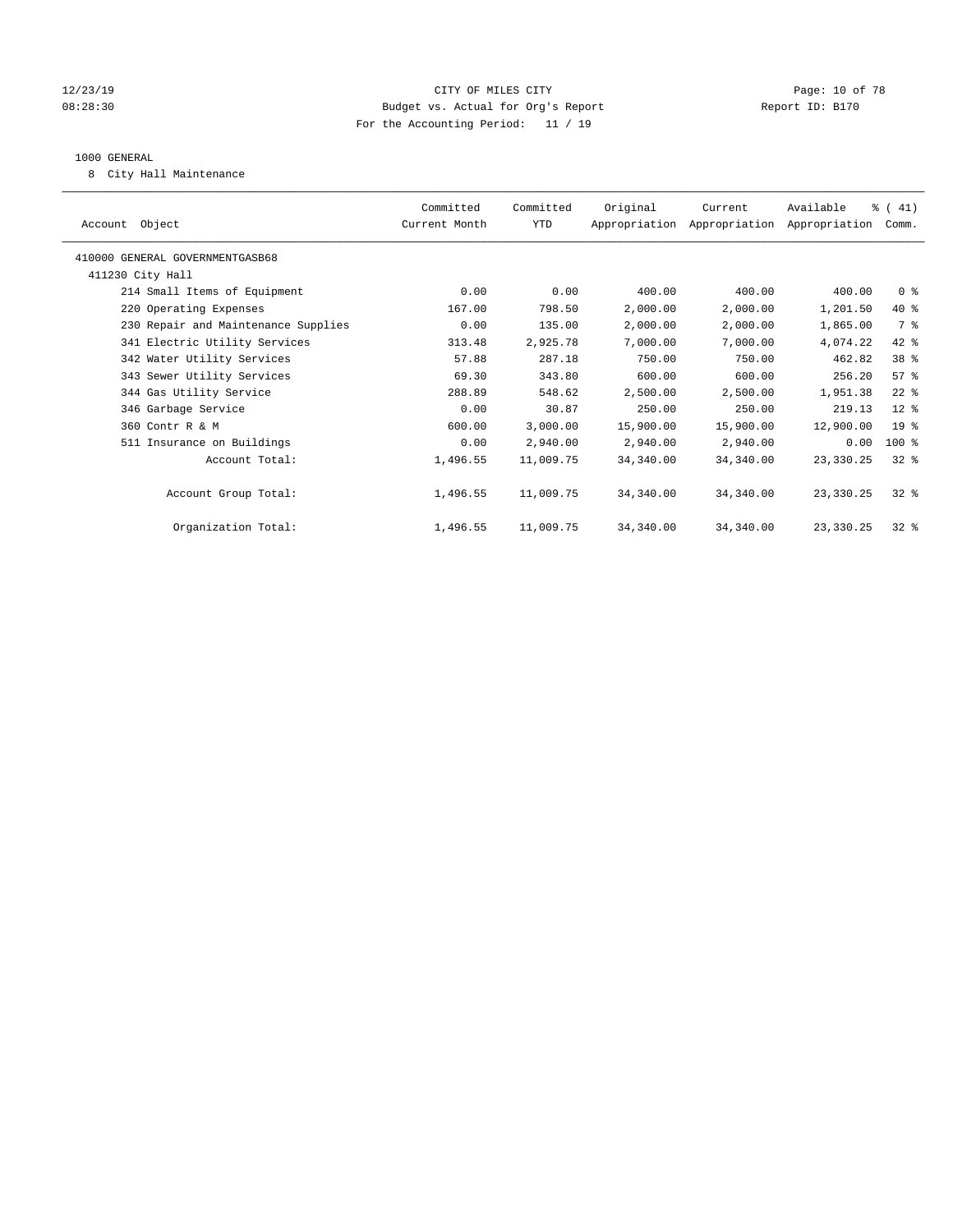#### 12/23/19 Page: 11 of 78 CITY OF MILES CITY CHANGES OF THE PAGE: 11 of 78 08:28:30 Budget vs. Actual for Org's Report Changer Report ID: B170 For the Accounting Period: 11 / 19

## 1000 GENERAL

9 Treasurer

| Object<br>Account                  | Committed<br>Current Month | Committed<br>YTD | Original  | Current<br>Appropriation Appropriation | Available<br>Appropriation | % (41)<br>Comm. |  |
|------------------------------------|----------------------------|------------------|-----------|----------------------------------------|----------------------------|-----------------|--|
| 410000 GENERAL GOVERNMENTGASB68    |                            |                  |           |                                        |                            |                 |  |
| 410540 City Treasurer(09)          |                            |                  |           |                                        |                            |                 |  |
| 111 Salaries and Wages - Permanent | 1,833.34                   | 9,166.70         | 21,996.00 | 21,996.00                              | 12,829.30                  | $42$ %          |  |
| 142 Workers' Compensation          | 7.40                       | 37.00            | 94.00     | 94.00                                  | 57.00                      | 39 %            |  |
| 144 FICA                           | 140.24                     | 701.20           | 1,683.00  | 1,683.00                               | 981.80                     | 42 %            |  |
| 145 PERS                           | 158.96                     | 794.80           | 1,907.00  | 1,907.00                               | 1,112.20                   | 42 %            |  |
| 214 Small Items of Equipment       | 0.00                       | 0.00             | 1,200.00  | 1,200.00                               | 1,200.00                   | 0 <sup>8</sup>  |  |
| 220 Operating Expenses             | 0.00                       | 273.03           | 0.00      | 0.00                                   | $-273.03$                  | $***$ $-$       |  |
| 345 Telephone                      | 0.93                       | 18.07            | 50.00     | 50.00                                  | 31.93                      | 36 <sup>8</sup> |  |
| 350 Professional Services          | 0.00                       | 122.00           | 550.00    | 550.00                                 | 428.00                     | $22$ %          |  |
| 360 Contr R & M                    | 76.90                      | 428.81           | 1,000.00  | 1,000.00                               | 571.19                     | $43$ %          |  |
| Account Total:                     | 2,217.77                   | 11,541.61        | 28,480.00 | 28,480.00                              | 16,938.39                  | 41 %            |  |
| Account Group Total:               | 2, 217.77                  | 11,541.61        | 28,480.00 | 28,480.00                              | 16,938.39                  | 41 %            |  |
| Organization Total:                | 2, 217.77                  | 11,541.61        | 28,480.00 | 28,480.00                              | 16,938.39                  | 41 %            |  |
|                                    |                            |                  |           |                                        |                            |                 |  |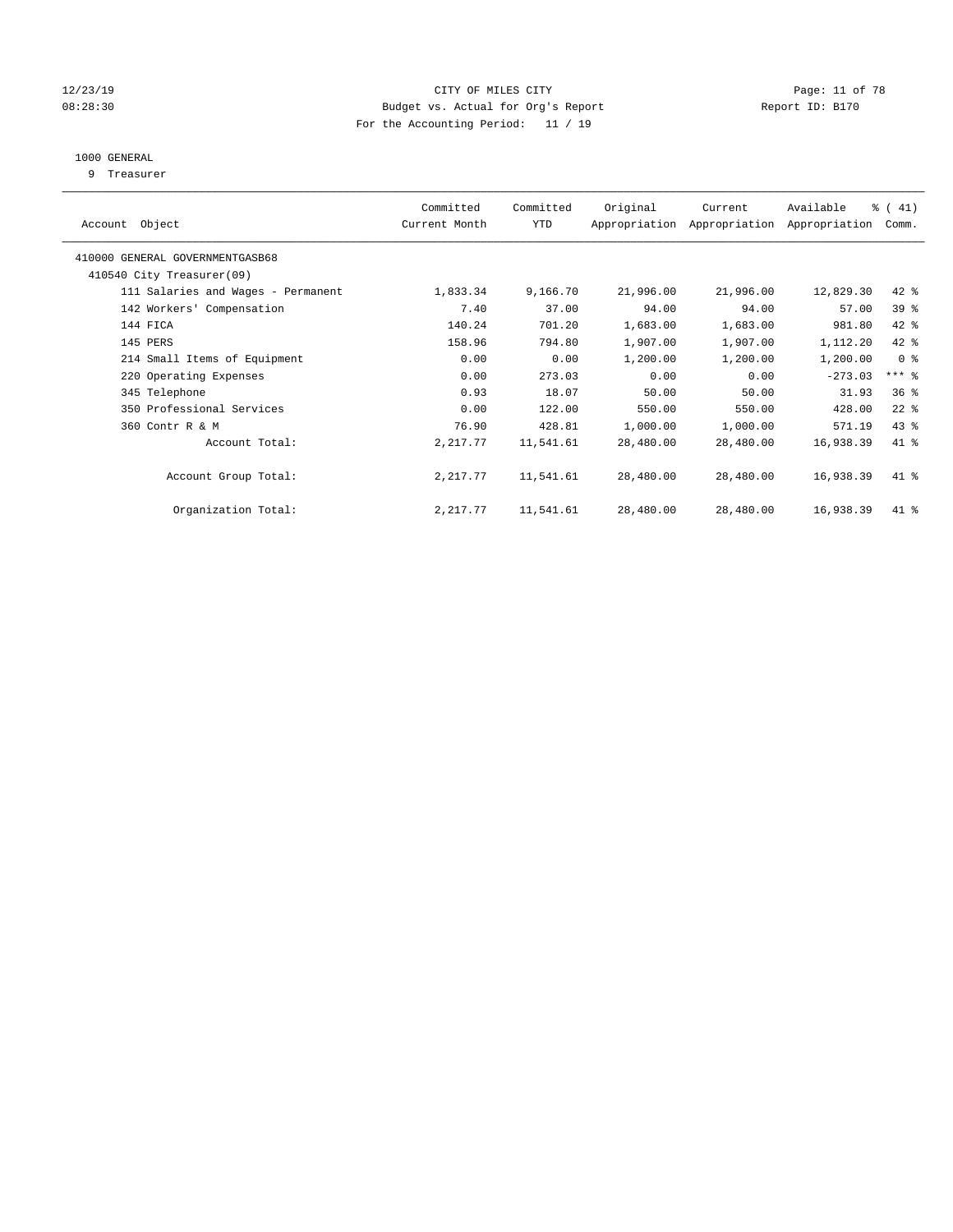#### 12/23/19 Page: 12 of 78 CITY OF MILES CITY CHANGES CONTROL PAGE: 12 of 78 08:28:30 Budget vs. Actual for Org's Report Report ID: B170 For the Accounting Period: 11 / 19

### 1000 GENERAL

11 Historic Preservation

| Object<br>Account                                                       | Committed<br>Current Month | Committed<br>YTD | Original<br>Appropriation | Current<br>Appropriation | Available<br>Appropriation | $\frac{1}{6}$ ( 41)<br>Comm. |
|-------------------------------------------------------------------------|----------------------------|------------------|---------------------------|--------------------------|----------------------------|------------------------------|
| 520000 OTHER FINANCING USES<br>521000 Interfund Operating Transfers Out |                            |                  |                           |                          |                            |                              |
| 820 Transfers to Other Funds                                            | 0.00                       | 0.00             | 2,200.00                  | 2,200,00                 | 2,200.00                   | 0 %                          |
| Account Total:                                                          | 0.00                       | 0.00             | 2,200.00                  | 2,200,00                 | 2,200.00                   | 0 <sup>8</sup>               |
| Account Group Total:                                                    | 0.00                       | 0.00             | 2,200.00                  | 2,200,00                 | 2,200.00                   | 0 %                          |
| Organization Total:                                                     | 0.00                       | 0.00             | 2,200.00                  | 2,200.00                 | 2,200.00                   | 0 %                          |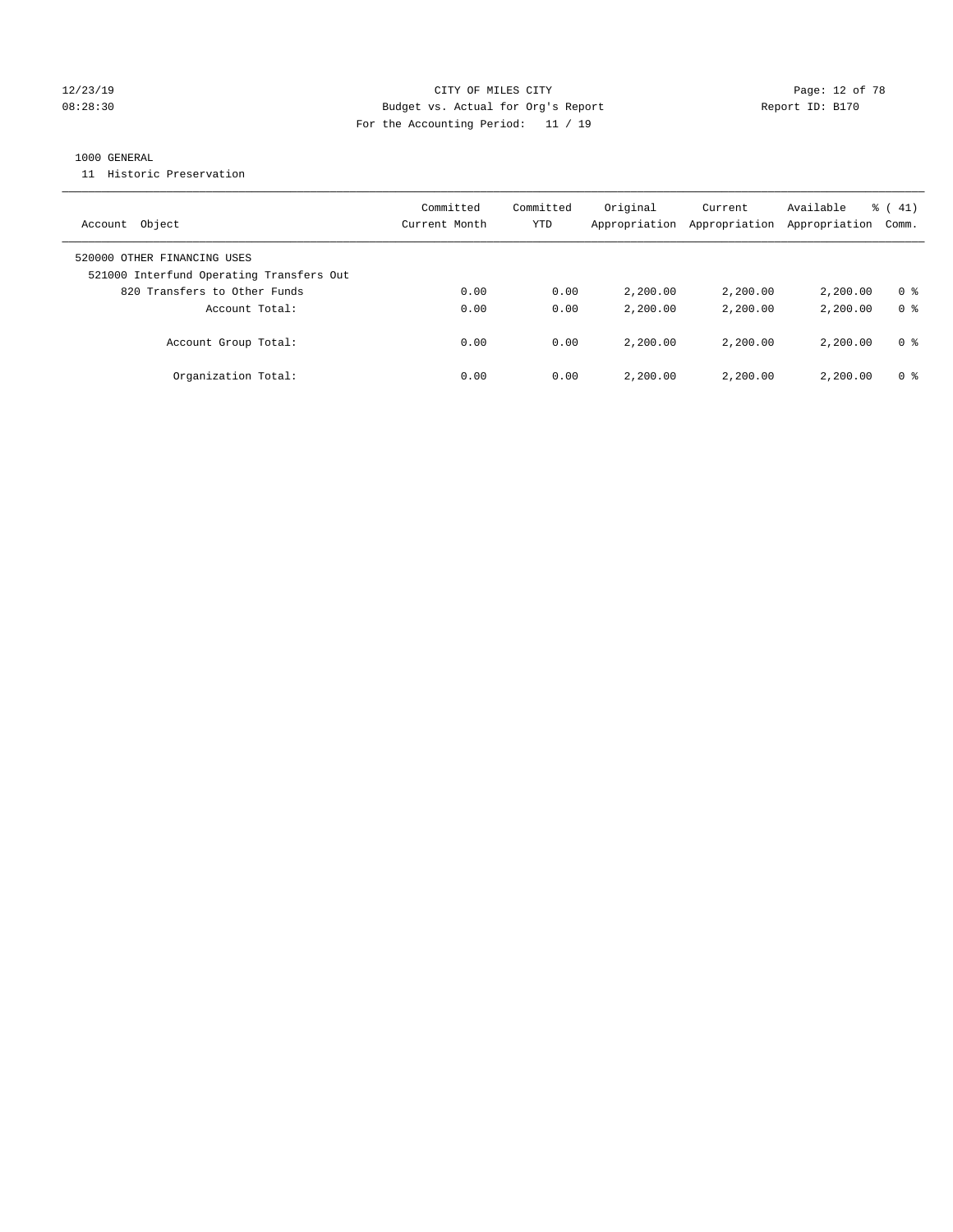#### 12/23/19 **Page: 13 of 78** CITY OF MILES CITY **Page: 13 of 78** 08:28:30 Budget vs. Actual for Org's Report Changer Report ID: B170 For the Accounting Period: 11 / 19

————————————————————————————————————————————————————————————————————————————————————————————————————————————————————————————————————

#### 1000 GENERAL

13 Park

|                                            | Committed     | Committed  | Original   | Current    | Available                                       | $\frac{1}{6}$ ( 41) |
|--------------------------------------------|---------------|------------|------------|------------|-------------------------------------------------|---------------------|
| Account Object                             | Current Month | YTD        |            |            | Appropriation Appropriation Appropriation Comm. |                     |
| 460000 CULTURE AND RECREATION-GASB68       |               |            |            |            |                                                 |                     |
| 460433 Park Operations(13)                 |               |            |            |            |                                                 |                     |
| 111 Salaries and Wages - Permanent         | 14,976.32     | 82,410.05  | 183,328.00 | 183,328.00 | 100,917.95                                      | 45 %                |
| 121 OVERTIME-PERMANENT                     | 468.93        | 5,220.83   | 7,300.00   | 7,300.00   | 2,079.17                                        | $72$ $%$            |
| 131 VACATION                               | 900.21        | 7,575.50   | 12,100.00  | 12,100.00  | 4,524.50                                        | 63 %                |
| 132 SICK LEAVE                             | 843.78        | 1,212.57   | 9,400.00   | 9,400.00   | 8,187.43                                        | $13*$               |
| 133 OTHER LEAVE PAY                        | 0.00          | 0.00       | 747.00     | 747.00     | 747.00                                          | 0 <sup>8</sup>      |
| 134 HOLIDAY PAY                            | 644.70        | 3,297.94   | 5,500.00   | 5,500.00   | 2,202.06                                        | 60 %                |
| 141 Unemployment Insurance                 | 26.77         | 151.02     | 331.00     | 331.00     | 179.98                                          | 46 %                |
| 142 Workers' Compensation                  | 893.53        | 5,051.58   | 11,790.00  | 11,790.00  | 6,738.42                                        | 43 %                |
| 143 Health Insurance                       | 3,329.81      | 16,648.95  | 39,958.00  | 39,958.00  | 23,309.05                                       | 42 %                |
| 144 FICA                                   | 1,311.29      | 7,434.41   | 16,859.00  | 16,859.00  | 9,424.59                                        | 44 %                |
| 145 PERS                                   | 1,546.20      | 8,312.61   | 19,107.00  | 19,107.00  | 10,794.39                                       | 44 %                |
| 196 CLOTHING ALLOTMENT                     | 0.00          | 928.50     | 950.00     | 950.00     | 21.50                                           | 98 %                |
| 210 Office Supplies and Materials          | 0.00          | 0.00       | 350.00     | 350.00     | 350.00                                          | 0 <sup>8</sup>      |
| 214 Small Items of Equipment               | 0.00          | 169.98     | 0.00       | 0.00       | $-169.98$                                       | $***$ $-$           |
| 220 Operating Expenses                     | 200.00        | 2,115.38   | 2,500.00   | 2,500.00   | 384.62                                          | 85%                 |
| 222 Chemicals, Lab & Med Supplies          | 0.00          | 825.25     | 4,000.00   | 4,000.00   | 3,174.75                                        | $21$ %              |
| 226 Clothing and Uniforms                  | 0.00          | 259.98     | 750.00     | 750.00     | 490.02                                          | 35%                 |
| 230 Repair and Maintenance Supplies        | 768.47        | 6,922.30   | 15,000.00  | 15,000.00  | 8,077.70                                        | 46 %                |
| 231 Gas, Oil, Diesel Fuel, Grease, etc.    | 766.02        | 4,594.41   | 6,500.00   | 6,500.00   | 1,905.59                                        | 71 %                |
| 334 Memberships, Registrations & Dues      | 0.00          | 0.00       | 300.00     | 300.00     | 300.00                                          | 0 <sup>8</sup>      |
| 341 Electric Utility Services              | 756.32        | 5,337.60   | 11,400.00  | 11,400.00  | 6,062.40                                        | 47 %                |
| 342 Water Utility Services                 | 1,850.37      | 15,615.90  | 24,000.00  | 24,000.00  | 8,384.10                                        | 65 %                |
| 343 Sewer Utility Services                 | 283.56        | 1,416.02   | 1,700.00   | 1,700.00   | 283.98                                          | 83%                 |
| 344 Gas Utility Service                    | 268.37        | 576.02     | 4,235.00   | 4,235.00   | 3,658.98                                        | $14*$               |
| 345 Telephone                              | 36.99         | 198.37     | 500.00     | 500.00     | 301.63                                          | 40 %                |
| 346 Garbage Service                        | 0.00          | 155.10     | 800.00     | 800.00     | 644.90                                          | 19 <sup>°</sup>     |
| 347 Internet                               | 37.60         | 188.00     | 450.00     | 450.00     | 262.00                                          | 42 %                |
| 350 Professional Services                  | 425.00        | 1,188.48   | 8,000.00   | 8,000.00   | 6,811.52                                        | 15 <sup>°</sup>     |
| 360 Contr R & M                            | 0.00          | 6,543.76   | 7,000.00   | 7,000.00   | 456.24                                          | $93$ $%$            |
| 363 R&M Vehicles/Equip/Labor-PW            | 944.96        | 4,197.60   | 7,000.00   | 7,000.00   | 2,802.40                                        | 60 %                |
| 370 Travel                                 | 0.00          | 0.00       | 600.00     | 600.00     | 600.00                                          | 0 <sup>8</sup>      |
| 380 Training Services                      | 180.00        | 180.00     | 400.00     | 400.00     | 220.00                                          | 45 %                |
| 511 Insurance on Buildings                 | 0.00          | 3,197.51   | 3,198.00   | 3,198.00   | 0.49                                            | $100$ %             |
| 512 Insurance on Vehicles & Equipment      | 0.00          | 596.99     | 597.00     | 597.00     | 0.01                                            | 100 %               |
| 936 Parks and Recreation Facilities        | 0.00          | 370.97     | 0.00       | 0.00       | $-370.97$                                       | $***$ $%$           |
| 940 Machinery & Equipment                  | 4,725.00      | 4,725.00   | 0.00       | 0.00       | $-4,725.00$ *** \$                              |                     |
| Account Total:                             | 36,184.20     | 197,618.58 | 406,650.00 | 406,650.00 | 209,031.42                                      | $49*$               |
| 460436 Denton Complex Upgrades             |               |            |            |            |                                                 |                     |
| 350 Professional Services                  | 0.00          | 0.00       | 1,000.00   | 1,000.00   | 1,000.00                                        | 0 <sup>8</sup>      |
| Account Total:                             | 0.00          | 0.00       | 1,000.00   | 1,000.00   | 1,000.00                                        | 0 <sup>°</sup>      |
| 460439 Riverside Park Tennis Court Project |               |            |            |            |                                                 |                     |
| 230 Repair and Maintenance Supplies        | 0.00          | 0.00       | 200.00     | 200.00     | 200.00                                          | 0 <sup>8</sup>      |
| Account Total:                             | 0.00          | 0.00       | 200.00     | 200.00     | 200.00                                          | 0 <sup>°</sup>      |
| Account Group Total:                       | 36,184.20     | 197,618.58 | 407,850.00 | 407,850.00 | 210, 231.42                                     | 48 %                |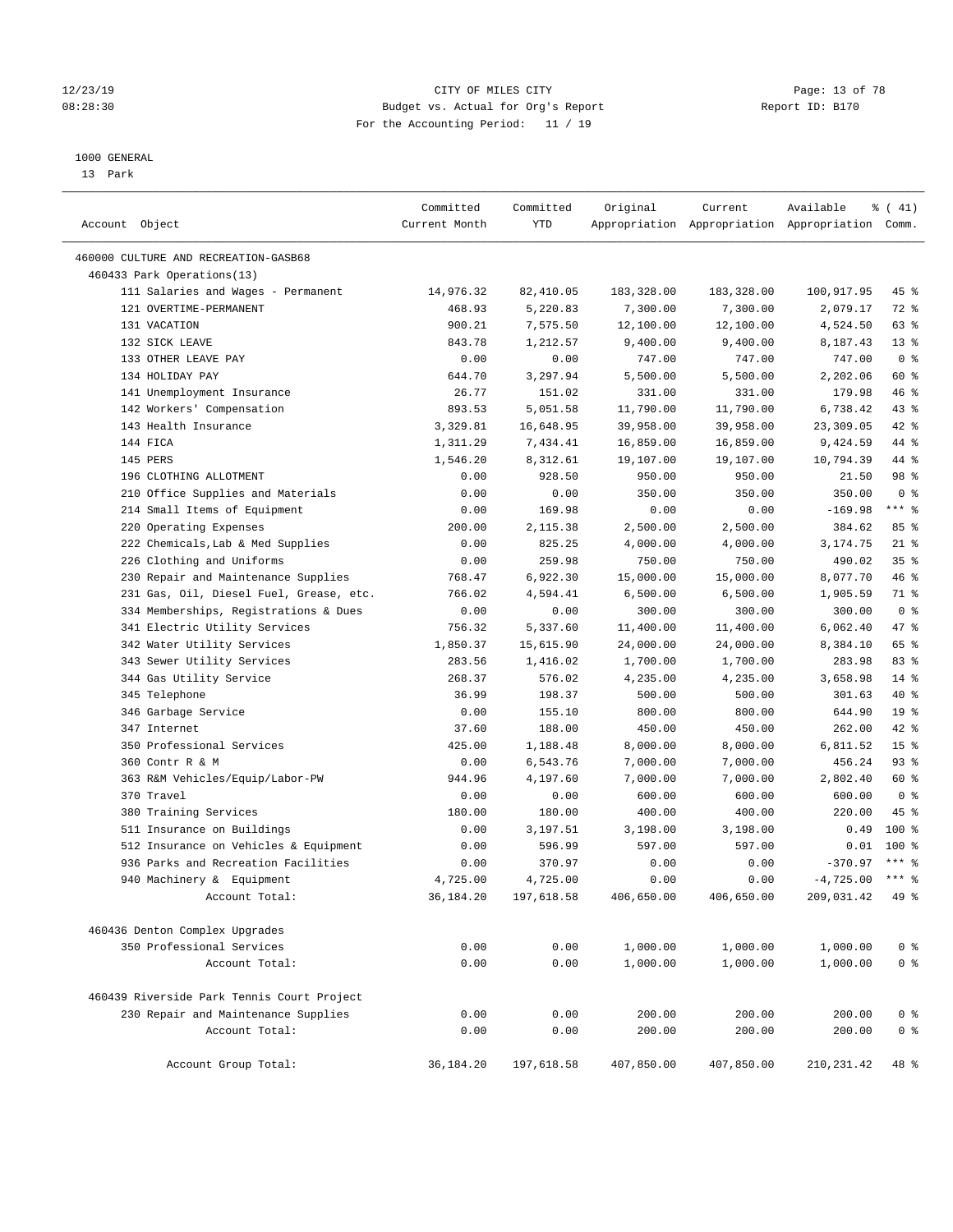### 12/23/19 Page: 14 of 78 08:28:30 Budget vs. Actual for Org's Report Changer Report ID: B170 For the Accounting Period: 11 / 19

#### 1000 GENERAL

13 Park

| Account Object      | Committed<br>Current Month | Committed<br><b>YTD</b> | Original   | Current<br>Appropriation Appropriation Appropriation Comm. | Available       | 8 ( 41) |
|---------------------|----------------------------|-------------------------|------------|------------------------------------------------------------|-----------------|---------|
| Organization Total: | 36,184.20                  | 197,618.58              | 407,850.00 | 407,850.00                                                 | 210,231.42 48 % |         |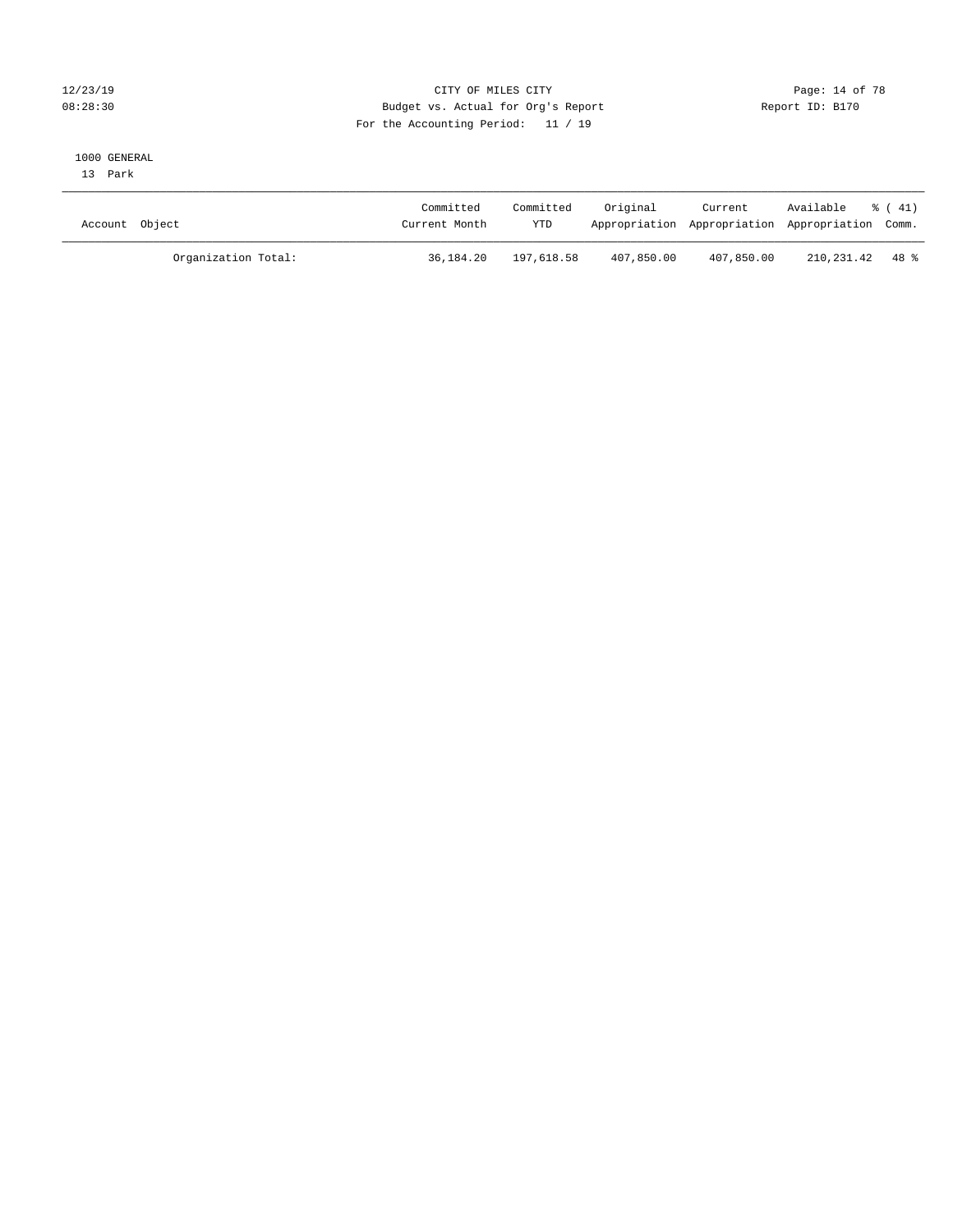#### 12/23/19 Page: 15 of 78 08:28:30 Budget vs. Actual for Org's Report Report ID: B170 For the Accounting Period: 11 / 19

## 1000 GENERAL

14 Swim Pool

| Account Object                       | Committed<br>Current Month | Committed<br><b>YTD</b> | Original   | Current    | Available<br>Appropriation Appropriation Appropriation | % (41)<br>Comm. |
|--------------------------------------|----------------------------|-------------------------|------------|------------|--------------------------------------------------------|-----------------|
| 460000 CULTURE AND RECREATION-GASB68 |                            |                         |            |            |                                                        |                 |
| 460445 Swimming Pool                 |                            |                         |            |            |                                                        |                 |
| 111 Salaries and Wages - Permanent   | 0.00                       | 31,981.77               | 54, 315.00 | 54, 315.00 | 22, 333. 23                                            | 59 %            |
| 121 OVERTIME-PERMANENT               | 0.00                       | 395.11                  | 0.00       | 0.00       | $-395.11$                                              | $***$ $%$       |
| 141 Unemployment Insurance           | 0.00                       | 48.60                   | 82.00      | 82.00      | 33.40                                                  | 59 %            |
| 142 Workers' Compensation            | 0.00                       | 1,761.39                | 3,114.00   | 3,114.00   | 1,352.61                                               | 57%             |
| 144 FICA                             | 0.00                       | 2,476.90                | 4,156.00   | 4,156.00   | 1,679.10                                               | 60 %            |
| 145 PERS                             | 0.00                       | 438.44                  | 1,082.00   | 1,082.00   | 643.56                                                 | 41 %            |
| 214 Small Items of Equipment         | 0.00                       | 0.00                    | 300.00     | 300.00     | 300.00                                                 | 0 <sup>8</sup>  |
| 220 Operating Expenses               | 0.00                       | 0.00                    | 1,000.00   | 1,000.00   | 1,000.00                                               | 0 <sup>8</sup>  |
| 222 Chemicals, Lab & Med Supplies    | 0.00                       | 454.99                  | 3,500.00   | 3,500.00   | 3,045.01                                               | $13*$           |
| 226 Clothing and Uniforms            | 0.00                       | 0.00                    | 550.00     | 550.00     | 550.00                                                 | 0 <sup>8</sup>  |
| 230 Repair and Maintenance Supplies  | 0.00                       | 244.94                  | 500.00     | 500.00     | 255.06                                                 | 49 %            |
| 341 Electric Utility Services        | 98.59                      | 1,195.81                | 1,568.00   | 1,568.00   | 372.19                                                 | 76 %            |
| 342 Water Utility Services           | 0.00                       | 195.84                  | 300.00     | 300.00     | 104.16                                                 | 65 %            |
| 343 Sewer Utility Services           | 0.00                       | 180.14                  | 200.00     | 200.00     | 19.86                                                  | 90%             |
| 345 Telephone                        | 0.00                       | 104.10                  | 150.00     | 150.00     | 45.90                                                  | 69 %            |
| 350 Professional Services            | 0.00                       | 0.00                    | 250.00     | 250.00     | 250.00                                                 | 0 <sup>8</sup>  |
| 360 Contr R & M                      | 0.00                       | 0.00                    | 200.00     | 200.00     | 200.00                                                 | 0 <sup>8</sup>  |
| 363 R&M Vehicles/Equip/Labor-PW      | 0.00                       | 0.00                    | 300.00     | 300.00     | 300.00                                                 | 0 <sup>8</sup>  |
| 380 Training Services                | 0.00                       | 0.00                    | 700.00     | 700.00     | 700.00                                                 | 0 <sup>8</sup>  |
| 540 Special Assessments              | 0.00                       | 0.00                    | 700.00     | 700.00     | 700.00                                                 | 0 <sup>8</sup>  |
| Account Total:                       | 98.59                      | 39,478.03               | 72,967.00  | 72,967.00  | 33,488.97                                              | 54%             |
| Account Group Total:                 | 98.59                      | 39,478.03               | 72,967.00  | 72,967.00  | 33,488.97                                              | 54%             |
| Organization Total:                  | 98.59                      | 39,478.03               | 72,967.00  | 72,967.00  | 33,488.97                                              | 54%             |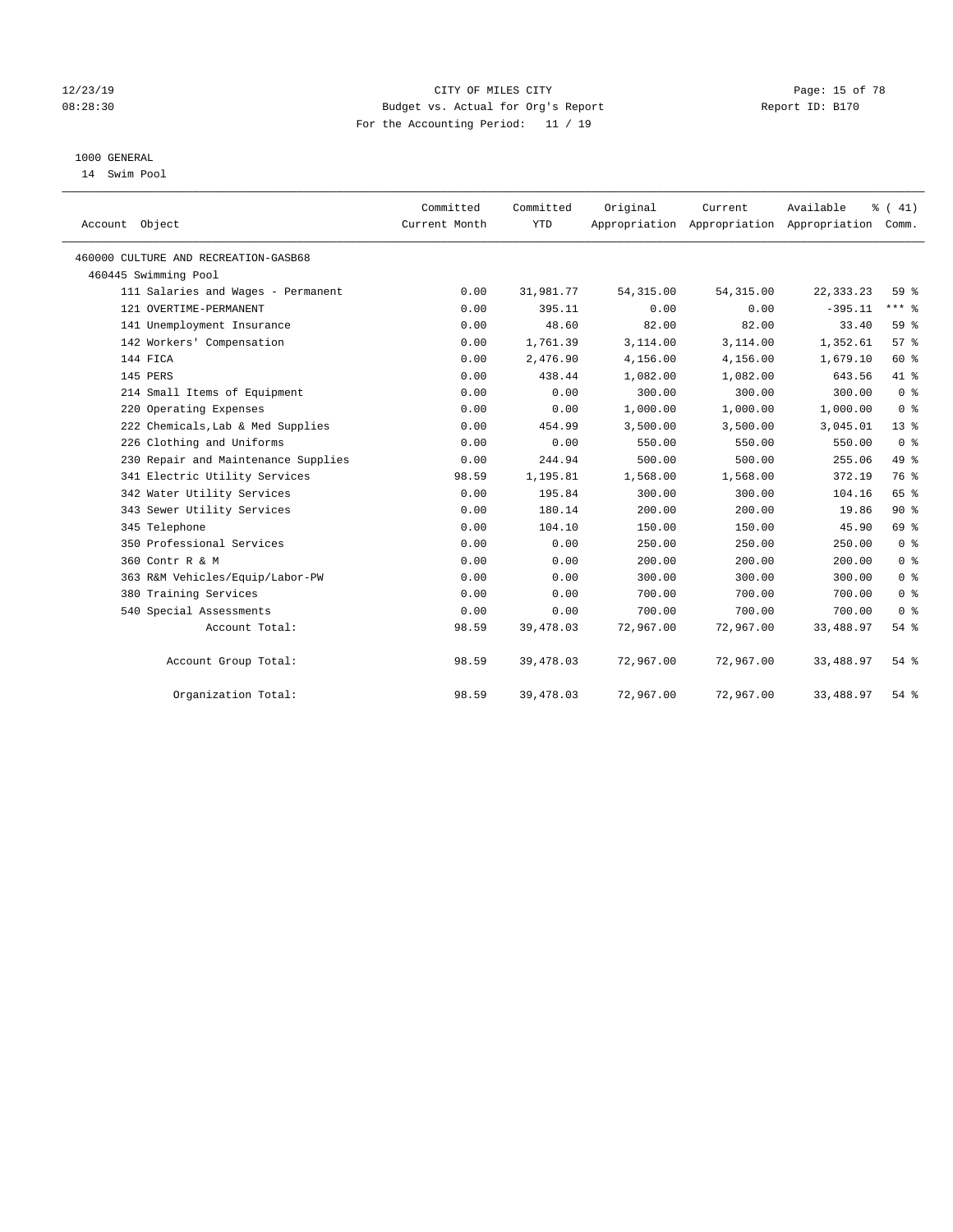#### 12/23/19 Page: 16 of 78 CITY OF MILES CITY CHANGES OF THE PAGE: 16 of 78 08:28:30 Budget vs. Actual for Org's Report Changer Report ID: B170 For the Accounting Period: 11 / 19

## 1000 GENERAL

16 Library

| Object<br>Account                                                       | Committed<br>Current Month | Committed<br>YTD | Original<br>Appropriation | Current<br>Appropriation | Available<br>Appropriation | $\frac{1}{6}$ ( 41)<br>Comm. |
|-------------------------------------------------------------------------|----------------------------|------------------|---------------------------|--------------------------|----------------------------|------------------------------|
| 520000 OTHER FINANCING USES<br>521000 Interfund Operating Transfers Out |                            |                  |                           |                          |                            |                              |
| 820 Transfers to Other Funds                                            | 25,445.00                  | 127,225.00       | 305, 344, 00              | 305, 344, 00             | 178,119.00                 | $42$ $%$                     |
| Account Total:                                                          | 25,445.00                  | 127,225.00       | 305, 344, 00              | 305, 344, 00             | 178,119.00                 | $42*$                        |
| Account Group Total:                                                    | 25,445.00                  | 127, 225, 00     | 305, 344, 00              | 305, 344, 00             | 178, 119.00                | $42$ $%$                     |
| Organization Total:                                                     | 25,445.00                  | 127,225.00       | 305, 344, 00              | 305, 344, 00             | 178,119.00                 | $42*$                        |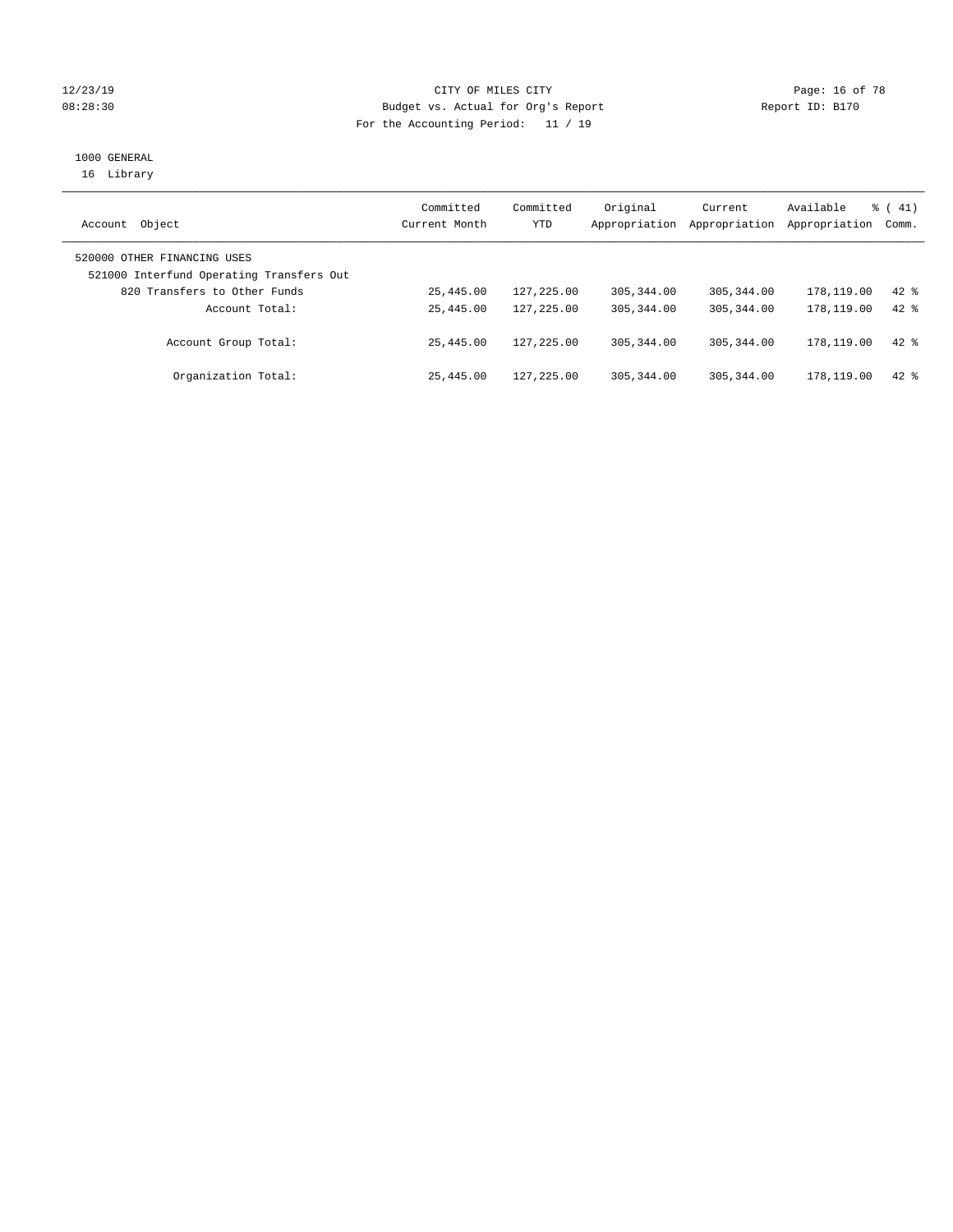#### 12/23/19 Page: 17 of 78 08:28:30 Budget vs. Actual for Org's Report Report ID: B170 For the Accounting Period: 11 / 19

#### 1000 GENERAL

21 Animal Control

| Account Object                           | Committed<br>Current Month | Committed<br><b>YTD</b> | Original  | Current   | Available<br>Appropriation Appropriation Appropriation Comm. | % (41)         |
|------------------------------------------|----------------------------|-------------------------|-----------|-----------|--------------------------------------------------------------|----------------|
| 440000 PUBLIC HEALTH-GASB68              |                            |                         |           |           |                                                              |                |
| 440600 Animal Control Services (21)      |                            |                         |           |           |                                                              |                |
| 111 Salaries and Wages - Permanent       | 3,564.00                   | 16, 158.63              | 42,860.00 | 42,860.00 | 26,701.37                                                    | 38 %           |
| 121 OVERTIME-PERMANENT                   | 0.00                       | 127.50                  | 500.00    | 500.00    | 372.50                                                       | 26%            |
| 131 VACATION                             | 0.00                       | 2,349.00                | 1,500.00  | 1,500.00  | $-849.00$                                                    | 157 %          |
| 132 SICK LEAVE                           | 0.00                       | 0.00                    | 700.00    | 700.00    | 700.00                                                       | 0 <sup>8</sup> |
| 133 OTHER LEAVE PAY                      | 0.00                       | 111.38                  | 500.00    | 500.00    | 388.62                                                       | $22$ %         |
| 134 HOLIDAY PAY                          | 0.00                       | 0.00                    | 300.00    | 300.00    | 300.00                                                       | 0 <sup>8</sup> |
| 141 Unemployment Insurance               | 5.35                       | 28.70                   | 70.00     | 70.00     | 41.30                                                        | 41 %           |
| 142 Workers' Compensation                | 169.36                     | 906.37                  | 2,583.00  | 2,583.00  | 1,676.63                                                     | 35%            |
| 143 Health Insurance                     | 794.70                     | 3,973.50                | 9,536.00  | 9,536.00  | 5,562.50                                                     | $42$ %         |
| 144 FICA                                 | 272.65                     | 1,464.95                | 3,547.00  | 3,547.00  | 2,082.05                                                     | 41.8           |
| 145 PERS                                 | 308.99                     | 1,544.98                | 3,456.00  | 3,456.00  | 1,911.02                                                     | 45%            |
| 196 CLOTHING ALLOTMENT                   | 0.00                       | 403.20                  | 807.00    | 807.00    | 403.80                                                       | 50%            |
| 210 Office Supplies and Materials        | 0.00                       | 0.00                    | 150.00    | 150.00    | 150.00                                                       | 0 <sup>8</sup> |
| 214 Small Items of Equipment             | 0.00                       | 31.75                   | 400.00    | 400.00    | 368.25                                                       | 8 %            |
| 220 Operating Expenses                   | 48.85                      | 356.12                  | 1,200.00  | 1,200.00  | 843.88                                                       | $30*$          |
| 230 Repair and Maintenance Supplies      | 0.00                       | 0.00                    | 250.00    | 250.00    | 250.00                                                       | 0 <sup>8</sup> |
| 231 Gas, Oil, Diesel Fuel, Grease, etc.  | 124.12                     | 603.56                  | 1,400.00  | 1,400.00  | 796.44                                                       | 43.8           |
| 311 Postage, Box Rent, Etc.              | 20.25                      | 83.70                   | 20.00     | 20.00     | $-63.70$                                                     | $419$ %        |
| 320 Printing, Duplicating, Typing &      | 0.00                       | 0.00                    | 25.00     | 25.00     | 25.00                                                        | 0 <sup>8</sup> |
| 330 Publicity, Subscriptions & Dues      | 0.00                       | 0.00                    | 25.00     | 25.00     | 25.00                                                        | 0 <sup>8</sup> |
| 341 Electric Utility Services            | 37.65                      | 363.67                  | 529.00    | 529.00    | 165.33                                                       | 69 %           |
| 342 Water Utility Services               | 23.46                      | 116.42                  | 350.00    | 350.00    | 233.58                                                       | 33%            |
| 343 Sewer Utility Services               | 27.61                      | 136.97                  | 150.00    | 150.00    | 13.03                                                        | $91$ %         |
| 344 Gas Utility Service                  | 40.35                      | 148.61                  | 635.00    | 635.00    | 486.39                                                       | $23$ $%$       |
| 345 Telephone                            | 40.09                      | 200.45                  | 500.00    | 500.00    | 299.55                                                       | 40 %           |
| 347 Internet                             | 0.00                       | 0.00                    | 560.00    | 560.00    | 560.00                                                       | 0 <sup>8</sup> |
| 350 Professional Services                | 1,469.33                   | 3,392.82                | 3,000.00  | 3,000.00  | $-392.82$                                                    | $113*$         |
| 366 R&M Vehicles - Police/Animal Control | 0.00                       | 0.00                    | 100.00    | 100.00    | 100.00                                                       | 0 <sup>8</sup> |
| 370 Travel                               | 0.00                       | 0.00                    | 200.00    | 200.00    | 200.00                                                       | 0 <sup>8</sup> |
| 380 Training Services                    | 0.00                       | 0.00                    | 100.00    | 100.00    | 100.00                                                       | 0 <sup>8</sup> |
| 511 Insurance on Buildings               | 0.00                       | 85.34                   | 86.00     | 86.00     | 0.66                                                         | 99 %           |
| Account Total:                           | 6,946.76                   | 32,587.62               | 76,039.00 | 76,039.00 | 43, 451.38                                                   | $43$ %         |
| Account Group Total:                     | 6,946.76                   | 32,587.62               | 76,039.00 | 76,039.00 | 43, 451.38                                                   | 43.8           |
| Organization Total:                      | 6,946.76                   | 32,587.62               | 76,039.00 | 76,039.00 | 43, 451.38                                                   | 43.8           |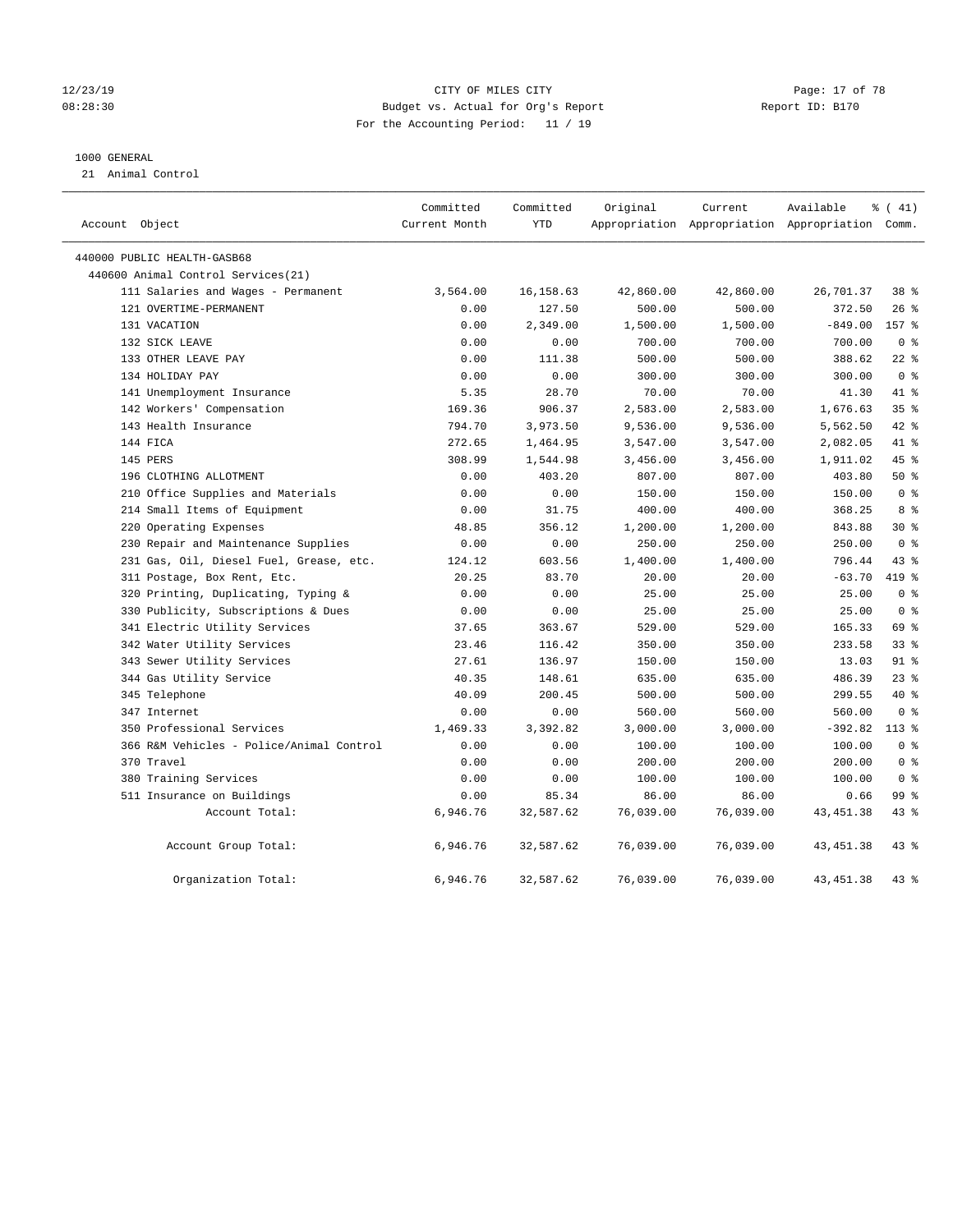#### 12/23/19 Page: 18 of 78 08:28:30 Budget vs. Actual for Org's Report Changer Report ID: B170 For the Accounting Period: 11 / 19

#### 1000 GENERAL

36 Planning & Community Services

| Account Object                            | Committed<br>Current Month | Committed<br><b>YTD</b> | Original   | Current    | Available<br>Appropriation Appropriation Appropriation Comm. | % (41)          |
|-------------------------------------------|----------------------------|-------------------------|------------|------------|--------------------------------------------------------------|-----------------|
| 410000 GENERAL GOVERNMENTGASB68           |                            |                         |            |            |                                                              |                 |
| 411020 Community Services & Planning      |                            |                         |            |            |                                                              |                 |
| 111 Salaries and Wages - Permanent        | 2,900.10                   | 14,386.28               | 36,472.00  | 36,472.00  | 22,085.72                                                    | 39%             |
| 121 OVERTIME-PERMANENT                    | 0.00                       | 22.75                   | 200.00     | 200.00     | 177.25                                                       | $11$ %          |
| 131 VACATION                              | 184.48                     | 1,284.16                | 2,800.00   | 2,800.00   | 1,515.84                                                     | 46 %            |
| 132 SICK LEAVE                            | 290.10                     | 1,081.92                | 1,300.00   | 1,300.00   | 218.08                                                       | 83 %            |
| 133 OTHER LEAVE PAY                       | 0.00                       | 120.96                  | 2,112.00   | 2,112.00   | 1,991.04                                                     | 6 %             |
| 141 Unemployment Insurance                | 5.07                       | 25.59                   | 64.00      | 64.00      | 38.41                                                        | 40 %            |
| 142 Workers' Compensation                 | 16.25                      | 82.35                   | 215.00     | 215.00     | 132.65                                                       | 38 %            |
| 143 Health Insurance                      | 865.92                     | 4,329.49                | 10,395.00  | 10,395.00  | 6,065.51                                                     | 42 %            |
| 144 FICA                                  | 258.06                     | 1,304.87                | 3,281.00   | 3,281.00   | 1,976.13                                                     | 40 %            |
| 145 PERS                                  | 292.61                     | 1,464.90                | 3,718.00   | 3,718.00   | 2,253.10                                                     | 39 <sup>8</sup> |
| 196 CLOTHING ALLOTMENT                    | 0.00                       | 163.50                  | 164.00     | 164.00     | 0.50                                                         | $100*$          |
| 210 Office Supplies and Materials         | 0.00                       | 69.31                   | 500.00     | 500.00     | 430.69                                                       | $14*$           |
| 214 Small Items of Equipment              | 0.00                       | 0.00                    | 800.00     | 800.00     | 800.00                                                       | 0 <sup>8</sup>  |
| 220 Operating Expenses                    | 0.00                       | 0.00                    | 300.00     | 300.00     | 300.00                                                       | 0 <sup>8</sup>  |
| 311 Postage, Box Rent, Etc.               | 0.00                       | 71.00                   | 3,000.00   | 3,000.00   | 2,929.00                                                     | 2 <sup>8</sup>  |
| 320 Printing, Duplicating, Typing &       | 0.00                       | 97.50                   | 1,000.00   | 1,000.00   | 902.50                                                       | $10*$           |
| 327 Map Printing                          | 0.00                       | 10.00                   | 200.00     | 200.00     | 190.00                                                       | 5 <sup>8</sup>  |
| 330 Publicity, Subscriptions & Dues       | 0.00                       | 0.00                    | 500.00     | 500.00     | 500.00                                                       | 0 <sup>8</sup>  |
| 331 Publication of Formal & Legal Notices | 117.00                     | 117.00                  | 1,000.00   | 1,000.00   | 883.00                                                       | $12*$           |
| 334 Memberships, Registrations & Dues     | 0.00                       | 105.00                  | 1,200.00   | 1,200.00   | 1,095.00                                                     | 9 <sup>°</sup>  |
| 345 Telephone                             | 73.86                      | 382.72                  | 900.00     | 900.00     | 517.28                                                       | 43.8            |
| 347 Internet                              | 0.00                       | 0.00                    | 170.00     | 170.00     | 170.00                                                       | 0 <sup>8</sup>  |
| 350 Professional Services                 | 634.50                     | 3,059.50                | 36,000.00  | 36,000.00  | 32,940.50                                                    | 8 %             |
| 360 Contr R & M                           | 76.90                      | 428.81                  | 10,000.00  | 10,000.00  | 9,571.19                                                     | 4%              |
| 370 Travel                                | 279.27                     | 1,061.40                | 1,500.00   | 1,500.00   | 438.60                                                       | 71 %            |
| 380 Training Services                     | 0.00                       | 329.50                  | 2,000.00   | 2,000.00   | 1,670.50                                                     | 16 <sup>°</sup> |
| 382 Books                                 | 0.00                       | 0.00                    | 200.00     | 200.00     | 200.00                                                       | 0 <sup>8</sup>  |
| Account Total:                            | 5,994.12                   | 29,998.51               | 119,991.00 | 119,991.00 | 89,992.49                                                    | 25%             |
| Account Group Total:                      | 5,994.12                   | 29,998.51               | 119,991.00 | 119,991.00 | 89,992.49                                                    | $25$ %          |
| Organization Total:                       | 5,994.12                   | 29,998.51               | 119,991.00 | 119,991.00 | 89,992.49                                                    | 25%             |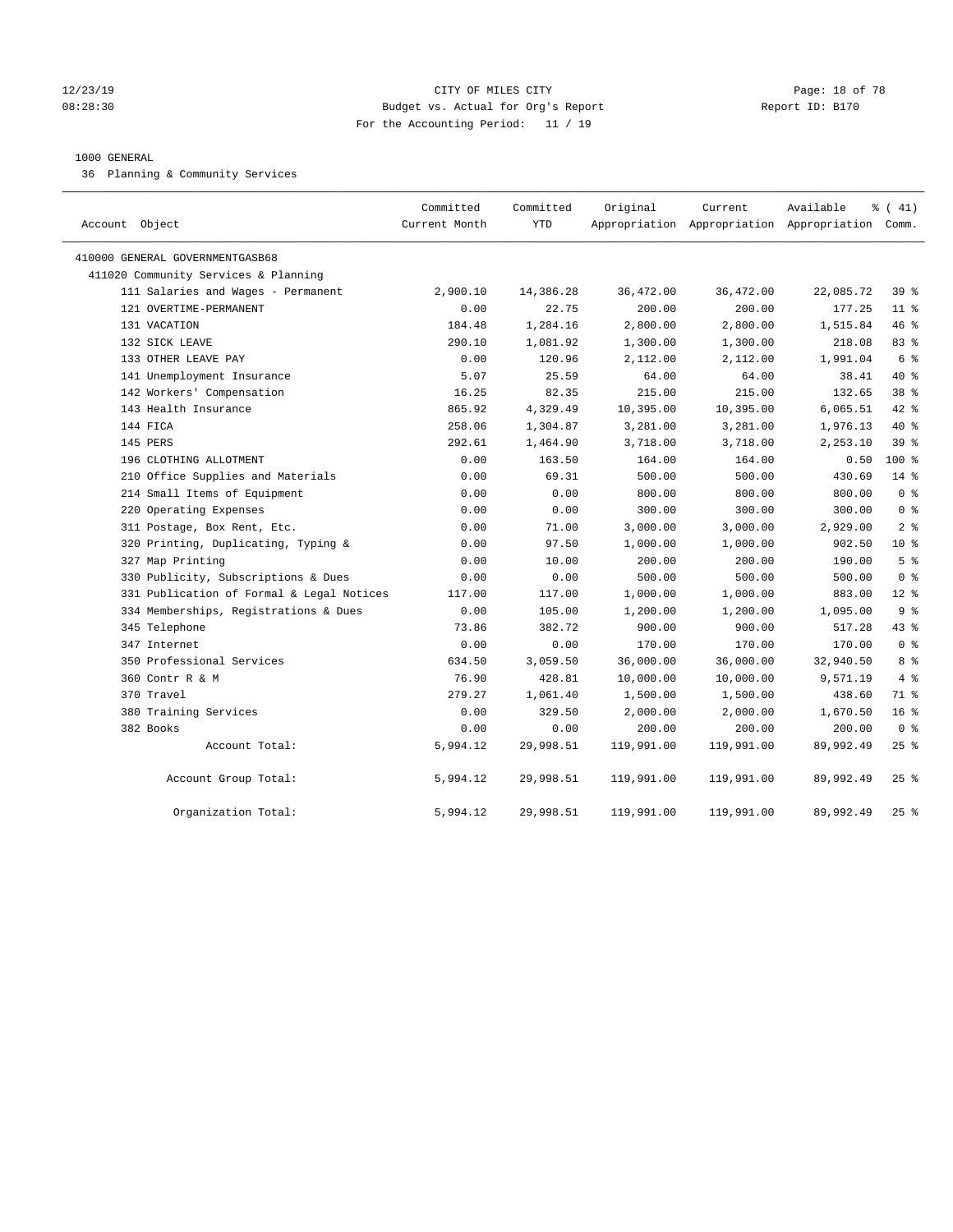#### 12/23/19 Page: 19 of 78 08:28:30 Budget vs. Actual for Org's Report Changer Report ID: B170 For the Accounting Period: 11 / 19

## 1000 GENERAL

37 CITY HEALTH

| Object<br>Account                                                       | Committed<br>Current Month | Committed<br>YTD | Original<br>Appropriation | Current<br>Appropriation | Available<br>Appropriation | $\frac{1}{6}$ ( 41)<br>Comm. |
|-------------------------------------------------------------------------|----------------------------|------------------|---------------------------|--------------------------|----------------------------|------------------------------|
| 520000 OTHER FINANCING USES<br>521000 Interfund Operating Transfers Out |                            |                  |                           |                          |                            |                              |
| 820 Transfers to Other Funds                                            | 0.00                       | 0.00             | 11,500.00                 | 11,500.00                | 11,500.00                  | 0 %                          |
| Account Total:                                                          | 0.00                       | 0.00             | 11,500.00                 | 11,500.00                | 11,500.00                  | 0 <sup>8</sup>               |
| Account Group Total:                                                    | 0.00                       | 0.00             | 11,500.00                 | 11,500.00                | 11,500.00                  | 0 %                          |
| Organization Total:                                                     | 0.00                       | 0.00             | 11,500.00                 | 11,500.00                | 11,500.00                  | 0 %                          |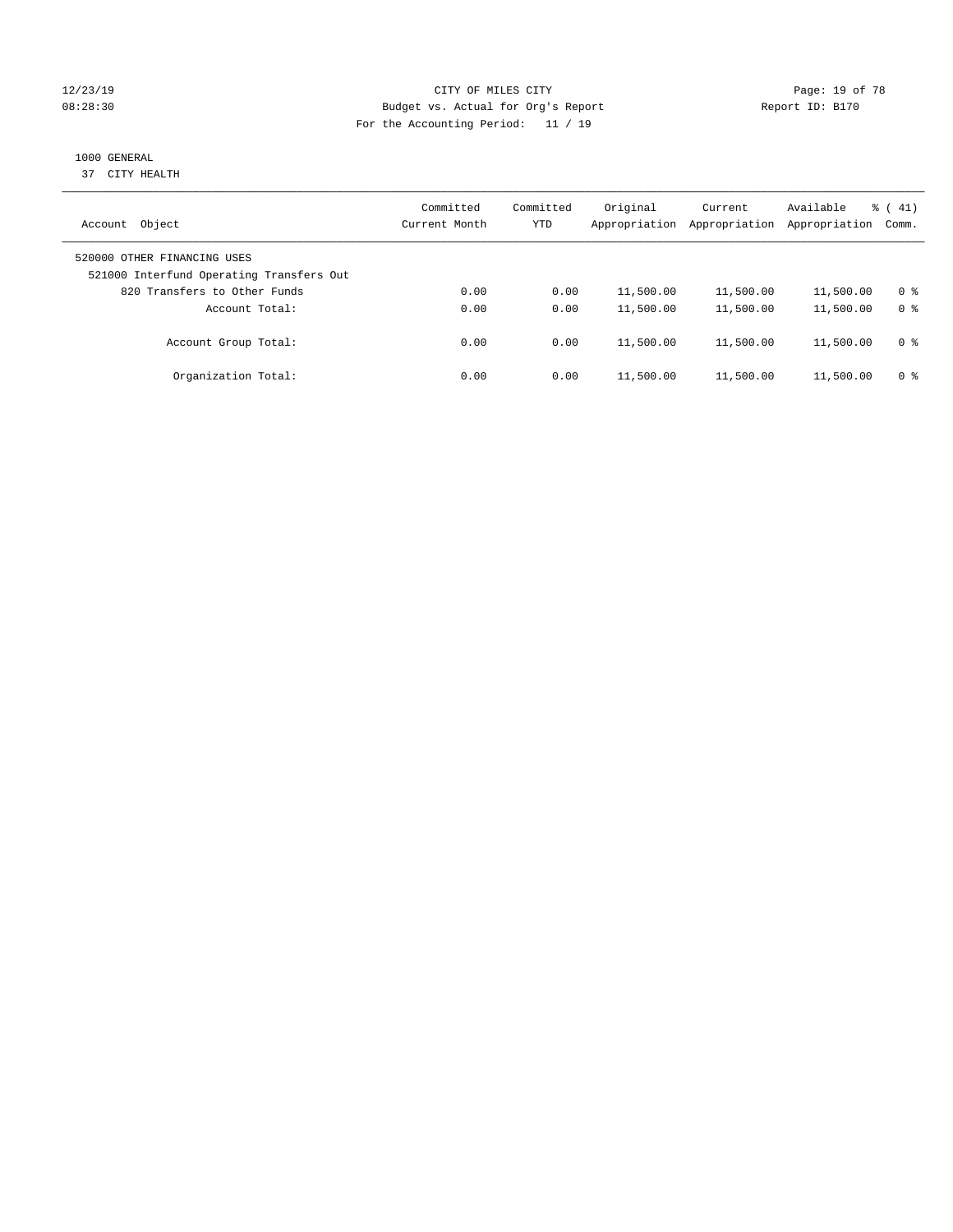#### 12/23/19 Page: 20 of 78 CITY OF MILES CITY CHANGES CONTROL PAGE: 20 of 78 08:28:30 Budget vs. Actual for Org's Report Changer Report ID: B170 For the Accounting Period: 11 / 19

#### 1000 GENERAL

201 Flood Prevention

| Account Object                            | Committed<br>Current Month | Committed<br><b>YTD</b> | Original   | Current    | Available<br>Appropriation Appropriation Appropriation Comm. | $\frac{1}{6}$ ( 41) |
|-------------------------------------------|----------------------------|-------------------------|------------|------------|--------------------------------------------------------------|---------------------|
|                                           |                            |                         |            |            |                                                              |                     |
| 430000 Public Works-GASB68                |                            |                         |            |            |                                                              |                     |
| 431200 Flood Control                      |                            |                         |            |            |                                                              |                     |
| 111 Salaries and Wages - Permanent        | 1,374.25                   | 6,392.90                | 16,128.00  | 16,128.00  | 9,735.10                                                     | 40 %                |
| 131 VACATION                              | 24.98                      | 646.99                  | 1,000.00   | 1,000.00   | 353.01                                                       | 65 %                |
| 132 SICK LEAVE                            | 66.63                      | 289.44                  | 500.00     | 500.00     | 210.56                                                       | 58 %                |
| 133 OTHER LEAVE PAY                       | 0.00                       | 0.00                    | 1,017.00   | 1,017.00   | 1,017.00                                                     | 0 <sup>8</sup>      |
| 141 Unemployment Insurance                | 2.20                       | 11.13                   | 28.00      | 28.00      | 16.87                                                        | $40*$               |
| 142 Workers' Compensation                 | 5.88                       | 29.76                   | 1,069.00   | 1,069.00   | 1,039.24                                                     | 3 <sup>8</sup>      |
| 143 Health Insurance                      | 317.86                     | 1,589.32                | 3,815.00   | 3,815.00   | 2,225.68                                                     | $42*$               |
| 144 FICA                                  | 110.97                     | 559.38                  | 1,426.00   | 1,426.00   | 866.62                                                       | 39 <sup>8</sup>     |
| 145 PERS                                  | 127.08                     | 635.39                  | 1,616.00   | 1,616.00   | 980.61                                                       | 39 %                |
| 196 CLOTHING ALLOTMENT                    | 0.00                       | 60.00                   | 60.00      | 60.00      | 0.00                                                         | $100*$              |
| 210 Office Supplies and Materials         | 23.30                      | 54.35                   | 400.00     | 400.00     | 345.65                                                       | $14*$               |
| 214 Small Items of Equipment              | 0.00                       | 0.00                    | 500.00     | 500.00     | 500.00                                                       | 0 <sup>8</sup>      |
| 220 Operating Expenses                    | 0.00                       | 0.00                    | 500.00     | 500.00     | 500.00                                                       | 0 <sup>8</sup>      |
| 231 Gas, Oil, Diesel Fuel, Grease, etc.   | 0.00                       | 0.00                    | 500.00     | 500.00     | 500.00                                                       | 0 <sup>8</sup>      |
| 311 Postage, Box Rent, Etc.               | 13.35                      | 73.70                   | 3,000.00   | 3,000.00   | 2,926.30                                                     | 2 <sup>8</sup>      |
| 330 Publicity, Subscriptions & Dues       | 0.00                       | 0.00                    | 100.00     | 100.00     | 100.00                                                       | 0 <sup>8</sup>      |
| 331 Publication of Formal & Legal Notices | 214.50                     | 1,040.00                | 2,000.00   | 2,000.00   | 960.00                                                       | $52$ $%$            |
| 334 Memberships, Registrations & Dues     | 0.00                       | 80.00                   | 200.00     | 200.00     | 120.00                                                       | 40 %                |
| 345 Telephone                             | 0.00                       | 0.00                    | 50.00      | 50.00      | 50.00                                                        | 0 <sup>8</sup>      |
| 350 Professional Services                 | 736.67                     | 1,213.69                | 58,000.00  | 58,000.00  | 56,786.31                                                    | 2 <sup>8</sup>      |
| 370 Travel                                | 0.00                       | 190.53                  | 1,000.00   | 1,000.00   | 809.47                                                       | 19 <sup>°</sup>     |
| 380 Training Services                     | 0.00                       | 0.00                    | 200.00     | 200.00     | 200.00                                                       | 0 <sup>8</sup>      |
| 382 Books                                 | 0.00                       | 0.00                    | 50.00      | 50.00      | 50.00                                                        | 0 <sup>8</sup>      |
| 532 Land Rental                           | 0.00                       | 0.00                    | 150.00     | 150.00     | 150.00                                                       | 0 <sup>8</sup>      |
| 540 Special Assessments                   | 0.00                       | 0.00                    | 300.00     | 300.00     | 300.00                                                       | 0 <sup>8</sup>      |
| Account Total:                            | 3,017.67                   | 12,866.58               | 93,609.00  | 93,609.00  | 80,742.42                                                    | $14*$               |
| Account Group Total:                      | 3,017.67                   | 12,866.58               | 93,609.00  | 93,609.00  | 80,742.42                                                    | $14*$               |
| 490000 DEBT SERVICE                       |                            |                         |            |            |                                                              |                     |
| 490500 Other Debt Service Payments        |                            |                         |            |            |                                                              |                     |
| 652 Principle- Flood Study Loan           | 0.00                       | 14,321.14               | 28,799.00  | 28,799.00  | 14,477.86                                                    | 50%                 |
| 653 Interest- Flood Study Loan            | 0.00                       | 1,987.04                | 3,764.00   | 3,764.00   | 1,776.96                                                     | 53%                 |
| Account Total:                            | 0.00                       | 16,308.18               | 32,563.00  | 32,563.00  | 16,254.82                                                    | 50%                 |
|                                           |                            |                         |            |            |                                                              |                     |
| Account Group Total:                      | 0.00                       | 16,308.18               | 32,563.00  | 32,563.00  | 16,254.82                                                    | 50%                 |
| Organization Total:                       | 3,017.67                   | 29, 174. 76             | 126,172.00 | 126,172.00 | 96,997.24                                                    | $23$ $%$            |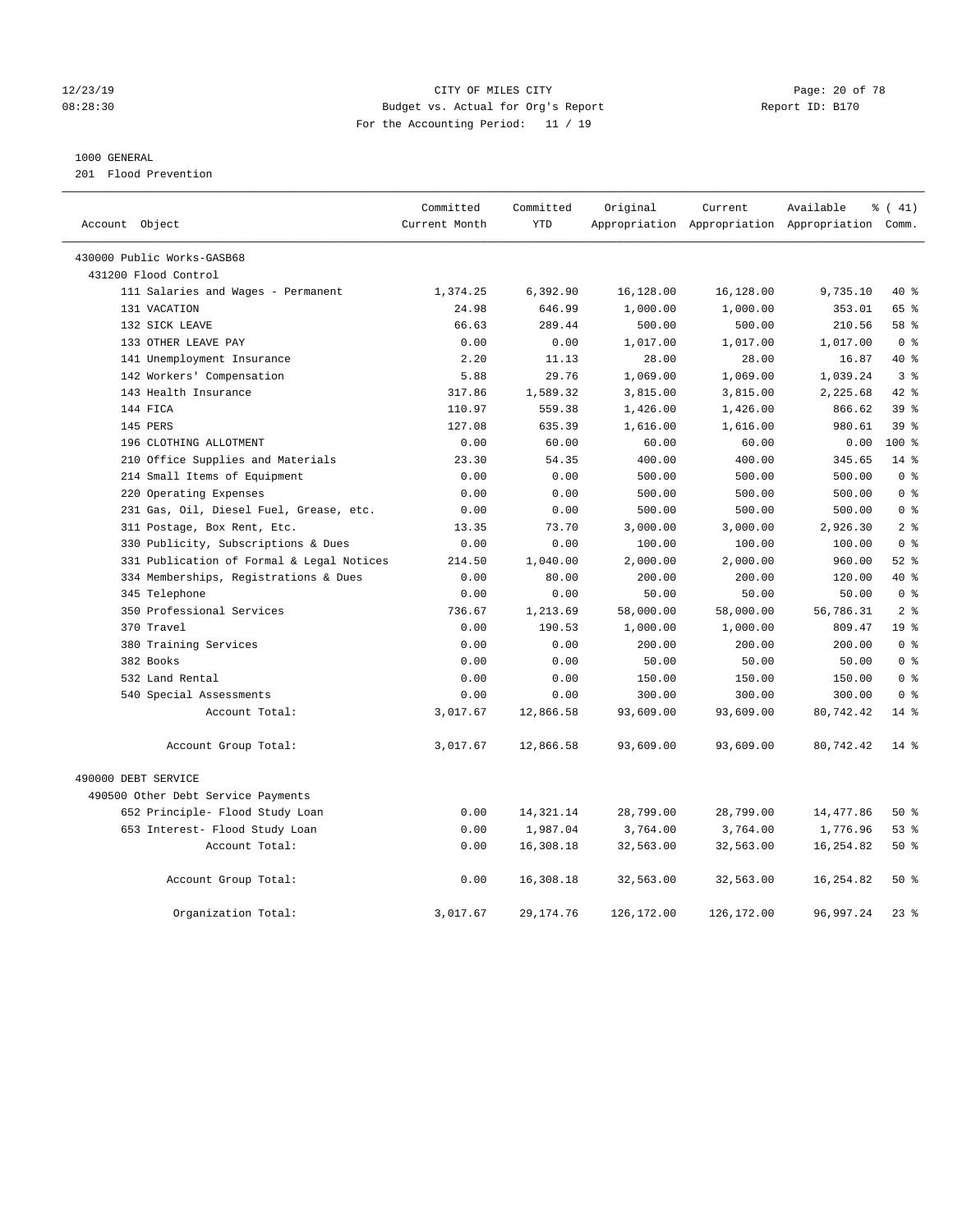#### 12/23/19 Page: 21 of 78 CITY OF MILES CITY CHANGES CONTROL PAGE: 21 of 78 08:28:30 Budget vs. Actual for Org's Report Report ID: B170 For the Accounting Period: 11 / 19

## 1000 GENERAL

301 Elections

| Object<br>Account                                   | Committed<br>Current Month | Committed<br><b>YTD</b> | Original<br>Appropriation | Current<br>Appropriation | Available<br>Appropriation | $\frac{1}{6}$ ( 41)<br>Comm. |
|-----------------------------------------------------|----------------------------|-------------------------|---------------------------|--------------------------|----------------------------|------------------------------|
| 410000 GENERAL GOVERNMENTGASB68<br>410600 Elections |                            |                         |                           |                          |                            |                              |
| PURCHASED SERVICES<br>300                           | 0.00                       | 0.00                    | 10,000.00                 | 10,000.00                | 10,000.00                  | 0 <sup>8</sup>               |
| Account Total:                                      | 0.00                       | 0.00                    | 10,000.00                 | 10,000.00                | 10,000.00                  | 0 <sup>8</sup>               |
| Account Group Total:                                | 0.00                       | 0.00                    | 10,000.00                 | 10,000.00                | 10,000.00                  | 0 <sup>8</sup>               |
| Organization Total:                                 | 0.00                       | 0.00                    | 10,000.00                 | 10,000.00                | 10,000.00                  | 0 <sup>8</sup>               |
|                                                     |                            |                         |                           |                          |                            |                              |

Fund Total: 351,158.43 2,006,503.06 4,702,728.00 4,702,728.00 2,696,224.94 43 %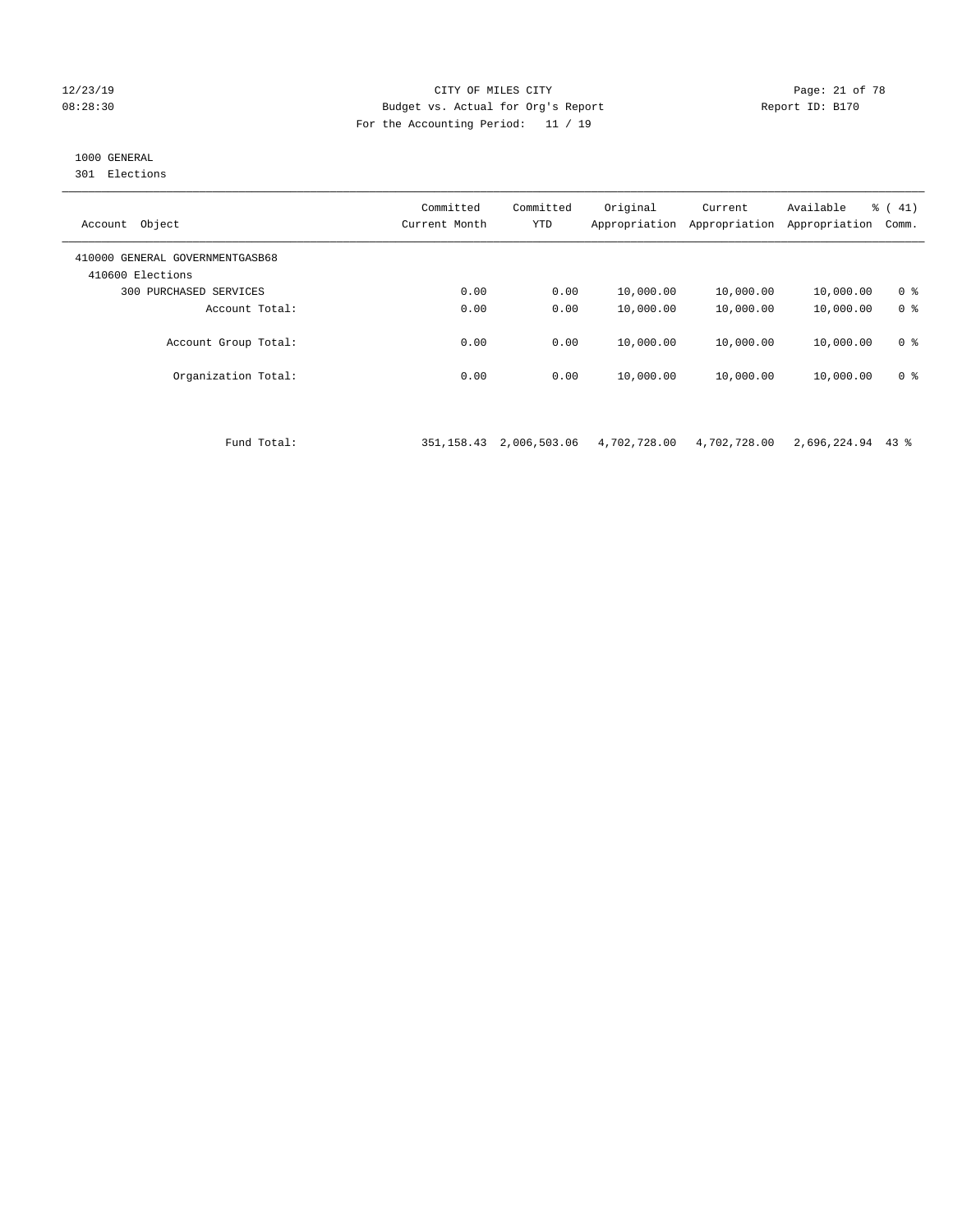#### 12/23/19 **Page: 22 of 78** CITY OF MILES CITY **Page: 22 of 78** 08:28:30 Budget vs. Actual for Org's Report Changer Report ID: B170 For the Accounting Period: 11 / 19

————————————————————————————————————————————————————————————————————————————————————————————————————————————————————————————————————

## 2220 LIBRARY

16 Library

|                                          | Committed     | Committed  | Original   | Current    | Available                                       | $\frac{1}{6}$ ( 41) |
|------------------------------------------|---------------|------------|------------|------------|-------------------------------------------------|---------------------|
| Account Object                           | Current Month | YTD        |            |            | Appropriation Appropriation Appropriation Comm. |                     |
|                                          |               |            |            |            |                                                 |                     |
| 460000 CULTURE AND RECREATION-GASB68     |               |            |            |            |                                                 |                     |
| 460100 Library Services(16)              |               |            |            |            |                                                 |                     |
| 111 Salaries and Wages - Permanent       | 12,934.41     | 64,235.76  | 180,964.00 | 180,964.00 | 116,728.24                                      | 35%                 |
| 121 OVERTIME-PERMANENT                   | 0.00          | 0.00       | 600.00     | 600.00     | 600.00                                          | 0 <sup>8</sup>      |
| 131 VACATION                             | 1,194.23      | 3,915.13   | 16,000.00  | 16,000.00  | 12,084.87                                       | $24$ %              |
| 132 SICK LEAVE                           | 345.20        | 1,444.58   | 7,300.00   | 7,300.00   | 5,855.42                                        | $20*$               |
| 133 OTHER LEAVE PAY                      | 0.00          | 355.28     | 4,071.00   | 4,071.00   | 3,715.72                                        | 9 <sup>°</sup>      |
| 141 Unemployment Insurance               | 21.71         | 105.86     | 731.00     | 731.00     | 625.14                                          | $14*$               |
| 142 Workers' Compensation                | 58.35         | 284.49     | 887.00     | 887.00     | 602.51                                          | 32%                 |
| 143 Health Insurance                     | 3,178.45      | 15,892.25  | 47,682.00  | 47,682.00  | 31,789.75                                       | 33%                 |
| 144 FICA                                 | 1,095.55      | 5,338.69   | 15,983.00  | 15,983.00  | 10,644.31                                       | 33%                 |
| 145 PERS                                 | 1,254.88      | 6,064.75   | 18,115.00  | 18,115.00  | 12,050.25                                       | 33%                 |
| 196 CLOTHING ALLOTMENT                   | 0.00          | 600.00     | 750.00     | 750.00     | 150.00                                          | 80 %                |
| 210 Office Supplies and Materials        | 0.00          | 99.89      | 500.00     | 500.00     | 400.11                                          | $20*$               |
| 214 Small Items of Equipment             | 0.00          | 953.00     | 3,000.00   | 3,000.00   | 2,047.00                                        | 32%                 |
| 220 Operating Expenses                   | 0.00          | 0.00       | 500.00     | 500.00     | 500.00                                          | 0 <sup>8</sup>      |
| 224 Janitorial Supplies                  | 0.00          | 42.93      | 1,200.00   | 1,200.00   | 1,157.07                                        | 4%                  |
| 311 Postage, Box Rent, Etc.              | 67.87         | 437.41     | 1,500.00   | 1,500.00   | 1,062.59                                        | 29%                 |
| 320 Printing, Duplicating, Typing &      | 17.78         | 284.66     | 1,500.00   | 1,500.00   | 1,215.34                                        | 19 <sup>°</sup>     |
| 330 Publicity, Subscriptions & Dues      | 58.80         | 58.80      | 0.00       | 0.00       | $-58.80$                                        | $***$ $-$           |
| 334 Memberships, Registrations & Dues    | 0.00          | 0.00       | 250.00     | 250.00     | 250.00                                          | 0 <sup>8</sup>      |
| 341 Electric Utility Services            | 397.41        | 4,113.77   | 9,000.00   | 9,000.00   | 4,886.23                                        | 46 %                |
| 342 Water Utility Services               | 23.46         | 162.72     | 750.00     | 750.00     | 587.28                                          | $22$ %              |
| 343 Sewer Utility Services               | 27.61         | 178.82     | 800.00     | 800.00     | 621.18                                          | $22$ %              |
| 344 Gas Utility Service                  | 223.67        | 415.59     | 5,000.00   | 5,000.00   | 4,584.41                                        | 8 %                 |
| 345 Telephone                            | 96.42         | 596.66     | 1,750.00   | 1,750.00   | 1,153.34                                        | 34%                 |
| 346 Garbage Service                      | 0.00          | 0.00       | 400.00     | 400.00     | 400.00                                          | 0 <sup>8</sup>      |
| 347 Internet                             | 150.70        | 1,147.81   | 2,500.00   | 2,500.00   | 1,352.19                                        | 46 %                |
| 350 Professional Services                | 0.00          | 1,390.21   | 9,500.00   | 9,500.00   | 8,109.79                                        | 15 <sup>°</sup>     |
| 360 Contr R & M                          | 325.00        | 2,378.00   | 10,000.00  | 10,000.00  | 7,622.00                                        | 24%                 |
| 370 Travel                               | 0.00          | 105.00     | 1,500.00   | 1,500.00   | 1,395.00                                        | 7 %                 |
| 380 Training Services                    | 0.00          | 0.00       | 1,000.00   | 1,000.00   | 1,000.00                                        | 0 <sup>8</sup>      |
| 382 Books                                | 385.00        | 1,822.67   | 15,000.00  | 15,000.00  | 13, 177. 33                                     | $12*$               |
| 511 Insurance on Buildings               | 0.00          | 2,994.06   | 2,995.00   | 2,995.00   | 0.94                                            | $100$ %             |
| 513 Liability                            | 0.00          | 2,931.16   | 2,932.00   | 2,932.00   | 0.84                                            | $100*$              |
| Account Total:                           | 21,856.50     | 118,349.95 | 364,660.00 | 364,660.00 | 246,310.05                                      | $32$ $%$            |
| Account Group Total:                     | 21,856.50     | 118,349.95 | 364,660.00 | 364,660.00 | 246,310.05                                      | $32$ $%$            |
| 520000 OTHER FINANCING USES              |               |            |            |            |                                                 |                     |
| 521000 Interfund Operating Transfers Out |               |            |            |            |                                                 |                     |
| 820 Transfers to Other Funds             | 1,748.00      | 8,740.00   | 20,972.00  | 20,972.00  | 12,232.00                                       | $42$ %              |
| Account Total:                           | 1,748.00      | 8,740.00   | 20,972.00  | 20,972.00  | 12,232.00                                       | $42$ %              |
|                                          |               |            |            |            |                                                 |                     |
| Account Group Total:                     | 1,748.00      | 8,740.00   | 20,972.00  | 20,972.00  | 12,232.00                                       | $42$ %              |
| Organization Total:                      | 23,604.50     | 127,089.95 | 385,632.00 | 385,632.00 | 258,542.05                                      | 33%                 |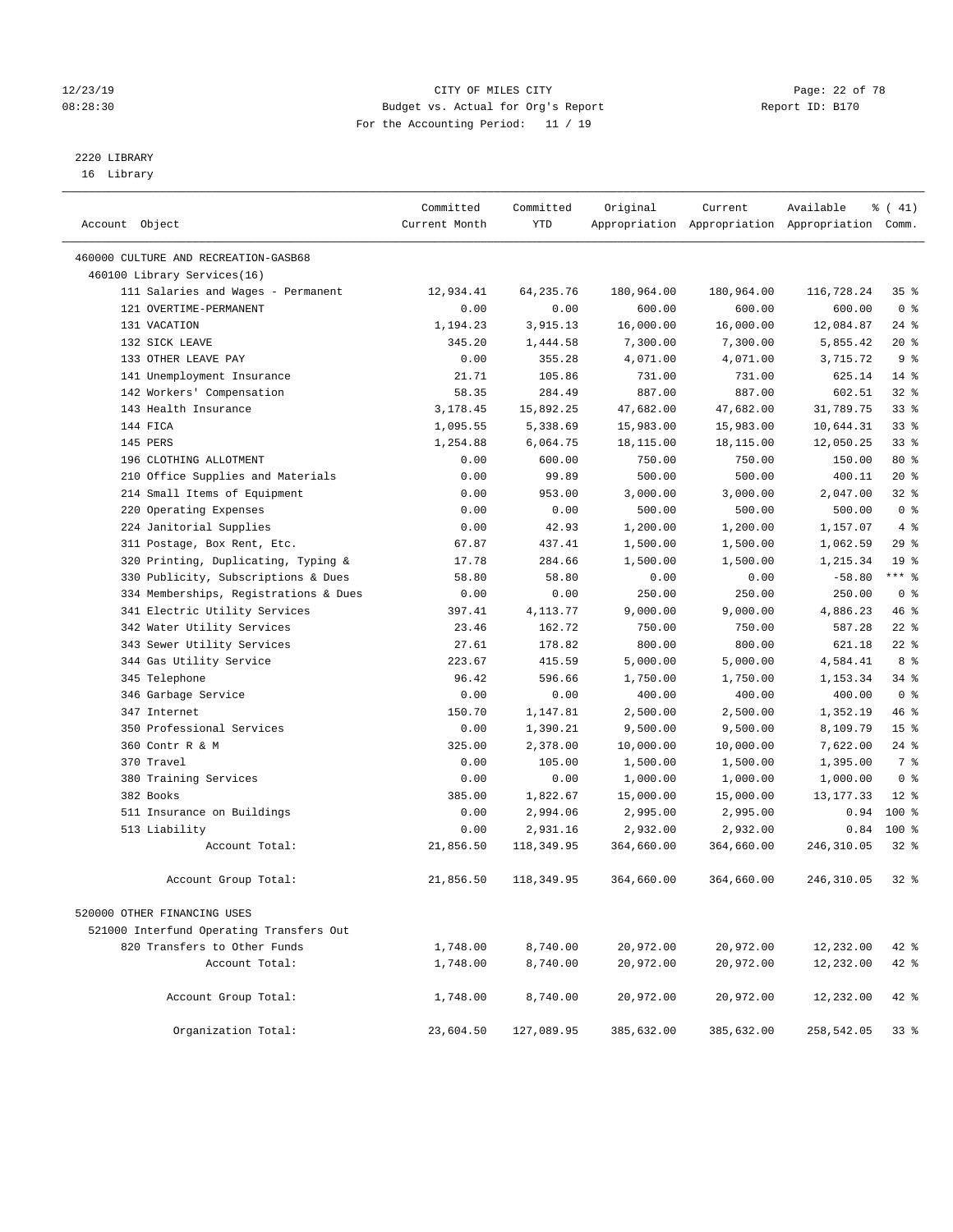### 12/23/19 Page: 23 of 78 08:28:30 Budget vs. Actual for Org's Report Changer Report ID: B170 For the Accounting Period: 11 / 19

## 2220 LIBRARY

16 Library

| Account Object |             | Committed<br>Current Month | Committed<br><b>YTD</b> | Original   | Current    | Available<br>Appropriation Appropriation Appropriation Comm. | ៖ (41) |
|----------------|-------------|----------------------------|-------------------------|------------|------------|--------------------------------------------------------------|--------|
|                | Fund Total: | 23,604.50                  | 127,089.95              | 385,632.00 | 385,632.00 | 258,542.05 33 %                                              |        |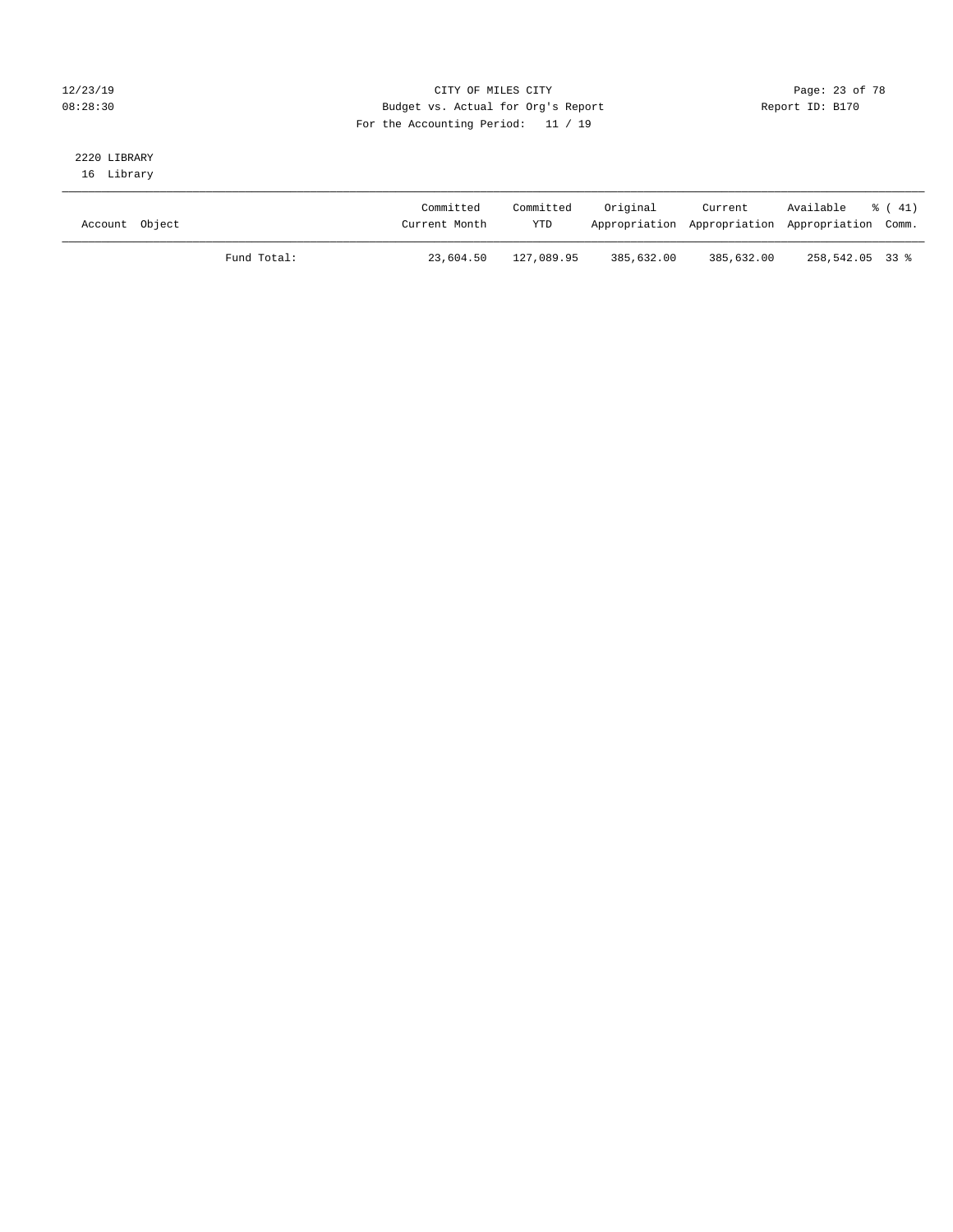#### 12/23/19 **Page: 24 of 78** CITY OF MILES CITY **Page: 24 of 78** 08:28:30 Budget vs. Actual for Org's Report Changer Report ID: B170 For the Accounting Period: 11 / 19

## 2260 EMERGENCY DISASTER

201 Flood Prevention

| Account Object                                                          | Committed<br>Current Month | Committed<br><b>YTD</b> | Original | Current<br>Appropriation Appropriation | Available<br>Appropriation | % (41)<br>Comm. |
|-------------------------------------------------------------------------|----------------------------|-------------------------|----------|----------------------------------------|----------------------------|-----------------|
| 520000 OTHER FINANCING USES<br>521000 Interfund Operating Transfers Out |                            |                         |          |                                        |                            |                 |
| 820 Transfers to Other Funds                                            | 0.00                       | 0.00                    | 549.00   | 549.00                                 | 549.00                     | 0 <sup>8</sup>  |
| Account Total:                                                          | 0.00                       | 0.00                    | 549.00   | 549.00                                 | 549.00                     | 0 <sup>8</sup>  |
| Account Group Total:                                                    | 0.00                       | 0.00                    | 549.00   | 549.00                                 | 549.00                     | 0 <sup>8</sup>  |
| Organization Total:                                                     | 0.00                       | 0.00                    | 549.00   | 549.00                                 | 549.00                     | 0 <sup>8</sup>  |
|                                                                         |                            |                         |          |                                        |                            |                 |
| Fund Total:                                                             | 0.00                       | 0.00                    | 549.00   | 549.00                                 | 549.00                     | 0 ៖             |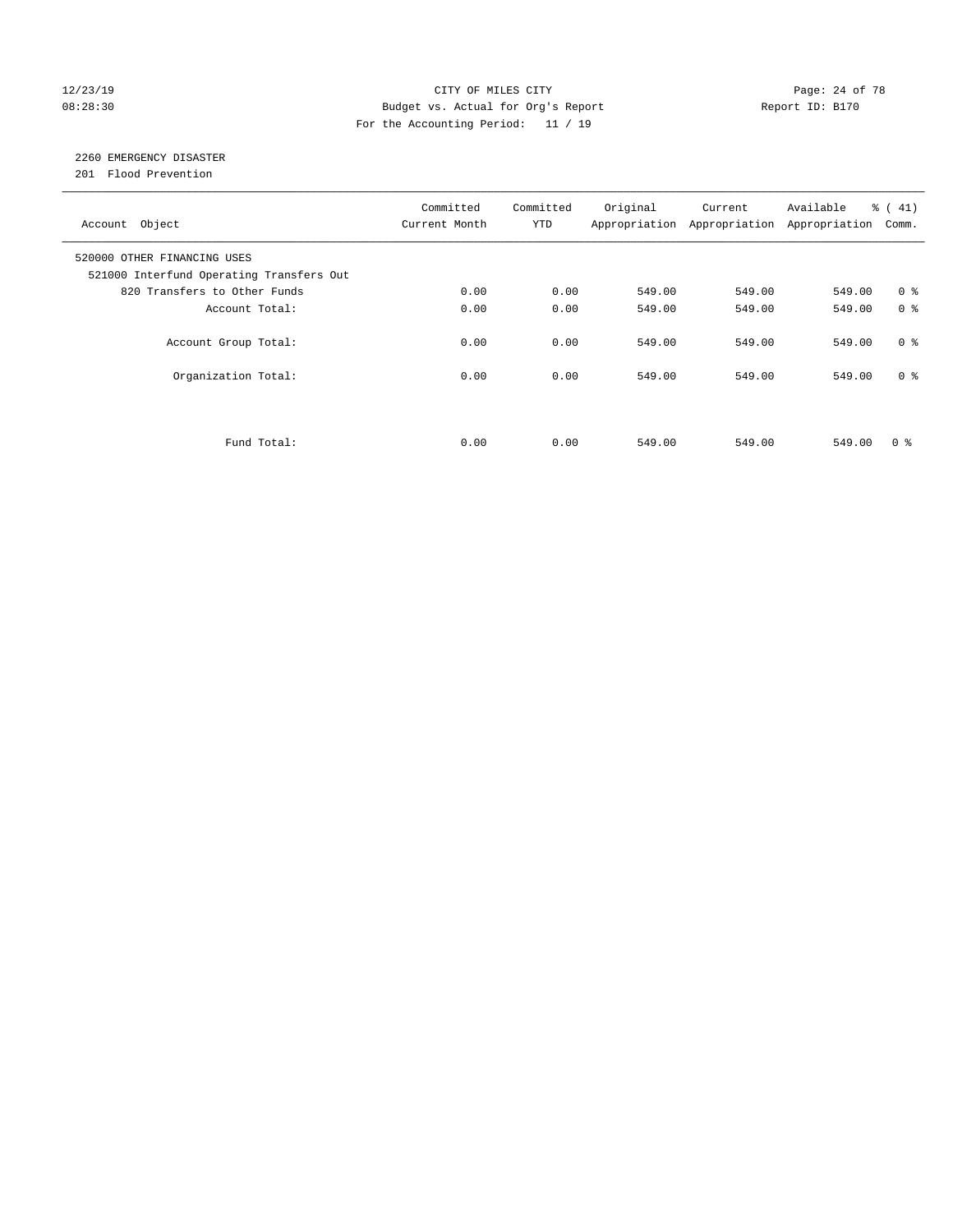#### 12/23/19 Page: 25 of 78 08:28:30 Budget vs. Actual for Org's Report Changer Report ID: B170 For the Accounting Period: 11 / 19

#### 2270 Health 37 CITY HEALTH

| Account Object                                                    | Committed<br>Current Month | Committed<br><b>YTD</b> | Original  | Current<br>Appropriation Appropriation | Available<br>Appropriation | % (41)<br>Comm. |
|-------------------------------------------------------------------|----------------------------|-------------------------|-----------|----------------------------------------|----------------------------|-----------------|
| 440000 PUBLIC HEALTH-GASB68<br>440140 Registration and Inspection |                            |                         |           |                                        |                            |                 |
| 350 Professional Services                                         | 0.00                       | 0.00                    | 16,500.00 | 16,500.00                              | 16,500.00                  | 0 <sup>8</sup>  |
| Account Total:                                                    | 0.00                       | 0.00                    | 16,500.00 | 16,500.00                              | 16,500.00                  | 0 <sup>8</sup>  |
| Account Group Total:                                              | 0.00                       | 0.00                    | 16,500.00 | 16,500.00                              | 16,500.00                  | 0 <sup>8</sup>  |
| Organization Total:                                               | 0.00                       | 0.00                    | 16,500.00 | 16,500.00                              | 16,500.00                  | 0 <sup>8</sup>  |
|                                                                   |                            |                         |           |                                        |                            |                 |
| Fund Total:                                                       | 0.00                       | 0.00                    | 16,500.00 | 16,500.00                              | 16,500.00                  | 0 <sup>8</sup>  |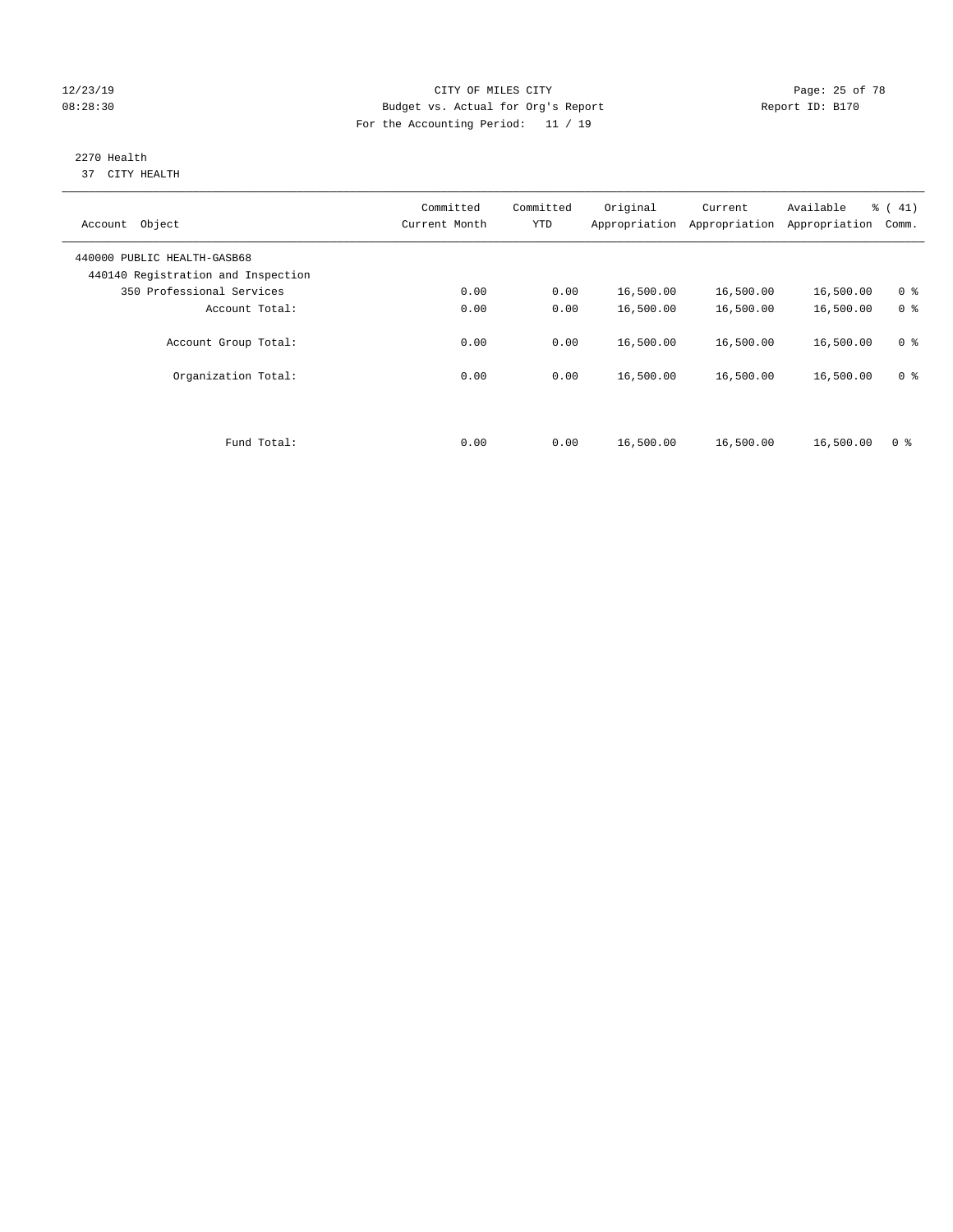#### 12/23/19 Page: 26 of 78 CITY OF MILES CITY CHANGES CONTROL PAGE: 26 of 78 08:28:30 Budget vs. Actual for Org's Report Changer Report ID: B170 For the Accounting Period: 11 / 19

#### 2310 TIFD-Downtown

11 Historic Preservation

|                                           | Committed     | Committed  | Original  | Current   | Available                                       | $\frac{1}{6}$ ( 41) |
|-------------------------------------------|---------------|------------|-----------|-----------|-------------------------------------------------|---------------------|
| Account Object                            | Current Month | <b>YTD</b> |           |           | Appropriation Appropriation Appropriation Comm. |                     |
| 460000 CULTURE AND RECREATION-GASB68      |               |            |           |           |                                                 |                     |
| 460462 Urban Renewal District             |               |            |           |           |                                                 |                     |
| 111 Salaries and Wages - Permanent        | 0.00          | 0.00       | 14,740.00 | 14,740.00 | 14,740.00                                       | 0 <sup>8</sup>      |
| 131 VACATION                              | 0.00          | 0.00       | 1,600.00  | 1,600.00  | 1,600.00                                        | 0 <sup>8</sup>      |
| 132 SICK LEAVE                            | 0.00          | 0.00       | 400.00    | 400.00    | 400.00                                          | 0 <sup>8</sup>      |
| 141 Unemployment Insurance                | 0.00          | 0.00       | 25.00     | 25.00     | 25.00                                           | 0 <sup>8</sup>      |
| 142 Workers' Compensation                 | 0.00          | 0.00       | 210.00    | 210.00    | 210.00                                          | 0 <sup>8</sup>      |
| 144 FICA                                  | 0.00          | 0.00       | 1,281.00  | 1,281.00  | 1,281.00                                        | 0 <sup>8</sup>      |
| 145 PERS                                  | 0.00          | 0.00       | 1,451.00  | 1,451.00  | 1,451.00                                        | 0 <sup>8</sup>      |
| 196 CLOTHING ALLOTMENT                    | 0.00          | 0.00       | 70.00     | 70.00     | 70.00                                           | 0 <sup>8</sup>      |
| 210 Office Supplies and Materials         | 0.00          | 5.99       | 75.00     | 75.00     | 69.01                                           | 8 <sup>8</sup>      |
| 220 Operating Expenses                    | 0.00          | 0.00       | 1,000.00  | 1,000.00  | 1,000.00                                        | 0 <sup>8</sup>      |
| 311 Postage, Box Rent, Etc.               | 0.00          | 6.08       | 100.00    | 100.00    | 93.92                                           | 6 %                 |
| 320 Printing, Duplicating, Typing &       | 0.00          | 0.00       | 200.00    | 200.00    | 200.00                                          | 0 <sup>8</sup>      |
| 330 Publicity, Subscriptions & Dues       | 0.00          | 0.00       | 100.00    | 100.00    | 100.00                                          | 0 <sup>8</sup>      |
| 331 Publication of Formal & Legal Notices | 0.00          | 46.00      | 300.00    | 300.00    | 254.00                                          | 15 <sup>°</sup>     |
| 345 Telephone                             | 16.20         | 93.20      | 219.00    | 219.00    | 125.80                                          | 43 %                |
| 347 Internet                              | 8.75          | 56.30      | 785.00    | 785.00    | 728.70                                          | 7 %                 |
| 350 Professional Services                 | 0.00          | 179.64     | 1,500.00  | 1,500.00  | 1,320.36                                        | $12*$               |
| 360 Contr R & M                           | 76.90         | 423.81     | 500.00    | 500.00    | 76.19                                           | 85%                 |
| 370 Travel                                | 0.00          | 0.00       | 1,000.00  | 1,000.00  | 1,000.00                                        | 0 <sup>8</sup>      |
| 513 Liability                             | 0.00          | 143.50     | 144.00    | 144.00    | 0.50                                            | 100 %               |
| 721 Redevelopment                         | 0.00          | 0.00       | 11,067.00 | 11,067.00 | 11,067.00                                       | 0 <sup>8</sup>      |
| Account Total:                            | 101.85        | 954.52     | 36,767.00 | 36,767.00 | 35,812.48                                       | 3%                  |
| Account Group Total:                      | 101.85        | 954.52     | 36,767.00 | 36,767.00 | 35,812.48                                       | 3 <sup>°</sup>      |
| Organization Total:                       | 101.85        | 954.52     | 36,767.00 | 36,767.00 | 35,812.48                                       | 3%                  |
| Fund Total:                               | 101.85        | 954.52     | 36,767.00 | 36,767.00 | 35,812.48                                       | 3%                  |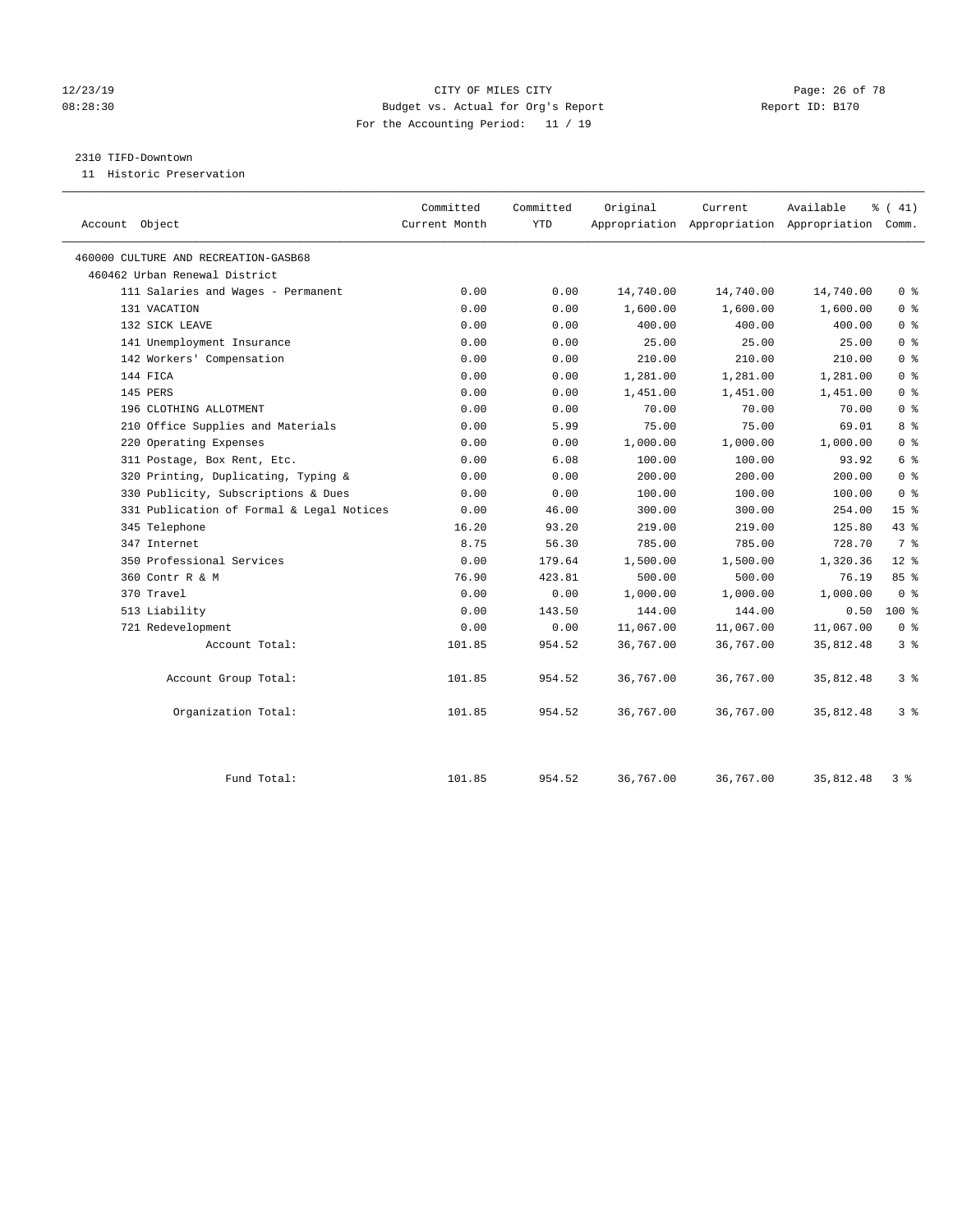#### 12/23/19 Page: 27 of 78 08:28:30 Budget vs. Actual for Org's Report Changer Report ID: B170 For the Accounting Period: 11 / 19

## 2350 Local Government/Study Commission

302 Local Government/Study Commission

| Account Object                                                          | Committed<br>Current Month | Committed<br><b>YTD</b> | Original | Current<br>Appropriation Appropriation | Available<br>Appropriation | $\frac{1}{6}$ ( 41)<br>Comm. |
|-------------------------------------------------------------------------|----------------------------|-------------------------|----------|----------------------------------------|----------------------------|------------------------------|
| 520000 OTHER FINANCING USES<br>521000 Interfund Operating Transfers Out |                            |                         |          |                                        |                            |                              |
| 820 Transfers to Other Funds                                            | 0.00                       | 0.00                    | 25.00    | 25.00                                  | 25.00                      | 0 <sup>8</sup>               |
| Account Total:                                                          | 0.00                       | 0.00                    | 25.00    | 25.00                                  | 25.00                      | 0 <sup>8</sup>               |
| Account Group Total:                                                    | 0.00                       | 0.00                    | 25.00    | 25.00                                  | 25.00                      | 0 <sup>8</sup>               |
| Organization Total:                                                     | 0.00                       | 0.00                    | 25.00    | 25.00                                  | 25.00                      | 0 <sup>8</sup>               |
| Fund Total:                                                             | 0.00                       | 0.00                    | 25.00    | 25.00                                  | 25.00                      | 0 ៖                          |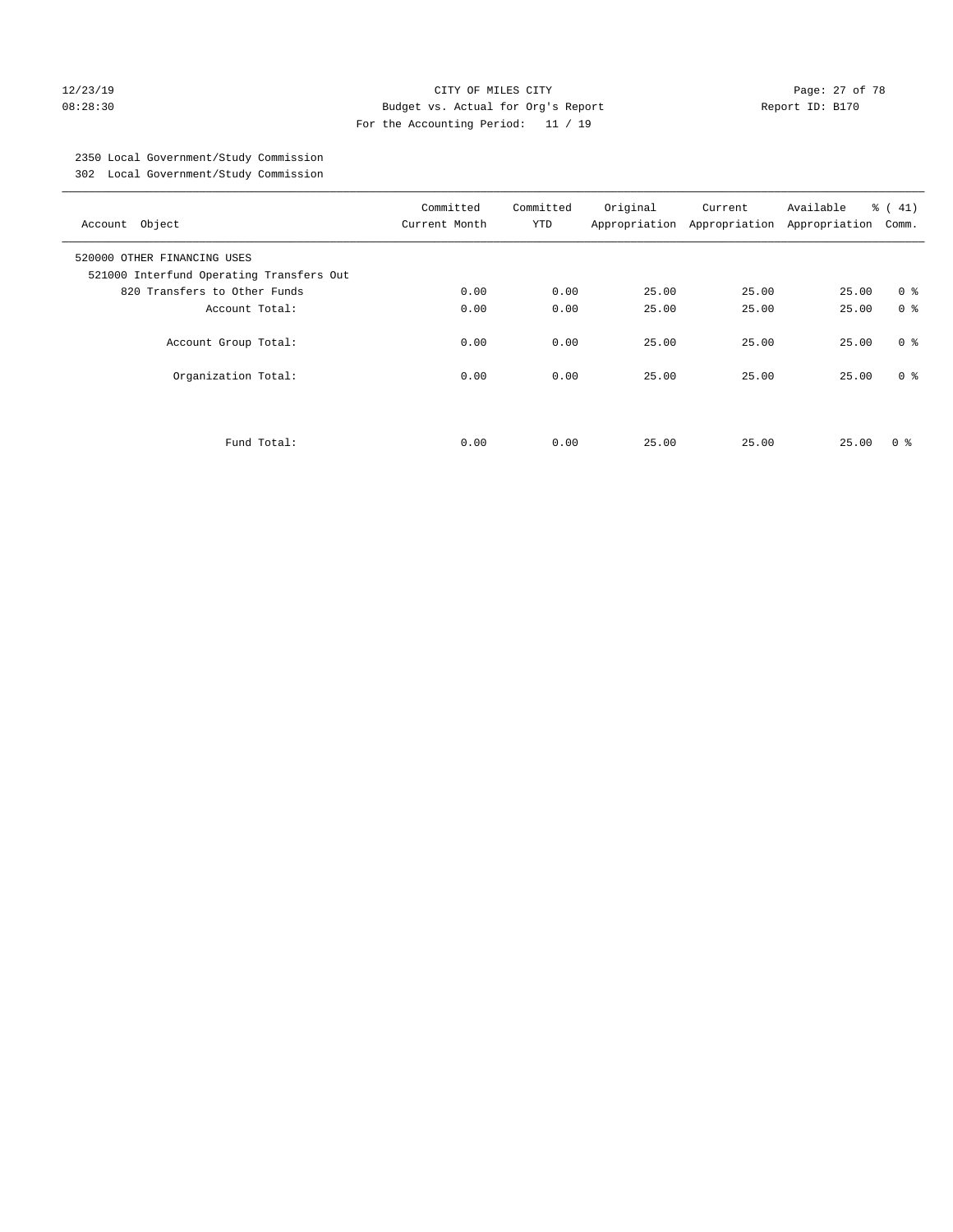#### 12/23/19 **Page: 28 of 78** CITY OF MILES CITY **Page: 28 of 78** 08:28:30 Budget vs. Actual for Org's Report Changer Report ID: B170 For the Accounting Period: 11 / 19

# 2372 Permissive Medical Levy

20 Permissive Medical Levy

| Account Object                                                          | Committed<br>Current Month | Committed<br><b>YTD</b> | Original   | Current<br>Appropriation Appropriation | Available<br>Appropriation | % (41)<br>Comm. |
|-------------------------------------------------------------------------|----------------------------|-------------------------|------------|----------------------------------------|----------------------------|-----------------|
| 520000 OTHER FINANCING USES<br>521000 Interfund Operating Transfers Out |                            |                         |            |                                        |                            |                 |
| 820 Transfers to Other Funds                                            | 0.00                       | 0.00                    | 259,721.00 | 259,721.00                             | 259,721.00                 | 0 <sup>8</sup>  |
| Account Total:                                                          | 0.00                       | 0.00                    | 259,721.00 | 259,721.00                             | 259,721.00                 | 0 <sup>8</sup>  |
| Account Group Total:                                                    | 0.00                       | 0.00                    | 259,721.00 | 259,721.00                             | 259,721.00                 | 0 <sup>8</sup>  |
| Organization Total:                                                     | 0.00                       | 0.00                    | 259,721.00 | 259,721.00                             | 259,721.00                 | 0 <sup>8</sup>  |
|                                                                         |                            |                         |            |                                        |                            |                 |
| Fund Total:                                                             | 0.00                       | 0.00                    | 259,721.00 | 259,721.00                             | 259,721.00                 | 0 <sup>8</sup>  |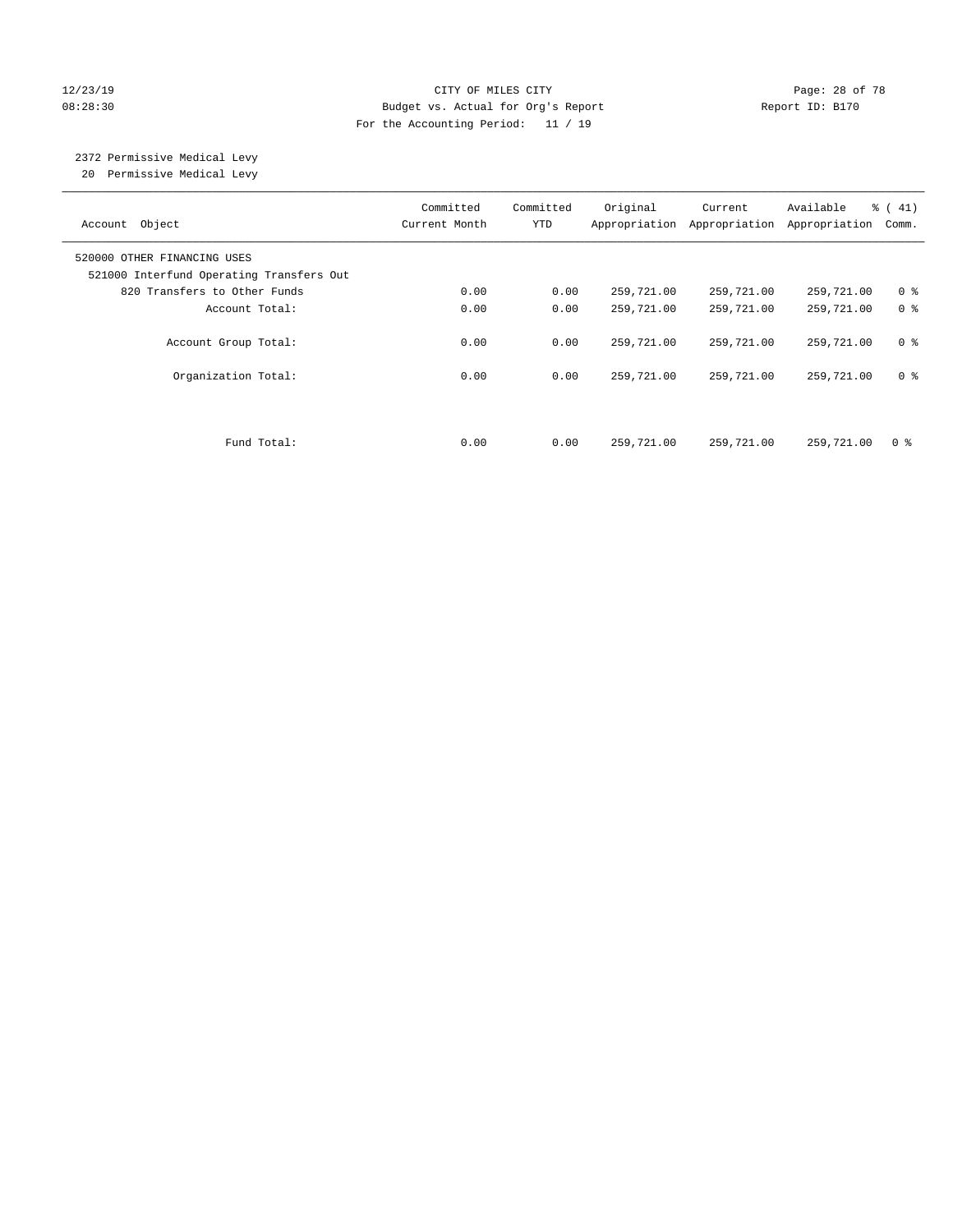#### 12/23/19 Page: 29 of 78 08:28:30 Budget vs. Actual for Org's Report Changer Report ID: B170 For the Accounting Period: 11 / 19

### 2390 DRUG FORFEITURE

5 Police

| Account Object                    | Committed<br>Current Month | Committed<br>YTD | Original | Current<br>Appropriation Appropriation | Available<br>Appropriation | % (41)<br>Comm. |
|-----------------------------------|----------------------------|------------------|----------|----------------------------------------|----------------------------|-----------------|
| 420000 PUBLIC SAFETY-GASB68       |                            |                  |          |                                        |                            |                 |
| 420100 Law Enforcement Services   |                            |                  |          |                                        |                            |                 |
| 210 Office Supplies and Materials | 0.00                       | 0.00             | 100.00   | 100.00                                 | 100.00                     | 0 <sub>8</sub>  |
| 220 Operating Expenses            | 0.00                       | 0.00             | 500.00   | 500.00                                 | 500.00                     | 0 <sup>8</sup>  |
| 380 Training Services             | 0.00                       | 0.00             | 100.00   | 100.00                                 | 100.00                     | 0 <sup>8</sup>  |
| 900 Capital Outlay                | 0.00                       | 0.00             | 1,000.00 | 1,000.00                               | 1,000.00                   | 0 <sup>8</sup>  |
| Account Total:                    | 0.00                       | 0.00             | 1,700.00 | 1,700.00                               | 1,700.00                   | 0 <sup>8</sup>  |
| Account Group Total:              | 0.00                       | 0.00             | 1,700.00 | 1,700.00                               | 1,700.00                   | 0 <sup>8</sup>  |
| Organization Total:               | 0.00                       | 0.00             | 1,700.00 | 1,700.00                               | 1,700.00                   | 0 <sup>8</sup>  |
|                                   |                            |                  |          |                                        |                            |                 |
| Fund Total:                       | 0.00                       | 0.00             | 1,700.00 | 1,700.00                               | 1,700.00                   | 0 %             |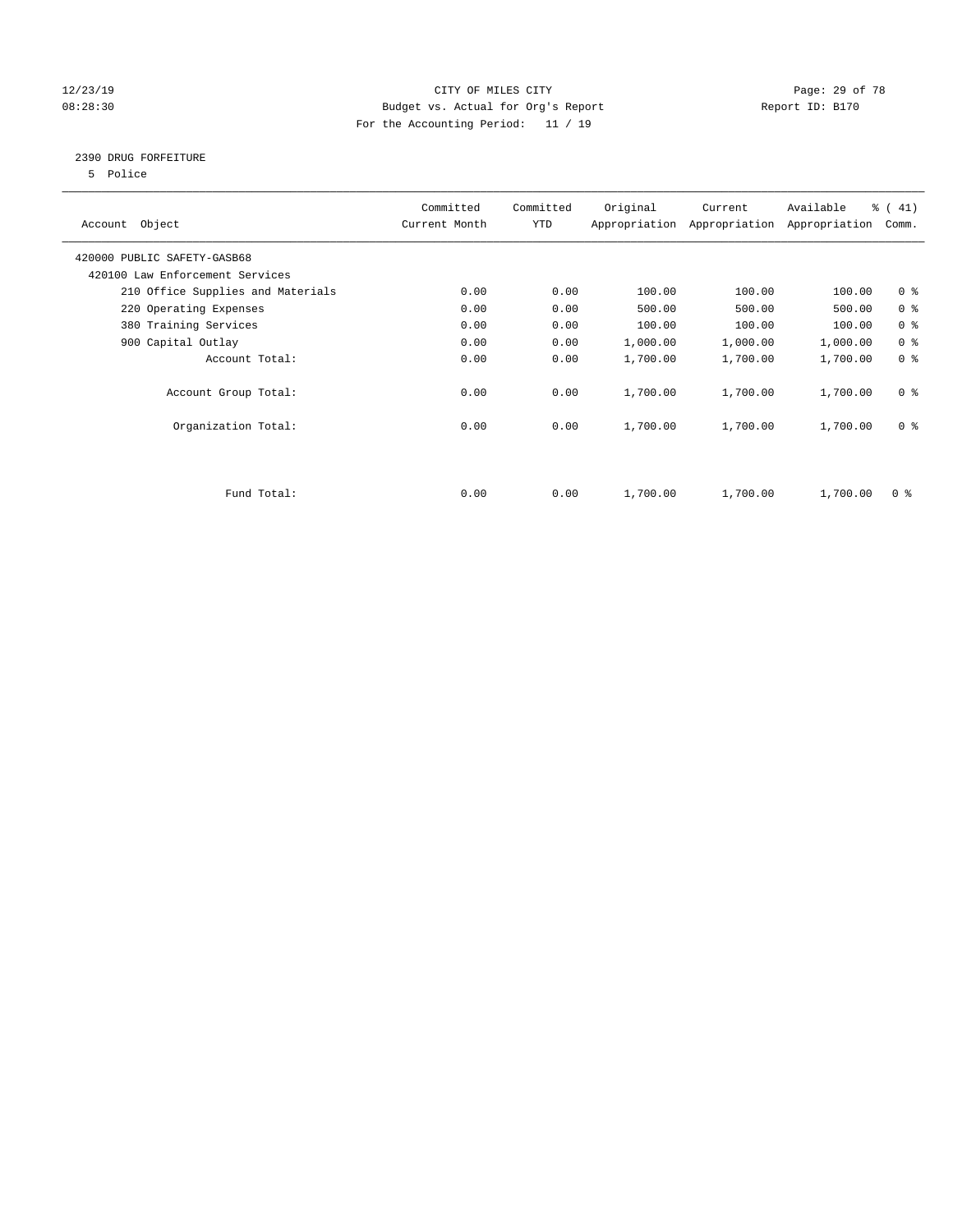#### 12/23/19 **Page: 30 of 78** CITY OF MILES CITY **Page: 30 of 78** 08:28:30 Budget vs. Actual for Org's Report Changer Report ID: B170 For the Accounting Period: 11 / 19

————————————————————————————————————————————————————————————————————————————————————————————————————————————————————————————————————

### 2394 BUILDING CODE ENFORCEMENT

18 BUILDING INSPECTION

|                                           | Committed     | Committed  | Original   | Current    | Available                                       | ៖ ( 41)         |
|-------------------------------------------|---------------|------------|------------|------------|-------------------------------------------------|-----------------|
| Account Object                            | Current Month | <b>YTD</b> |            |            | Appropriation Appropriation Appropriation Comm. |                 |
| 420000 PUBLIC SAFETY-GASB68               |               |            |            |            |                                                 |                 |
| 420531 Building Inspection                |               |            |            |            |                                                 |                 |
| 111 Salaries and Wages - Permanent        | 978.12        | 4,656.61   | 11,612.00  | 11,612.00  | 6,955.39                                        | 40 %            |
| 121 OVERTIME-PERMANENT                    | 0.00          | 50.49      | 240.00     | 240.00     | 189.51                                          | $21$ %          |
| 131 VACATION                              | 58.85         | 618.31     | 1,000.00   | 1,000.00   | 381.69                                          | 62 %            |
| 132 SICK LEAVE                            | 70.09         | 260.42     | 600.00     | 600.00     | 339.58                                          | $43$ %          |
| 133 OTHER LEAVE PAY                       | 0.00          | 0.00       | 254.00     | 254.00     | 254.00                                          | 0 <sup>8</sup>  |
| 141 Unemployment Insurance                | 1.66          | 8.45       | 21.00      | 21.00      | 12.55                                           | 40 %            |
| 142 Workers' Compensation                 | 10.38         | 52.65      | 363.00     | 363.00     | 310.35                                          | 15 <sup>°</sup> |
| 143 Health Insurance                      | 238.42        | 1,192.09   | 2,861.00   | 2,861.00   | 1,668.91                                        | $42$ %          |
| 144 FICA                                  | 84.31         | 428.85     | 1,049.00   | 1,049.00   | 620.15                                          | 41 %            |
| 145 PERS                                  | 95.98         | 484.31     | 1,188.00   | 1,188.00   | 703.69                                          | 41 %            |
| 196 CLOTHING ALLOTMENT                    | 0.00          | 45.00      | 45.00      | 45.00      | 0.00                                            | 100 %           |
| 210 Office Supplies and Materials         | 0.00          | 357.68     | 2,000.00   | 2,000.00   | 1,642.32                                        | 18 %            |
| 214 Small Items of Equipment              | 0.00          | 0.00       | 1,500.00   | 1,500.00   | 1,500.00                                        | 0 <sup>8</sup>  |
| 220 Operating Expenses                    | 0.00          | 273.03     | 5,000.00   | 5,000.00   | 4,726.97                                        | 5 <sup>8</sup>  |
| 311 Postage, Box Rent, Etc.               | 0.00          | 224.25     | 500.00     | 500.00     | 275.75                                          | 45 %            |
| 320 Printing, Duplicating, Typing &       | 0.00          | 0.00       | 500.00     | 500.00     | 500.00                                          | 0 <sup>8</sup>  |
| 330 Publicity, Subscriptions & Dues       | 0.00          | 0.00       | 500.00     | 500.00     | 500.00                                          | 0 <sup>8</sup>  |
| 331 Publication of Formal & Legal Notices | 0.00          | 45.50      | 1,000.00   | 1,000.00   | 954.50                                          | 5 <sup>°</sup>  |
| 334 Memberships, Registrations & Dues     | 0.00          | 0.00       | 400.00     | 400.00     | 400.00                                          | 0 <sup>8</sup>  |
| 345 Telephone                             | 26.36         | 131.80     | 500.00     | 500.00     | 368.20                                          | 26%             |
| 347 Internet                              | 0.00          | 0.00       | 200.00     | 200.00     | 200.00                                          | 0 <sup>8</sup>  |
| 350 Professional Services                 | 1,915.20      | 54,700.21  | 120,000.00 | 120,000.00 | 65,299.79                                       | 46 %            |
| 360 Contr R & M                           | 166.10        | 2,053.22   | 3,000.00   | 3,000.00   | 946.78                                          | 68 %            |
| 380 Training Services                     | 0.00          | 2,495.00   | 6,000.00   | 6,000.00   | 3,505.00                                        | $42$ %          |
| 382 Books                                 | 0.00          | 0.00       | 8,000.00   | 8,000.00   | 8,000.00                                        | 0 <sup>8</sup>  |
| 531 Building & Office Rental              | 200.00        | 1,000.00   | 2,400.00   | 2,400.00   | 1,400.00                                        | $42$ %          |
| 540 Special Assessments                   | 0.00          | 704.78     | 800.00     | 800.00     | 95.22                                           | 88 %            |
| Account Total:                            | 3,845.47      | 69,782.65  | 171,533.00 | 171,533.00 | 101,750.35                                      | 41 %            |
| Account Group Total:                      | 3,845.47      | 69,782.65  | 171,533.00 | 171,533.00 | 101,750.35                                      | 41 %            |
| 510000 MISCELLANEOUS                      |               |            |            |            |                                                 |                 |
| 510330 Comprehensive Liability Insurance  |               |            |            |            |                                                 |                 |
| 513 Liability                             | 0.00          | 201.26     | 202.00     | 202.00     |                                                 | $0.74$ 100 %    |
| Account Total:                            | 0.00          | 201.26     | 202.00     | 202.00     |                                                 | $0.74$ 100 %    |
| Account Group Total:                      | 0.00          | 201.26     | 202.00     | 202.00     |                                                 | $0.74$ 100 %    |
| 520000 OTHER FINANCING USES               |               |            |            |            |                                                 |                 |
| 521000 Interfund Operating Transfers Out  |               |            |            |            |                                                 |                 |
| 820 Transfers to Other Funds              | 544.00        | 2,720.00   | 6,522.00   | 6,522.00   | 3,802.00                                        | $42$ %          |
| Account Total:                            | 544.00        | 2,720.00   | 6,522.00   | 6,522.00   | 3,802.00                                        | $42$ %          |
| Account Group Total:                      | 544.00        | 2,720.00   | 6,522.00   | 6,522.00   | 3,802.00                                        | $42$ %          |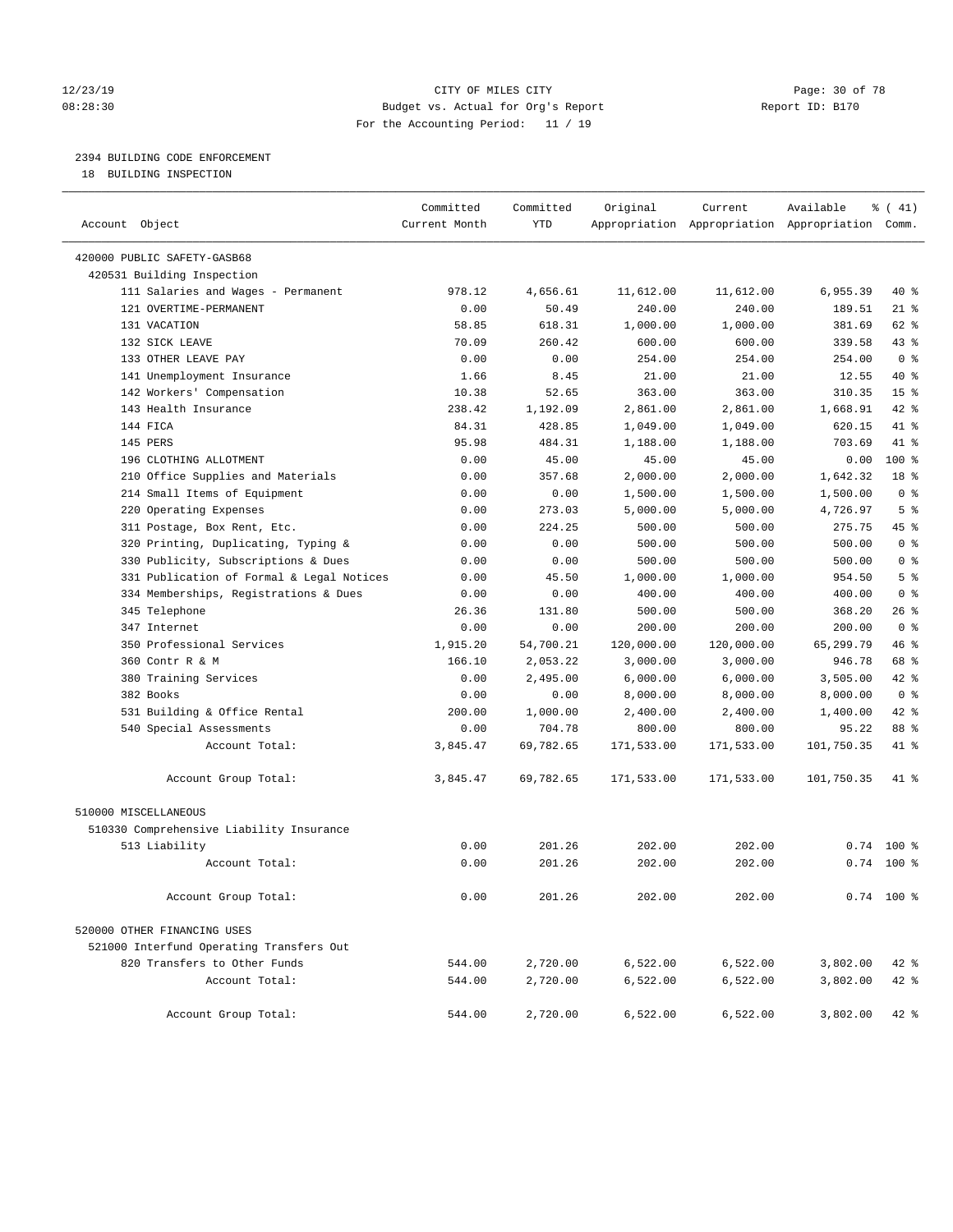#### 12/23/19 **Page: 31 of 78** CITY OF MILES CITY **Page: 31 of 78** 08:28:30 Budget vs. Actual for Org's Report Changer Report ID: B170 For the Accounting Period: 11 / 19

### 2394 BUILDING CODE ENFORCEMENT

18 BUILDING INSPECTION

| Account Object      | Committed<br>Current Month | Committed<br>YTD | Original   | Current    | Available<br>Appropriation Appropriation Appropriation Comm. | $\frac{1}{6}$ ( 41) |
|---------------------|----------------------------|------------------|------------|------------|--------------------------------------------------------------|---------------------|
| Organization Total: | 4,389.47                   | 72,703.91        | 178,257.00 | 178,257.00 | 105,553.09                                                   | $41$ %              |
| Fund Total:         | 4,389.47                   | 72,703.91        | 178,257.00 | 178,257.00 | $105,553.09$ 41 %                                            |                     |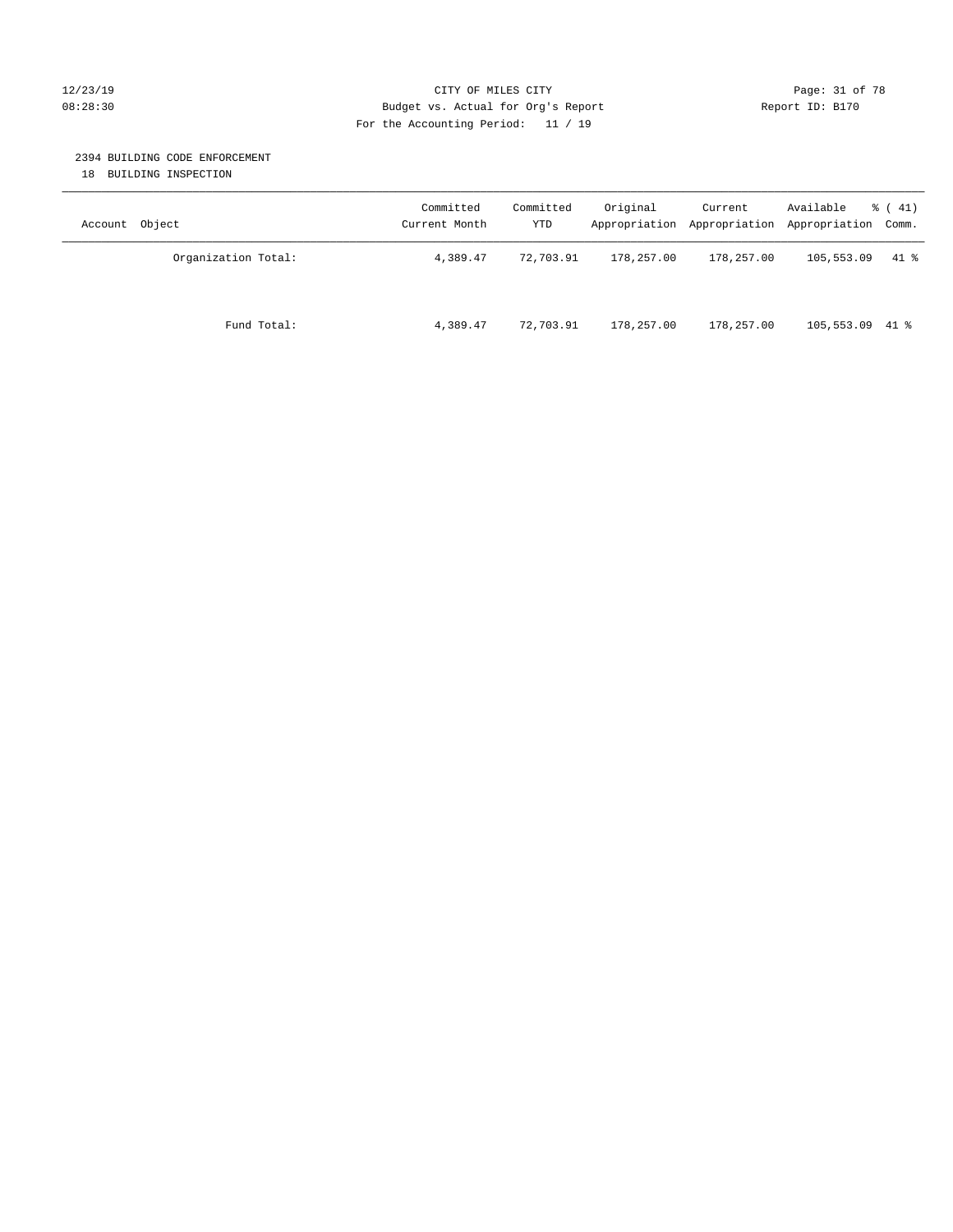#### 12/23/19 **Page: 32 of 78** CITY OF MILES CITY **Page: 32 of 78** 08:28:30 Budget vs. Actual for Org's Report Changer Report ID: B170 For the Accounting Period: 11 / 19

#### 2400 LTG M D#165-(Gen City) 46 SID #165

| Account Object             |                                          | Committed<br>Current Month | Committed<br><b>YTD</b> | Original   | Current<br>Appropriation Appropriation | Available<br>Appropriation | % (41)<br>Comm. |  |
|----------------------------|------------------------------------------|----------------------------|-------------------------|------------|----------------------------------------|----------------------------|-----------------|--|
| 430000 Public Works-GASB68 |                                          |                            |                         |            |                                        |                            |                 |  |
| 430263 STREET LIGHTING     |                                          |                            |                         |            |                                        |                            |                 |  |
|                            | 341 Electric Utility Services            | 3,989.50                   | 21,007.17               | 50,000.00  | 50,000.00                              | 28,992.83                  | $42$ %          |  |
|                            | 533 Machinery and Equipment Rental       | 8,836.60                   | 52,769.69               | 120,000.00 | 120,000.00                             | 67,230.31                  | 44 %            |  |
|                            | Account Total:                           | 12,826.10                  | 73,776.86               | 170,000.00 | 170,000.00                             | 96, 223. 14                | 43%             |  |
|                            | Account Group Total:                     | 12,826.10                  | 73,776.86               | 170,000.00 | 170,000.00                             | 96, 223. 14                | $43*$           |  |
|                            | 520000 OTHER FINANCING USES              |                            |                         |            |                                        |                            |                 |  |
|                            | 521000 Interfund Operating Transfers Out |                            |                         |            |                                        |                            |                 |  |
|                            | 820 Transfers to Other Funds             | 0.00                       | 1,000.00                | 1,000.00   | 1,000.00                               | 0.00                       | $100*$          |  |
|                            | Account Total:                           | 0.00                       | 1,000.00                | 1,000.00   | 1,000.00                               | 0.00                       | $100*$          |  |
|                            | Account Group Total:                     | 0.00                       | 1,000.00                | 1,000.00   | 1,000.00                               |                            | $0.00$ 100 %    |  |
|                            | Organization Total:                      | 12,826.10                  | 74,776.86               | 171,000.00 | 171,000.00                             | 96,223.14                  | $44*$           |  |
|                            |                                          |                            |                         |            |                                        |                            |                 |  |
|                            | Fund Total:                              | 12,826.10                  | 74,776.86               | 171,000.00 | 171,000.00                             | 96, 223. 14 44 %           |                 |  |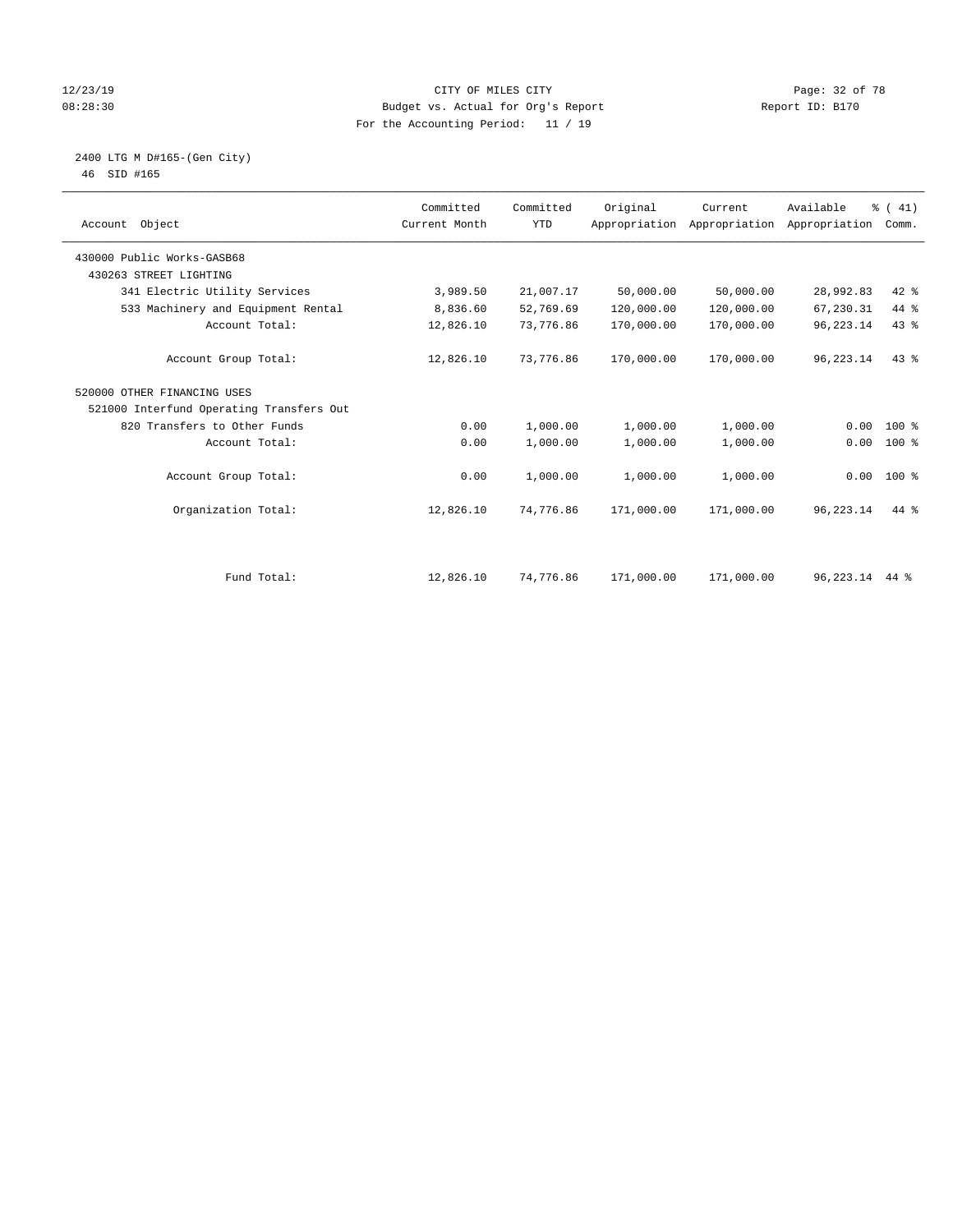#### 12/23/19 Page: 33 of 78 CITY OF MILES CITY CHANGES CONTROL PAGE: 33 of 78 08:28:30 Budget vs. Actual for Org's Report Changer Report ID: B170 For the Accounting Period: 11 / 19

2420 LTG M D#167-(MilesAddn Etc)

48 SID #167

| Account Object                           | Committed<br>Current Month | Committed<br><b>YTD</b> | Original  | Current   | Available<br>Appropriation Appropriation Appropriation | % (41)<br>Comm. |  |
|------------------------------------------|----------------------------|-------------------------|-----------|-----------|--------------------------------------------------------|-----------------|--|
| 430000 Public Works-GASB68               |                            |                         |           |           |                                                        |                 |  |
| 430263 STREET LIGHTING                   |                            |                         |           |           |                                                        |                 |  |
| 341 Electric Utility Services            | 563.01                     | 2,964.40                | 9,000.00  | 9,000.00  | 6,035.60                                               | 33 <sup>8</sup> |  |
| 533 Machinery and Equipment Rental       | 1,054.80                   | 6,291.37                | 16,000.00 | 16,000.00 | 9,708.63                                               | 39 %            |  |
| Account Total:                           | 1,617.81                   | 9,255.77                | 25,000.00 | 25,000.00 | 15,744.23                                              | 37%             |  |
| Account Group Total:                     | 1,617.81                   | 9,255.77                | 25,000.00 | 25,000.00 | 15,744.23                                              | 378             |  |
| 520000 OTHER FINANCING USES              |                            |                         |           |           |                                                        |                 |  |
| 521000 Interfund Operating Transfers Out |                            |                         |           |           |                                                        |                 |  |
| 820 Transfers to Other Funds             | 0.00                       | 1,000.00                | 1,000.00  | 1,000.00  | 0.00                                                   | 100 %           |  |
| Account Total:                           | 0.00                       | 1,000.00                | 1,000.00  | 1,000.00  | 0.00                                                   | $100$ %         |  |
| Account Group Total:                     | 0.00                       | 1,000.00                | 1,000.00  | 1,000.00  |                                                        | $0.00 100$ %    |  |
| Organization Total:                      | 1,617.81                   | 10,255.77               | 26,000.00 | 26,000.00 | 15,744.23                                              | 39 <sup>8</sup> |  |
|                                          |                            |                         |           |           |                                                        |                 |  |
| Fund Total:                              | 1,617.81                   | 10,255.77               | 26,000.00 | 26,000.00 | 15,744.23                                              | 39 å            |  |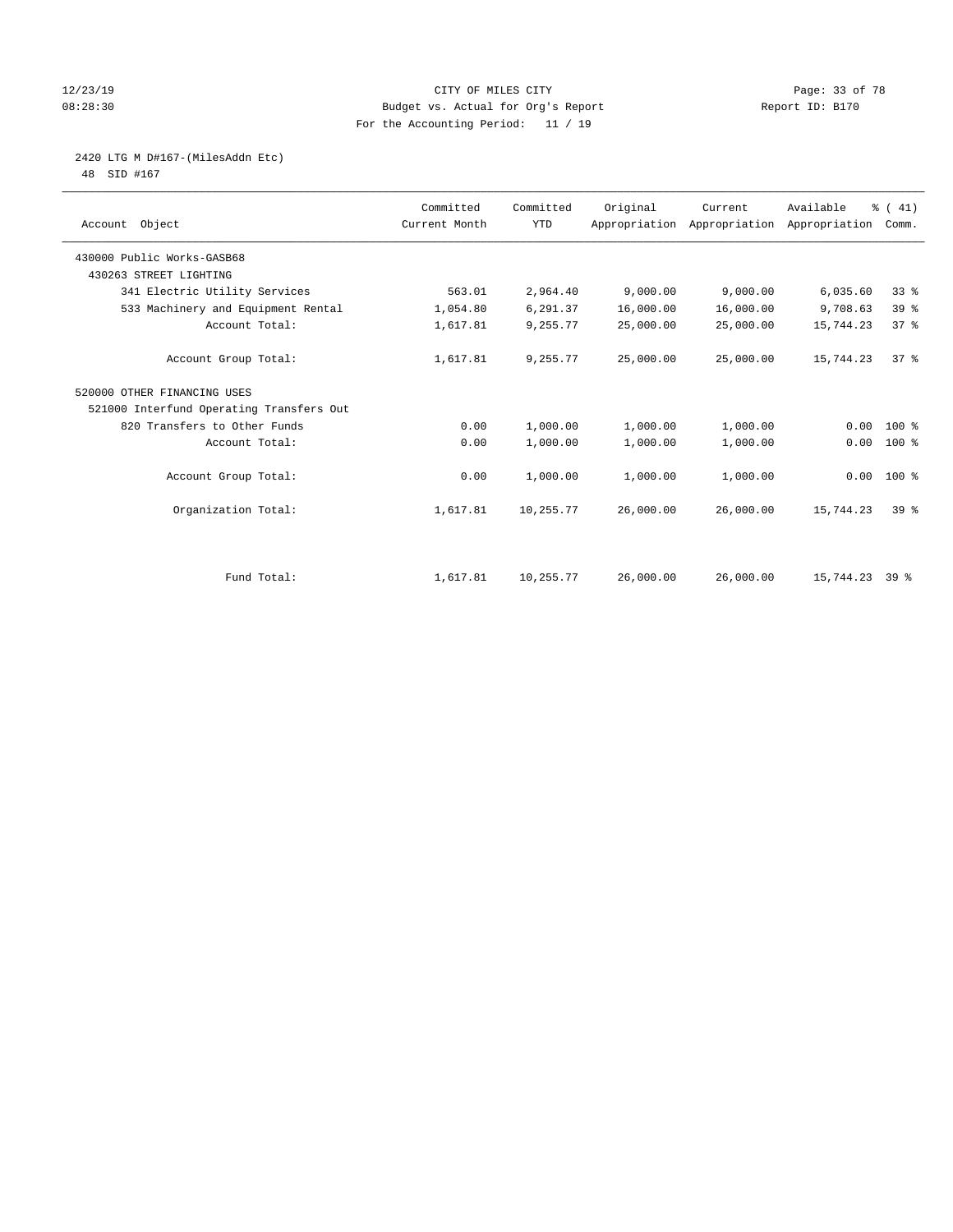#### 12/23/19 Page: 34 of 78 08:28:30 Budget vs. Actual for Org's Report Changer Report ID: B170 For the Accounting Period: 11 / 19

 2430 LTG M D#171-(Balsam Est) 49 SID #171

| Account Object                           | Committed<br>Current Month | Committed<br><b>YTD</b> | Original | Current<br>Appropriation Appropriation Appropriation Comm. | Available       | $\frac{1}{6}$ ( 41) |
|------------------------------------------|----------------------------|-------------------------|----------|------------------------------------------------------------|-----------------|---------------------|
| 430000 Public Works-GASB68               |                            |                         |          |                                                            |                 |                     |
| 430263 STREET LIGHTING                   |                            |                         |          |                                                            |                 |                     |
| 230 Repair and Maintenance Supplies      | 0.00                       | 0.00                    | 1,600.00 | 1,600.00                                                   | 1,600.00        | 0 <sup>8</sup>      |
| 341 Electric Utility Services            | 165.81                     | 844.57                  | 1,950.00 | 1,950.00                                                   | 1,105.43        | 43 %                |
| 360 Contr R & M                          | 0.00                       | 0.00                    | 1,200.00 | 1,200.00                                                   | 1,200.00        | 0 <sup>8</sup>      |
| Account Total:                           | 165.81                     | 844.57                  | 4,750.00 | 4,750.00                                                   | 3,905.43        | 18 %                |
| Account Group Total:                     | 165.81                     | 844.57                  | 4,750.00 | 4,750.00                                                   | 3,905.43        | 18 <sup>8</sup>     |
| 520000 OTHER FINANCING USES              |                            |                         |          |                                                            |                 |                     |
| 521000 Interfund Operating Transfers Out |                            |                         |          |                                                            |                 |                     |
| 820 Transfers to Other Funds             | 0.00                       | 1,000.00                | 1,000.00 | 1,000.00                                                   | 0.00            | $100*$              |
| Account Total:                           | 0.00                       | 1,000.00                | 1,000.00 | 1,000.00                                                   | 0.00            | $100*$              |
| Account Group Total:                     | 0.00                       | 1,000.00                | 1,000.00 | 1,000.00                                                   | 0.00            | $100*$              |
| Organization Total:                      | 165.81                     | 1,844.57                | 5,750.00 | 5,750.00                                                   | 3,905.43        | $32*$               |
|                                          |                            |                         |          |                                                            |                 |                     |
| Fund Total:                              | 165.81                     | 1,844.57                | 5,750.00 | 5,750.00                                                   | $3,905.43$ 32 % |                     |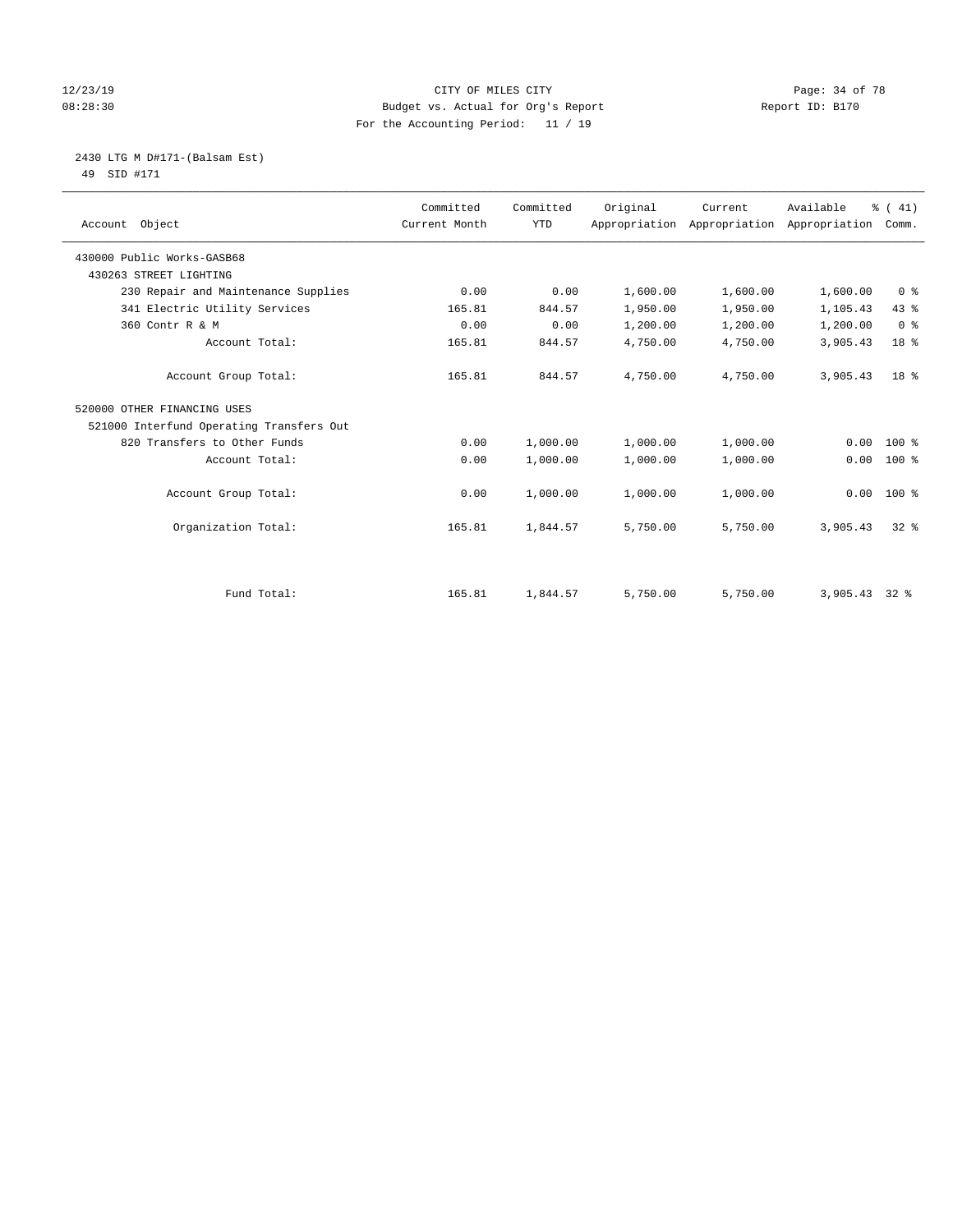#### 12/23/19 **CITY OF MILES CITY CITY CITY Page: 35 of 78** 08:28:30 Budget vs. Actual for Org's Report Changer Report ID: B170 For the Accounting Period: 11 / 19

 2440 LTG M D#172-(Main Str) 50 SID #172

| <u>ے ہیں سدت ت</u> |           |                    |                          |  |
|--------------------|-----------|--------------------|--------------------------|--|
|                    | Committed | Committed Original | Current Available % (41) |  |

| Account Object                           | Committed<br>Current Month | Committed<br><b>YTD</b> | Original  | Current   | Available<br>Appropriation Appropriation Appropriation Comm. | % (41)       |
|------------------------------------------|----------------------------|-------------------------|-----------|-----------|--------------------------------------------------------------|--------------|
| 430000 Public Works-GASB68               |                            |                         |           |           |                                                              |              |
| 430263 STREET LIGHTING                   |                            |                         |           |           |                                                              |              |
| 230 Repair and Maintenance Supplies      | 926.25                     | 5,158.65                | 4,000.00  | 4,000.00  | $-1, 158.65$                                                 | $129$ %      |
| 341 Electric Utility Services            | 1,549.30                   | 7,757.46                | 24,000.00 | 24,000.00 | 16,242.54                                                    | $32*$        |
| 360 Contr R & M                          | 1,068.95                   | 1,418.95                | 3,000.00  | 3,000.00  | 1,581.05                                                     | 47 %         |
| Account Total:                           | 3,544.50                   | 14,335.06               | 31,000.00 | 31,000.00 | 16,664.94                                                    | 46%          |
| Account Group Total:                     | 3,544.50                   | 14,335.06               | 31,000.00 | 31,000.00 | 16,664.94                                                    | 46%          |
| 520000 OTHER FINANCING USES              |                            |                         |           |           |                                                              |              |
| 521000 Interfund Operating Transfers Out |                            |                         |           |           |                                                              |              |
| 820 Transfers to Other Funds             | 0.00                       | 1,000.00                | 1,000.00  | 1,000.00  |                                                              | $0.00$ 100 % |
| Account Total:                           | 0.00                       | 1,000.00                | 1,000.00  | 1,000.00  |                                                              | $0.00$ 100 % |
| Account Group Total:                     | 0.00                       | 1,000.00                | 1,000.00  | 1,000.00  |                                                              | $0.00$ 100 % |
| Organization Total:                      | 3,544.50                   | 15, 335.06              | 32,000.00 | 32,000.00 | 16,664.94                                                    | 48 %         |
|                                          |                            |                         |           |           |                                                              |              |
| Fund Total:                              | 3,544.50                   | 15,335.06               | 32,000.00 | 32,000.00 | 16,664.94 48 %                                               |              |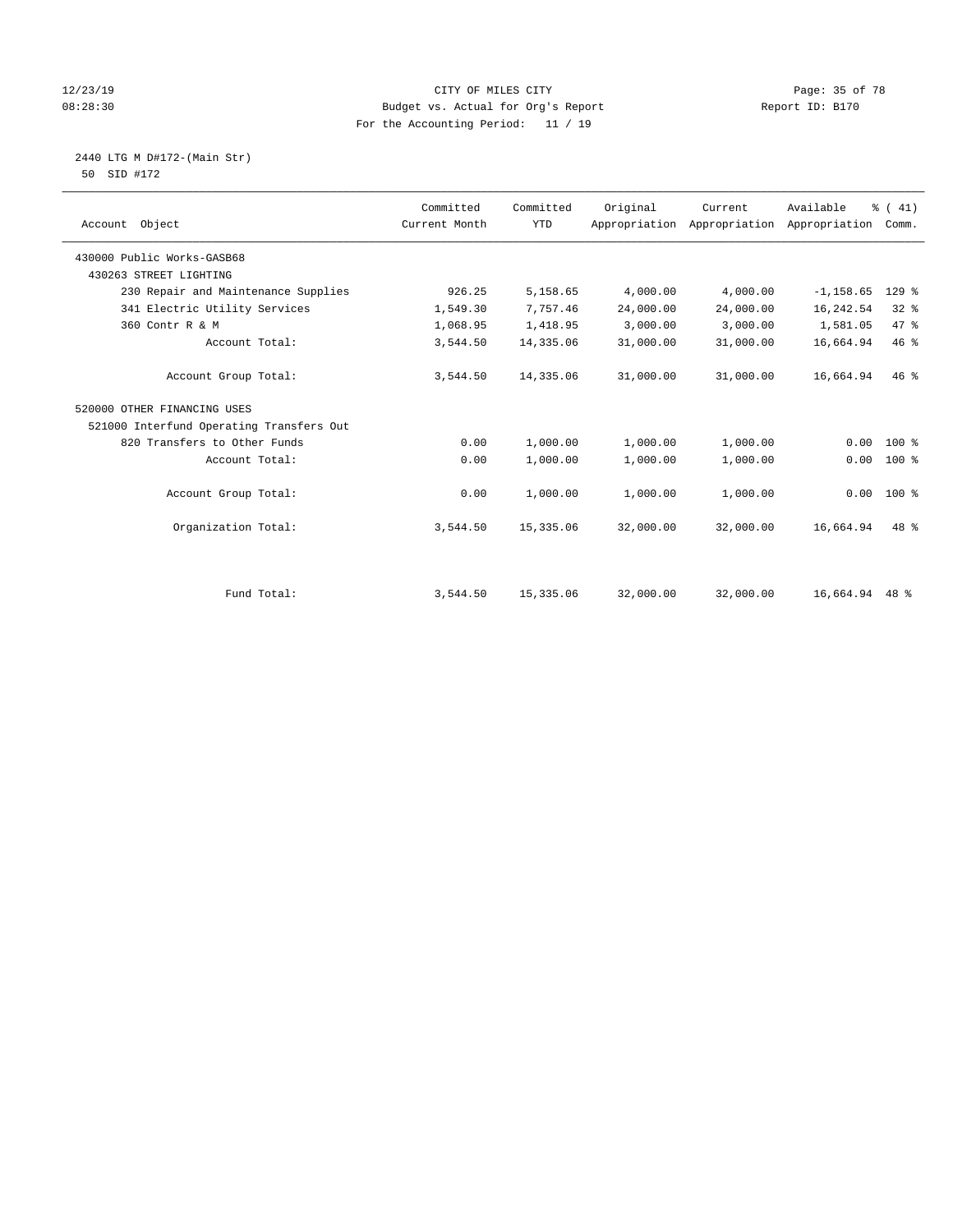#### 12/23/19 Page: 36 of 78 CITY OF MILES CITY CHANGES CONTROL PAGE: 36 of 78 08:28:30 Budget vs. Actual for Org's Report Changer Report ID: B170 For the Accounting Period: 11 / 19

#### 2450 LTG M D#195-(SG-Trico) 51 SID #195

| Account Object                           | Committed<br>Current Month | Committed<br><b>YTD</b> | Original | Current<br>Appropriation Appropriation Appropriation | Available | % (41)<br>Comm. |
|------------------------------------------|----------------------------|-------------------------|----------|------------------------------------------------------|-----------|-----------------|
| 430000 Public Works-GASB68               |                            |                         |          |                                                      |           |                 |
| 430263 STREET LIGHTING                   |                            |                         |          |                                                      |           |                 |
| 341 Electric Utility Services            | 401.84                     | 2,009.20                | 6,300.00 | 6,300.00                                             | 4,290.80  | $32*$           |
| Account Total:                           | 401.84                     | 2,009.20                | 6,300.00 | 6,300.00                                             | 4,290.80  | $32*$           |
| Account Group Total:                     | 401.84                     | 2,009.20                | 6,300.00 | 6, 300.00                                            | 4,290.80  | $32*$           |
| 520000 OTHER FINANCING USES              |                            |                         |          |                                                      |           |                 |
| 521000 Interfund Operating Transfers Out |                            |                         |          |                                                      |           |                 |
| 820 Transfers to Other Funds             | 0.00                       | 1,000.00                | 1,000.00 | 1,000.00                                             | 0.00      | $100*$          |
| Account Total:                           | 0.00                       | 1,000.00                | 1,000.00 | 1,000.00                                             | 0.00      | $100*$          |
| Account Group Total:                     | 0.00                       | 1,000.00                | 1,000.00 | 1,000.00                                             | 0.00      | $100*$          |
| Organization Total:                      | 401.84                     | 3,009.20                | 7,300.00 | 7,300.00                                             | 4,290.80  | $41*$           |
|                                          |                            |                         |          |                                                      |           |                 |
| Fund Total:                              | 401.84                     | 3,009.20                | 7,300.00 | 7,300.00                                             | 4,290.80  | 41 %            |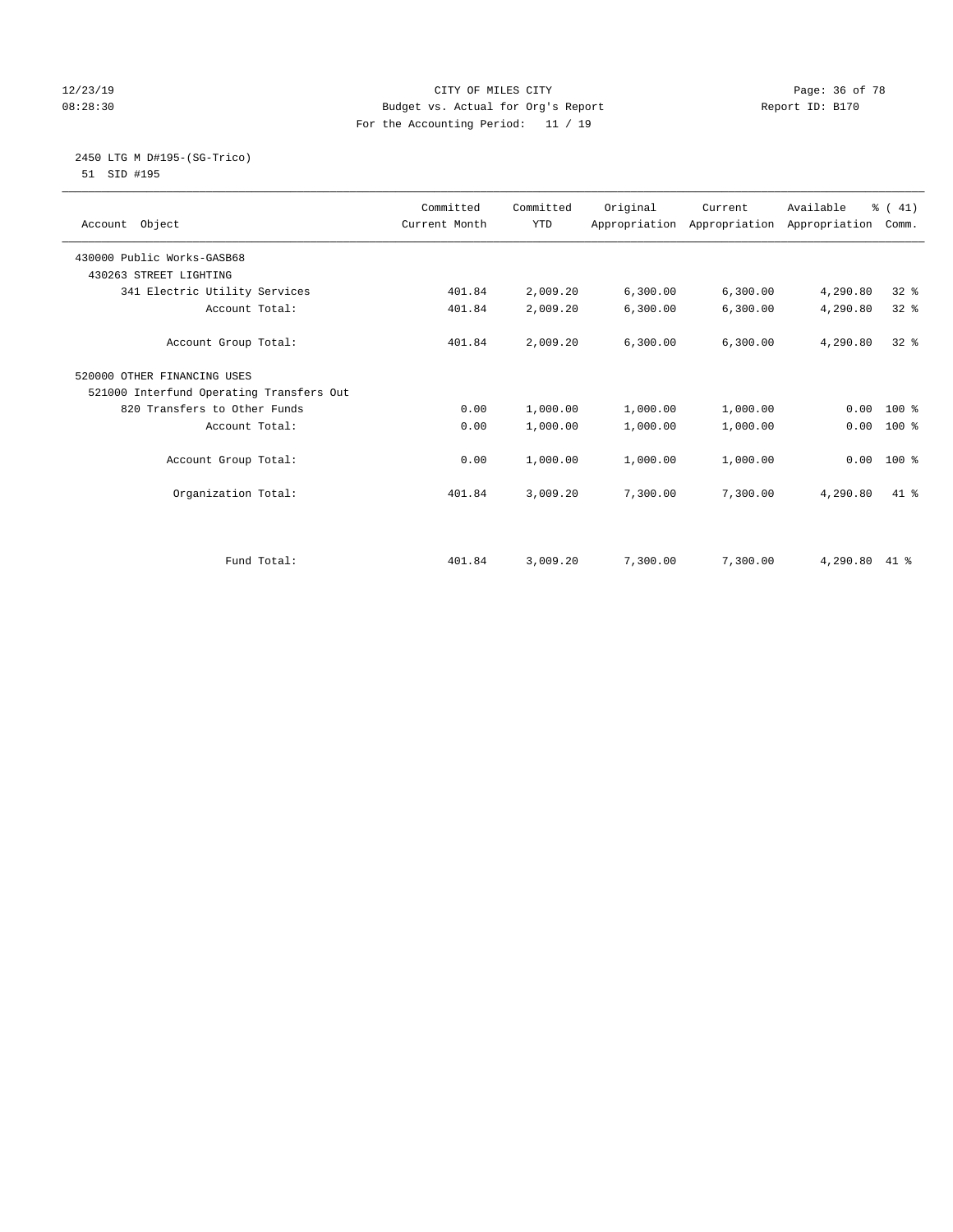#### 12/23/19 Page: 37 of 78 08:28:30 Budget vs. Actual for Org's Report Changer Report ID: B170 For the Accounting Period: 11 / 19

# 2470 LTG M D#202-(SG-MDU&NV)

72 SID #202

| Account Object                           | Committed<br>Current Month | Committed<br><b>YTD</b> | Original | Current<br>Appropriation Appropriation Appropriation | Available | % (41)<br>Comm. |
|------------------------------------------|----------------------------|-------------------------|----------|------------------------------------------------------|-----------|-----------------|
| 430000 Public Works-GASB68               |                            |                         |          |                                                      |           |                 |
| 430263 STREET LIGHTING                   |                            |                         |          |                                                      |           |                 |
| 341 Electric Utility Services            | 116.78                     | 614.93                  | 2,300.00 | 2,300.00                                             | 1,685.07  | 27%             |
| 533 Machinery and Equipment Rental       | 325.90                     | 1,963.52                | 6,000.00 | 6,000.00                                             | 4,036.48  | 33%             |
| Account Total:                           | 442.68                     | 2,578.45                | 8,300.00 | 8,300.00                                             | 5,721.55  | $31*$           |
| Account Group Total:                     | 442.68                     | 2,578.45                | 8,300.00 | 8,300.00                                             | 5,721.55  | $31*$           |
| 520000 OTHER FINANCING USES              |                            |                         |          |                                                      |           |                 |
| 521000 Interfund Operating Transfers Out |                            |                         |          |                                                      |           |                 |
| 820 Transfers to Other Funds             | 0.00                       | 1,000.00                | 1,000.00 | 1,000.00                                             | 0.00      | $100*$          |
| Account Total:                           | 0.00                       | 1,000.00                | 1,000.00 | 1,000.00                                             | 0.00      | $100$ %         |
| Account Group Total:                     | 0.00                       | 1,000.00                | 1,000.00 | 1,000.00                                             |           | $0.00$ 100 %    |
| Organization Total:                      | 442.68                     | 3,578.45                | 9,300.00 | 9,300.00                                             | 5,721.55  | 38 %            |
|                                          |                            |                         |          |                                                      |           |                 |
| Fund Total:                              | 442.68                     | 3,578.45                | 9,300.00 | 9,300.00                                             | 5,721.55  | 38 %            |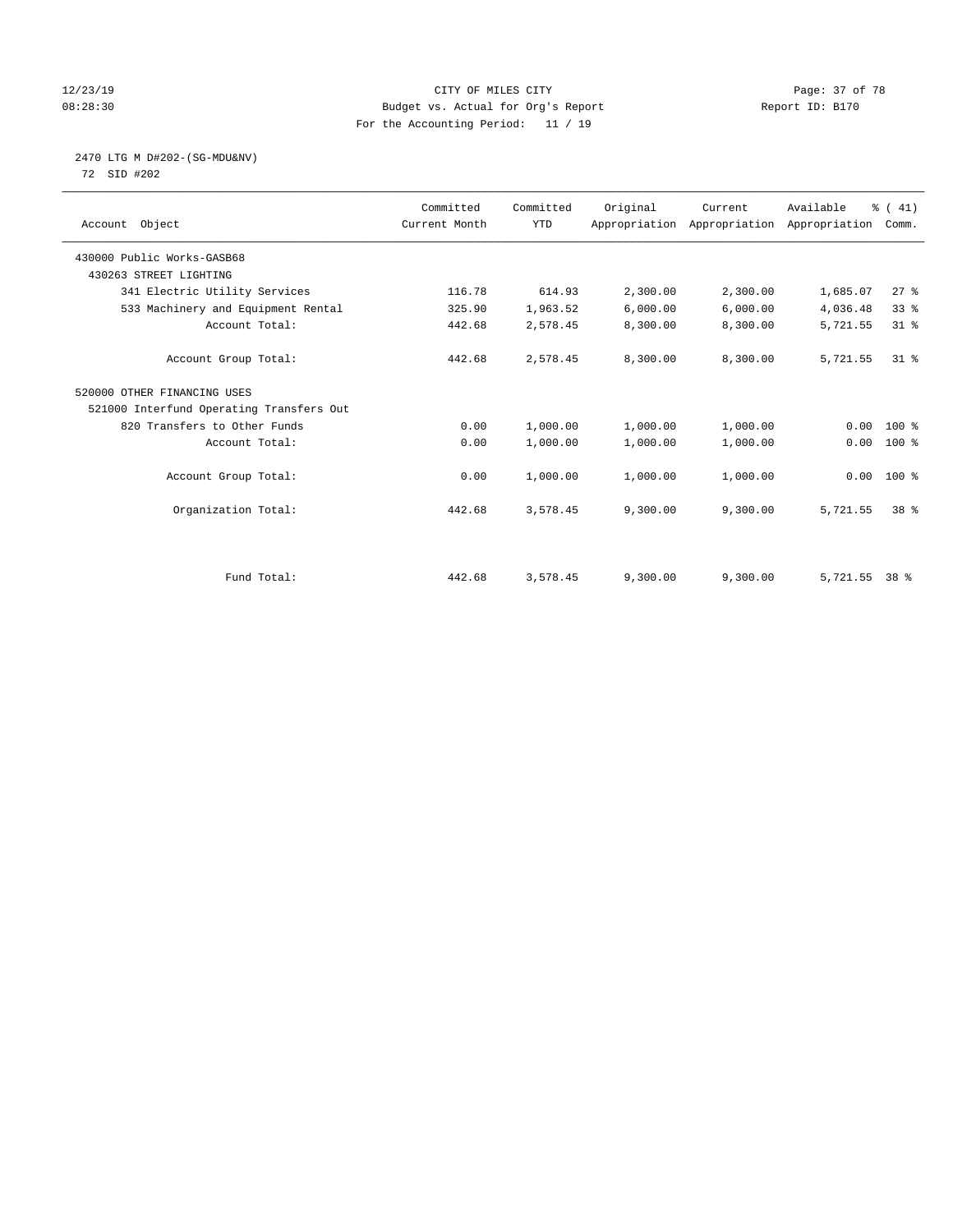#### 12/23/19 **Page: 38 of 78** CITY OF MILES CITY **Page: 38 of 78** 08:28:30 Budget vs. Actual for Org's Report Changer Report ID: B170 For the Accounting Period: 11 / 19

# 2480 LTG M M#173-(Milestown Estates)

47 SID #173(Ltg-Milestown)

| Account Object                           | Committed<br>Current Month | Committed<br><b>YTD</b> | Original | Current<br>Appropriation Appropriation Appropriation | Available | % (41)<br>Comm. |
|------------------------------------------|----------------------------|-------------------------|----------|------------------------------------------------------|-----------|-----------------|
| 430000 Public Works-GASB68               |                            |                         |          |                                                      |           |                 |
| 430263 STREET LIGHTING                   |                            |                         |          |                                                      |           |                 |
| 230 Repair and Maintenance Supplies      | 0.00                       | 720.00                  | 900.00   | 900.00                                               | 180.00    | $80*$           |
| 341 Electric Utility Services            | 118.35                     | 679.80                  | 1,600.00 | 1,600.00                                             | 920.20    | $42$ %          |
| 360 Contr R & M                          | 0.00                       | 306.25                  | 200.00   | 200.00                                               | $-106.25$ | $153$ $%$       |
| Account Total:                           | 118.35                     | 1,706.05                | 2,700.00 | 2,700.00                                             | 993.95    | 63 %            |
| Account Group Total:                     | 118.35                     | 1,706.05                | 2,700.00 | 2,700.00                                             | 993.95    | $63$ $%$        |
| 520000 OTHER FINANCING USES              |                            |                         |          |                                                      |           |                 |
| 521000 Interfund Operating Transfers Out |                            |                         |          |                                                      |           |                 |
| 820 Transfers to Other Funds             | 0.00                       | 250.00                  | 250.00   | 250.00                                               | 0.00      | $100*$          |
| Account Total:                           | 0.00                       | 250.00                  | 250.00   | 250.00                                               | 0.00      | $100*$          |
| Account Group Total:                     | 0.00                       | 250.00                  | 250.00   | 250.00                                               | 0.00      | $100*$          |
| Organization Total:                      | 118.35                     | 1,956.05                | 2,950.00 | 2,950.00                                             | 993.95    | 66 %            |
|                                          |                            |                         |          |                                                      |           |                 |
| Fund Total:                              | 118.35                     | 1,956.05                | 2,950.00 | 2,950.00                                             | 993.95    | 66 ៖            |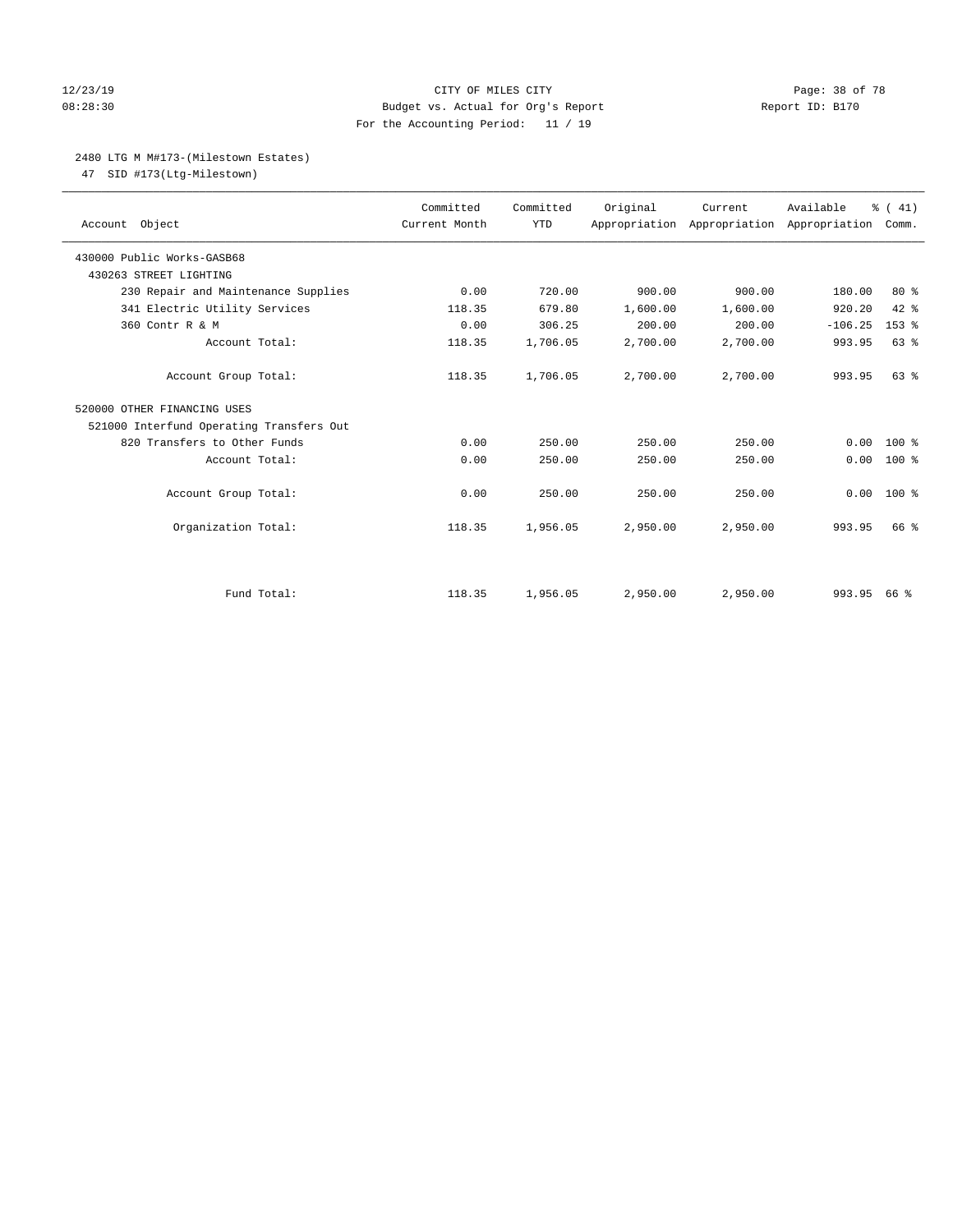#### 12/23/19 Page: 39 of 78 08:28:30 Budget vs. Actual for Org's Report Report ID: B170 For the Accounting Period: 11 / 19

————————————————————————————————————————————————————————————————————————————————————————————————————————————————————————————————————

# 2510 STR MAINT DIST #204

107 Paved St. Maint. Dist.#204

|                                                              | Committed           | Committed             | Original               | Current                                         | Available               | ៖ ( 41)        |
|--------------------------------------------------------------|---------------------|-----------------------|------------------------|-------------------------------------------------|-------------------------|----------------|
| Account Object                                               | Current Month       | YTD                   |                        | Appropriation Appropriation Appropriation Comm. |                         |                |
|                                                              |                     |                       |                        |                                                 |                         |                |
| 430000 Public Works-GASB68                                   |                     |                       |                        |                                                 |                         |                |
| 430220 Operations                                            |                     |                       |                        |                                                 |                         | 29%            |
| 111 Salaries and Wages - Permanent<br>121 OVERTIME-PERMANENT | 19,327.36<br>282.66 | 84,968.32<br>1,065.16 | 288,316.00<br>9,100.00 | 288,316.00<br>9,100.00                          | 203, 347.68<br>8,034.84 | $12*$          |
| 131 VACATION                                                 | 918.76              | 6,987.46              | 19,600.00              | 19,600.00                                       | 12,612.54               | 36%            |
| 132 SICK LEAVE                                               | 106.84              | 2,910.63              | 13,000.00              | 13,000.00                                       | 10,089.37               | $22$ %         |
| 133 OTHER LEAVE PAY                                          | 0.00                | 0.00                  | 4,735.00               | 4,735.00                                        | 4,735.00                | 0 <sup>8</sup> |
| 134 HOLIDAY PAY                                              | 227.11              | 349.72                | 3,000.00               | 3,000.00                                        | 2,650.28                | $12*$          |
| 141 Unemployment Insurance                                   | 31.45               | 145.74                | 507.00                 | 507.00                                          | 361.26                  | $29$ %         |
| 142 Workers' Compensation                                    | 1,144.85            | 5,334.19              | 17,128.00              | 17,128.00                                       | 11,793.81               | $31$ %         |
| 143 Health Insurance                                         | 5,832.62            | 21,407.49             | 66,278.00              | 66,278.00                                       | 44,870.51               | $32$ $%$       |
| 144 FICA                                                     | 1,501.12            | 6,924.38              | 25,838.00              | 25,838.00                                       | 18,913.62               | 27%            |
| 145 PERS                                                     | 1,869.72            | 8,347.51              | 29,283.00              | 29,283.00                                       | 20,935.49               | 29%            |
| 196 CLOTHING ALLOTMENT                                       | 79.00               | 791.50                | 1,000.00               | 1,000.00                                        | 208.50                  | 79 %           |
| 210 Office Supplies and Materials                            | 18.64               | 149.94                | 3,000.00               | 3,000.00                                        | 2,850.06                | 5 <sup>°</sup> |
| 214 Small Items of Equipment                                 | 0.00                | 438.16                | 25,000.00              | 25,000.00                                       | 24,561.84               | 2 <sup>8</sup> |
| 220 Operating Expenses                                       | 3,761.26            | 3,990.89              | 20,000.00              | 20,000.00                                       | 16,009.11               | $20*$          |
| 222 Chemicals, Lab & Med Supplies                            | 0.00                | 1,026.12              | 1,500.00               | 1,500.00                                        | 473.88                  | 68 %           |
| 226 Clothing and Uniforms                                    | 479.93              | 479.93                | 900.00                 | 900.00                                          | 420.07                  | 53%            |
| 230 Repair and Maintenance Supplies                          | 183.54              | 2,377.02              | 10,000.00              | 10,000.00                                       | 7,622.98                | $24$ %         |
| 231 Gas, Oil, Diesel Fuel, Grease, etc.                      | 2,099.93            | 12,659.22             | 40,000.00              | 40,000.00                                       | 27,340.78               | $32$ $%$       |
| 241 Consumable Tools                                         | 0.00                | 0.00                  | 50.00                  | 50.00                                           | 50.00                   | 0 <sup>8</sup> |
| 242 Sign Parts and Supplies                                  | 0.00                | 0.00                  | 8,000.00               | 8,000.00                                        | 8,000.00                | 0 <sup>8</sup> |
| 311 Postage, Box Rent, Etc.                                  | 0.75                | 36.58                 | 200.00                 | 200.00                                          | 163.42                  | 18 %           |
| 320 Printing, Duplicating, Typing &                          | 0.00                | 0.00                  | 100.00                 | 100.00                                          | 100.00                  | 0 <sup>8</sup> |
| 330 Publicity, Subscriptions & Dues                          | 0.00                | 0.00                  | 500.00                 | 500.00                                          | 500.00                  | 0 <sup>8</sup> |
| 331 Publication of Formal & Legal Notices                    | 0.00                | 114.40                | 500.00                 | 500.00                                          | 385.60                  | $23$ $%$       |
| 334 Memberships, Registrations & Dues                        | 0.00                | 0.00                  | 350.00                 | 350.00                                          | 350.00                  | 0 <sup>8</sup> |
| 341 Electric Utility Services                                | 144.37              | 756.85                | 1,210.00               | 1,210.00                                        | 453.15                  | 63 %           |
| 344 Gas Utility Service                                      | 50.94               | 102.42                | 1,200.00               | 1,200.00                                        | 1,097.58                | 9 <sup>°</sup> |
| 345 Telephone                                                | 63.77               | 332.27                | 1,000.00               | 1,000.00                                        | 667.73                  | 33 %           |
| 346 Garbage Service                                          | 0.00                | 0.00                  | 175.00                 | 175.00                                          | 175.00                  | 0 <sup>8</sup> |
| 347 Internet                                                 | 0.00                | 0.00                  | 200.00                 | 200.00                                          | 200.00                  | 0 <sup>8</sup> |
| 350 Professional Services                                    | 8,672.56            | 32,645.98             | 50,000.00              | 50,000.00                                       | 17,354.02               | 65 %           |
| 360 Contr R & M                                              | 109.20              | 608.92                | 10,000.00              | 10,000.00                                       | 9,391.08                | 6 <sup>8</sup> |
| 363 R&M Vehicles/Equip/Labor-PW                              | 3,861.63            | 26, 156. 42           | 100,000.00             | 100,000.00                                      | 73,843.58               | $26$ %         |
| 370 Travel                                                   | 464.02              | 518.82                | 1,000.00               | 1,000.00                                        | 481.18                  | $52$ $%$       |
| 380 Training Services                                        | 0.00                | 123.82                | 1,000.00               | 1,000.00                                        | 876.18                  | $12*$          |
| 382 Books                                                    | 0.00                | 0.00                  | 100.00                 | 100.00                                          | 100.00                  | 0 <sup>8</sup> |
| 511 Insurance on Buildings                                   | 0.00                | 702.83                | 703.00                 | 703.00                                          |                         | $0.17$ 100 %   |
| 512 Insurance on Vehicles & Equipment                        | 0.00                | 3,468.47              | 3,469.00               | 3,469.00                                        |                         | $0.53$ 100 %   |
| 513 Liability                                                | 0.00                | 12,721.84             | 12,722.00              | 12,722.00                                       |                         | $0.16$ 100 %   |
| 531 Building & Office Rental                                 | 350.00              | 1,750.00              | 4,200.00               | 4,200.00                                        | 2,450.00                | $42$ %         |
| 532 Land Rental                                              | 0.00                | 5,445.32              | 8,100.00               | 8,100.00                                        | 2,654.68                | 67 %           |
| Account Total:                                               | 51,582.03           | 245,838.32            | 782,964.00             | 782,964.00                                      | 537,125.68              | $31$ %         |
| 430233 Roadway/Re-surfacing                                  |                     |                       |                        |                                                 |                         |                |
| 230 Repair and Maintenance Supplies                          | 0.00                | 21,068.32             | 80,000.00              | 80,000.00                                       | 58,931.68               | 26 %           |
| 350 Professional Services                                    | 0.00                | 0.00                  | 5,000.00               | 5,000.00                                        | 5,000.00                | 0 <sup>8</sup> |
|                                                              |                     |                       |                        |                                                 |                         |                |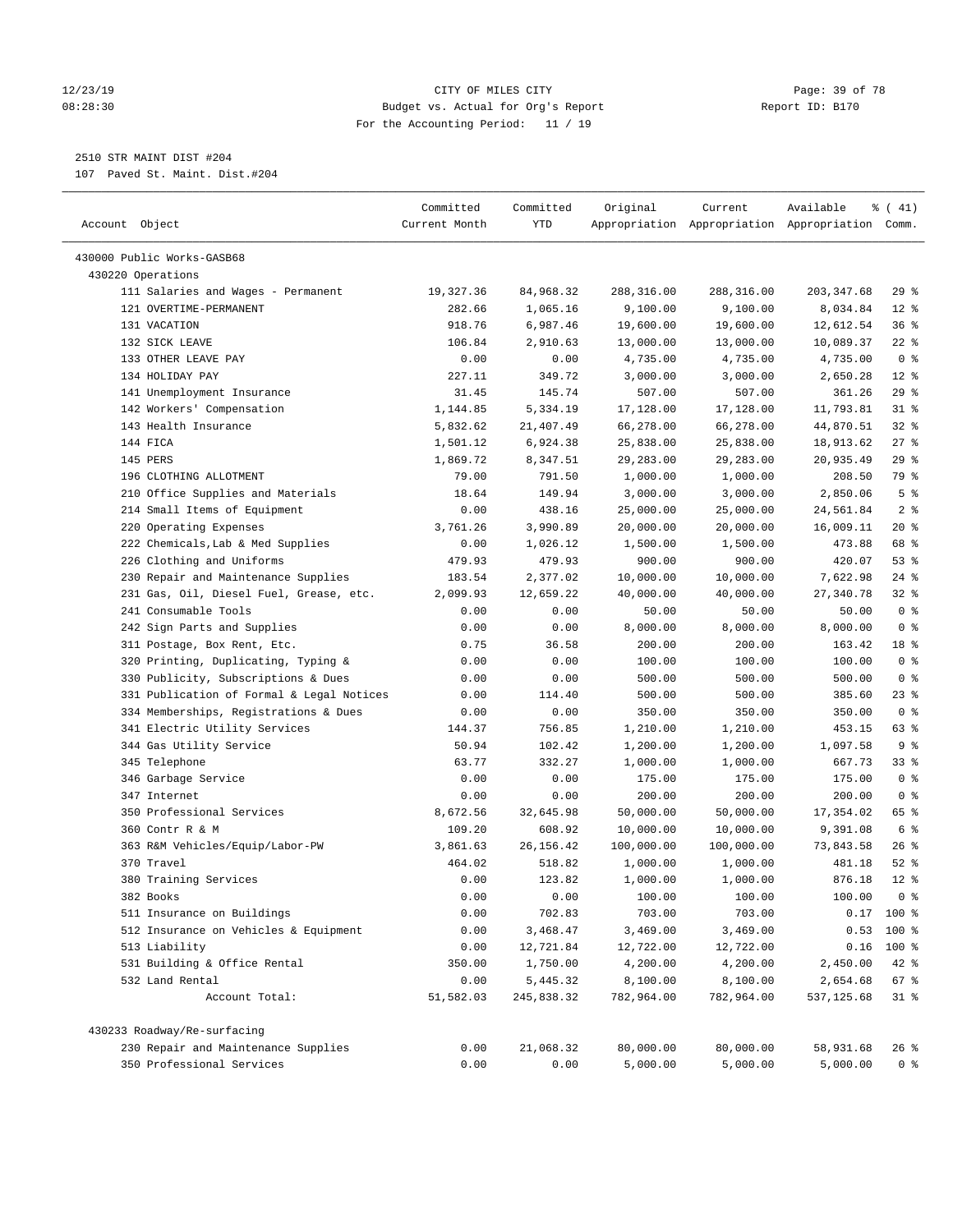#### 12/23/19 Page: 40 of 78 08:28:30 Budget vs. Actual for Org's Report Changer Report ID: B170 For the Accounting Period: 11 / 19

# 2510 STR MAINT DIST #204

107 Paved St. Maint. Dist.#204

| Object<br>Account                        | Committed<br>Current Month | Committed<br><b>YTD</b>    | Original     | Current      | Available<br>Appropriation Appropriation Appropriation Comm. | % (41)   |
|------------------------------------------|----------------------------|----------------------------|--------------|--------------|--------------------------------------------------------------|----------|
| Account Total:                           | 0.00                       | 21,068.32                  | 85,000.00    | 85,000.00    | 63,931.68                                                    | $25$ %   |
| 430234 CURB AND GUTTER                   |                            |                            |              |              |                                                              |          |
| 350 Professional Services                | 0.00                       | 35, 244.60                 | 40,000.00    | 40,000.00    | 4,755.40                                                     | 88 %     |
| Account Total:                           | 0.00                       | 35, 244.60                 | 40,000.00    | 40,000.00    | 4,755.40                                                     | 88 %     |
| 430235 Storm Drain & Culvert Maintenance |                            |                            |              |              |                                                              |          |
| 230 Repair and Maintenance Supplies      | 0.00                       | 24,025.24                  | 60,000.00    | 60,000.00    | 35,974.76                                                    | 40 %     |
| 350 Professional Services                | 1,982.00                   | 2,985.20                   | 10,000.00    | 10,000.00    | 7,014.80                                                     | $30*$    |
| Account Total:                           | 1,982.00                   | 27,010.44                  | 70,000.00    | 70,000.00    | 42,989.56                                                    | 39%      |
| 430236 Darling Addition Project          |                            |                            |              |              |                                                              |          |
| 220 Operating Expenses                   | 236,726.22                 | 402,366.95                 | 400,000.00   | 400,000.00   | $-2, 366.95$                                                 | $101$ %  |
| 230 Repair and Maintenance Supplies      | 82,197.00                  | 368,899.53                 | 500,000.00   | 500,000.00   | 131,100.47                                                   | 74 %     |
| 350 Professional Services                | 21,076.37                  | 54, 418.68                 | 200,000.00   | 200,000.00   | 145,581.32                                                   | $27$ %   |
| Account Total:                           | 339,999.59                 | 825,685.16                 | 1,100,000.00 | 1,100,000.00 | 274, 314.84                                                  | 75 %     |
| Account Group Total:                     |                            | 393, 563.62 1, 154, 846.84 | 2,077,964.00 | 2,077,964.00 | 923, 117.16                                                  | 56 %     |
| 520000 OTHER FINANCING USES              |                            |                            |              |              |                                                              |          |
| 521000 Interfund Operating Transfers Out |                            |                            |              |              |                                                              |          |
| 820 Transfers to Other Funds             | 6, 255.00                  | 31,275.00                  | 99,536.00    | 99,536.00    | 68,261.00                                                    | $31$ $%$ |
| Account Total:                           | 6, 255.00                  | 31,275.00                  | 99,536.00    | 99,536.00    | 68,261.00                                                    | $31$ %   |
| Account Group Total:                     | 6, 255.00                  | 31,275.00                  | 99,536.00    | 99,536.00    | 68,261.00                                                    | $31*$    |
| Organization Total:                      |                            | 399, 818.62 1, 186, 121.84 | 2,177,500.00 | 2,177,500.00 | 991, 378.16                                                  | $54$ $%$ |
| Fund Total:                              |                            | 399, 818.62 1, 186, 121.84 | 2,177,500.00 | 2,177,500.00 | 991, 378.16                                                  | $54$ $%$ |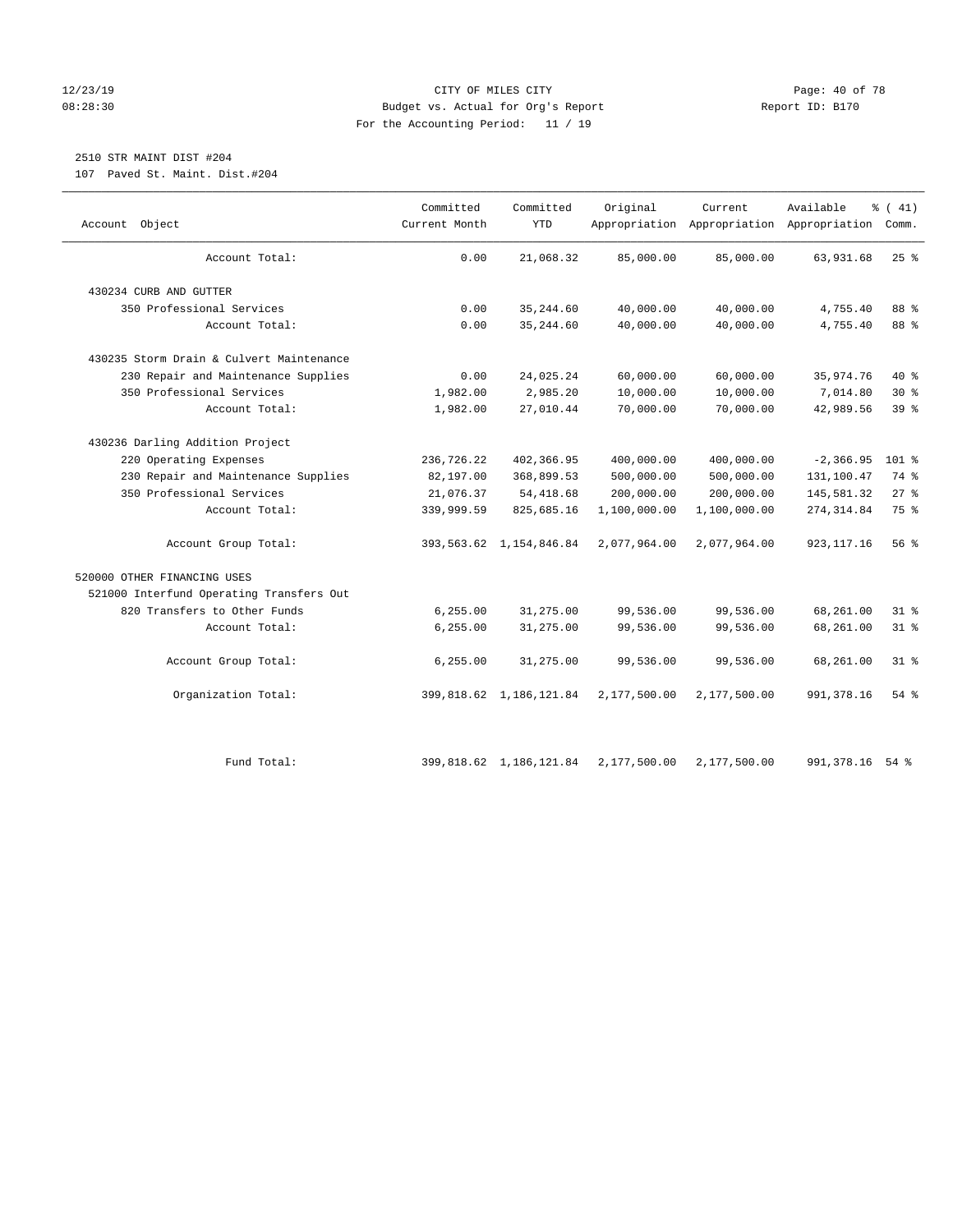#### 12/23/19 Page: 41 of 78 08:28:30 Budget vs. Actual for Org's Report Report ID: B170 For the Accounting Period: 11 / 19

————————————————————————————————————————————————————————————————————————————————————————————————————————————————————————————————————

## 2520 STR MAINT DIST #205

108 Street Maintenance (North Side)

|                                           | Committed     | Committed  | Original   | Current    | Available                                       | $\frac{1}{6}$ ( 41) |
|-------------------------------------------|---------------|------------|------------|------------|-------------------------------------------------|---------------------|
| Account Object                            | Current Month | YTD        |            |            | Appropriation Appropriation Appropriation Comm. |                     |
| 430000 Public Works-GASB68                |               |            |            |            |                                                 |                     |
| 430220 Operations                         |               |            |            |            |                                                 |                     |
| 111 Salaries and Wages - Permanent        | 5,628.34      | 25, 207.76 | 76,636.00  | 76,636.00  | 51,428.24                                       | 33 å                |
| 121 OVERTIME-PERMANENT                    | 71.67         | 300.97     | 2,500.00   | 2,500.00   | 2,199.03                                        | $12$ %              |
| 131 VACATION                              | 304.40        | 2,273.03   | 6,000.00   | 6,000.00   | 3,726.97                                        | 38 <sup>8</sup>     |
| 132 SICK LEAVE                            | 62.52         | 869.67     | 3,800.00   | 3,800.00   | 2,930.33                                        | $23$ $%$            |
| 133 OTHER LEAVE PAY                       | 0.00          | 0.00       | 1,178.00   | 1,178.00   | 1,178.00                                        | 0 <sup>8</sup>      |
| 134 HOLIDAY PAY                           | 57.45         | 88.56      | 800.00     | 800.00     | 711.44                                          | $11$ %              |
| 141 Unemployment Insurance                | 9.21          | 43.45      | 136.00     | 136.00     | 92.55                                           | 32%                 |
| 142 Workers' Compensation                 | 295.44        | 1,385.77   | 4,697.00   | 4,697.00   | 3,311.23                                        | $30*$               |
| 143 Health Insurance                      | 1,422.42      | 6,174.45   | 17,547.00  | 17,547.00  | 11,372.55                                       | 35%                 |
| 144 FICA                                  | 444.14        | 2,086.57   | 6,981.00   | 6,981.00   | 4,894.43                                        | $30*$               |
| 145 PERS                                  | 545.48        | 2,491.85   | 7,882.00   | 7,882.00   | 5,390.15                                        | $32$ $%$            |
| 196 CLOTHING ALLOTMENT                    | 20.00         | 230.00     | 300.00     | 300.00     | 70.00                                           | 77 %                |
| 210 Office Supplies and Materials         | 4.66          | 33.22      | 1,000.00   | 1,000.00   | 966.78                                          | 3 <sup>°</sup>      |
| 214 Small Items of Equipment              | 0.00          | 109.40     | 2,000.00   | 2,000.00   | 1,890.60                                        | 5 <sup>°</sup>      |
| 220 Operating Expenses                    | 940.32        | 997.72     | 4,500.00   | 4,500.00   | 3,502.28                                        | $22$ %              |
| 222 Chemicals, Lab & Med Supplies         | 0.00          | 256.53     | 500.00     | 500.00     | 243.47                                          | $51$ %              |
| 226 Clothing and Uniforms                 | 119.98        | 119.98     | 250.00     | 250.00     | 130.02                                          | 48 %                |
| 230 Repair and Maintenance Supplies       | 45.89         | 596.25     | 5,000.00   | 5,000.00   | 4,403.75                                        | $12*$               |
| 231 Gas, Oil, Diesel Fuel, Grease, etc.   | 524.99        | 3,024.88   | 10,000.00  | 10,000.00  | 6,975.12                                        | $30*$               |
| 242 Sign Parts and Supplies               | 0.00          | 0.00       | 2,500.00   | 2,500.00   | 2,500.00                                        | 0 <sup>8</sup>      |
| 311 Postage, Box Rent, Etc.               | 0.75          | 36.57      | 60.00      | 60.00      | 23.43                                           | 61 %                |
| 330 Publicity, Subscriptions & Dues       | 0.00          | 0.00       | 100.00     | 100.00     | 100.00                                          | 0 <sup>8</sup>      |
| 331 Publication of Formal & Legal Notices | 0.00          | 28.60      | 0.00       | 0.00       | $-28.60$                                        | $***$ 8             |
| 334 Memberships, Registrations & Dues     | 0.00          | 0.00       | 50.00      | 50.00      | 50.00                                           | 0 <sup>8</sup>      |
| 341 Electric Utility Services             | 9.20          | 35.37      | 170.00     | 170.00     | 134.63                                          | $21$ %              |
| 344 Gas Utility Service                   | 12.73         | 25.60      | 270.00     | 270.00     | 244.40                                          | 9 <sup>°</sup>      |
| 345 Telephone                             | 29.09         | 158.87     | 600.00     | 600.00     | 441.13                                          | 26%                 |
| 350 Professional Services                 | 13.45         | 605.74     | 10,000.00  | 10,000.00  | 9,394.26                                        | 6 %                 |
| 360 Contr R & M                           | 58.44         | 325.88     | 1,500.00   | 1,500.00   | 1,174.12                                        | $22$ %              |
| 363 R&M Vehicles/Equip/Labor-PW           | 965.41        | 10,851.24  | 35,000.00  | 35,000.00  | 24, 148. 76                                     | $31$ %              |
| 370 Travel                                | 116.00        | 129.70     | 250.00     | 250.00     | 120.30                                          | $52$ $%$            |
| 380 Training Services                     | 0.00          | 30.96      | 200.00     | 200.00     | 169.04                                          | 15 <sup>°</sup>     |
| 382 Books                                 | 0.00          | 0.00       | 100.00     | 100.00     | 100.00                                          | 0 <sup>8</sup>      |
| 511 Insurance on Buildings                | 0.00          | 175.71     | 176.00     | 176.00     | 0.29                                            | $100$ %             |
| 512 Insurance on Vehicles & Equipment     | 0.00          | 867.11     | 868.00     | 868.00     | 0.89                                            | $100*$              |
| 513 Liability                             | 0.00          | 3,349.27   | 3,350.00   | 3,350.00   | 0.73                                            | $100$ %             |
| 531 Building & Office Rental              | 166.66        | 833.30     | 2,000.00   | 2,000.00   | 1,166.70                                        | 42 %                |
| 532 Land Rental                           | 0.00          | 0.00       | 1,500.00   | 1,500.00   | 1,500.00                                        | 0 <sup>8</sup>      |
| Account Total:                            | 11,868.64     | 63,743.98  | 210,401.00 | 210,401.00 | 146,657.02                                      | $30*$               |
| 430233 Roadway/Re-surfacing               |               |            |            |            |                                                 |                     |
| 350 Professional Services                 | 0.00          | 5,267.08   | 125,000.00 | 125,000.00 | 119,732.92                                      | 4%                  |
| Account Total:                            | 0.00          | 5,267.08   | 125,000.00 | 125,000.00 | 119,732.92                                      | 4%                  |
| 430235 Storm Drain & Culvert Maintenance  |               |            |            |            |                                                 |                     |
| 230 Repair and Maintenance Supplies       | 0.00          | 0.00       | 500.00     | 500.00     | 500.00                                          | 0 <sup>8</sup>      |
| 350 Professional Services                 | 495.50        | 746.30     | 10,000.00  | 10,000.00  | 9,253.70                                        | 7 %                 |
|                                           |               |            |            |            |                                                 |                     |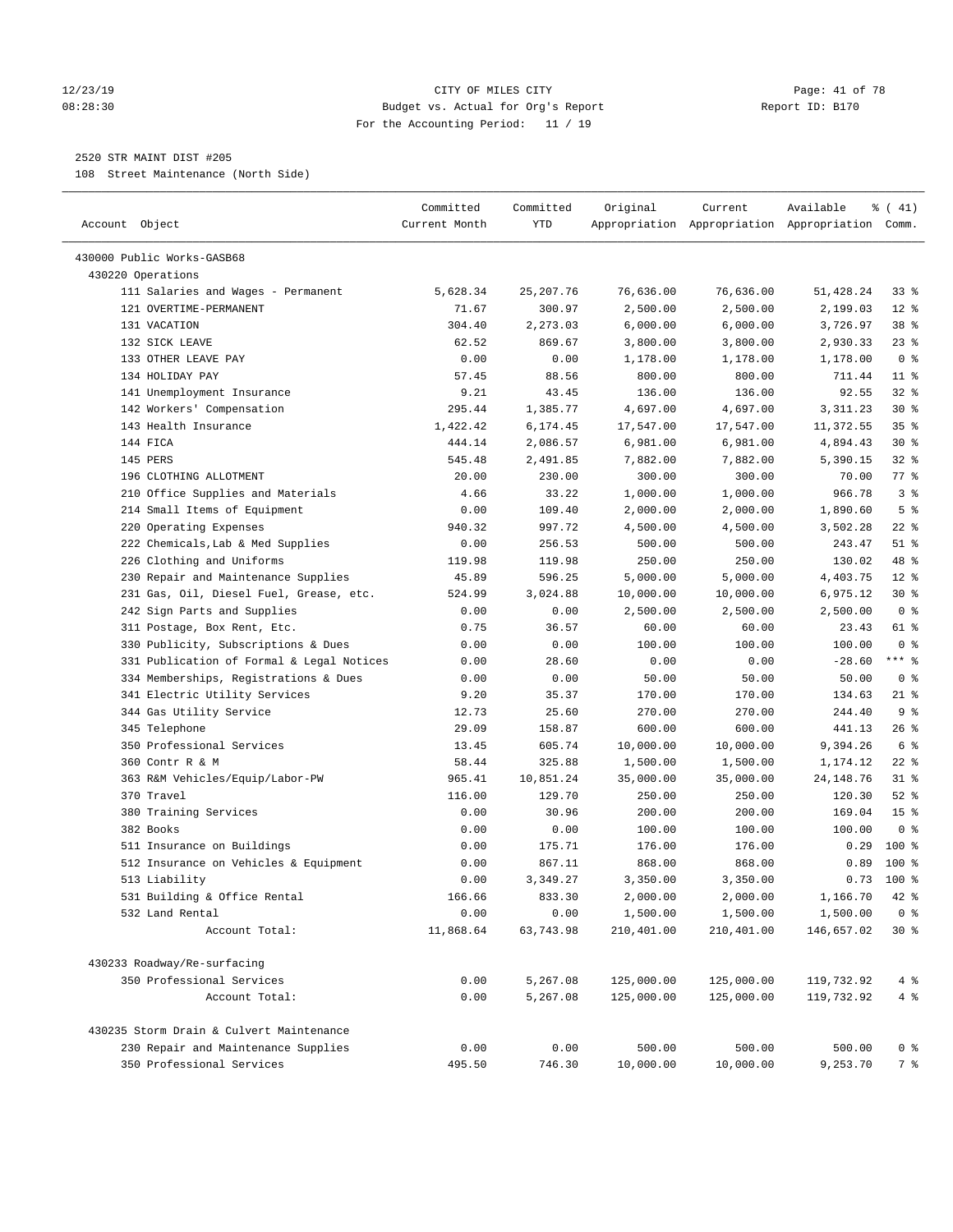#### 12/23/19 Page: 42 of 78 08:28:30 Budget vs. Actual for Org's Report Changer Report ID: B170 For the Accounting Period: 11 / 19

# 2520 STR MAINT DIST #205

108 Street Maintenance (North Side)

| Object<br>Account                                                       | Committed<br>Current Month | Committed<br>YTD | Original   | Current<br>Appropriation Appropriation | Available<br>Appropriation | $\frac{1}{6}$ ( 41)<br>Comm. |
|-------------------------------------------------------------------------|----------------------------|------------------|------------|----------------------------------------|----------------------------|------------------------------|
| Account Total:                                                          | 495.50                     | 746.30           | 10,500.00  | 10,500.00                              | 9,753.70                   | 7 %                          |
| Account Group Total:                                                    | 12,364.14                  | 69,757.36        | 345,901.00 | 345,901.00                             | 276,143.64                 | $20*$                        |
| 520000 OTHER FINANCING USES<br>521000 Interfund Operating Transfers Out |                            |                  |            |                                        |                            |                              |
| 820 Transfers to Other Funds                                            | 2,147.00                   | 10,735.00        | 30,149.00  | 30,149.00                              | 19,414.00                  | 36 <sup>8</sup>              |
| Account Total:                                                          | 2,147.00                   | 10,735.00        | 30,149.00  | 30,149.00                              | 19,414.00                  | 36 <sup>8</sup>              |
| Account Group Total:                                                    | 2,147.00                   | 10,735.00        | 30,149.00  | 30,149.00                              | 19,414.00                  | 36 <sup>8</sup>              |
| Organization Total:                                                     | 14,511.14                  | 80,492.36        | 376,050.00 | 376,050.00                             | 295,557.64                 | $21$ %                       |
|                                                                         |                            |                  |            |                                        |                            |                              |
| Fund Total:                                                             | 14,511.14                  | 80,492.36        | 376,050.00 | 376,050.00                             | 295,557.64 21 %            |                              |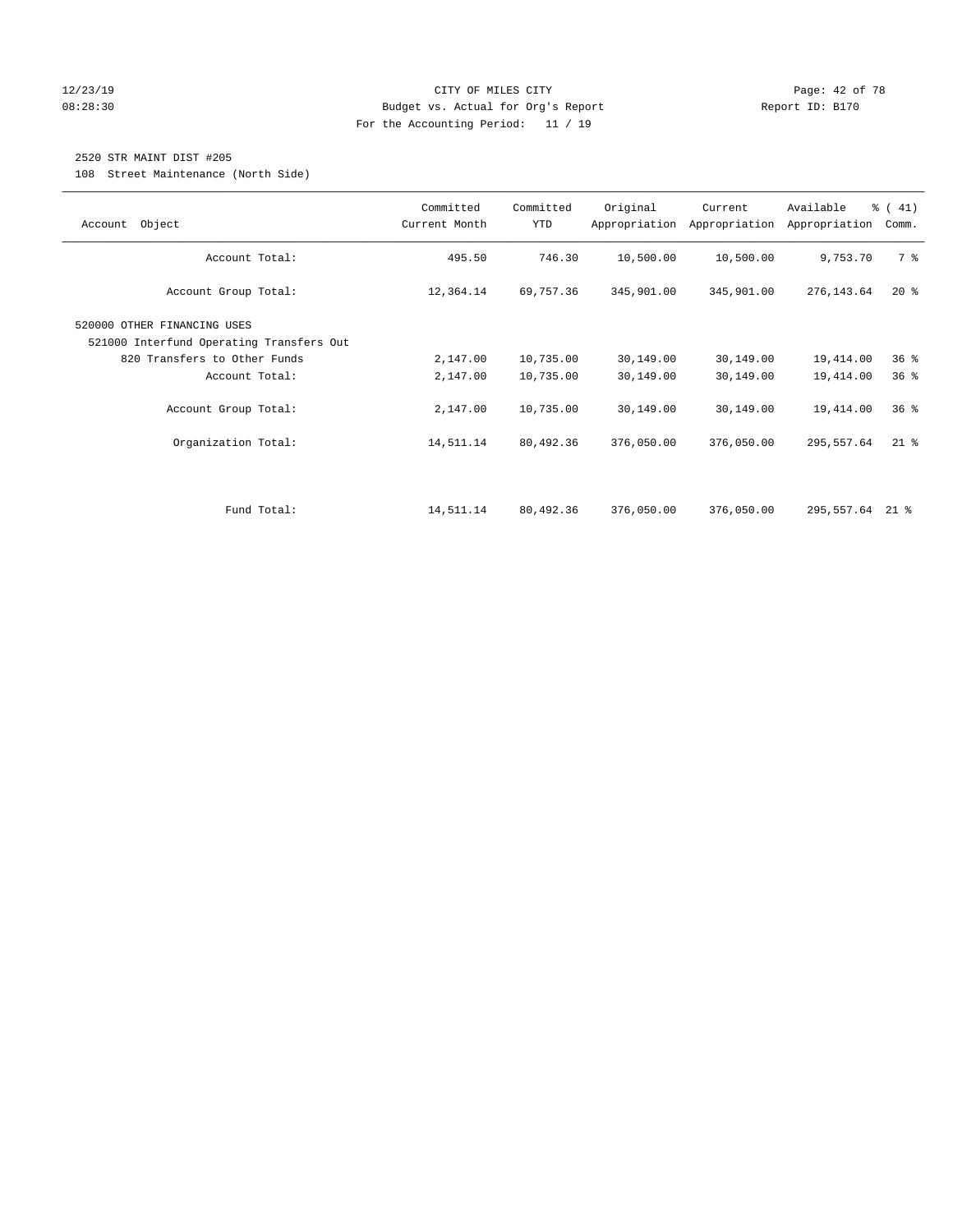#### 12/23/19 **Page: 43 of 78** CITY OF MILES CITY **Page: 43 of 78** 08:28:30 Budget vs. Actual for Org's Report Changer Report ID: B170 For the Accounting Period: 11 / 19

#### 2540 STR MAINT DIST#207-(MILESTOWN ESTATES)

109 Milestown Estates Maintenance Dist.

|                                          | Committed     | Committed  | Original | Current                                         | Available | $\frac{1}{6}$ ( 41) |
|------------------------------------------|---------------|------------|----------|-------------------------------------------------|-----------|---------------------|
| Account Object                           | Current Month | <b>YTD</b> |          | Appropriation Appropriation Appropriation Comm. |           |                     |
| 430000 Public Works-GASB68               |               |            |          |                                                 |           |                     |
| 430220 Operations                        |               |            |          |                                                 |           |                     |
| 111 Salaries and Wages - Permanent       | 282.39        | 1,262.19   | 3,736.00 | 3,736.00                                        | 2,473.81  | 34 %                |
| 121 OVERTIME-PERMANENT                   | 4.00          | 16.80      | 100.00   | 100.00                                          | 83.20     | $17*$               |
| 131 VACATION                             | 15.48         | 111.39     | 300.00   | 300.00                                          | 188.61    | 37 <sup>8</sup>     |
| 132 SICK LEAVE                           | 3.05          | 44.12      | 200.00   | 200.00                                          | 155.88    | $22$ %              |
| 133 OTHER LEAVE PAY                      | 0.00          | 0.00       | 39.00    | 39.00                                           | 39.00     | 0 <sup>8</sup>      |
| 134 HOLIDAY PAY                          | 2.67          | 4.47       | 40.00    | 40.00                                           | 35.53     | 11 <sup>8</sup>     |
| 141 Unemployment Insurance               | 0.43          | 2.03       | 7.00     | 7.00                                            | 4.97      | 29%                 |
| 142 Workers' Compensation                | 15.66         | 73.52      | 225.00   | 225.00                                          | 151.48    | 33 <sup>8</sup>     |
| 143 Health Insurance                     | 71.52         | 309.66     | 763.00   | 763.00                                          | 453.34    | 41.8                |
| 144 FICA                                 | 22.29         | 104.34     | 338.00   | 338.00                                          | 233.66    | 31.8                |
| 145 PERS                                 | 27.41         | 124.83     | 389.00   | 389.00                                          | 264.17    | $32$ $%$            |
| 196 CLOTHING ALLOTMENT                   | 1.00          | 11.50      | 20.00    | 20.00                                           | 8.50      | 58 %                |
| 350 Professional Services                | 0.00          | 1.20       | 1,000.00 | 1,000.00                                        | 998.80    | 0 <sup>8</sup>      |
| Account Total:                           | 445.90        | 2,066.05   | 7,157.00 | 7,157.00                                        | 5,090.95  | 29%                 |
| Account Group Total:                     | 445.90        | 2,066.05   | 7,157.00 | 7,157.00                                        | 5,090.95  | 298                 |
| 510000 MISCELLANEOUS                     |               |            |          |                                                 |           |                     |
| 510330 Comprehensive Liability Insurance |               |            |          |                                                 |           |                     |
| 513 Liability                            | 0.00          | 62.00      | 62.00    | 62.00                                           | 0.00      | $100*$              |
| Account Total:                           | 0.00          | 62.00      | 62.00    | 62.00                                           | 0.00      | $100*$              |
| Account Group Total:                     | 0.00          | 62.00      | 62.00    | 62.00                                           | 0.00      | $100*$              |
| Organization Total:                      | 445.90        | 2,128.05   | 7,219.00 | 7,219.00                                        | 5,090.95  | 29%                 |
|                                          |               |            |          |                                                 |           |                     |
| Fund Total:                              | 445.90        | 2,128.05   | 7,219.00 | 7,219.00                                        | 5,090.95  | $29$ %              |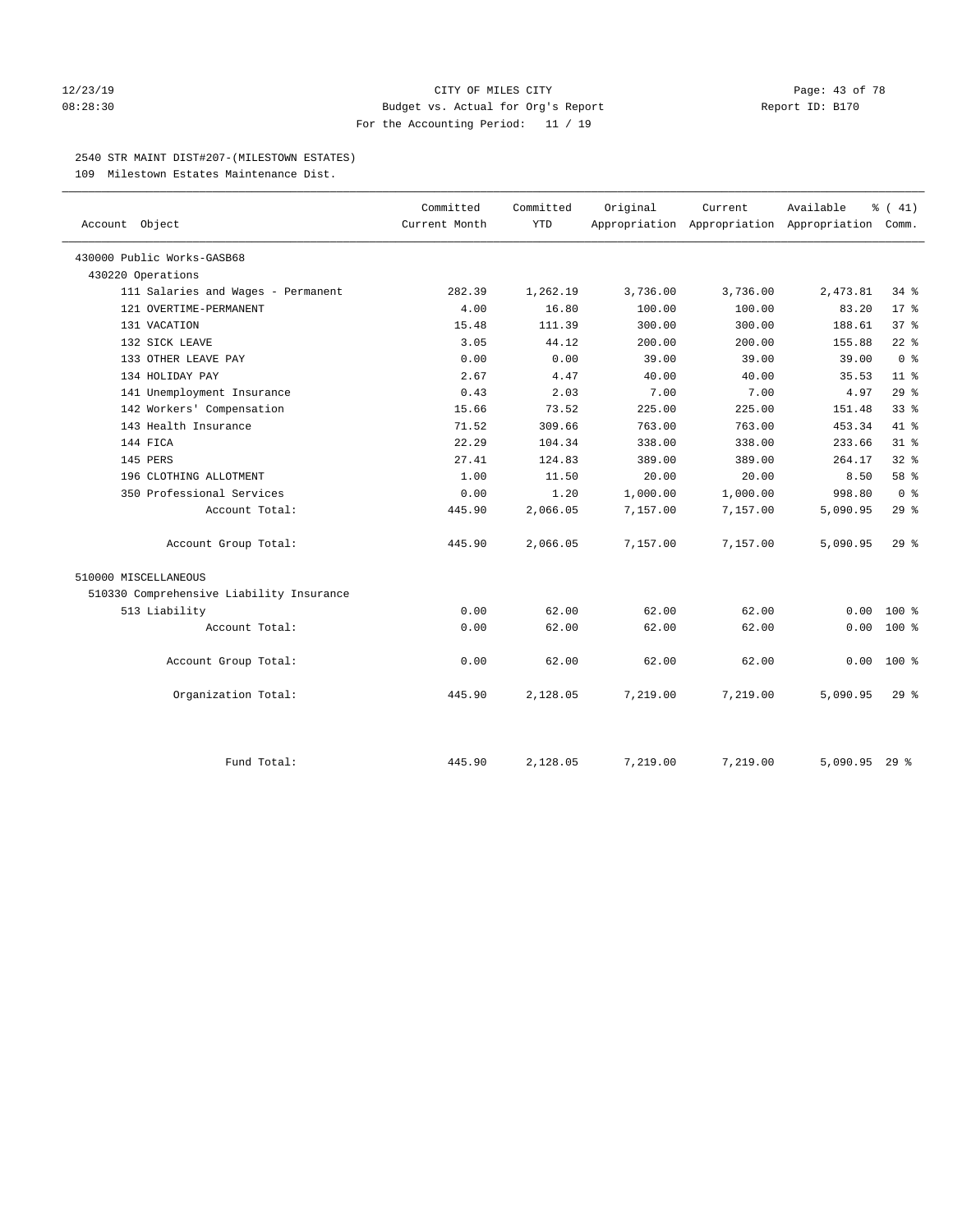#### 12/23/19 Page: 44 of 78 08:28:30 Budget vs. Actual for Org's Report Changer Report ID: B170 For the Accounting Period: 11 / 19

# 2701 Fire Grants

7 Fire

| Object<br>Account                                                            | Committed<br>Current Month | Committed<br><b>YTD</b> | Original<br>Appropriation | Current<br>Appropriation | Available<br>Appropriation | % (41)<br>Comm. |
|------------------------------------------------------------------------------|----------------------------|-------------------------|---------------------------|--------------------------|----------------------------|-----------------|
| 420000 PUBLIC SAFETY-GASB68<br>420464 Fire-Turnouts/Accountability Sys Grant |                            |                         |                           |                          |                            |                 |
| 226 Clothing and Uniforms                                                    | 0.00                       | 144,094.45              | 723,232.00                | 723,232.00               | 579, 137.55                | $20*$           |
| Account Total:                                                               | 0.00                       | 144,094.45              | 723,232.00                | 723,232.00               | 579,137.55                 | $20*$           |
| Account Group Total:                                                         | 0.00                       | 144,094.45              | 723, 232, 00              | 723,232.00               | 579,137.55                 | $20*$           |
| Organization Total:                                                          | 0.00                       | 144,094.45              | 723,232.00                | 723,232.00               | 579,137.55                 | $20*$           |
| Fund Total:                                                                  | 0.00                       | 144,094.45              | 723,232.00                | 723,232.00               | 579,137.55                 | $20*$           |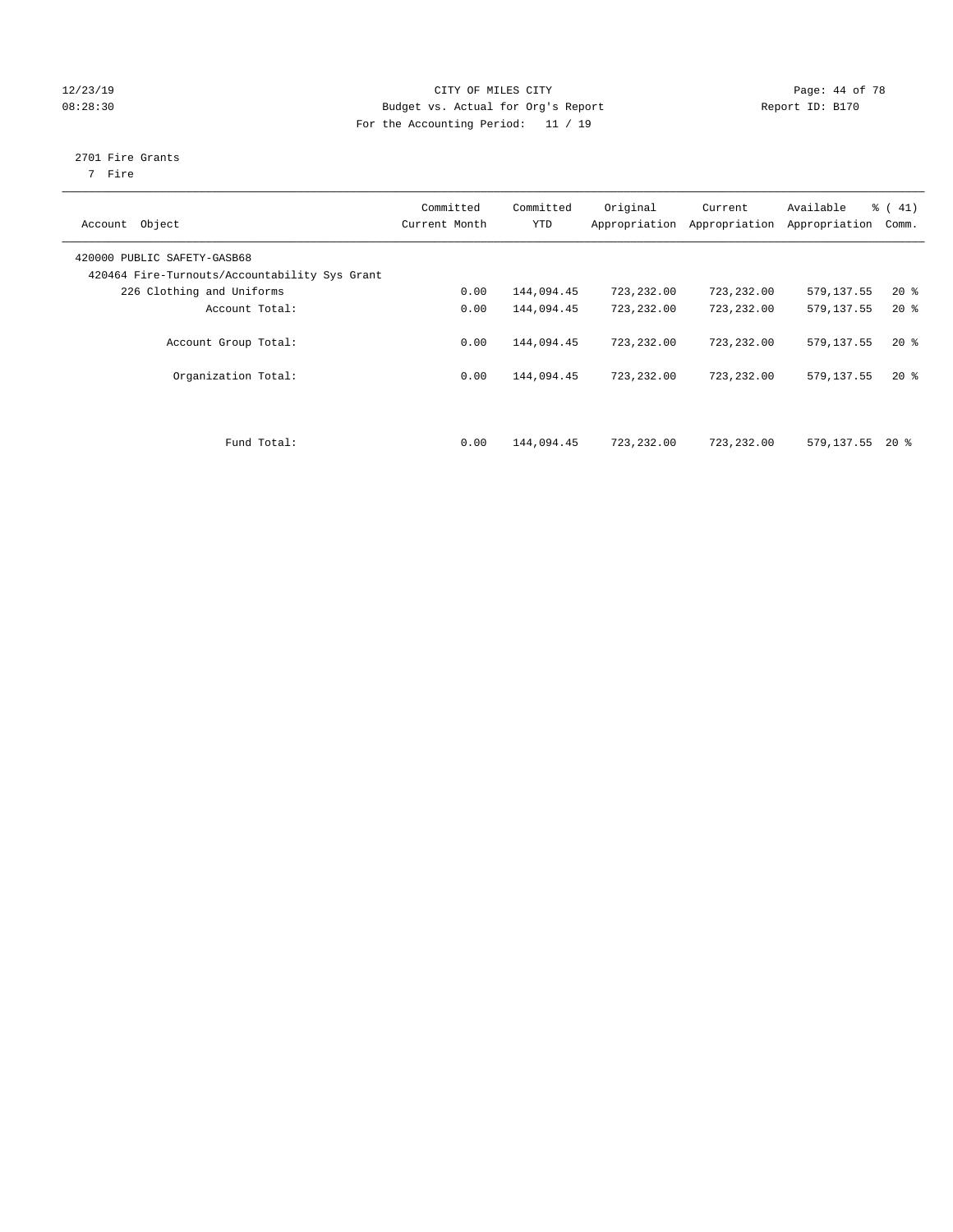#### 12/23/19 Page: 45 of 78 08:28:30 Budget vs. Actual for Org's Report Changer Report ID: B170 For the Accounting Period: 11 / 19

#### 2820 GAS TAX 34 Gas Tax

| Account Object              |                                          | Committed<br>Current Month | Committed<br><b>YTD</b> | Original   | Current<br>Appropriation Appropriation Appropriation | Available  | % (41)<br>Comm. |  |
|-----------------------------|------------------------------------------|----------------------------|-------------------------|------------|------------------------------------------------------|------------|-----------------|--|
| 520000 OTHER FINANCING USES |                                          |                            |                         |            |                                                      |            |                 |  |
|                             | 521000 Interfund Operating Transfers Out |                            |                         |            |                                                      |            |                 |  |
|                             | 820 Transfers to Other Funds             | 321.00                     | 1,605.00                | 3,850.00   | 3,850.00                                             | 2,245.00   | $42*$           |  |
|                             | Account Total:                           | 321.00                     | 1,605.00                | 3,850.00   | 3,850.00                                             | 2,245.00   | 42 %            |  |
| 521204 TRANSFER:            | SID 204                                  |                            |                         |            |                                                      |            |                 |  |
|                             | 820 Transfers to Other Funds             | 0.00                       | 0.00                    | 84, 332.00 | 84,332.00                                            | 84,332.00  | 0 <sup>8</sup>  |  |
|                             | Account Total:                           | 0.00                       | 0.00                    | 84,332.00  | 84,332.00                                            | 84, 332.00 | 0 <sup>8</sup>  |  |
| 521205 TRANSFER:            | SID 205                                  |                            |                         |            |                                                      |            |                 |  |
|                             | 820 Transfers to Other Funds             | 0.00                       | 0.00                    | 84, 332.00 | 84,332.00                                            | 84,332.00  | 0 <sup>8</sup>  |  |
|                             | Account Total:                           | 0.00                       | 0.00                    | 84,332.00  | 84,332.00                                            | 84,332.00  | 0 <sup>8</sup>  |  |
|                             | Account Group Total:                     | 321.00                     | 1,605.00                | 172,514.00 | 172,514.00                                           | 170,909.00 | 1 <sup>8</sup>  |  |
|                             | Organization Total:                      | 321.00                     | 1,605.00                | 172,514.00 | 172,514.00                                           | 170,909.00 | 1 <sup>8</sup>  |  |
|                             |                                          |                            |                         |            |                                                      |            |                 |  |
|                             | Fund Total:                              | 321.00                     | 1,605.00                | 172,514.00 | 172,514.00                                           | 170,909.00 | 1 <sup>8</sup>  |  |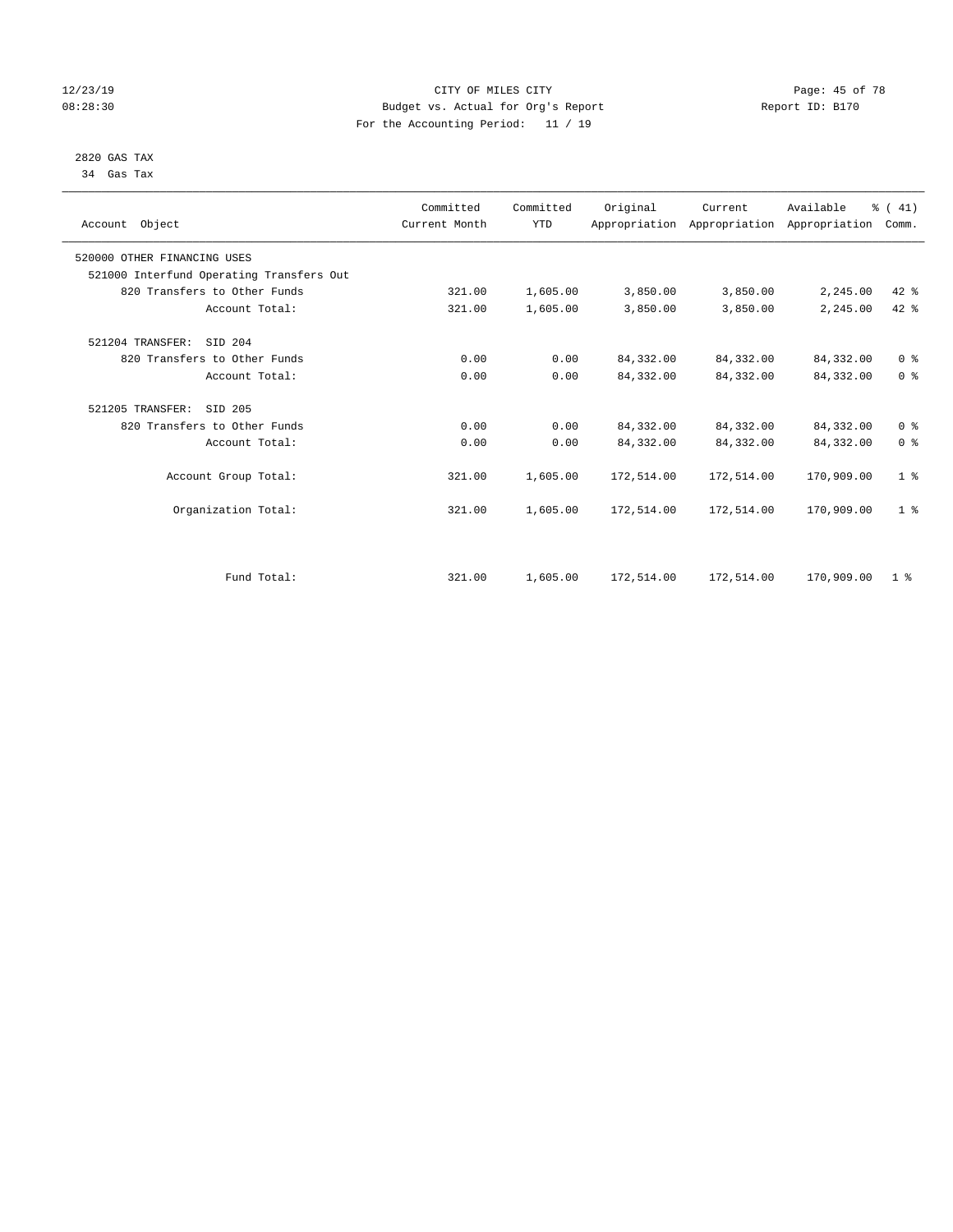#### 12/23/19 **Page: 46 of 78** CITY OF MILES CITY **Page: 46 of 78** 08:28:30 Budget vs. Actual for Org's Report Changer Report ID: B170 For the Accounting Period: 11 / 19

#### 2821 HB473- Fuel Tax 95 HB473

| Account Object                                            | Committed<br>Current Month | Committed<br><b>YTD</b> | Original<br>Appropriation | Current<br>Appropriation | Available<br>Appropriation | % (41)<br>Comm. |
|-----------------------------------------------------------|----------------------------|-------------------------|---------------------------|--------------------------|----------------------------|-----------------|
| 430000 Public Works-GASB68<br>430233 Roadway/Re-surfacing |                            |                         |                           |                          |                            |                 |
| 935 HB473 Tax Match Program                               | 0.00                       | 138,752.00              | 138,752.00                | 138,752.00               | 0.00                       | $100$ %         |
| Account Total:                                            | 0.00                       | 138,752.00              | 138,752.00                | 138,752.00               | 0.00                       | $100*$          |
| Account Group Total:                                      | 0.00                       | 138,752.00              | 138,752.00                | 138,752.00               |                            | $0.00$ 100 %    |
| Organization Total:                                       | 0.00                       | 138,752.00              | 138,752.00                | 138,752.00               | 0.00                       | $100$ %         |
| Fund Total:                                               | 0.00                       | 138,752.00              | 138,752.00                | 138,752.00               | $0.00$ 100 %               |                 |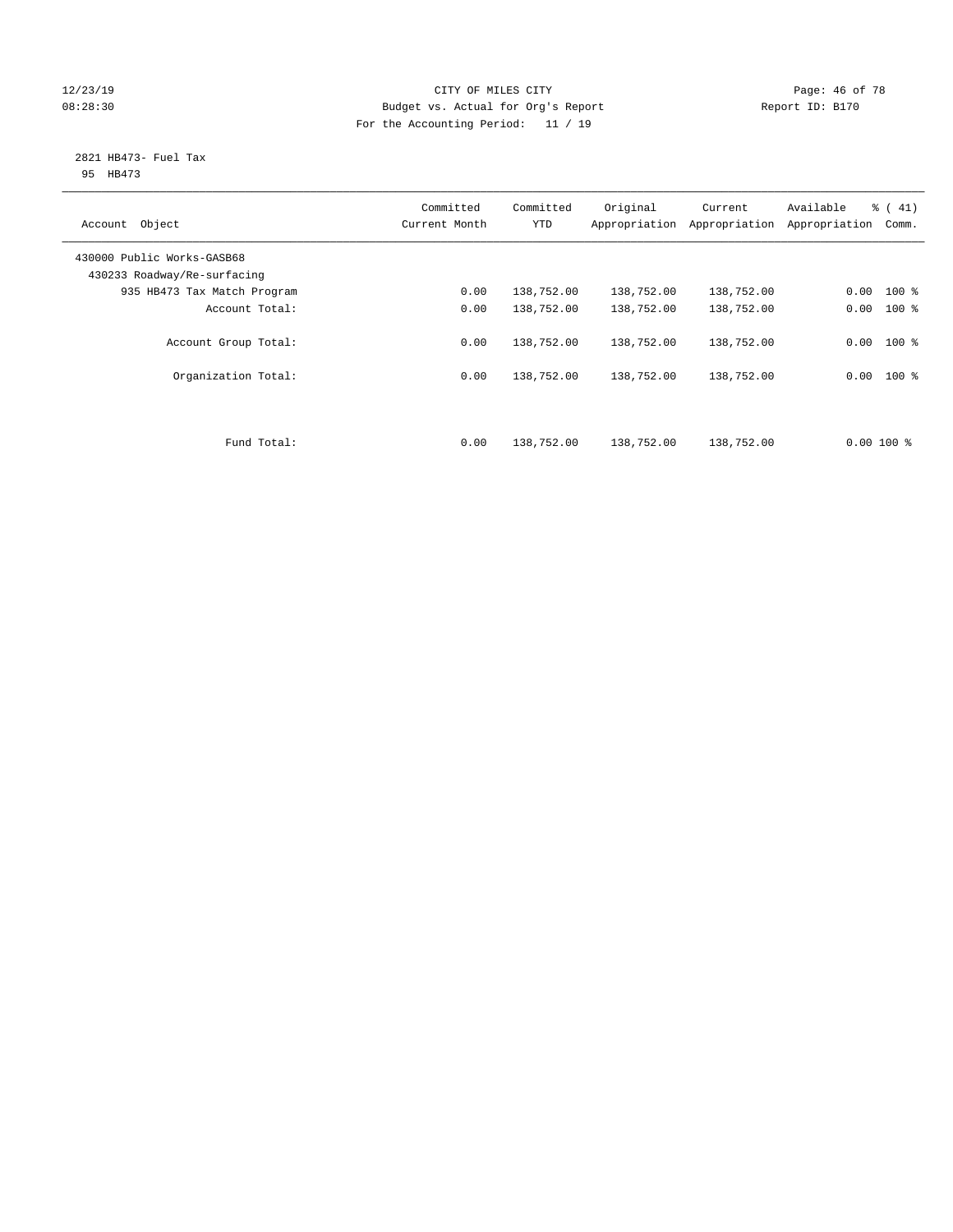#### 12/23/19 Page: 47 of 78 08:28:30 Budget vs. Actual for Org's Report Changer Report ID: B170 For the Accounting Period: 11 / 19

2850 911 EMERGENCY

105 Enhanced 911

| Account Object                             | Committed<br>Current Month | Committed<br><b>YTD</b> | Original   | Current    | Available<br>Appropriation Appropriation Appropriation Comm. | % (41)          |
|--------------------------------------------|----------------------------|-------------------------|------------|------------|--------------------------------------------------------------|-----------------|
| 420000 PUBLIC SAFETY-GASB68                |                            |                         |            |            |                                                              |                 |
| 420140 Crime Control and Investigation(05) |                            |                         |            |            |                                                              |                 |
| 210 Office Supplies and Materials          | 0.00                       | 0.00                    | 1,000.00   | 1,000.00   | 1,000.00                                                     | 0 <sup>8</sup>  |
| 214 Small Items of Equipment               | 112.71                     | 1,165.71                | 2,000.00   | 2,000.00   | 834.29                                                       | 58 %            |
| 220 Operating Expenses                     | 0.00                       | 0.00                    | 2,000.00   | 2,000.00   | 2,000.00                                                     | 0 <sup>8</sup>  |
| 311 Postage, Box Rent, Etc.                | 0.00                       | 0.00                    | 150.00     | 150.00     | 150.00                                                       | 0 <sup>8</sup>  |
| 320 Printing, Duplicating, Typing &        | 0.00                       | 0.00                    | 100.00     | 100.00     | 100.00                                                       | 0 <sup>8</sup>  |
| 334 Memberships, Registrations & Dues      | 0.00                       | 0.00                    | 400.00     | 400.00     | 400.00                                                       | 0 <sup>8</sup>  |
| 341 Electric Utility Services              | 50.12                      | 249.17                  | 600.00     | 600.00     | 350.83                                                       | $42$ $%$        |
| 345 Telephone                              | 2,288.92                   | 9,542.15                | 28,000.00  | 28,000.00  | 18,457.85                                                    | 34.8            |
| 350 Professional Services                  | 1,421.24                   | 24,668.91               | 70,000.00  | 70,000.00  | 45, 331.09                                                   | 35 <sup>8</sup> |
| 370 Travel                                 | 0.00                       | 784.92                  | 1,500.00   | 1,500.00   | 715.08                                                       | $52$ $%$        |
| 380 Training Services                      | 0.00                       | 0.00                    | 3,000.00   | 3,000.00   | 3,000.00                                                     | 0 <sup>8</sup>  |
| 512 Insurance on Vehicles & Equipment      | 0.00                       | 245.00                  | 245.00     | 245.00     | 0.00                                                         | $100*$          |
| 940 Machinery & Equipment                  | 15,903.00                  | 15,903.00               | 30,000.00  | 30,000.00  | 14,097.00                                                    | 53%             |
| 941 911 Eq & Software (2/01)               | 0.00                       | 284, 222.40             | 401,790.00 | 401,790.00 | 117,567.60                                                   | 71 %            |
| Account Total:                             | 19,775.99                  | 336,781.26              | 540,785.00 | 540,785.00 | 204,003.74                                                   | 62 %            |
| Account Group Total:                       | 19,775.99                  | 336,781.26              | 540,785.00 | 540,785.00 | 204,003.74                                                   | $62$ $%$        |
| 520000 OTHER FINANCING USES                |                            |                         |            |            |                                                              |                 |
| 521000 Interfund Operating Transfers Out   |                            |                         |            |            |                                                              |                 |
| 820 Transfers to Other Funds               | 0.00                       | 14,923.00               | 59,693.00  | 59,693.00  | 44,770.00                                                    | 25%             |
| Account Total:                             | 0.00                       | 14,923.00               | 59,693.00  | 59,693.00  | 44,770.00                                                    | 25%             |
| Account Group Total:                       | 0.00                       | 14,923.00               | 59,693.00  | 59,693.00  | 44,770.00                                                    | 25%             |
| Organization Total:                        | 19,775.99                  | 351,704.26              | 600,478.00 | 600,478.00 | 248, 773. 74                                                 | 59%             |
|                                            |                            |                         |            |            |                                                              |                 |
| Fund Total:                                | 19,775.99                  | 351,704.26              | 600,478.00 | 600,478.00 | 248,773.74 59 %                                              |                 |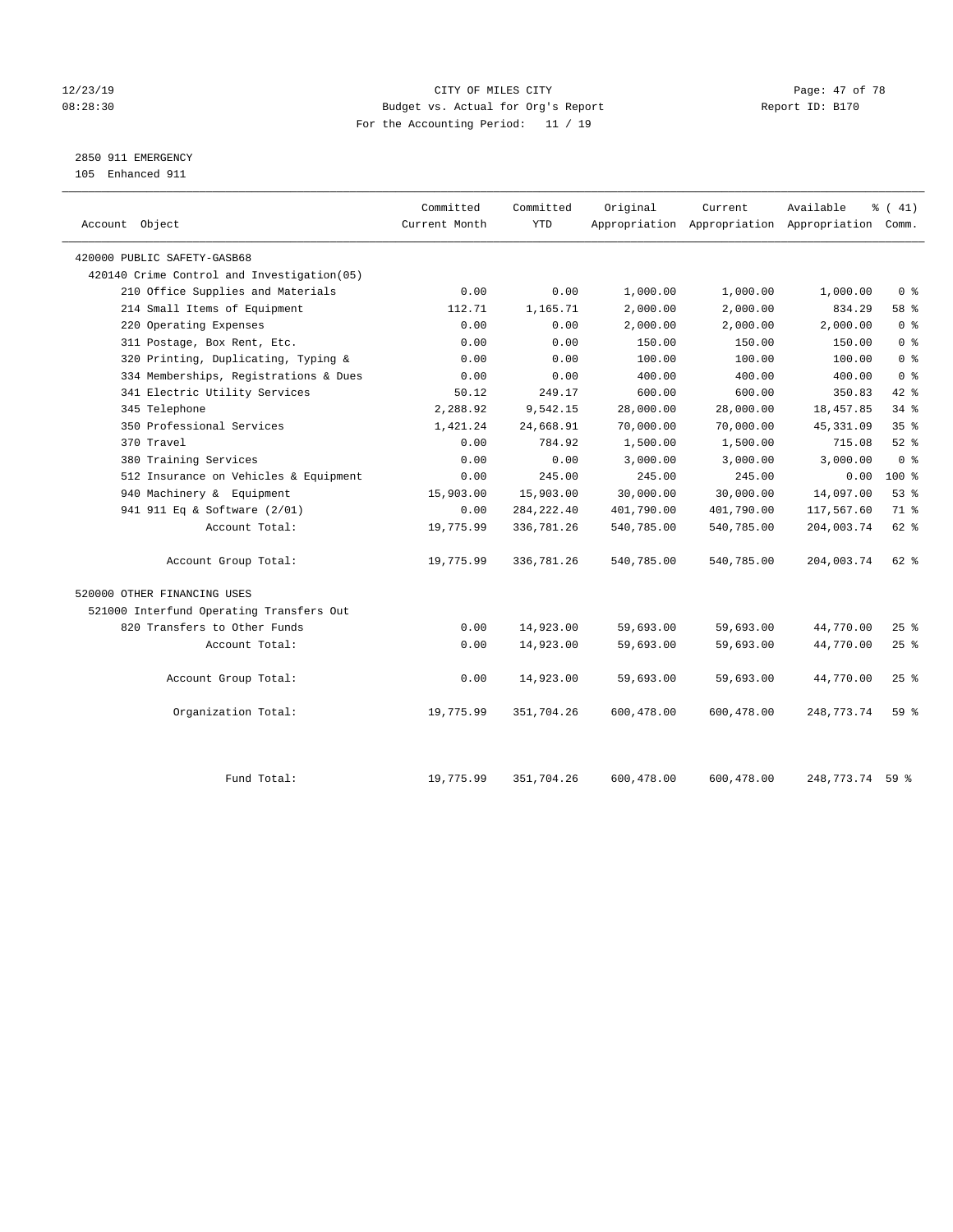#### 12/23/19 **Page: 48 of 78** CITY OF MILES CITY **Page: 48 of 78** 08:28:30 Budget vs. Actual for Org's Report Changer Report ID: B170 For the Accounting Period: 11 / 19

# 2880 LIBRARY GRANTS

39 Partners Program

| Object<br>Account                                                   | Committed<br>Current Month | Committed<br>YTD | Original<br>Appropriation | Current<br>Appropriation | Available<br>Appropriation | $\frac{1}{6}$ ( 41)<br>Comm. |
|---------------------------------------------------------------------|----------------------------|------------------|---------------------------|--------------------------|----------------------------|------------------------------|
| 460000 CULTURE AND RECREATION-GASB68<br>460100 Library Services(16) |                            |                  |                           |                          |                            |                              |
| 311 Postage, Box Rent, Etc.                                         | 271.50                     | 1,012.50         | 4,900.00                  | 4,900.00                 | 3,887.50                   | $21$ %                       |
| 382 Books                                                           | 0.00                       | 0.00             | 100.00                    | 100.00                   | 100.00                     | 0 <sup>8</sup>               |
| Account Total:                                                      | 271.50                     | 1,012.50         | 5,000.00                  | 5,000.00                 | 3,987.50                   | $20*$                        |
| Account Group Total:                                                | 271.50                     | 1,012.50         | 5,000.00                  | 5,000.00                 | 3,987.50                   | $20*$                        |
| Organization Total:                                                 | 271.50                     | 1,012.50         | 5.000.00                  | 5,000.00                 | 3,987.50                   | $20*$                        |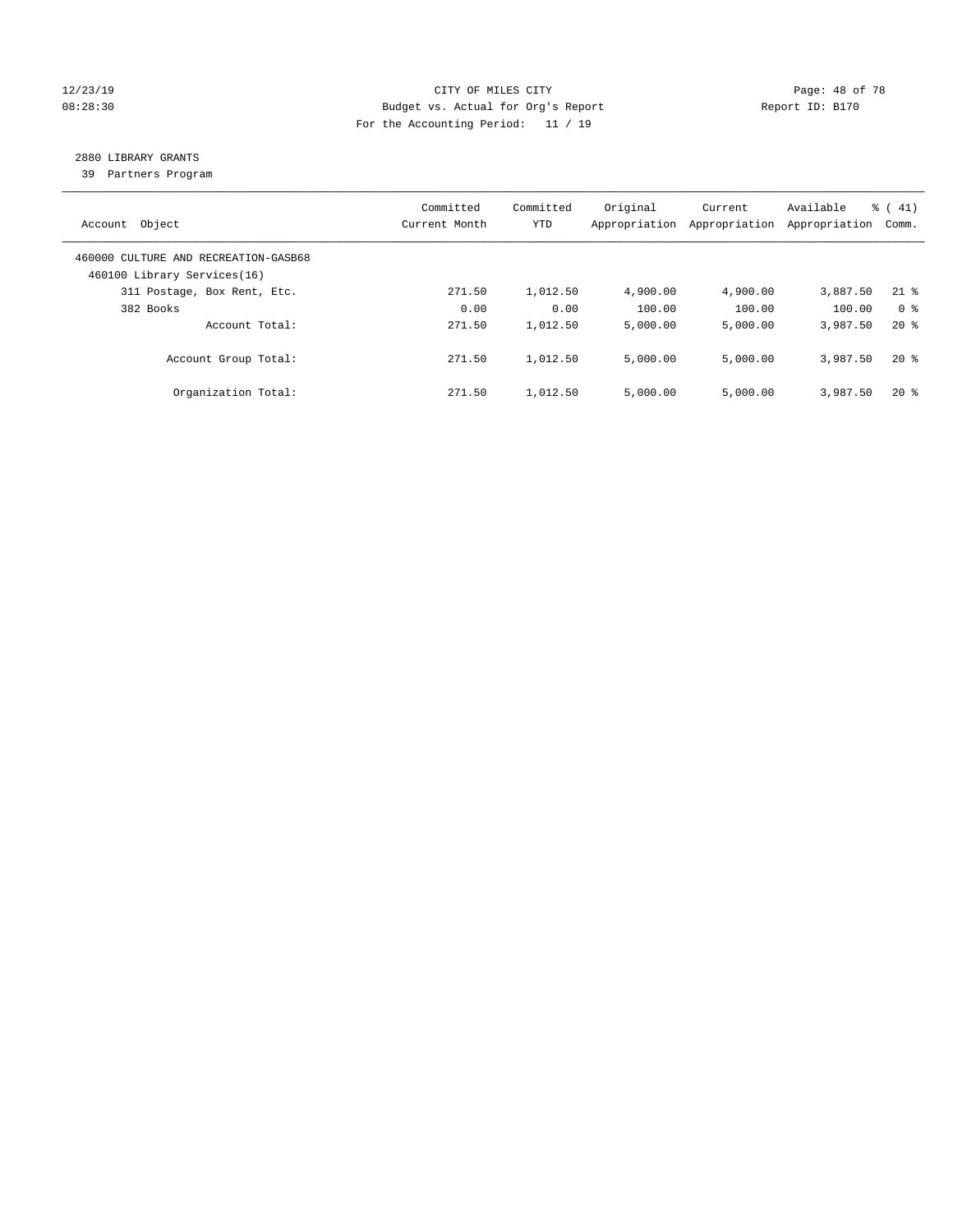#### 12/23/19 **Page: 49 of 78** CITY OF MILES CITY **Page: 49 of 78** 08:28:30 Budget vs. Actual for Org's Report Changer Report ID: B170 For the Accounting Period: 11 / 19

#### 2880 LIBRARY GRANTS

41 Sagebrush Fed/Coal Sev Tax

| Object<br>Account                    | Committed<br>Current Month | Committed<br><b>YTD</b> | Original<br>Appropriation | Current<br>Appropriation | Available<br>Appropriation | $\frac{1}{6}$ ( 41)<br>Comm. |
|--------------------------------------|----------------------------|-------------------------|---------------------------|--------------------------|----------------------------|------------------------------|
| 460000 CULTURE AND RECREATION-GASB68 |                            |                         |                           |                          |                            |                              |
| 460100 Library Services(16)          |                            |                         |                           |                          |                            |                              |
| 210 Office Supplies and Materials    | 0.00                       | 0.00                    | 500.00                    | 500.00                   | 500.00                     | 0 <sup>8</sup>               |
| 214 Small Items of Equipment         | 0.00                       | 0.00                    | 2,500.00                  | 2,500.00                 | 2,500.00                   | 0 <sup>8</sup>               |
| 350 Professional Services            | 0.00                       | 0.00                    | 5,000.00                  | 5,000.00                 | 5,000.00                   | 0 <sup>8</sup>               |
| 370 Travel                           | 0.00                       | 436.96                  | 5,000.00                  | 5,000.00                 | 4,563.04                   | 9 <sup>8</sup>               |
| 380 Training Services                | 0.00                       | 50.00                   | 2,000.00                  | 2,000.00                 | 1,950.00                   | 3 <sup>8</sup>               |
| Account Total:                       | 0.00                       | 486.96                  | 15,000.00                 | 15,000.00                | 14,513.04                  | 3 <sup>8</sup>               |
| Account Group Total:                 | 0.00                       | 486.96                  | 15,000.00                 | 15,000.00                | 14,513.04                  | 3 <sup>8</sup>               |
| Organization Total:                  | 0.00                       | 486.96                  | 15,000.00                 | 15,000.00                | 14,513.04                  | 3 <sup>8</sup>               |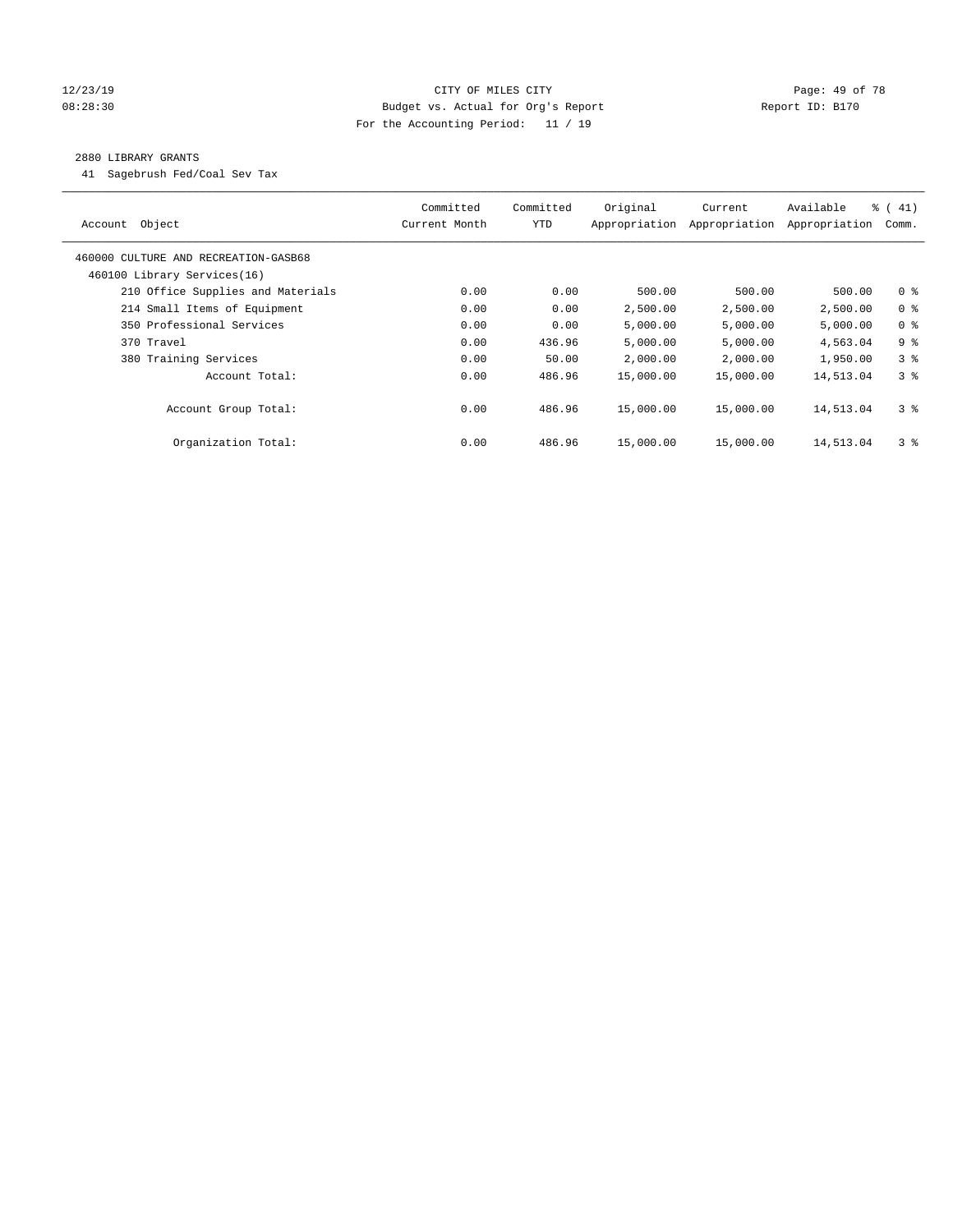#### 12/23/19 Page: 50 of 78 CITY OF MILES CITY CHANGES OF THE PAGE: 50 of 78 08:28:30 Budget vs. Actual for Org's Report Changer Report ID: B170 For the Accounting Period: 11 / 19

#### 2880 LIBRARY GRANTS

43 State Aid Per Capita-Tech Serv

| Object<br>Account                                                   | Committed<br>Current Month | Committed<br><b>YTD</b> | Original<br>Appropriation | Current<br>Appropriation | Available<br>Appropriation | $\frac{1}{6}$ ( 41)<br>Comm. |
|---------------------------------------------------------------------|----------------------------|-------------------------|---------------------------|--------------------------|----------------------------|------------------------------|
| 460000 CULTURE AND RECREATION-GASB68<br>460100 Library Services(16) |                            |                         |                           |                          |                            |                              |
| 210 Office Supplies and Materials                                   | 0.00                       | 0.00                    | 1,000.00                  | 1,000.00                 | 1,000.00                   | 0 <sup>8</sup>               |
| 350 Professional Services                                           | 0.00                       | 550.00                  | 15,284.00                 | 15,284.00                | 14,734.00                  | $4\degree$                   |
| 370 Travel                                                          | 0.00                       | 0.00                    | 5.000.00                  | 5,000.00                 | 5.000.00                   | 0 <sup>8</sup>               |
| Account Total:                                                      | 0.00                       | 550.00                  | 21,284.00                 | 21,284.00                | 20,734.00                  | 3 <sup>8</sup>               |
| Account Group Total:                                                | 0.00                       | 550.00                  | 21,284.00                 | 21,284.00                | 20,734.00                  | 3 <sup>8</sup>               |
| Organization Total:                                                 | 0.00                       | 550.00                  | 21,284.00                 | 21,284.00                | 20,734.00                  | 3 <sup>8</sup>               |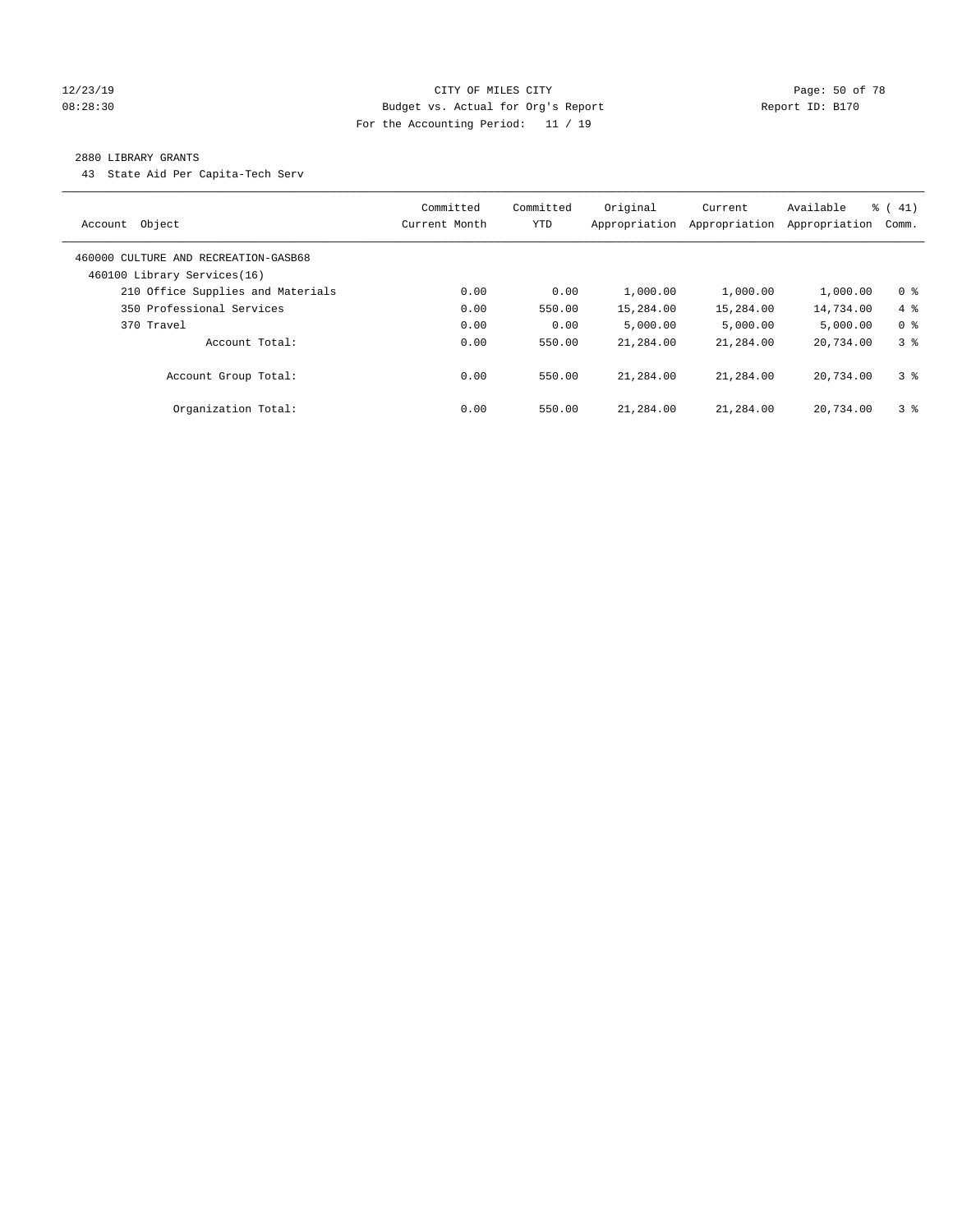#### 12/23/19 Page: 51 of 78 CITY OF MILES CITY CHANGES OF THE PAGE: 51 of 78 08:28:30 Budget vs. Actual for Org's Report Changer Report ID: B170 For the Accounting Period: 11 / 19

#### 2880 LIBRARY GRANTS

111 One Time Endowments-Library

| Object<br>Account                                                   | Committed<br>Current Month | Committed<br><b>YTD</b> | Original<br>Appropriation | Current<br>Appropriation | Available<br>Appropriation | $\frac{1}{6}$ ( 41)<br>Comm. |
|---------------------------------------------------------------------|----------------------------|-------------------------|---------------------------|--------------------------|----------------------------|------------------------------|
| 460000 CULTURE AND RECREATION-GASB68<br>460100 Library Services(16) |                            |                         |                           |                          |                            |                              |
| 214 Small Items of Equipment                                        | 1,435.95                   | 1,715.91                | 2,000.00                  | 2,000.00                 | 284.09                     | 86 <sup>8</sup>              |
| 350 Professional Services                                           | 0.00                       | 0.00                    | 1,500.00                  | 1,500.00                 | 1,500.00                   | 0 <sup>8</sup>               |
| Account Total:                                                      | 1,435.95                   | 1,715.91                | 3,500.00                  | 3,500.00                 | 1,784.09                   | $49*$                        |
| Account Group Total:                                                | 1,435.95                   | 1,715.91                | 3.500.00                  | 3.500.00                 | 1,784.09                   | $49*$                        |
| Organization Total:                                                 | 1,435.95                   | 1,715.91                | 3.500.00                  | 3,500.00                 | 1,784.09                   | $49*$                        |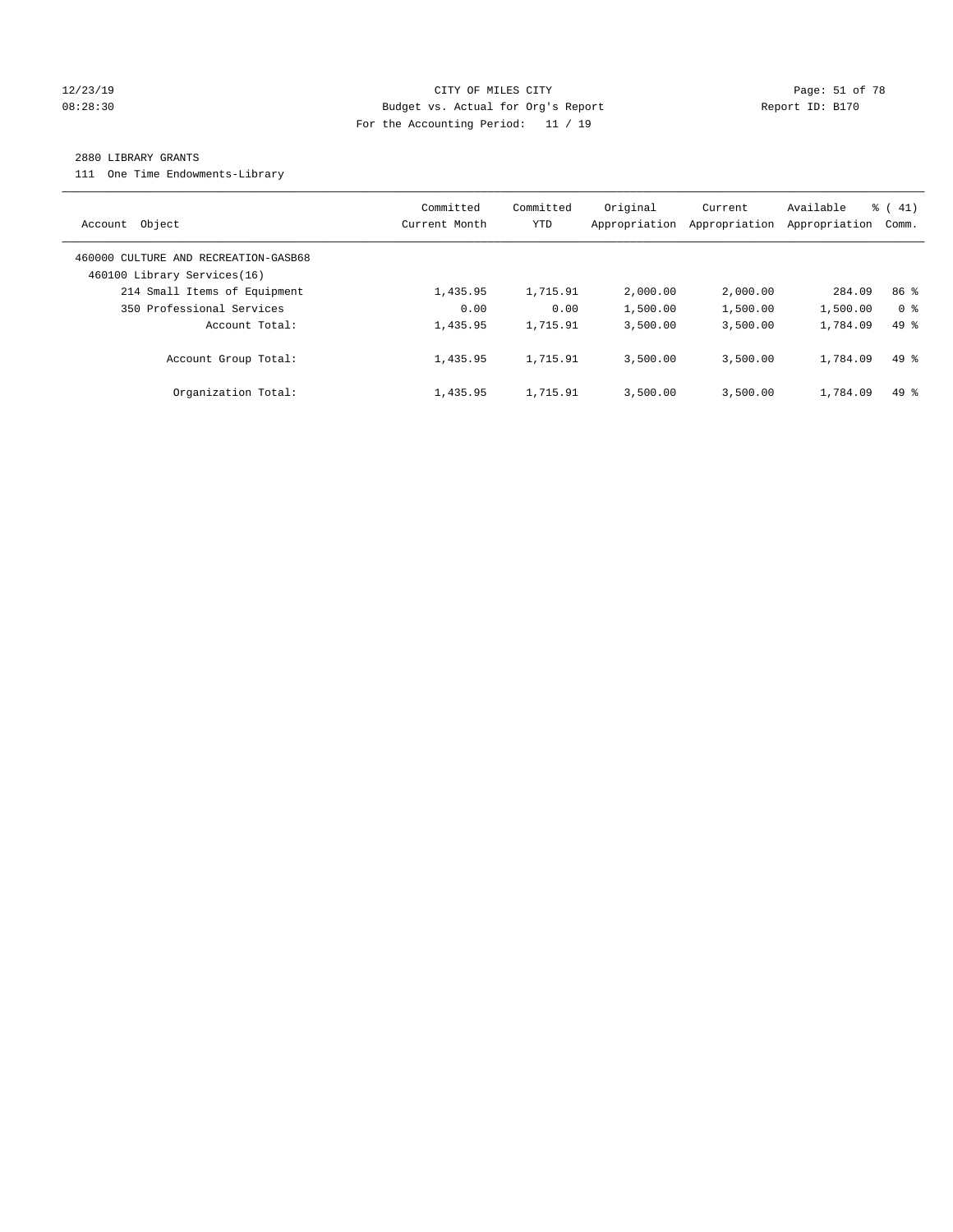#### 12/23/19 Page: 52 of 78 08:28:30 Budget vs. Actual for Org's Report Changer Report ID: B170 For the Accounting Period: 11 / 19

#### 2880 LIBRARY GRANTS

112 Library Board of Trustees-Library

| Object<br>Account                                                   | Committed<br>Current Month | Committed<br><b>YTD</b> | Original<br>Appropriation | Current<br>Appropriation | Available<br>Appropriation | % (41)<br>Comm. |
|---------------------------------------------------------------------|----------------------------|-------------------------|---------------------------|--------------------------|----------------------------|-----------------|
| 460000 CULTURE AND RECREATION-GASB68<br>460100 Library Services(16) |                            |                         |                           |                          |                            |                 |
| 350 Professional Services                                           | 0.00                       | 0.00                    | 10,000.00                 | 10,000.00                | 10,000.00                  | 0 <sup>8</sup>  |
| 360 Contr R & M                                                     | 0.00                       | 0.00                    | 40,000.00                 | 40,000.00                | 40,000.00                  | 0 <sup>8</sup>  |
| 382 Books                                                           | 0.00                       | 0.00                    | 10,000.00                 | 10,000.00                | 10,000.00                  | 0 <sup>8</sup>  |
| Account Total:                                                      | 0.00                       | 0.00                    | 60,000.00                 | 60,000.00                | 60,000.00                  | 0 <sup>8</sup>  |
| Account Group Total:                                                | 0.00                       | 0.00                    | 60,000.00                 | 60,000.00                | 60,000.00                  | 0 <sup>8</sup>  |
| Organization Total:                                                 | 0.00                       | 0.00                    | 60,000.00                 | 60,000.00                | 60,000.00                  | 0 <sup>8</sup>  |
|                                                                     |                            |                         |                           |                          |                            |                 |
| Fund Total:                                                         | 1,707.45                   | 3,765.37                | 104,784.00                | 104,784.00               | 101,018.63                 | $4\degree$      |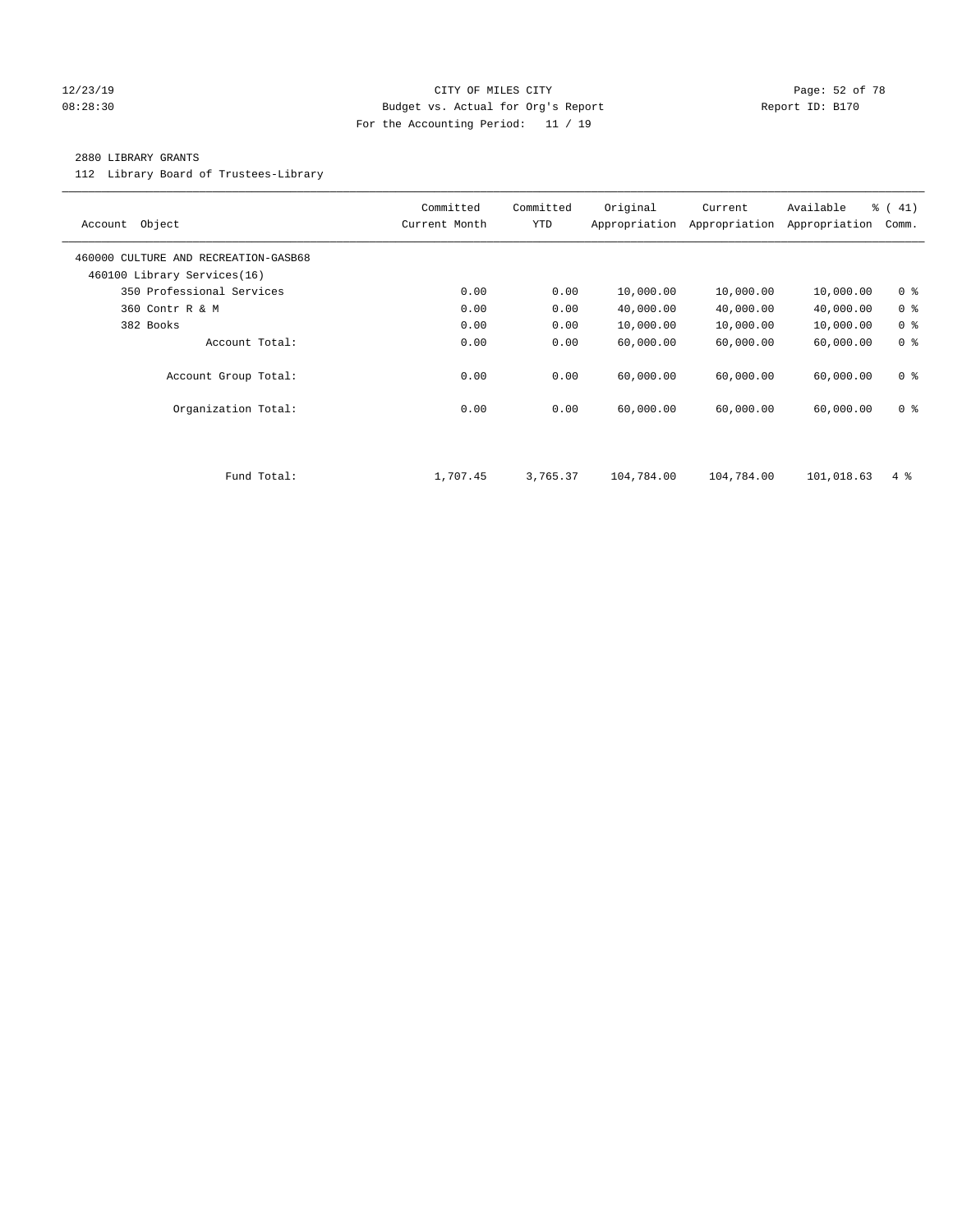#### 12/23/19 Page: 53 of 78 08:28:30 Budget vs. Actual for Org's Report Changer Report ID: B170 For the Accounting Period: 11 / 19

2935 Historic Preservation

11 Historic Preservation

| Account Object                              | Committed<br>Current Month | Committed<br><b>YTD</b> | Original | Current  | Available<br>Appropriation Appropriation Appropriation Comm. | $\frac{1}{6}$ ( 41) |
|---------------------------------------------|----------------------------|-------------------------|----------|----------|--------------------------------------------------------------|---------------------|
| 460000 CULTURE AND RECREATION-GASB68        |                            |                         |          |          |                                                              |                     |
| 460461 Historic Preservation-Administration |                            |                         |          |          |                                                              |                     |
| 111 Salaries and Wages - Permanent          | 0.00                       | 0.00                    | 1,968.00 | 1,968.00 | 1,968.00                                                     | 0 <sup>8</sup>      |
| 131 VACATION                                | 0.00                       | 0.00                    | 60.00    | 60.00    | 60.00                                                        | 0 <sup>8</sup>      |
| 132 SICK LEAVE                              | 0.00                       | 0.00                    | 60.00    | 60.00    | 60.00                                                        | 0 <sup>8</sup>      |
| 133 OTHER LEAVE PAY                         | 0.00                       | 0.00                    | 100.00   | 100.00   | 100.00                                                       | 0 <sup>8</sup>      |
| 141 Unemployment Insurance                  | 0.00                       | 0.00                    | 3.00     | 3.00     | 3.00                                                         | 0 <sup>8</sup>      |
| 142 Workers' Compensation                   | 0.00                       | 0.00                    | 28.00    | 28.00    | 28.00                                                        | 0 <sup>8</sup>      |
| 144 FICA                                    | 0.00                       | 0.00                    | 167.00   | 167.00   | 167.00                                                       | 0 <sup>8</sup>      |
| 145 PERS                                    | 0.00                       | 0.00                    | 190.00   | 190.00   | 190.00                                                       | 0 <sup>8</sup>      |
| 196 CLOTHING ALLOTMENT                      | 0.00                       | 0.00                    | 75.00    | 75.00    | 75.00                                                        | 0 <sup>8</sup>      |
| 210 Office Supplies and Materials           | 0.00                       | 5.99                    | 1,000.00 | 1,000.00 | 994.01                                                       | 1 <sup>°</sup>      |
| 220 Operating Expenses                      | 0.00                       | 0.00                    | 2,000.00 | 2,000.00 | 2,000.00                                                     | 0 <sup>8</sup>      |
| 311 Postage, Box Rent, Etc.                 | 0.00                       | 0.42                    | 150.00   | 150.00   | 149.58                                                       | 0 <sup>8</sup>      |
| 320 Printing, Duplicating, Typing &         | 0.00                       | 0.00                    | 300.00   | 300.00   | 300.00                                                       | 0 <sup>8</sup>      |
| 330 Publicity, Subscriptions & Dues         | 0.00                       | 0.00                    | 200.00   | 200.00   | 200.00                                                       | 0 <sup>8</sup>      |
| 331 Publication of Formal & Legal Notices   | 0.00                       | 0.00                    | 150.00   | 150.00   | 150.00                                                       | 0 <sup>8</sup>      |
| 334 Memberships, Registrations & Dues       | 0.00                       | 0.00                    | 20.00    | 20.00    | 20.00                                                        | 0 <sup>8</sup>      |
| 345 Telephone                               | 0.00                       | 1.22                    | 0.00     | 0.00     | $-1.22$                                                      | $***$ $%$           |
| 347 Internet                                | 0.61                       | 3.92                    | 60.00    | 60.00    | 56.08                                                        | 7 %                 |
| 350 Professional Services                   | 0.00                       | 75.25                   | 1,800.00 | 1,800.00 | 1,724.75                                                     | 4%                  |
| 360 Contr R & M                             | 0.00                       | 5.00                    | 0.00     | 0.00     | $-5.00$                                                      | $***$ 8             |
| 370 Travel                                  | 0.00                       | 0.00                    | 500.00   | 500.00   | 500.00                                                       | 0 <sup>8</sup>      |
| 380 Training Services                       | 0.00                       | 0.00                    | 300.00   | 300.00   | 300.00                                                       | 0 <sup>8</sup>      |
| Account Total:                              | 0.61                       | 91.80                   | 9,131.00 | 9,131.00 | 9,039.20                                                     | 1 <sup>°</sup>      |
| Account Group Total:                        | 0.61                       | 91.80                   | 9,131.00 | 9,131.00 | 9,039.20                                                     | 1 <sup>°</sup>      |
| Organization Total:                         | 0.61                       | 91.80                   | 9,131.00 | 9,131.00 | 9,039.20                                                     | 1 <sup>°</sup>      |
| Fund Total:                                 | 0.61                       | 91.80                   | 9,131.00 | 9,131.00 | 9,039.20                                                     | 1 <sup>8</sup>      |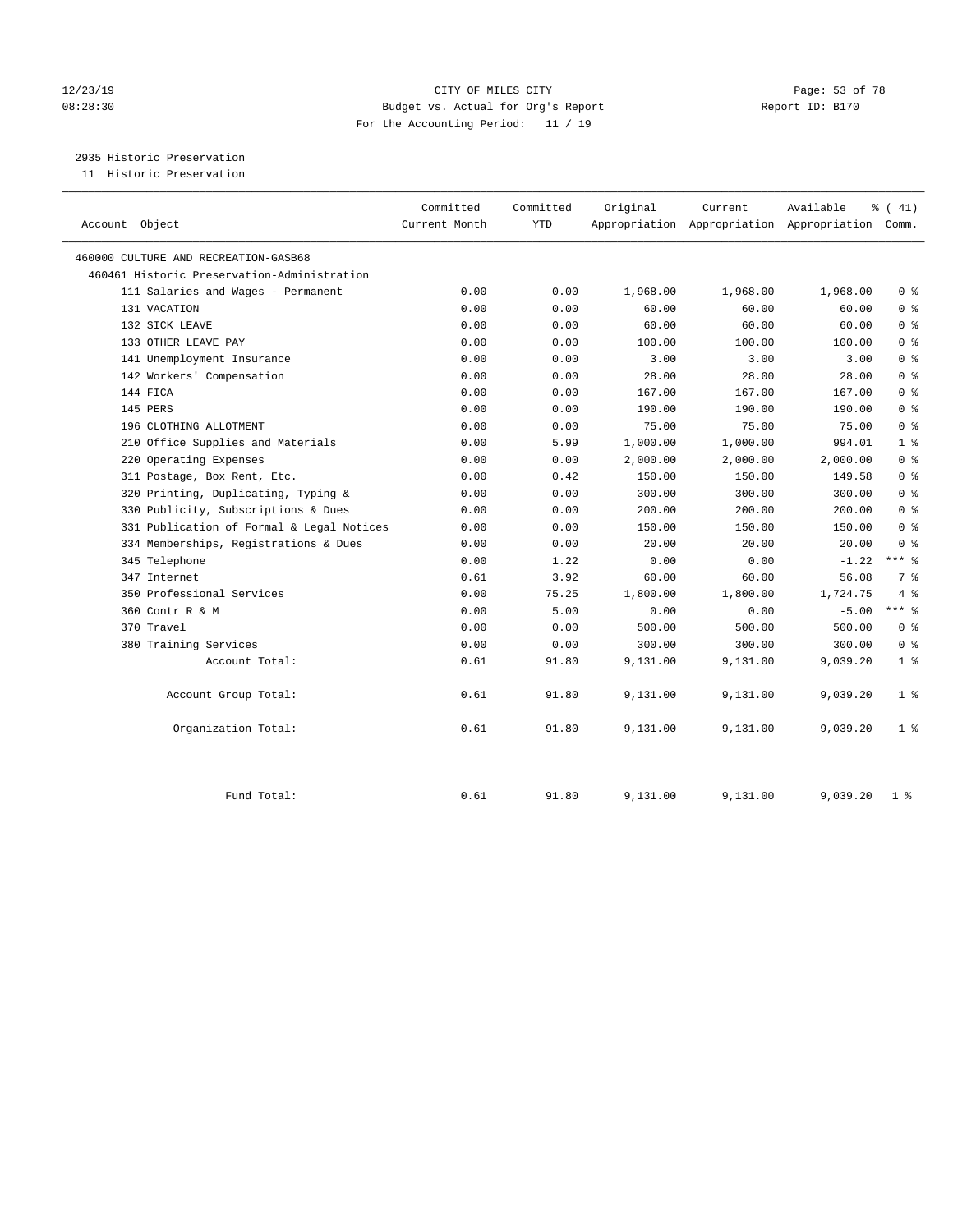#### 12/23/19 **Page: 54 of 78** CITY OF MILES CITY **Page: 54 of 78** 08:28:30 Budget vs. Actual for Org's Report Changer Report ID: B170 For the Accounting Period: 11 / 19

————————————————————————————————————————————————————————————————————————————————————————————————————————————————————————————————————

#### 2985 RETIRED SENIOR VOLUNTEER PROG (RSVP)

15 Retired Senior Volunteer Program

|                                            | Committed     | Committed | Original   | Current    | Available                                       | % (41)          |
|--------------------------------------------|---------------|-----------|------------|------------|-------------------------------------------------|-----------------|
| Account Object                             | Current Month | YTD       |            |            | Appropriation Appropriation Appropriation Comm. |                 |
| 450000 Social and Economic Services-GASB68 |               |           |            |            |                                                 |                 |
| 450330 RSVP Non-Federal                    |               |           |            |            |                                                 |                 |
| 111 Salaries and Wages - Permanent         | 136.76        | 865.01    | 2,000.00   | 2,000.00   | 1,134.99                                        | $43$ %          |
| 131 VACATION                               | 58.34         | 90.81     | 200.00     | 200.00     | 109.19                                          | 45 %            |
| 132 SICK LEAVE                             | 12.20         | 12.20     | 200.00     | 200.00     | 187.80                                          | 6 <sup>°</sup>  |
| 133 OTHER LEAVE PAY                        | 3.42          | 22.72     | 100.00     | 100.00     | 77.28                                           | $23$ $%$        |
| 141 Unemployment Insurance                 | 0.33          | 1.52      | 12.00      | 12.00      | 10.48                                           | $13*$           |
| 142 Workers' Compensation                  | 0.85          | 3.96      | 31.00      | 31.00      | 27.04                                           | $13*$           |
| 143 Health Insurance                       | 0.00          | 0.00      | 400.00     | 400.00     | 400.00                                          | 0 <sup>8</sup>  |
| 144 FICA                                   | 16.13         | 75.82     | 192.00     | 192.00     | 116.18                                          | 39 %            |
| 145 PERS                                   | 18.28         | 85.92     | 173.00     | 173.00     | 87.08                                           | 50%             |
| 210 Office Supplies and Materials          | 0.00          | 0.00      | 1,098.00   | 1,098.00   | 1,098.00                                        | 0 <sup>8</sup>  |
| 220 Operating Expenses                     | 229.40        | 1,413.90  | 7,345.00   | 7,345.00   | 5,931.10                                        | 19 <sup>°</sup> |
| 311 Postage, Box Rent, Etc.                | 0.00          | 191.91    | 750.00     | 750.00     | 558.09                                          | 26%             |
| 330 Publicity, Subscriptions & Dues        | 0.00          | 159.60    | 160.00     | 160.00     | 0.40                                            | $100*$          |
| 334 Memberships, Registrations & Dues      | 0.00          | 0.00      | 150.00     | 150.00     | 150.00                                          | 0 <sup>8</sup>  |
| 345 Telephone                              | 118.58        | 593.69    | 1,440.00   | 1,440.00   | 846.31                                          | 41 %            |
| 370 Travel                                 | 0.00          | 0.00      | 1,750.00   | 1,750.00   | 1,750.00                                        | 0 <sup>8</sup>  |
| 379 Other Travel                           | 92.13         | 276.36    | 1,500.00   | 1,500.00   | 1,223.64                                        | 18 %            |
| 512 Insurance on Vehicles & Equipment      | 0.00          | 0.00      | 500.00     | 500.00     | 500.00                                          | 0 <sup>8</sup>  |
| 513 Liability                              | 0.00          | 9.80      | 599.00     | 599.00     | 589.20                                          | 2 <sup>°</sup>  |
| Account Total:                             | 686.42        | 3,803.22  | 18,600.00  | 18,600.00  | 14,796.78                                       | $20*$           |
| 450340 RSVP FEDERAL GRANT- FALLON/CUSTER   |               |           |            |            |                                                 |                 |
| 111 Salaries and Wages - Permanent         | 2,709.97      | 16,670.95 | 44,890.00  | 44,890.00  | 28, 219.05                                      | 37%             |
| 131 VACATION                               | 1,108.52      | 2,061.68  | 4,300.00   | 4,300.00   | 2,238.32                                        | 48 %            |
| 132 SICK LEAVE                             | 231.69        | 231.69    | 3,900.00   | 3,900.00   | 3,668.31                                        | 6 %             |
| 133 OTHER LEAVE PAY                        | 62.34         | 424.62    | 1,900.00   | 1,900.00   | 1,475.38                                        | $22$ %          |
| 141 Unemployment Insurance                 | 6.16          | 28.92     | 247.00     | 247.00     | 218.08                                          | $12*$           |
| 142 Workers' Compensation                  | 17.49         | 78.68     | 683.00     | 683.00     | 604.32                                          | $12*$           |
| 143 Health Insurance                       | 794.35        | 3,971.75  | 8,600.00   | 8,600.00   | 4,628.25                                        | 46 %            |
| 144 FICA                                   | 314.60        | 1,475.39  | 4,207.00   | 4,207.00   | 2,731.61                                        | 35%             |
| 145 PERS                                   | 346.58        | 1,662.12  | 3,794.00   | 3,794.00   | 2,131.88                                        | 44 %            |
| 210 Office Supplies and Materials          | 73.91         | 533.86    | 1,525.00   | 1,525.00   | 991.14                                          | 35 <sup>8</sup> |
| 334 Memberships, Registrations & Dues      | 0.00          | 75.00     | 275.00     | 275.00     | 200.00                                          | $27$ %          |
| 370 Travel                                 | 0.00          | 3,584.27  | 7,081.00   | 7,081.00   | 3,496.73                                        | $51$ %          |
| 530 Rent                                   | 417.50        | 2,087.50  | 5,010.00   | 5,010.00   | 2,922.50                                        | $42$ %          |
| Account Total:                             | 6,083.11      | 32,886.43 | 86,412.00  | 86, 412.00 | 53, 525.57                                      | 38 <sup>8</sup> |
| 450351 RSVP-Excess                         |               |           |            |            |                                                 |                 |
| 111 Salaries and Wages - Permanent         | 0.00          | 776.92    | 2,000.00   | 2,000.00   | 1,223.08                                        | 39 %            |
| 141 Unemployment Insurance                 | 0.00          | 1.32      | 10.00      | 10.00      | 8.68                                            | $13*$           |
| 142 Workers' Compensation                  | 0.00          | 3.55      | 26.00      | 26.00      | 22.45                                           | $14$ %          |
| 144 FICA                                   | 0.00          | 67.28     | 155.00     | 155.00     | 87.72                                           | 43 %            |
| 145 PERS                                   | 0.00          | 76.26     | 140.00     | 140.00     | 63.74                                           | 54 %            |
| 220 Operating Expenses                     | 70.15         | 1,572.20  | 2,000.00   | 2,000.00   | 427.80                                          | 79 %            |
| Account Total:                             | 70.15         | 2,497.53  | 4,331.00   | 4,331.00   | 1,833.47                                        | 58 %            |
| Account Group Total:                       | 6,839.68      | 39,187.18 | 109,343.00 | 109,343.00 | 70,155.82                                       | 36%             |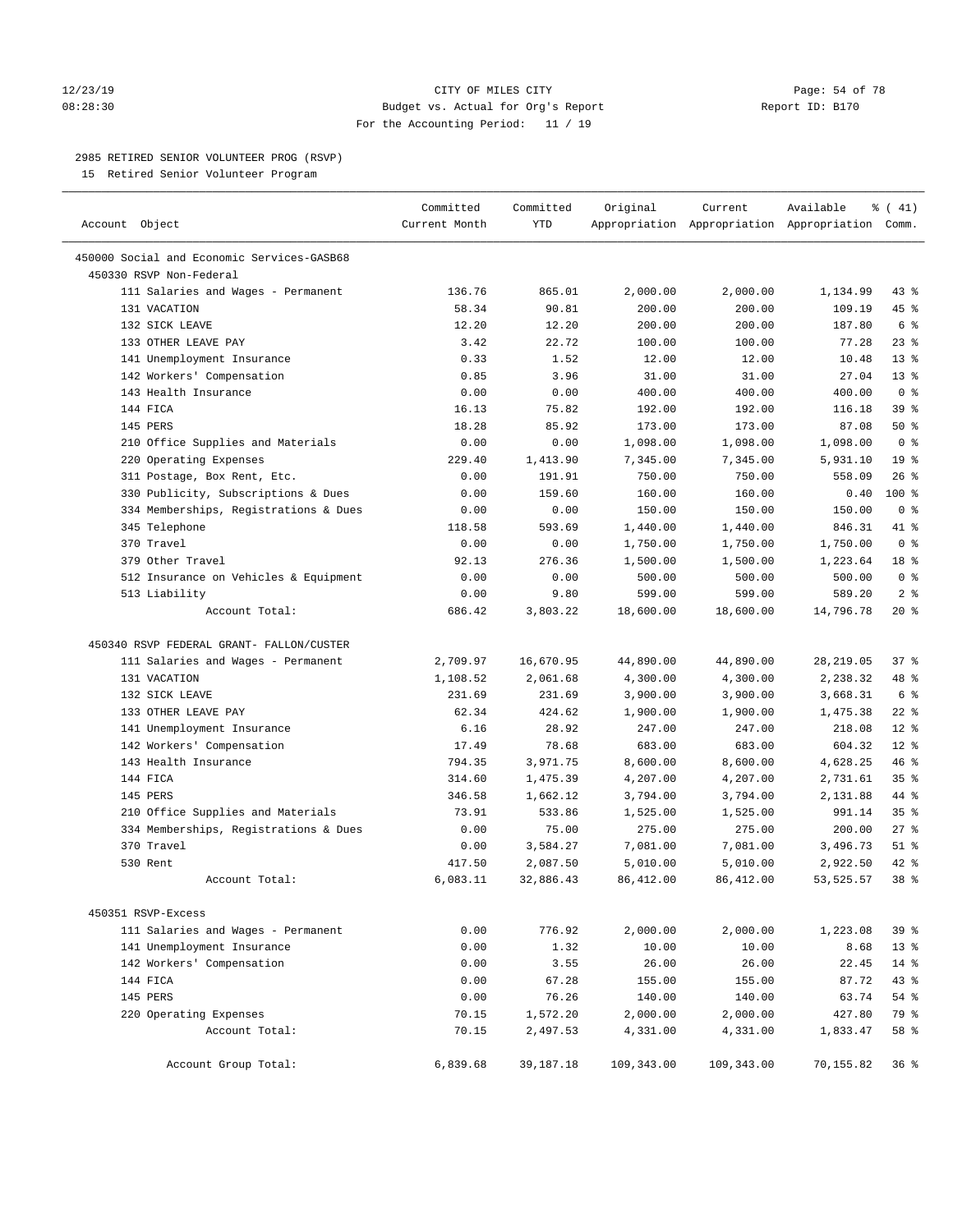#### 12/23/19 **Page: 55 of 78** CITY OF MILES CITY **Page: 55 of 78** 08:28:30 Budget vs. Actual for Org's Report Changer Report ID: B170 For the Accounting Period: 11 / 19

#### 2985 RETIRED SENIOR VOLUNTEER PROG (RSVP)

15 Retired Senior Volunteer Program

| Account Object      | Committed<br>Current Month | Committed<br>YTD | Original   | Current    | Available<br>Appropriation Appropriation Appropriation Comm. | $\frac{1}{6}$ ( 41) |
|---------------------|----------------------------|------------------|------------|------------|--------------------------------------------------------------|---------------------|
| Organization Total: | 6,839.68                   | 39,187.18        | 109,343.00 | 109,343.00 | 70,155.82                                                    | 36 <sup>8</sup>     |
| Fund Total:         | 6,839.68                   | 39,187.18        | 109,343.00 | 109,343.00 | 70,155.82 36 %                                               |                     |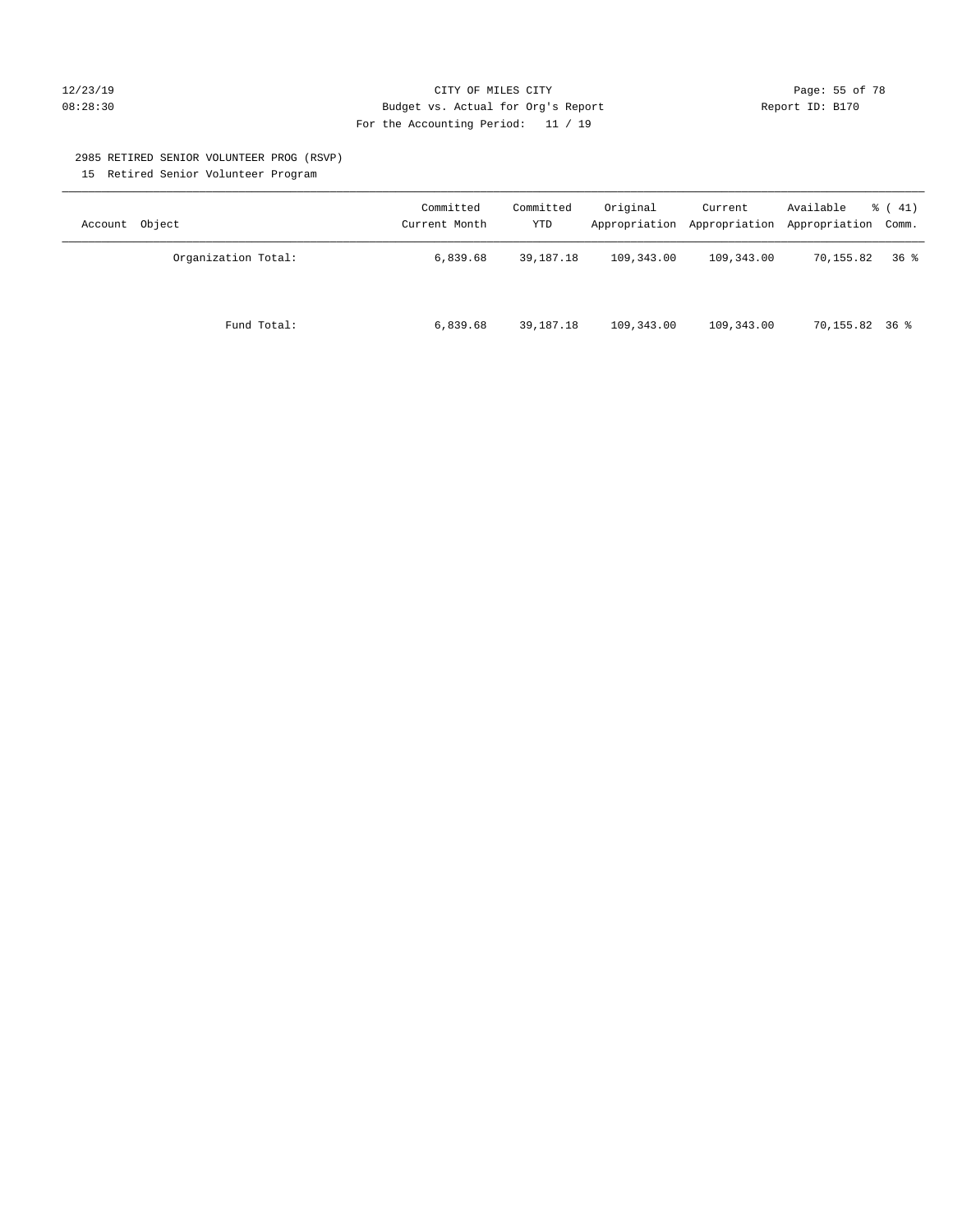#### 12/23/19 Page: 56 of 78 08:28:30 Budget vs. Actual for Org's Report Changer Report ID: B170 For the Accounting Period: 11 / 19

#### 3670 SID 211 110 SID # 211

| Account Object                     | Committed<br>Current Month | Committed<br><b>YTD</b> | Original | Current<br>Appropriation Appropriation | Available<br>Appropriation | $\frac{1}{6}$ ( 41)<br>Comm. |
|------------------------------------|----------------------------|-------------------------|----------|----------------------------------------|----------------------------|------------------------------|
| 490000 DEBT SERVICE                |                            |                         |          |                                        |                            |                              |
| 490500 Other Debt Service Payments |                            |                         |          |                                        |                            |                              |
| 643 Principal- SID 211             | 0.00                       | 1,899.32                | 3,806.00 | 3,806.00                               | 1,906.68                   | $50*$                        |
| 644 Interest- SID 211              | 0.00                       | 780.16                  | 1,541.00 | 1,541.00                               | 760.84                     | $51$ %                       |
| Account Total:                     | 0.00                       | 2,679.48                | 5,347.00 | 5,347.00                               | 2,667.52                   | 50%                          |
| Account Group Total:               | 0.00                       | 2,679.48                | 5,347.00 | 5,347.00                               | 2,667.52                   | $50*$                        |
| Organization Total:                | 0.00                       | 2,679.48                | 5,347.00 | 5,347.00                               | 2,667.52                   | $50*$                        |
|                                    |                            |                         |          |                                        |                            |                              |
| Fund Total:                        | 0.00                       | 2,679.48                | 5,347.00 | 5,347.00                               | 2,667.52                   | 50 %                         |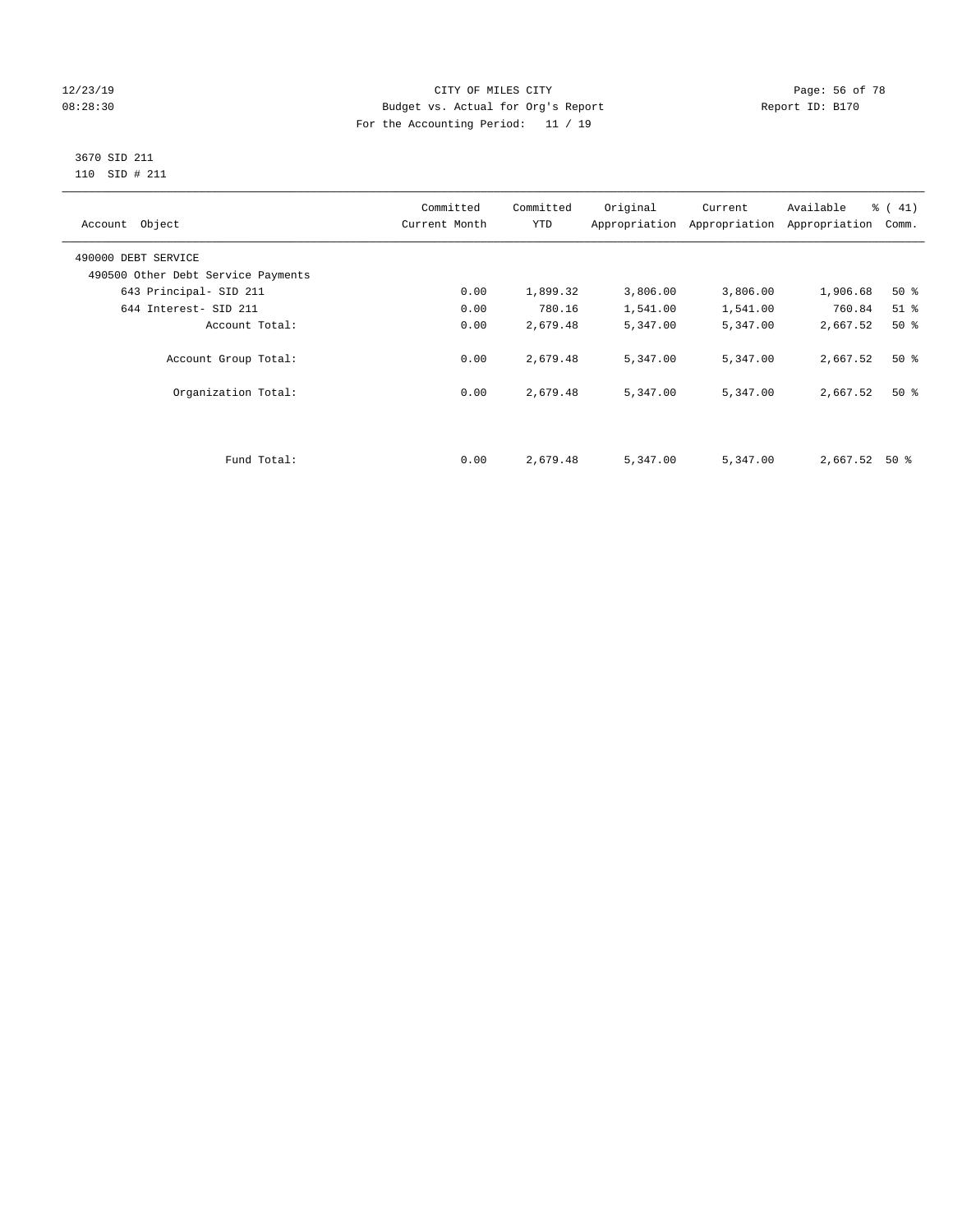#### 12/23/19 **Page: 57 of 78** CITY OF MILES CITY **Page: 57 of 78** 08:28:30 Budget vs. Actual for Org's Report Changer Report ID: B170 For the Accounting Period: 11 / 19

#### 4000 General Fund Capitol Improvement Fund

501 Capital Purchases

| Account Object                                                     | Committed<br>Current Month | Committed<br><b>YTD</b> | Original  | Current<br>Appropriation Appropriation | Available<br>Appropriation | $\frac{1}{6}$ ( 41)<br>Comm. |
|--------------------------------------------------------------------|----------------------------|-------------------------|-----------|----------------------------------------|----------------------------|------------------------------|
| 410000 GENERAL GOVERNMENTGASB68<br>410100 Legislative Services(02) |                            |                         |           |                                        |                            |                              |
| 940 Machinery & Equipment                                          | 8,990.70                   | 29,419.70               | 57,640.00 | 57,640.00                              | 28,220.30                  | $51$ %                       |
| Account Total:                                                     | 8,990.70                   | 29,419.70               | 57,640.00 | 57,640.00                              | 28,220.30                  | $51$ %                       |
| Account Group Total:                                               | 8,990.70                   | 29,419.70               | 57,640.00 | 57,640.00                              | 28,220.30                  | $51$ %                       |
| Organization Total:                                                | 8,990.70                   | 29,419.70               | 57,640.00 | 57,640.00                              | 28,220.30                  | $51$ %                       |
|                                                                    |                            |                         |           |                                        |                            |                              |
| Fund Total:                                                        | 8,990.70                   | 29,419.70               | 57,640.00 | 57,640.00                              | 28,220.30                  | 51 %                         |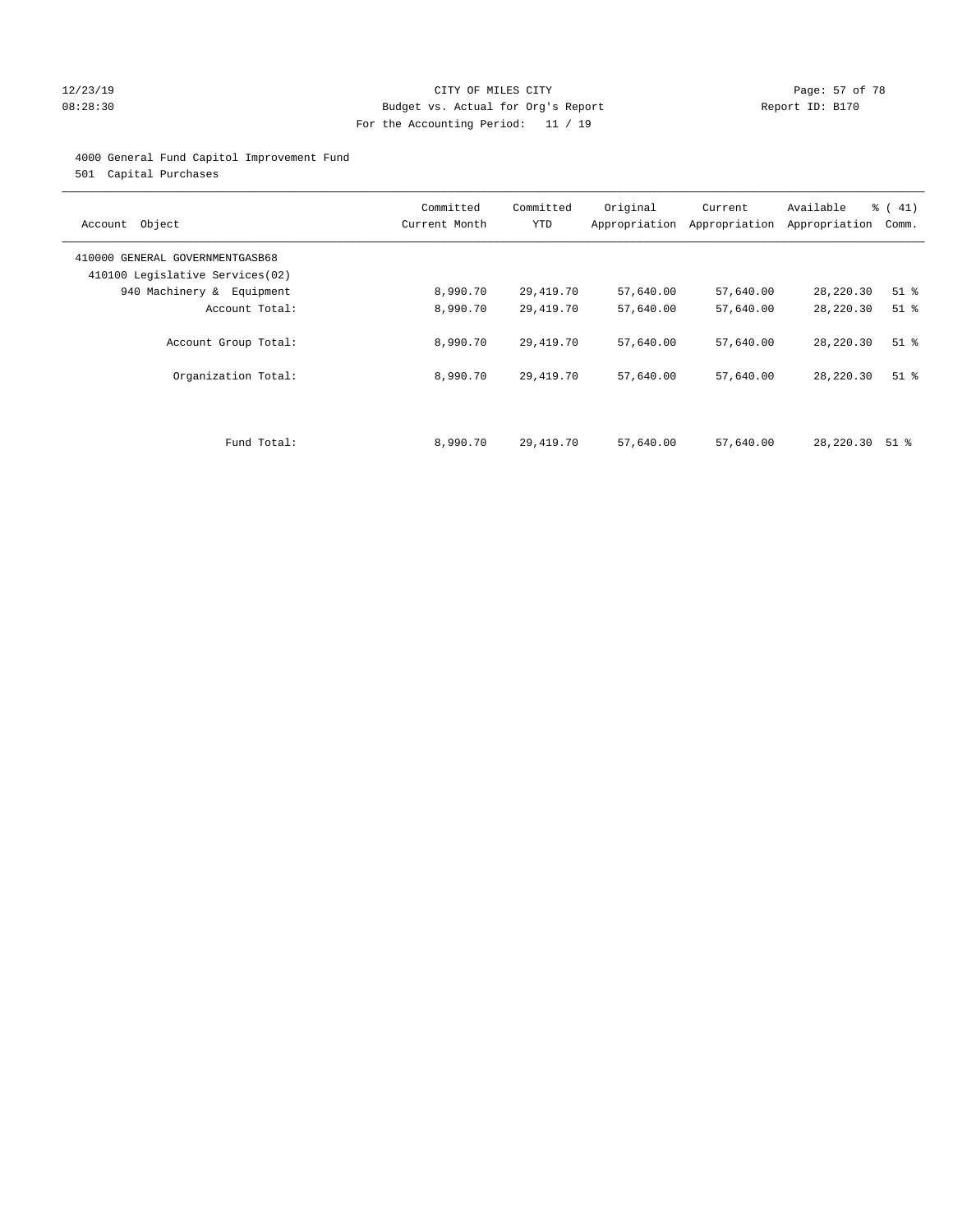#### 12/23/19 **Page: 58 of 78** CITY OF MILES CITY **Page: 58 of 78** 08:28:30 Budget vs. Actual for Org's Report Changer Report ID: B170 For the Accounting Period: 11 / 19

#### 4050 Ambulance Capital Improvement Fund

10 Ambulance

| Account Object                                                             | Committed<br>Current Month | Committed<br><b>YTD</b> | Original  | Current<br>Appropriation Appropriation | Available<br>Appropriation | % (41)<br>Comm. |
|----------------------------------------------------------------------------|----------------------------|-------------------------|-----------|----------------------------------------|----------------------------|-----------------|
| 420000 PUBLIC SAFETY-GASB68<br>420730 Emergency Medical Services-Ambulance |                            |                         |           |                                        |                            |                 |
| 940 Machinery & Equipment                                                  | 0.00                       | 0.00                    | 13,779.00 | 13,779.00                              | 13,779.00                  | 0 <sup>8</sup>  |
| Account Total:                                                             | 0.00                       | 0.00                    | 13,779.00 | 13,779.00                              | 13,779.00                  | 0 <sup>8</sup>  |
| Account Group Total:                                                       | 0.00                       | 0.00                    | 13,779.00 | 13,779.00                              | 13,779.00                  | 0 <sup>8</sup>  |
| Organization Total:                                                        | 0.00                       | 0.00                    | 13,779.00 | 13,779.00                              | 13,779.00                  | 0 <sup>8</sup>  |
|                                                                            |                            |                         |           |                                        |                            |                 |
| Fund Total:                                                                | 0.00                       | 0.00                    | 13,779.00 | 13,779.00                              | 13,779.00                  | 0 %             |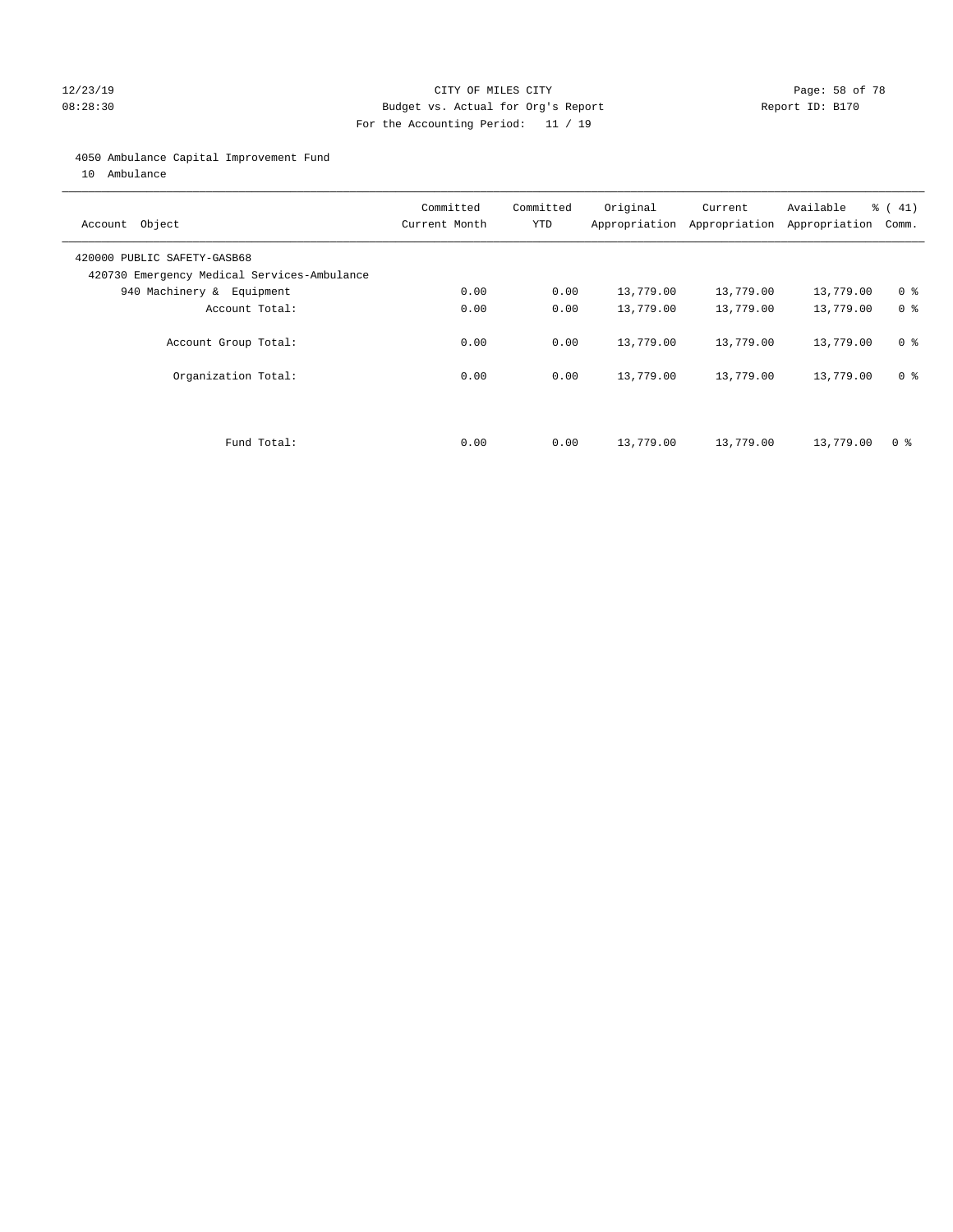#### 12/23/19 Page: 59 of 78 08:28:30 Budget vs. Actual for Org's Report Changer Report ID: B170 For the Accounting Period: 11 / 19

#### 4060 CAPITAL IMPROV-PUBLIC WORKS

911 Public Works Operations

| Object<br>Account                                         | Committed<br>Current Month | Committed<br><b>YTD</b> | Original<br>Appropriation | Current<br>Appropriation | Available<br>Appropriation | % (41)<br>Comm. |
|-----------------------------------------------------------|----------------------------|-------------------------|---------------------------|--------------------------|----------------------------|-----------------|
| 430000 Public Works-GASB68<br>430233 Roadway/Re-surfacing |                            |                         |                           |                          |                            |                 |
| 940 Machinery &<br>Equipment                              | 20,866.83                  | 20,866.83               | 510,000.00                | 510,000.00               | 489, 133. 17               | $4\degree$      |
| Account Total:                                            | 20,866.83                  | 20,866.83               | 510,000.00                | 510,000.00               | 489, 133. 17               | 4%              |
| Account Group Total:                                      | 20,866.83                  | 20,866.83               | 510,000.00                | 510,000.00               | 489, 133. 17               | $4\degree$      |
| Organization Total:                                       | 20,866.83                  | 20,866.83               | 510,000.00                | 510,000.00               | 489, 133. 17               | $4\degree$      |
| Fund Total:                                               | 20,866.83                  | 20,866.83               | 510,000.00                | 510,000.00               | 489, 133, 17               | $4\degree$      |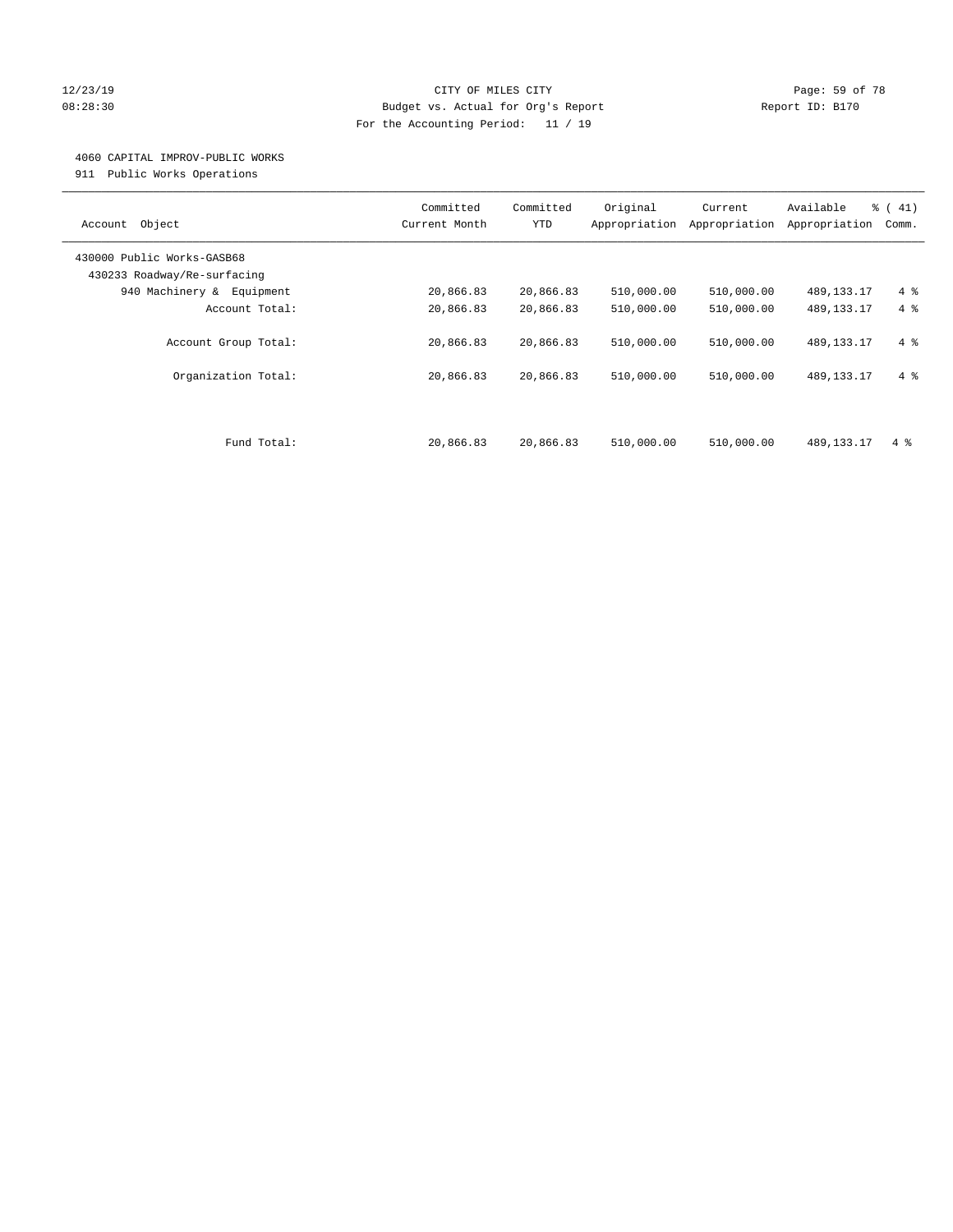#### 12/23/19 Page: 60 of 78 08:28:30 Budget vs. Actual for Org's Report Changer Report ID: B170 For the Accounting Period: 11 / 19

————————————————————————————————————————————————————————————————————————————————————————————————————————————————————————————————————

### 5210 WATER UTILITY

22 Water Plant

| Account Object<br>Current Month<br>YTD<br>Appropriation Appropriation Appropriation Comm.<br>430000 Public Works-GASB68<br>430530 Water Source of Supply and Pumping(22)<br>111 Salaries and Wages - Permanent<br>20,308.44<br>104,194.32<br>250,484.00<br>250,484.00<br>146,289.68<br>121 OVERTIME-PERMANENT<br>578.37<br>4,772.90<br>10,300.00<br>10,300.00<br>5,527.10<br>131 VACATION<br>1,648.23<br>7,731.24<br>19,500.00<br>19,500.00<br>11,768.76<br>132 SICK LEAVE<br>102.82<br>1,137.65<br>5,500.00<br>5,500.00<br>4,362.35<br>133 OTHER LEAVE PAY<br>153.60<br>159.51<br>2,733.00<br>2,733.00<br>2,573.49<br>134 HOLIDAY PAY<br>2,390.95<br>493.04<br>5,400.00<br>5,400.00<br>3,009.05<br>141 Unemployment Insurance<br>34.96<br>258.87<br>182.13<br>441.00<br>441.00<br>142 Workers' Compensation<br>9,742.74<br>1,372.67<br>7,105.26<br>16,848.00<br>16,848.00<br>143 Health Insurance<br>4,449.94<br>23, 202.98<br>53,404.00<br>53,404.00<br>30,201.02<br>144 FICA<br>1,695.13<br>8,848.62<br>22,485.00<br>22,485.00<br>13,636.38<br>145 PERS<br>2,018.72<br>10,181.99<br>25,482.00<br>25,482.00<br>15,300.01<br>196 CLOTHING ALLOTMENT<br>0.00<br>915.00<br>950.00<br>950.00<br>35.00<br>210 Office Supplies and Materials<br>0.00<br>64.44<br>250.00<br>250.00<br>185.56<br>214 Small Items of Equipment<br>0.00<br>0.00<br>8,000.00<br>8,000.00<br>8,000.00<br>220 Operating Expenses<br>107.65<br>787.21<br>2,500.00<br>2,500.00<br>1,712.79<br>222 Chemicals, Lab & Med Supplies<br>0.00<br>250.00<br>0.00<br>250.00<br>250.00<br>226 Clothing and Uniforms<br>66.86<br>172.54<br>600.00<br>600.00<br>427.46<br>230 Repair and Maintenance Supplies<br>6,823.80<br>1,551.13<br>3,176.20<br>10,000.00<br>10,000.00<br>231 Gas, Oil, Diesel Fuel, Grease, etc.<br>123.72<br>1,084.41<br>2,000.00<br>2,000.00<br>915.59<br>241 Consumable Tools<br>0.00<br>0.00<br>200.00<br>200.00<br>200.00<br>311 Postage, Box Rent, Etc.<br>2.00<br>43.85<br>6.15<br>50.00<br>50.00<br>330 Publicity, Subscriptions & Dues<br>0.00<br>145.00<br>750.00<br>750.00<br>605.00<br>334 Memberships, Registrations & Dues<br>70.00<br>200.00<br>200.00<br>130.00<br>35.00<br>341 Electric Utility Services<br>4,509.74<br>30,793.89<br>75,800.00<br>75,800.00<br>45,006.11<br>344 Gas Utility Service<br>824.20<br>1,205.78<br>10,000.00<br>10,000.00<br>8,794.22<br>345 Telephone<br>72.54<br>376.12<br>1,000.00<br>1,000.00<br>623.88 | $42$ %<br>46 %<br>40 %<br>$21$ %<br>6 %<br>44 %<br>41 %<br>$42$ % |
|--------------------------------------------------------------------------------------------------------------------------------------------------------------------------------------------------------------------------------------------------------------------------------------------------------------------------------------------------------------------------------------------------------------------------------------------------------------------------------------------------------------------------------------------------------------------------------------------------------------------------------------------------------------------------------------------------------------------------------------------------------------------------------------------------------------------------------------------------------------------------------------------------------------------------------------------------------------------------------------------------------------------------------------------------------------------------------------------------------------------------------------------------------------------------------------------------------------------------------------------------------------------------------------------------------------------------------------------------------------------------------------------------------------------------------------------------------------------------------------------------------------------------------------------------------------------------------------------------------------------------------------------------------------------------------------------------------------------------------------------------------------------------------------------------------------------------------------------------------------------------------------------------------------------------------------------------------------------------------------------------------------------------------------------------------------------------------------------------------------------------------------------------------------------------------------------------------------------------------------------------------------------------------------------------------------------------------------------------------------------------------------------------------------------------------------|-------------------------------------------------------------------|
|                                                                                                                                                                                                                                                                                                                                                                                                                                                                                                                                                                                                                                                                                                                                                                                                                                                                                                                                                                                                                                                                                                                                                                                                                                                                                                                                                                                                                                                                                                                                                                                                                                                                                                                                                                                                                                                                                                                                                                                                                                                                                                                                                                                                                                                                                                                                                                                                                                      |                                                                   |
|                                                                                                                                                                                                                                                                                                                                                                                                                                                                                                                                                                                                                                                                                                                                                                                                                                                                                                                                                                                                                                                                                                                                                                                                                                                                                                                                                                                                                                                                                                                                                                                                                                                                                                                                                                                                                                                                                                                                                                                                                                                                                                                                                                                                                                                                                                                                                                                                                                      |                                                                   |
|                                                                                                                                                                                                                                                                                                                                                                                                                                                                                                                                                                                                                                                                                                                                                                                                                                                                                                                                                                                                                                                                                                                                                                                                                                                                                                                                                                                                                                                                                                                                                                                                                                                                                                                                                                                                                                                                                                                                                                                                                                                                                                                                                                                                                                                                                                                                                                                                                                      |                                                                   |
|                                                                                                                                                                                                                                                                                                                                                                                                                                                                                                                                                                                                                                                                                                                                                                                                                                                                                                                                                                                                                                                                                                                                                                                                                                                                                                                                                                                                                                                                                                                                                                                                                                                                                                                                                                                                                                                                                                                                                                                                                                                                                                                                                                                                                                                                                                                                                                                                                                      |                                                                   |
|                                                                                                                                                                                                                                                                                                                                                                                                                                                                                                                                                                                                                                                                                                                                                                                                                                                                                                                                                                                                                                                                                                                                                                                                                                                                                                                                                                                                                                                                                                                                                                                                                                                                                                                                                                                                                                                                                                                                                                                                                                                                                                                                                                                                                                                                                                                                                                                                                                      |                                                                   |
|                                                                                                                                                                                                                                                                                                                                                                                                                                                                                                                                                                                                                                                                                                                                                                                                                                                                                                                                                                                                                                                                                                                                                                                                                                                                                                                                                                                                                                                                                                                                                                                                                                                                                                                                                                                                                                                                                                                                                                                                                                                                                                                                                                                                                                                                                                                                                                                                                                      |                                                                   |
|                                                                                                                                                                                                                                                                                                                                                                                                                                                                                                                                                                                                                                                                                                                                                                                                                                                                                                                                                                                                                                                                                                                                                                                                                                                                                                                                                                                                                                                                                                                                                                                                                                                                                                                                                                                                                                                                                                                                                                                                                                                                                                                                                                                                                                                                                                                                                                                                                                      |                                                                   |
|                                                                                                                                                                                                                                                                                                                                                                                                                                                                                                                                                                                                                                                                                                                                                                                                                                                                                                                                                                                                                                                                                                                                                                                                                                                                                                                                                                                                                                                                                                                                                                                                                                                                                                                                                                                                                                                                                                                                                                                                                                                                                                                                                                                                                                                                                                                                                                                                                                      |                                                                   |
|                                                                                                                                                                                                                                                                                                                                                                                                                                                                                                                                                                                                                                                                                                                                                                                                                                                                                                                                                                                                                                                                                                                                                                                                                                                                                                                                                                                                                                                                                                                                                                                                                                                                                                                                                                                                                                                                                                                                                                                                                                                                                                                                                                                                                                                                                                                                                                                                                                      |                                                                   |
|                                                                                                                                                                                                                                                                                                                                                                                                                                                                                                                                                                                                                                                                                                                                                                                                                                                                                                                                                                                                                                                                                                                                                                                                                                                                                                                                                                                                                                                                                                                                                                                                                                                                                                                                                                                                                                                                                                                                                                                                                                                                                                                                                                                                                                                                                                                                                                                                                                      |                                                                   |
|                                                                                                                                                                                                                                                                                                                                                                                                                                                                                                                                                                                                                                                                                                                                                                                                                                                                                                                                                                                                                                                                                                                                                                                                                                                                                                                                                                                                                                                                                                                                                                                                                                                                                                                                                                                                                                                                                                                                                                                                                                                                                                                                                                                                                                                                                                                                                                                                                                      |                                                                   |
|                                                                                                                                                                                                                                                                                                                                                                                                                                                                                                                                                                                                                                                                                                                                                                                                                                                                                                                                                                                                                                                                                                                                                                                                                                                                                                                                                                                                                                                                                                                                                                                                                                                                                                                                                                                                                                                                                                                                                                                                                                                                                                                                                                                                                                                                                                                                                                                                                                      | 43 %                                                              |
|                                                                                                                                                                                                                                                                                                                                                                                                                                                                                                                                                                                                                                                                                                                                                                                                                                                                                                                                                                                                                                                                                                                                                                                                                                                                                                                                                                                                                                                                                                                                                                                                                                                                                                                                                                                                                                                                                                                                                                                                                                                                                                                                                                                                                                                                                                                                                                                                                                      | 39%                                                               |
|                                                                                                                                                                                                                                                                                                                                                                                                                                                                                                                                                                                                                                                                                                                                                                                                                                                                                                                                                                                                                                                                                                                                                                                                                                                                                                                                                                                                                                                                                                                                                                                                                                                                                                                                                                                                                                                                                                                                                                                                                                                                                                                                                                                                                                                                                                                                                                                                                                      | 40 %                                                              |
|                                                                                                                                                                                                                                                                                                                                                                                                                                                                                                                                                                                                                                                                                                                                                                                                                                                                                                                                                                                                                                                                                                                                                                                                                                                                                                                                                                                                                                                                                                                                                                                                                                                                                                                                                                                                                                                                                                                                                                                                                                                                                                                                                                                                                                                                                                                                                                                                                                      | 96 %                                                              |
|                                                                                                                                                                                                                                                                                                                                                                                                                                                                                                                                                                                                                                                                                                                                                                                                                                                                                                                                                                                                                                                                                                                                                                                                                                                                                                                                                                                                                                                                                                                                                                                                                                                                                                                                                                                                                                                                                                                                                                                                                                                                                                                                                                                                                                                                                                                                                                                                                                      | $26$ %                                                            |
|                                                                                                                                                                                                                                                                                                                                                                                                                                                                                                                                                                                                                                                                                                                                                                                                                                                                                                                                                                                                                                                                                                                                                                                                                                                                                                                                                                                                                                                                                                                                                                                                                                                                                                                                                                                                                                                                                                                                                                                                                                                                                                                                                                                                                                                                                                                                                                                                                                      | 0 <sup>8</sup>                                                    |
|                                                                                                                                                                                                                                                                                                                                                                                                                                                                                                                                                                                                                                                                                                                                                                                                                                                                                                                                                                                                                                                                                                                                                                                                                                                                                                                                                                                                                                                                                                                                                                                                                                                                                                                                                                                                                                                                                                                                                                                                                                                                                                                                                                                                                                                                                                                                                                                                                                      | $31$ %                                                            |
|                                                                                                                                                                                                                                                                                                                                                                                                                                                                                                                                                                                                                                                                                                                                                                                                                                                                                                                                                                                                                                                                                                                                                                                                                                                                                                                                                                                                                                                                                                                                                                                                                                                                                                                                                                                                                                                                                                                                                                                                                                                                                                                                                                                                                                                                                                                                                                                                                                      | 0 <sup>8</sup>                                                    |
|                                                                                                                                                                                                                                                                                                                                                                                                                                                                                                                                                                                                                                                                                                                                                                                                                                                                                                                                                                                                                                                                                                                                                                                                                                                                                                                                                                                                                                                                                                                                                                                                                                                                                                                                                                                                                                                                                                                                                                                                                                                                                                                                                                                                                                                                                                                                                                                                                                      | 29%                                                               |
|                                                                                                                                                                                                                                                                                                                                                                                                                                                                                                                                                                                                                                                                                                                                                                                                                                                                                                                                                                                                                                                                                                                                                                                                                                                                                                                                                                                                                                                                                                                                                                                                                                                                                                                                                                                                                                                                                                                                                                                                                                                                                                                                                                                                                                                                                                                                                                                                                                      | $32$ $%$                                                          |
|                                                                                                                                                                                                                                                                                                                                                                                                                                                                                                                                                                                                                                                                                                                                                                                                                                                                                                                                                                                                                                                                                                                                                                                                                                                                                                                                                                                                                                                                                                                                                                                                                                                                                                                                                                                                                                                                                                                                                                                                                                                                                                                                                                                                                                                                                                                                                                                                                                      | $54$ %                                                            |
|                                                                                                                                                                                                                                                                                                                                                                                                                                                                                                                                                                                                                                                                                                                                                                                                                                                                                                                                                                                                                                                                                                                                                                                                                                                                                                                                                                                                                                                                                                                                                                                                                                                                                                                                                                                                                                                                                                                                                                                                                                                                                                                                                                                                                                                                                                                                                                                                                                      | 0 <sup>8</sup>                                                    |
|                                                                                                                                                                                                                                                                                                                                                                                                                                                                                                                                                                                                                                                                                                                                                                                                                                                                                                                                                                                                                                                                                                                                                                                                                                                                                                                                                                                                                                                                                                                                                                                                                                                                                                                                                                                                                                                                                                                                                                                                                                                                                                                                                                                                                                                                                                                                                                                                                                      | $12*$                                                             |
|                                                                                                                                                                                                                                                                                                                                                                                                                                                                                                                                                                                                                                                                                                                                                                                                                                                                                                                                                                                                                                                                                                                                                                                                                                                                                                                                                                                                                                                                                                                                                                                                                                                                                                                                                                                                                                                                                                                                                                                                                                                                                                                                                                                                                                                                                                                                                                                                                                      | 19 <sup>°</sup>                                                   |
|                                                                                                                                                                                                                                                                                                                                                                                                                                                                                                                                                                                                                                                                                                                                                                                                                                                                                                                                                                                                                                                                                                                                                                                                                                                                                                                                                                                                                                                                                                                                                                                                                                                                                                                                                                                                                                                                                                                                                                                                                                                                                                                                                                                                                                                                                                                                                                                                                                      | 35%                                                               |
|                                                                                                                                                                                                                                                                                                                                                                                                                                                                                                                                                                                                                                                                                                                                                                                                                                                                                                                                                                                                                                                                                                                                                                                                                                                                                                                                                                                                                                                                                                                                                                                                                                                                                                                                                                                                                                                                                                                                                                                                                                                                                                                                                                                                                                                                                                                                                                                                                                      | 41 %                                                              |
|                                                                                                                                                                                                                                                                                                                                                                                                                                                                                                                                                                                                                                                                                                                                                                                                                                                                                                                                                                                                                                                                                                                                                                                                                                                                                                                                                                                                                                                                                                                                                                                                                                                                                                                                                                                                                                                                                                                                                                                                                                                                                                                                                                                                                                                                                                                                                                                                                                      | $12*$                                                             |
|                                                                                                                                                                                                                                                                                                                                                                                                                                                                                                                                                                                                                                                                                                                                                                                                                                                                                                                                                                                                                                                                                                                                                                                                                                                                                                                                                                                                                                                                                                                                                                                                                                                                                                                                                                                                                                                                                                                                                                                                                                                                                                                                                                                                                                                                                                                                                                                                                                      | 38 <sup>8</sup>                                                   |
| 222.50<br>346 Garbage Service<br>0.00<br>277.50<br>500.00<br>500.00                                                                                                                                                                                                                                                                                                                                                                                                                                                                                                                                                                                                                                                                                                                                                                                                                                                                                                                                                                                                                                                                                                                                                                                                                                                                                                                                                                                                                                                                                                                                                                                                                                                                                                                                                                                                                                                                                                                                                                                                                                                                                                                                                                                                                                                                                                                                                                  | 56 %                                                              |
| 80.20<br>599.00<br>347 Internet<br>401.00<br>1,000.00<br>1,000.00                                                                                                                                                                                                                                                                                                                                                                                                                                                                                                                                                                                                                                                                                                                                                                                                                                                                                                                                                                                                                                                                                                                                                                                                                                                                                                                                                                                                                                                                                                                                                                                                                                                                                                                                                                                                                                                                                                                                                                                                                                                                                                                                                                                                                                                                                                                                                                    | 40 %                                                              |
| 350 Professional Services<br>0.00<br>465.80<br>500.00<br>500.00<br>34.20                                                                                                                                                                                                                                                                                                                                                                                                                                                                                                                                                                                                                                                                                                                                                                                                                                                                                                                                                                                                                                                                                                                                                                                                                                                                                                                                                                                                                                                                                                                                                                                                                                                                                                                                                                                                                                                                                                                                                                                                                                                                                                                                                                                                                                                                                                                                                             | 93 %                                                              |
| 0.00<br>1,000.00<br>1,000.00<br>352 Wtr/Swr Lab Testing<br>0.00<br>1,000.00                                                                                                                                                                                                                                                                                                                                                                                                                                                                                                                                                                                                                                                                                                                                                                                                                                                                                                                                                                                                                                                                                                                                                                                                                                                                                                                                                                                                                                                                                                                                                                                                                                                                                                                                                                                                                                                                                                                                                                                                                                                                                                                                                                                                                                                                                                                                                          | 0 <sup>8</sup>                                                    |
| 357 Architectual, Engineering Serv Etc.<br>0.00<br>0.00<br>10,000.00<br>10,000.00<br>10,000.00                                                                                                                                                                                                                                                                                                                                                                                                                                                                                                                                                                                                                                                                                                                                                                                                                                                                                                                                                                                                                                                                                                                                                                                                                                                                                                                                                                                                                                                                                                                                                                                                                                                                                                                                                                                                                                                                                                                                                                                                                                                                                                                                                                                                                                                                                                                                       | 0 <sup>8</sup>                                                    |
| 360 Contr R & M<br>348.77<br>13,430.77<br>143,000.00<br>143,000.00<br>129,569.23                                                                                                                                                                                                                                                                                                                                                                                                                                                                                                                                                                                                                                                                                                                                                                                                                                                                                                                                                                                                                                                                                                                                                                                                                                                                                                                                                                                                                                                                                                                                                                                                                                                                                                                                                                                                                                                                                                                                                                                                                                                                                                                                                                                                                                                                                                                                                     | 9%                                                                |
| 363 R&M Vehicles/Equip/Labor-PW<br>0.00<br>42.44<br>3,500.00<br>3,500.00<br>3,457.56                                                                                                                                                                                                                                                                                                                                                                                                                                                                                                                                                                                                                                                                                                                                                                                                                                                                                                                                                                                                                                                                                                                                                                                                                                                                                                                                                                                                                                                                                                                                                                                                                                                                                                                                                                                                                                                                                                                                                                                                                                                                                                                                                                                                                                                                                                                                                 | 1 <sub>8</sub>                                                    |
| 369 Other Repair and Maintenance<br>0.00<br>309.25<br>2,000.00<br>2,000.00<br>1,690.75                                                                                                                                                                                                                                                                                                                                                                                                                                                                                                                                                                                                                                                                                                                                                                                                                                                                                                                                                                                                                                                                                                                                                                                                                                                                                                                                                                                                                                                                                                                                                                                                                                                                                                                                                                                                                                                                                                                                                                                                                                                                                                                                                                                                                                                                                                                                               | 15 <sup>8</sup>                                                   |
| 370 Travel<br>142.29<br>269.04<br>1,000.00<br>1,000.00<br>730.96                                                                                                                                                                                                                                                                                                                                                                                                                                                                                                                                                                                                                                                                                                                                                                                                                                                                                                                                                                                                                                                                                                                                                                                                                                                                                                                                                                                                                                                                                                                                                                                                                                                                                                                                                                                                                                                                                                                                                                                                                                                                                                                                                                                                                                                                                                                                                                     | $27$ %                                                            |
| 201.96<br>380 Training Services<br>296.08<br>2,000.00<br>2,000.00<br>1,703.92                                                                                                                                                                                                                                                                                                                                                                                                                                                                                                                                                                                                                                                                                                                                                                                                                                                                                                                                                                                                                                                                                                                                                                                                                                                                                                                                                                                                                                                                                                                                                                                                                                                                                                                                                                                                                                                                                                                                                                                                                                                                                                                                                                                                                                                                                                                                                        | 15 <sup>°</sup>                                                   |
| 382 Books<br>0.00<br>200.00<br>0.00<br>200.00<br>200.00                                                                                                                                                                                                                                                                                                                                                                                                                                                                                                                                                                                                                                                                                                                                                                                                                                                                                                                                                                                                                                                                                                                                                                                                                                                                                                                                                                                                                                                                                                                                                                                                                                                                                                                                                                                                                                                                                                                                                                                                                                                                                                                                                                                                                                                                                                                                                                              | 0 <sup>8</sup>                                                    |
| 400 BUILDING MATERIALS<br>0.00<br>0.00<br>500.00<br>500.00<br>500.00                                                                                                                                                                                                                                                                                                                                                                                                                                                                                                                                                                                                                                                                                                                                                                                                                                                                                                                                                                                                                                                                                                                                                                                                                                                                                                                                                                                                                                                                                                                                                                                                                                                                                                                                                                                                                                                                                                                                                                                                                                                                                                                                                                                                                                                                                                                                                                 | 0 <sup>8</sup>                                                    |
| 511 Insurance on Buildings<br>0.00<br>9,143.21<br>9,522.00<br>9,522.00<br>378.79                                                                                                                                                                                                                                                                                                                                                                                                                                                                                                                                                                                                                                                                                                                                                                                                                                                                                                                                                                                                                                                                                                                                                                                                                                                                                                                                                                                                                                                                                                                                                                                                                                                                                                                                                                                                                                                                                                                                                                                                                                                                                                                                                                                                                                                                                                                                                     | 96%                                                               |
| 271.93<br>512 Insurance on Vehicles & Equipment<br>0.00<br>272.00<br>272.00<br>0.07                                                                                                                                                                                                                                                                                                                                                                                                                                                                                                                                                                                                                                                                                                                                                                                                                                                                                                                                                                                                                                                                                                                                                                                                                                                                                                                                                                                                                                                                                                                                                                                                                                                                                                                                                                                                                                                                                                                                                                                                                                                                                                                                                                                                                                                                                                                                                  | 100 %                                                             |
| 940 Machinery & Equipment<br>0.00<br>6,056.00<br>85,000.00<br>85,000.00<br>78,944.00                                                                                                                                                                                                                                                                                                                                                                                                                                                                                                                                                                                                                                                                                                                                                                                                                                                                                                                                                                                                                                                                                                                                                                                                                                                                                                                                                                                                                                                                                                                                                                                                                                                                                                                                                                                                                                                                                                                                                                                                                                                                                                                                                                                                                                                                                                                                                 | 7 %                                                               |
| Account Total:<br>40,921.98<br>239,667.31<br>785,121.00<br>785,121.00<br>545, 453.69                                                                                                                                                                                                                                                                                                                                                                                                                                                                                                                                                                                                                                                                                                                                                                                                                                                                                                                                                                                                                                                                                                                                                                                                                                                                                                                                                                                                                                                                                                                                                                                                                                                                                                                                                                                                                                                                                                                                                                                                                                                                                                                                                                                                                                                                                                                                                 | $31*$                                                             |
| Account Group Total:<br>40,921.98<br>239,667.31<br>785,121.00<br>785,121.00<br>545,453.69                                                                                                                                                                                                                                                                                                                                                                                                                                                                                                                                                                                                                                                                                                                                                                                                                                                                                                                                                                                                                                                                                                                                                                                                                                                                                                                                                                                                                                                                                                                                                                                                                                                                                                                                                                                                                                                                                                                                                                                                                                                                                                                                                                                                                                                                                                                                            | $31$ %                                                            |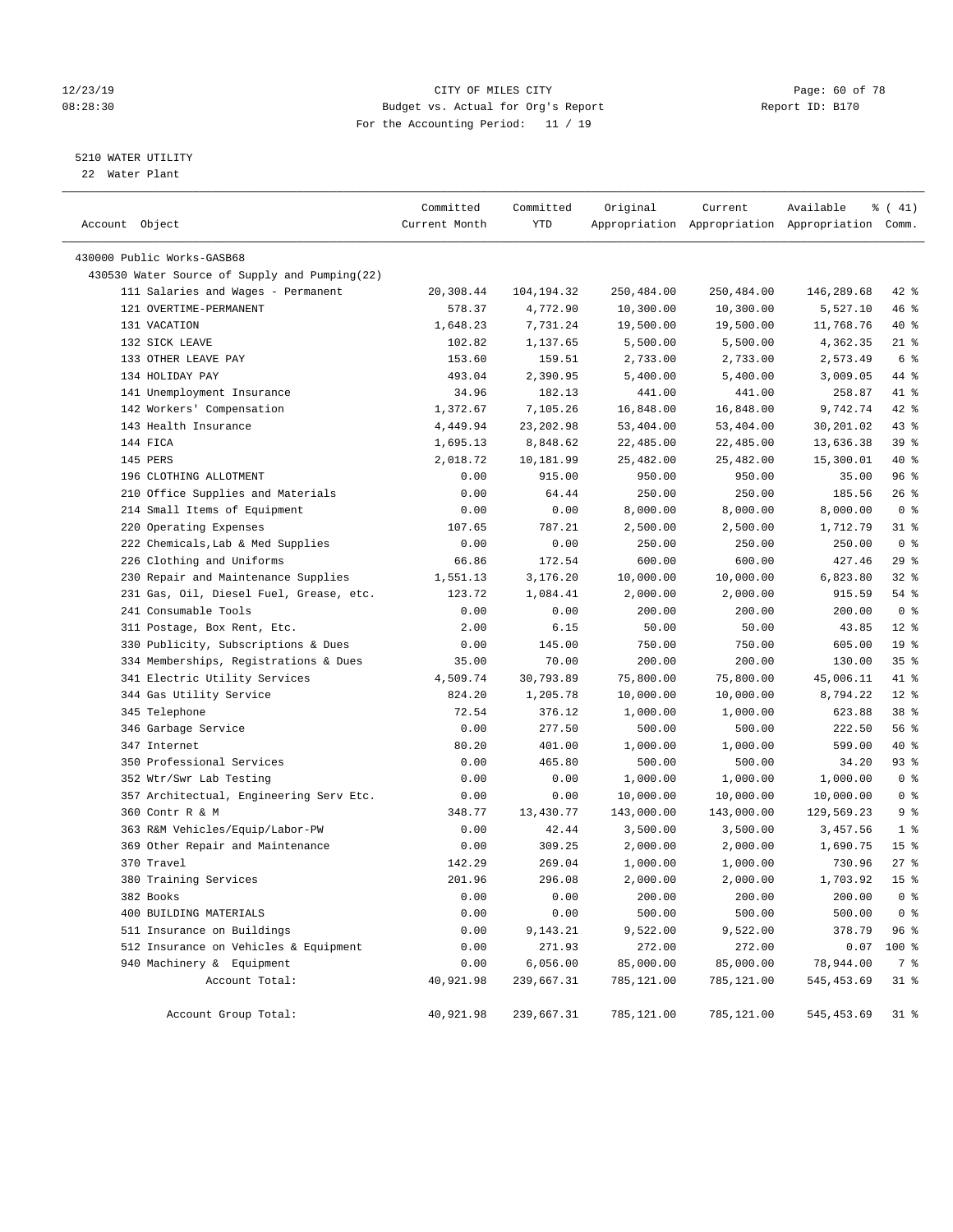### 12/23/19 Page: 61 of 78 CITY OF MILES CITY CHANGES OF THE PAGE: 61 of 78 08:28:30 Budget vs. Actual for Org's Report Changer Report ID: B170 For the Accounting Period: 11 / 19

#### 5210 WATER UTILITY 22 Water Plant

| Account Object |                     | Committed<br>Current Month | Committed<br>YTD | Original   | Current    | Available<br>Appropriation Appropriation Appropriation Comm. | 8 (41) |
|----------------|---------------------|----------------------------|------------------|------------|------------|--------------------------------------------------------------|--------|
|                | Organization Total: | 40,921.98                  | 239,667.31       | 785,121.00 | 785,121.00 | 545,453.69 31 %                                              |        |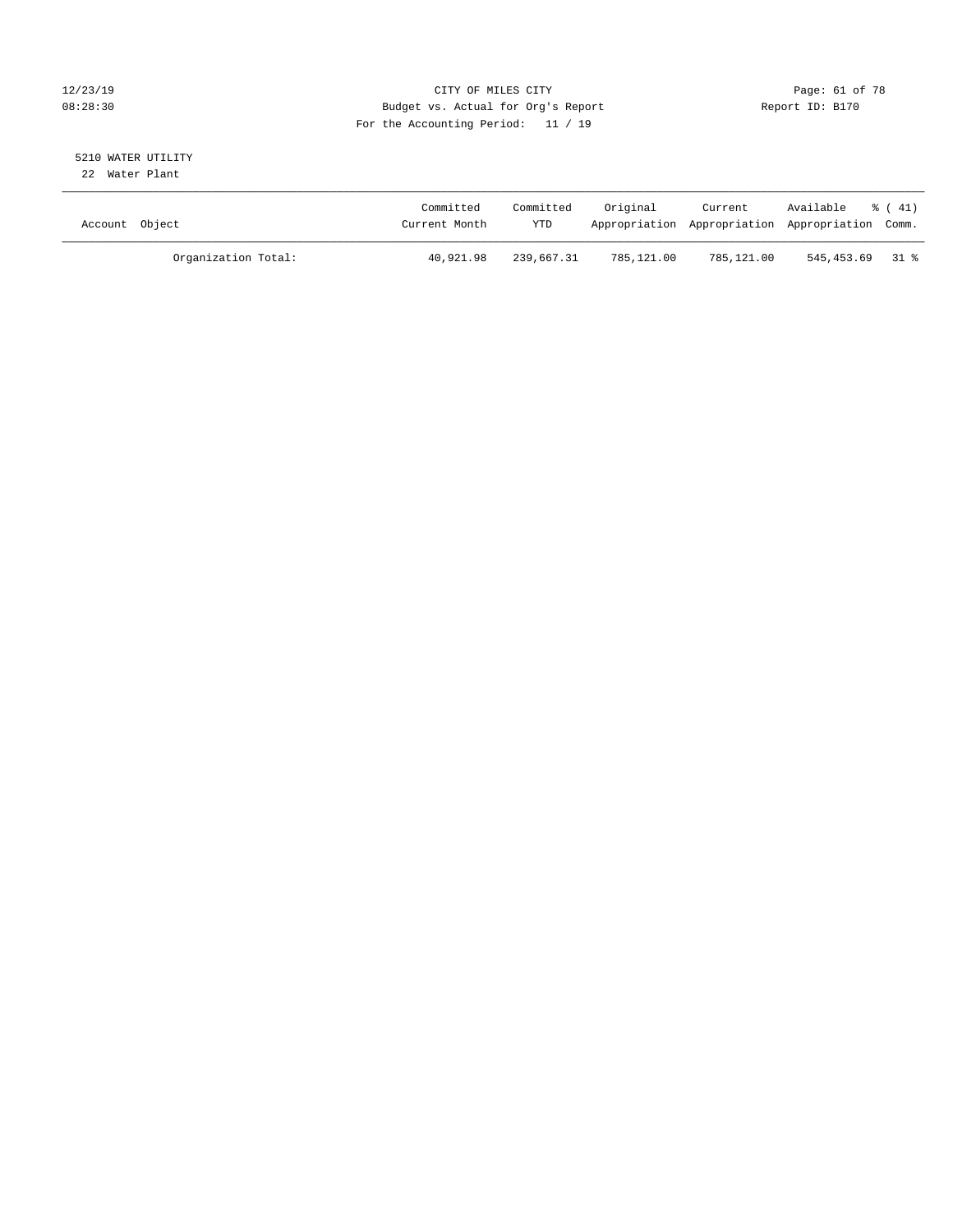#### 12/23/19 Page: 62 of 78 08:28:30 Budget vs. Actual for Org's Report Report ID: B170 For the Accounting Period: 11 / 19

————————————————————————————————————————————————————————————————————————————————————————————————————————————————————————————————————

#### 5210 WATER UTILITY

23 Water Lines

|                                           | Committed     | Committed  | Original     | Current      | Available                                       | $\frac{1}{6}$ ( 41) |
|-------------------------------------------|---------------|------------|--------------|--------------|-------------------------------------------------|---------------------|
| Account Object                            | Current Month | YTD        |              |              | Appropriation Appropriation Appropriation Comm. |                     |
|                                           |               |            |              |              |                                                 |                     |
| 430000 Public Works-GASB68                |               |            |              |              |                                                 |                     |
| 430550 Transmission and Distribution(23)  |               |            |              |              |                                                 |                     |
| 111 Salaries and Wages - Permanent        | 10,979.35     | 52,156.07  | 151,428.00   | 151,428.00   | 99,271.93                                       | 34 %                |
| 121 OVERTIME-PERMANENT                    | 143.01        | 3,896.67   | 10,200.00    | 10,200.00    | 6,303.33                                        | 38 %                |
| 131 VACATION                              | 508.28        | 4,041.60   | 7,600.00     | 7,600.00     | 3,558.40                                        | 53 %                |
| 132 SICK LEAVE                            | 344.31        | 1,846.01   | 5,000.00     | 5,000.00     | 3,153.99                                        | 37 %                |
| 133 OTHER LEAVE PAY                       | 0.00          | 8.85       | 1,430.00     | 1,430.00     | 1,421.15                                        | 1 <sup>8</sup>      |
| 134 HOLIDAY PAY                           | 0.00          | 158.54     | 2,100.00     | 2,100.00     | 1,941.46                                        | 8%                  |
| 141 Unemployment Insurance                | 17.98         | 93.88      | 267.00       | 267.00       | 173.12                                          | 35%                 |
| 142 Workers' Compensation                 | 652.99        | 3,368.97   | 8,523.00     | 8,523.00     | 5,154.03                                        | 40 %                |
| 143 Health Insurance                      | 2,447.14      | 12,235.76  | 34,140.00    | 34,140.00    | 21,904.24                                       | 36%                 |
| 144 FICA                                  | 876.13        | 4,586.82   | 13,599.00    | 13,599.00    | 9,012.18                                        | $34$ $%$            |
| 145 PERS                                  | 1,038.21      | 5,384.72   | 15,412.00    | 15,412.00    | 10,027.28                                       | 35%                 |
| 196 CLOTHING ALLOTMENT                    | 0.00          | 462.00     | 800.00       | 800.00       | 338.00                                          | 58 %                |
| 210 Office Supplies and Materials         | 11.65         | 78.11      | 350.00       | 350.00       | 271.89                                          | $22$ %              |
| 214 Small Items of Equipment              | 324.87        | 5,208.86   | 37,000.00    | 37,000.00    | 31,791.14                                       | $14*$               |
| 220 Operating Expenses                    | 961.94        | 3,186.00   | 35,000.00    | 35,000.00    | 31,814.00                                       | 9 <sup>°</sup>      |
| 222 Chemicals, Lab & Med Supplies         | 0.00          | 0.00       | 200.00       | 200.00       | 200.00                                          | 0 <sup>8</sup>      |
| 226 Clothing and Uniforms                 | 133.00        | 133.00     | 700.00       | 700.00       | 567.00                                          | 19 <sup>°</sup>     |
| 230 Repair and Maintenance Supplies       | 1,373.59      | 8,416.63   | 40,000.00    | 40,000.00    | 31,583.37                                       | $21$ %              |
| 231 Gas, Oil, Diesel Fuel, Grease, etc.   | 635.46        | 3,547.09   | 15,000.00    | 15,000.00    | 11,452.91                                       | $24$ %              |
| 233 Water/Sewer Main Replacement and      | 0.00          | 0.00       | 10,000.00    | 10,000.00    | 10,000.00                                       | 0 <sup>8</sup>      |
| 234 Hydrant/Manhole Replacement, Valves   | 1,722.92      | 14,189.67  | 20,000.00    | 20,000.00    | 5,810.33                                        | 71 %                |
| 235 Curb Stop Replacement                 | 1,989.89      | 5,874.51   | 18,000.00    | 18,000.00    | 12, 125.49                                      | 33%                 |
| 241 Consumable Tools                      | 0.00          | 0.00       | 1,000.00     | 1,000.00     | 1,000.00                                        | 0 <sup>8</sup>      |
| 311 Postage, Box Rent, Etc.               | 0.00          | 0.00       | 100.00       | 100.00       | 100.00                                          | 0 <sup>8</sup>      |
| 320 Printing, Duplicating, Typing &       | 0.00          | 0.00       | 100.00       | 100.00       | 100.00                                          | 0 <sup>8</sup>      |
| 330 Publicity, Subscriptions & Dues       | 0.00          | 0.00       | 1,500.00     | 1,500.00     | 1,500.00                                        | 0 <sup>8</sup>      |
| 331 Publication of Formal & Legal Notices | 0.00          | 0.00       | 150.00       | 150.00       | 150.00                                          | 0 <sup>8</sup>      |
| 334 Memberships, Registrations & Dues     | 0.00          | 125.00     | 500.00       | 500.00       | 375.00                                          | $25$ %              |
| 341 Electric Utility Services             | 23.01         | 88.42      | 1,500.00     | 1,500.00     | 1,411.58                                        | 6 %                 |
| 344 Gas Utility Service                   | 31.84         | 64.01      | 500.00       | 500.00       | 435.99                                          | $13*$               |
| 345 Telephone                             | 49.30         | 273.81     | 700.00       | 700.00       | 426.19                                          | 39 %                |
| 347 Internet                              | 11.40         | 57.00      | 200.00       | 200.00       | 143.00                                          | $29$ %              |
| 350 Professional Services                 | 42.50         | 11,918.94  | 45,000.00    | 45,000.00    | 33,081.06                                       | $26$ %              |
| 357 Architectual, Engineering Serv Etc.   | 0.00          | 0.00       | 15,000.00    | 15,000.00    | 15,000.00                                       | 0 <sup>8</sup>      |
| 360 Contr R & M                           | 166.10        | 1,056.22   | 80,000.00    | 80,000.00    | 78,943.78                                       | 1 <sup>8</sup>      |
| 363 R&M Vehicles/Equip/Labor-PW           | 1,524.39      | 11,430.04  | 40,000.00    | 40,000.00    | 28,569.96                                       | 29%                 |
| 369 Other Repair and Maintenance          | 0.00          | 0.00       | 1,000.00     | 1,000.00     | 1,000.00                                        | 0 <sup>8</sup>      |
| 370 Travel                                | 0.00          | 0.00       | 1,200.00     | 1,200.00     | 1,200.00                                        | $0$ %               |
| 380 Training Services                     | 0.00          | 0.00       | 750.00       | 750.00       | 750.00                                          | 0 <sup>8</sup>      |
| 382 Books                                 | 0.00          | 0.00       | 150.00       | 150.00       | 150.00                                          | 0 <sup>8</sup>      |
| 400 BUILDING MATERIALS                    | 61.81         | 92.83      | 750.00       | 750.00       | 657.17                                          | $12*$               |
| 511 Insurance on Buildings                | 0.00          | 2,997.20   | 2,998.00     | 2,998.00     | 0.80                                            | 100 %               |
| 512 Insurance on Vehicles & Equipment     | 0.00          | 731.65     | 732.00       | 732.00       | 0.35                                            | 100 %               |
| 532 Land Rental                           | 258.95        | 258.95     | 1,500.00     | 1,500.00     | 1,241.05                                        | $17*$               |
| 940 Machinery & Equipment                 | 183,491.27    | 830,965.14 | 1,875,000.00 | 1,875,000.00 | 1,044,034.86                                    | 44 %                |
| Account Total:                            | 209,821.29    | 988,932.97 | 2,497,079.00 | 2,497,079.00 | 1,508,146.03                                    | $40*$               |
|                                           |               |            |              |              |                                                 |                     |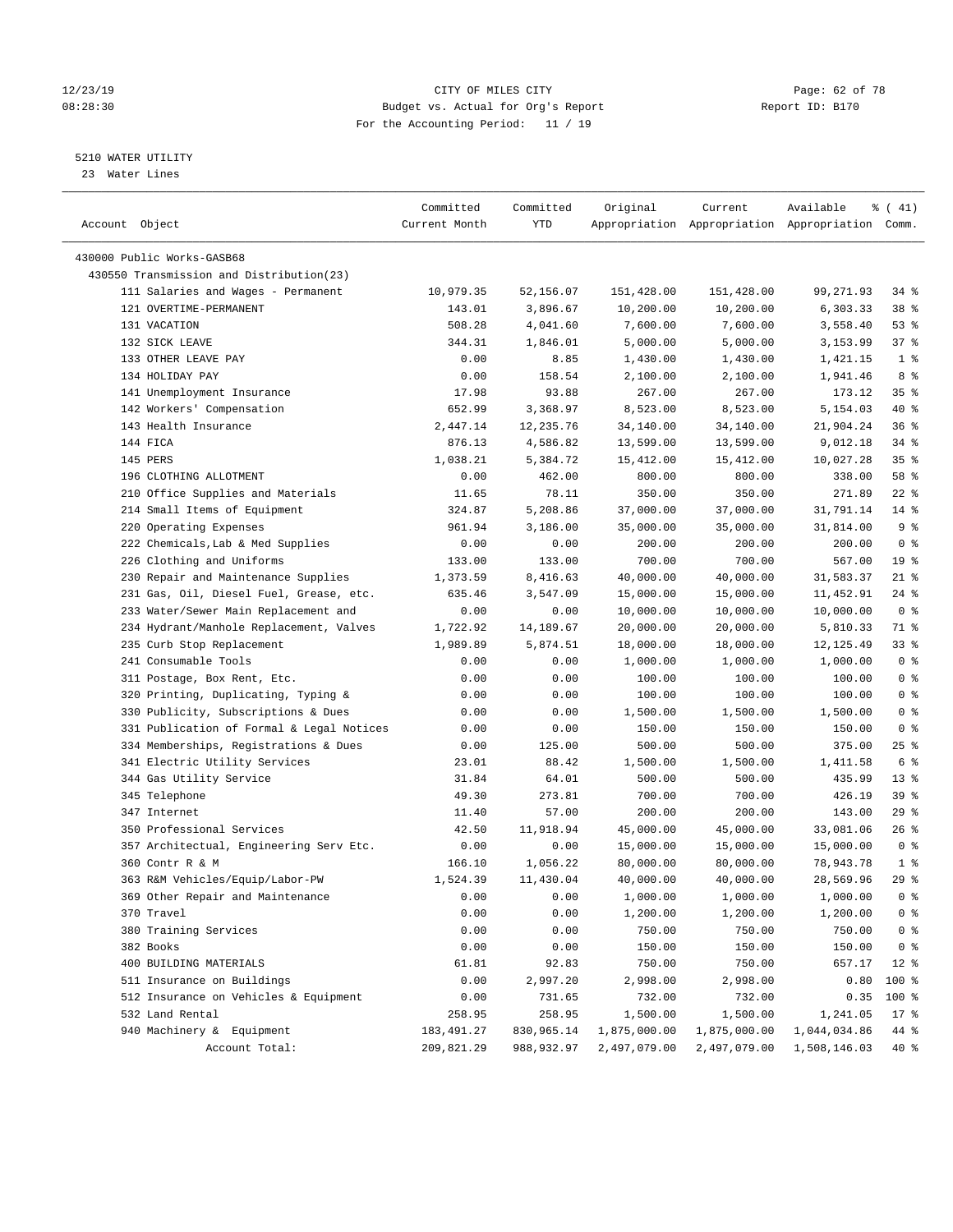#### 12/23/19 Page: 63 of 78 08:28:30 Budget vs. Actual for Org's Report Changer Report ID: B170 For the Accounting Period: 11 / 19

## 5210 WATER UTILITY

23 Water Lines

| Account Object                             | Committed<br>Current Month | Committed<br><b>YTD</b> | Original     | Current<br>Appropriation Appropriation Appropriation | Available    | % (41)<br>Comm. |
|--------------------------------------------|----------------------------|-------------------------|--------------|------------------------------------------------------|--------------|-----------------|
| Account Group Total:                       | 209,821.29                 | 988, 932.97             | 2,497,079.00 | 2,497,079.00                                         | 1,508,146.03 | $40*$           |
| 490000 DEBT SERVICE                        |                            |                         |              |                                                      |              |                 |
| 490200 Revenue Bonds                       |                            |                         |              |                                                      |              |                 |
| 611 Principal-NE Wtr Line Phase II         | 0.00                       | 0.00                    | 17,000.00    | 17,000.00                                            | 17,000.00    | 0 <sup>8</sup>  |
| 615 Principal-Northeast Water Ln \$2.2     | 0.00                       | 0.00                    | 67,000.00    | 67,000.00                                            | 67,000.00    | 0 <sup>8</sup>  |
| 616 Principal-Carbon Hill Water Tank \$2.2 | 0.00                       | 0.00                    | 66,000.00    | 66,000.00                                            | 66,000.00    | 0 <sup>8</sup>  |
| 617 Principal - NE Wtr Line \$500k         | 0.00                       | 0.00                    | 15,000.00    | 15,000.00                                            | 15,000.00    | 0 <sup>8</sup>  |
| 618 Principal-Carbon Hill \$500k           | 0.00                       | 0.00                    | 15,000.00    | 15,000.00                                            | 15,000.00    | 0 <sup>8</sup>  |
| 622 Interest-NE Wtr Line Phase II          | 0.00                       | 0.00                    | 1,309.00     | 1,309.00                                             | 1,309.00     | 0 <sup>8</sup>  |
| 631 Interest - NE Wtr Line \$500k          | 0.00                       | 0.00                    | 9,997.00     | 9,997.00                                             | 9,997.00     | 0 <sup>8</sup>  |
| 632 Interest - Carbon Hill Wtr Tank \$500k | 0.00                       | 0.00                    | 9,997.00     | 9,997.00                                             | 9,997.00     | 0 <sup>8</sup>  |
| 634 Interest-Northeast Wtr Ln \$2.2        | 0.00                       | 0.00                    | 48,705.00    | 48,705.00                                            | 48,705.00    | 0 <sup>8</sup>  |
| 638 Interest-Carbon Hill Tank \$2.2        | 0.00                       | 0.00                    | 47, 415.00   | 47, 415.00                                           | 47, 415.00   | 0 <sup>8</sup>  |
| Account Total:                             | 0.00                       | 0.00                    | 297,423.00   | 297, 423.00                                          | 297, 423.00  | 0 <sup>8</sup>  |
| Account Group Total:                       | 0.00                       | 0.00                    | 297,423.00   | 297, 423.00                                          | 297, 423.00  | 0 <sup>8</sup>  |
| 520000 OTHER FINANCING USES                |                            |                         |              |                                                      |              |                 |
| 521000 Interfund Operating Transfers Out   |                            |                         |              |                                                      |              |                 |
| 820 Transfers to Other Funds               | 1,000.00                   | 5,000.00                | 12,000.00    | 12,000.00                                            | 7,000.00     | $42$ $%$        |
| Account Total:                             | 1,000.00                   | 5,000.00                | 12,000.00    | 12,000.00                                            | 7,000.00     | 42 %            |
| Account Group Total:                       | 1,000.00                   | 5,000.00                | 12,000.00    | 12,000.00                                            | 7,000.00     | $42$ $%$        |
| Organization Total:                        | 210,821.29                 | 993,932.97              | 2,806,502.00 | 2,806,502.00                                         | 1,812,569.03 | 35%             |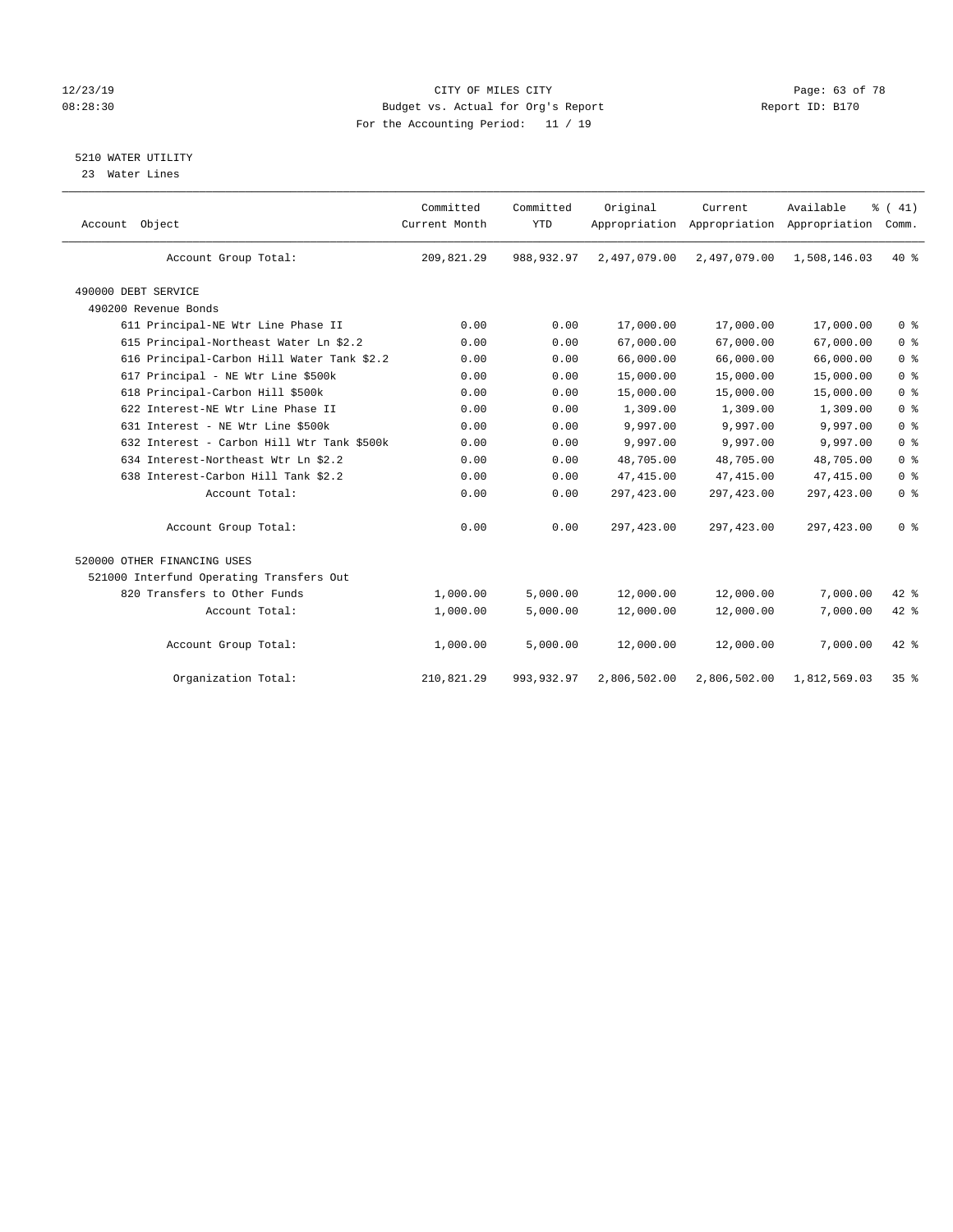#### 12/23/19 Page: 64 of 78 08:28:30 Budget vs. Actual for Org's Report Report ID: B170 For the Accounting Period: 11 / 19

### 5210 WATER UTILITY

25 Water Administration

| Account Object                            | Committed<br>Current Month | Committed<br><b>YTD</b> | Original   | Current    | Available<br>Appropriation Appropriation Appropriation Comm. | $\frac{1}{6}$ ( 41) |
|-------------------------------------------|----------------------------|-------------------------|------------|------------|--------------------------------------------------------------|---------------------|
| 430000 Public Works-GASB68                |                            |                         |            |            |                                                              |                     |
| 430510 Water Administration(25)           |                            |                         |            |            |                                                              |                     |
| 111 Salaries and Wages - Permanent        | 2,202.22                   | 10,744.31               | 24,656.00  | 24,656.00  | 13,911.69                                                    | 44 %                |
| 121 OVERTIME-PERMANENT                    | 0.00                       | 0.00                    | 120.00     | 120.00     | 120.00                                                       | 0 <sup>8</sup>      |
| 131 VACATION                              | 33.86                      | 592.07                  | 1,700.00   | 1,700.00   | 1,107.93                                                     | 35%                 |
| 132 SICK LEAVE                            | 98.81                      | 258.48                  | 1,100.00   | 1,100.00   | 841.52                                                       | $23$ %              |
| 133 OTHER LEAVE PAY                       | 6.42                       | 13.00                   | 104.00     | 104.00     | 91.00                                                        | 13 <sup>8</sup>     |
| 141 Unemployment Insurance                | 3.51                       | 17.54                   | 42.00      | 42.00      | 24.46                                                        | $42$ %              |
| 142 Workers' Compensation                 | 28.10                      | 140.72                  | 347.00     | 347.00     | 206.28                                                       | 41 %                |
| 143 Health Insurance                      | 437.13                     | 2,185.44                | 5,245.00   | 5,245.00   | 3,059.56                                                     | 42 %                |
| 144 FICA                                  | 179.10                     | 897.16                  | 2,118.00   | 2,118.00   | 1,220.84                                                     | 42 %                |
| 145 PERS                                  | 202.99                     | 1,006.39                | 2,400.00   | 2,400.00   | 1,393.61                                                     | $42*$               |
| 196 CLOTHING ALLOTMENT                    | 0.00                       | 120.00                  | 125.00     | 125.00     | 5.00                                                         | 96%                 |
| 210 Office Supplies and Materials         | 65.99                      | 429.39                  | 3,200.00   | 3,200.00   | 2,770.61                                                     | 13 <sup>8</sup>     |
| 214 Small Items of Equipment              | 0.00                       | 2,666.17                | 2,700.00   | 2,700.00   | 33.83                                                        | 99 %                |
| 220 Operating Expenses                    | 81.22                      | 1,610.01                | 3,000.00   | 3,000.00   | 1,389.99                                                     | 54%                 |
| 230 Repair and Maintenance Supplies       | 0.00                       | 0.00                    | 1,000.00   | 1,000.00   | 1,000.00                                                     | 0 <sup>8</sup>      |
| 311 Postage, Box Rent, Etc.               | 596.70                     | 3,191.86                | 7,000.00   | 7,000.00   | 3,808.14                                                     | 46%                 |
| 320 Printing, Duplicating, Typing &       | 0.00                       | 0.00                    | 1,100.00   | 1,100.00   | 1,100.00                                                     | 0 <sup>8</sup>      |
| 330 Publicity, Subscriptions & Dues       | 0.00                       | 462.40                  | 1,300.00   | 1,300.00   | 837.60                                                       | 36%                 |
| 345 Telephone                             | 43.43                      | 230.57                  | 600.00     | 600.00     | 369.43                                                       | 38 <sup>8</sup>     |
| 347 Internet                              | 9.44                       | 60.62                   | 250.00     | 250.00     | 189.38                                                       | $24$ %              |
| 350 Professional Services                 | 320.00                     | 2,414.05                | 6,000.00   | 6,000.00   | 3,585.95                                                     | $40*$               |
| 360 Contr R & M                           | 477.72                     | 7,901.44                | 8,100.00   | 8,100.00   | 198.56                                                       | 98 %                |
| 370 Travel                                | 0.00                       | 0.00                    | 250.00     | 250.00     | 250.00                                                       | 0 <sup>8</sup>      |
| 380 Training Services                     | 0.00                       | 50.00                   | 250.00     | 250.00     | 200.00                                                       | $20*$               |
| 382 Books                                 | 0.00                       | 0.00                    | 125.00     | 125.00     | 125.00                                                       | 0 <sup>8</sup>      |
| 513 Liability                             | 0.00                       | 15,623.29               | 15,000.00  | 15,000.00  | $-623.29$                                                    | $104$ %             |
| 531 Building & Office Rental              | 500.00                     | 2,500.00                | 8,366.00   | 8,366.00   | 5,866.00                                                     | $30*$               |
| 810 Losses (Bad debt expense - Enterprise | 0.00                       | 0.00                    | 500.00     | 500.00     | 500.00                                                       | 0 <sup>8</sup>      |
| 920 Buildings                             | 0.00                       | 0.00                    | 2,000.00   | 2,000.00   | 2,000.00                                                     | 0 <sup>8</sup>      |
| Account Total:                            | 5,286.64                   | 53, 114.91              | 98,698.00  | 98,698.00  | 45,583.09                                                    | 54%                 |
| Account Group Total:                      | 5,286.64                   | 53,114.91               | 98,698.00  | 98,698.00  | 45,583.09                                                    | $54$ %              |
| 520000 OTHER FINANCING USES               |                            |                         |            |            |                                                              |                     |
| 521000 Interfund Operating Transfers Out  |                            |                         |            |            |                                                              |                     |
| 820 Transfers to Other Funds              | 3,693.00                   | 18,465.00               | 55,271.00  | 55,271.00  | 36,806.00                                                    | $33$ $%$            |
| Account Total:                            | 3,693.00                   | 18,465.00               | 55,271.00  | 55,271.00  | 36,806.00                                                    | 33%                 |
| Account Group Total:                      | 3,693.00                   | 18,465.00               | 55,271.00  | 55,271.00  | 36,806.00                                                    | 33 <sup>8</sup>     |
| Organization Total:                       | 8,979.64                   | 71,579.91               | 153,969.00 | 153,969.00 | 82,389.09                                                    | 46 %                |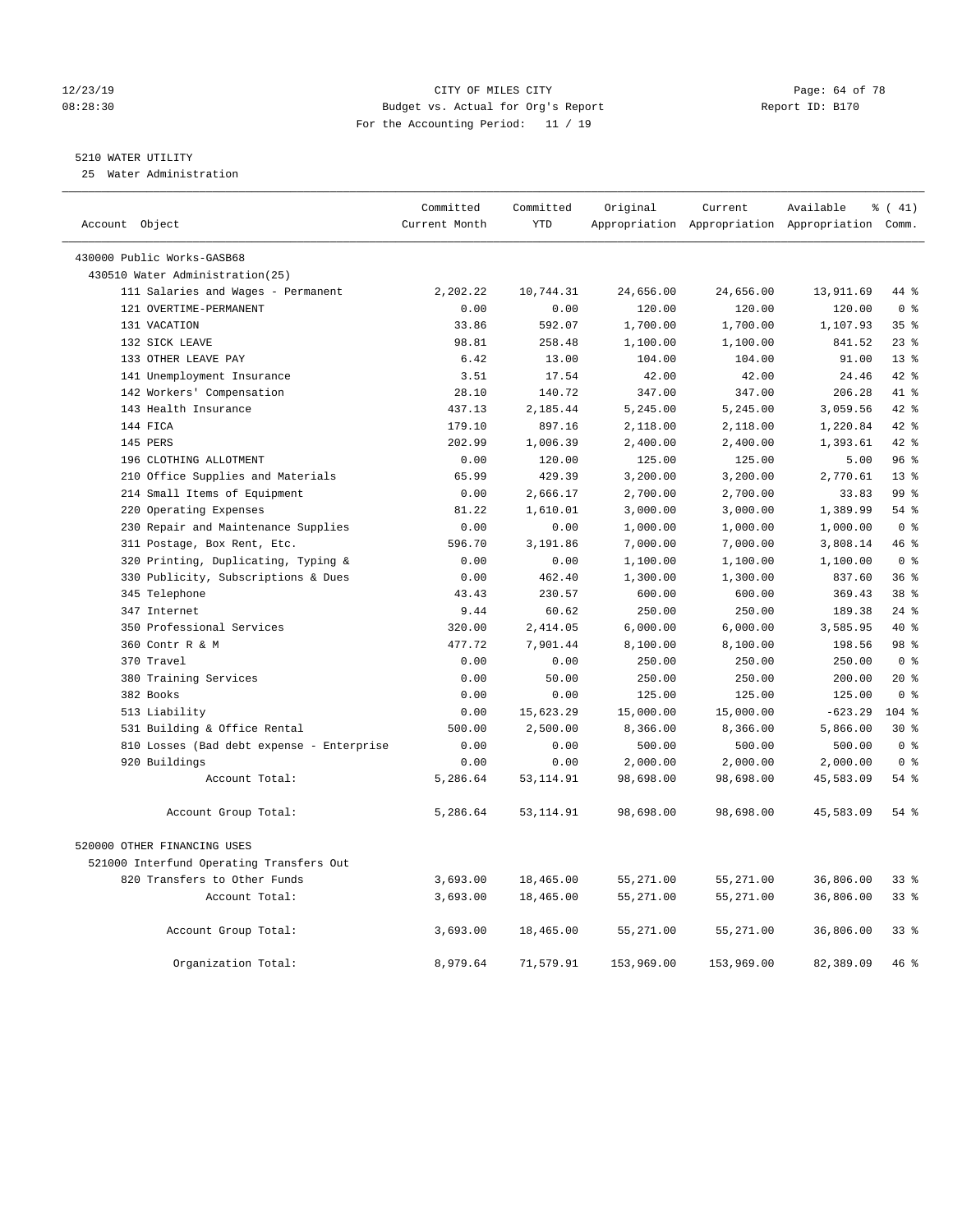#### 12/23/19 **CITY OF MILES CITY CITY CITY Page: 65 of 78** 08:28:30 Budget vs. Actual for Org's Report Report ID: B170 For the Accounting Period: 11 / 19

# 5210 WATER UTILITY

80 Water Purification

| Account Object                          | Committed<br>Current Month | Committed<br><b>YTD</b> | Original   | Current    | Available<br>Appropriation Appropriation Appropriation Comm. | % (41)          |
|-----------------------------------------|----------------------------|-------------------------|------------|------------|--------------------------------------------------------------|-----------------|
| 430000 Public Works-GASB68              |                            |                         |            |            |                                                              |                 |
| 430540 Water Purification and Treatment |                            |                         |            |            |                                                              |                 |
| 210 Office Supplies and Materials       | 0.00                       | 64.45                   | 400.00     | 400.00     | 335.55                                                       | $16*$           |
| 214 Small Items of Equipment            | 0.00                       | 0.00                    | 3,000.00   | 3,000.00   | 3,000.00                                                     | 0 <sup>8</sup>  |
| 220 Operating Expenses                  | 96.46                      | 725.35                  | 3,000.00   | 3,000.00   | 2,274.65                                                     | $24$ $%$        |
| 222 Chemicals, Lab & Med Supplies       | 1,331.73                   | 34,093.38               | 60,000.00  | 60,000.00  | 25,906.62                                                    | 57%             |
| 226 Clothing and Uniforms               | 60.04                      | 154.26                  | 500.00     | 500.00     | 345.74                                                       | 31.8            |
| 230 Repair and Maintenance Supplies     | 534.43                     | 2,816.68                | 10,000.00  | 10,000.00  | 7,183.32                                                     | $28$ %          |
| 231 Gas, Oil, Diesel Fuel, Grease, etc. | 123.72                     | 1,050.75                | 2,000.00   | 2,000.00   | 949.25                                                       | 53%             |
| 311 Postage, Box Rent, Etc.             | 2.30                       | 39.05                   | 100.00     | 100.00     | 60.95                                                        | 39 %            |
| 320 Printing, Duplicating, Typing &     | 0.00                       | 0.00                    | 100.00     | 100.00     | 100.00                                                       | 0 <sup>8</sup>  |
| 330 Publicity, Subscriptions & Dues     | 0.00                       | 145.00                  | 750.00     | 750.00     | 605.00                                                       | 19 <sup>°</sup> |
| 334 Memberships, Registrations & Dues   | 35.00                      | 70.00                   | 300.00     | 300.00     | 230.00                                                       | 23%             |
| 352 Wtr/Swr Lab Testing                 | 0.00                       | 2,384.48                | 10,000.00  | 10,000.00  | 7,615.52                                                     | $24$ %          |
| 357 Architectual, Engineering Serv Etc. | 0.00                       | 0.00                    | 8,000.00   | 8,000.00   | 8,000.00                                                     | 0 <sup>8</sup>  |
| 360 Contr R & M                         | 1,018.77                   | 1,479.77                | 4,000.00   | 4,000.00   | 2,520.23                                                     | 37 <sup>8</sup> |
| 369 Other Repair and Maintenance        | 0.00                       | 0.00                    | 1,500.00   | 1,500.00   | 1,500.00                                                     | 0 <sup>8</sup>  |
| 370 Travel                              | 213.43                     | 342.36                  | 1,500.00   | 1,500.00   | 1,157.64                                                     | $23$ %          |
| 380 Training Services                   | 151.47                     | 222.06                  | 1,500.00   | 1,500.00   | 1,277.94                                                     | 15 <sup>8</sup> |
| 382 Books                               | 0.00                       | 0.00                    | 200.00     | 200.00     | 200.00                                                       | 0 <sup>8</sup>  |
| 533 Machinery and Equipment Rental      | 0.00                       | 0.00                    | 500.00     | 500.00     | 500.00                                                       | 0 <sup>8</sup>  |
| 940 Machinery & Equipment               | 0.00                       | 0.00                    | 5,000.00   | 5,000.00   | 5,000.00                                                     | 0 <sup>8</sup>  |
| Account Total:                          | 3,567.35                   | 43,587.59               | 112,350.00 | 112,350.00 | 68,762.41                                                    | 39 %            |
| Account Group Total:                    | 3,567.35                   | 43,587.59               | 112,350.00 | 112,350.00 | 68,762.41                                                    | 39%             |
| Organization Total:                     | 3,567.35                   | 43,587.59               | 112,350.00 | 112,350.00 | 68,762.41                                                    | 39 <sup>8</sup> |

Fund Total: 264,290.26 1,348,767.78 3,857,942.00 3,857,942.00 2,509,174.22 35 %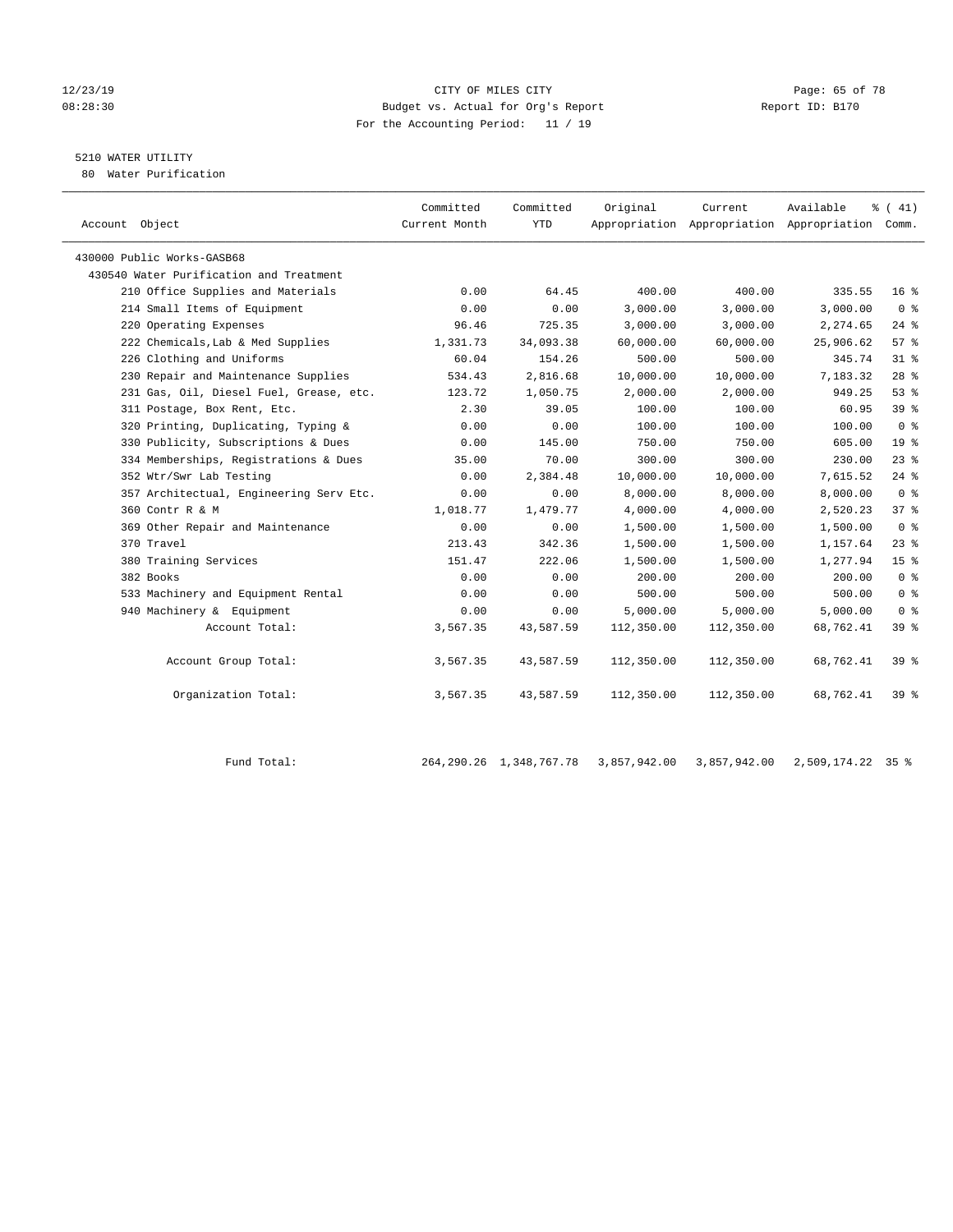#### 12/23/19 Page: 66 of 78 08:28:30 Budget vs. Actual for Org's Report Changer Report ID: B170 For the Accounting Period: 11 / 19

————————————————————————————————————————————————————————————————————————————————————————————————————————————————————————————————————

#### 5310 SEWER UTILITY

29 Sewer Administration

|                                               | Committed     | Committed | Original   | Current                                         | Available  | $\frac{1}{6}$ ( 41) |
|-----------------------------------------------|---------------|-----------|------------|-------------------------------------------------|------------|---------------------|
| Account Object                                | Current Month | YTD       |            | Appropriation Appropriation Appropriation Comm. |            |                     |
| 430000 Public Works-GASB68                    |               |           |            |                                                 |            |                     |
| 430610 Sewer Administration(29)               |               |           |            |                                                 |            |                     |
| 111 Salaries and Wages - Permanent            | 2,201.89      | 10,743.26 | 24,668.00  | 24,668.00                                       | 13,924.74  | 44 %                |
| 121 OVERTIME-PERMANENT                        | 0.00          | 0.00      | 120.00     | 120.00                                          | 120.00     | 0 <sup>8</sup>      |
| 131 VACATION                                  | 33.86         | 592.07    | 1,700.00   | 1,700.00                                        | 1,107.93   | 35%                 |
| 132 SICK LEAVE                                | 98.81         | 258.49    | 1,100.00   | 1,100.00                                        | 841.51     | $23$ $%$            |
| 133 OTHER LEAVE PAY                           | 6.07          | 12.65     | 105.00     | 105.00                                          | 92.35      | $12*$               |
| 141 Unemployment Insurance                    | 3.52          | 17.59     | 42.00      | 42.00                                           | 24.41      | 42 %                |
| 142 Workers' Compensation                     | 28.09         | 140.75    | 347.00     | 347.00                                          | 206.25     | 41 %                |
| 143 Health Insurance                          | 436.97        | 2,185.12  | 5,245.00   | 5,245.00                                        | 3,059.88   | 42 %                |
| 144 FICA                                      | 179.05        | 897.14    | 2,119.00   | 2,119.00                                        | 1,221.86   | $42$ %              |
| 145 PERS                                      | 202.95        | 1,006.34  | 2,401.00   | 2,401.00                                        | 1,394.66   | $42$ %              |
| 196 CLOTHING ALLOTMENT                        | 0.00          | 120.00    | 125.00     | 125.00                                          | 5.00       | 96%                 |
| 210 Office Supplies and Materials             | 65.97         | 429.38    | 3,200.00   | 3,200.00                                        | 2,770.62   | $13*$               |
| 214 Small Items of Equipment                  | 0.00          | 2,666.17  | 2,700.00   | 2,700.00                                        | 33.83      | 99 %                |
| 220 Operating Expenses                        | 81.22         | 1,610.01  | 3,500.00   | 3,500.00                                        | 1,889.99   | 46 %                |
| 230 Repair and Maintenance Supplies           | 0.00          | 0.00      | 1,000.00   | 1,000.00                                        | 1,000.00   | 0 <sup>8</sup>      |
| 311 Postage, Box Rent, Etc.                   | 596.70        | 3,191.88  | 7,000.00   | 7,000.00                                        | 3,808.12   | 46 %                |
| 320 Printing, Duplicating, Typing &           | 0.00          | 0.00      | 1,100.00   | 1,100.00                                        | 1,100.00   | 0 <sup>8</sup>      |
| 330 Publicity, Subscriptions & Dues           | 0.00          | 462.40    | 1,300.00   | 1,300.00                                        | 837.60     | 36%                 |
| 345 Telephone                                 | 43.41         | 230.47    | 600.00     | 600.00                                          | 369.53     | 38 <sup>8</sup>     |
| 347 Internet                                  | 19.51         | 97.55     | 250.00     | 250.00                                          | 152.45     | 39%                 |
| 350 Professional Services                     | 320.00        | 2,335.30  | 6,000.00   | 6,000.00                                        | 3,664.70   | 39 %                |
| 360 Contr R & M                               | 477.71        | 7,901.43  | 8,100.00   | 8,100.00                                        | 198.57     | 98 %                |
| 370 Travel                                    | 0.00          | 0.00      | 250.00     | 250.00                                          | 250.00     | 0 <sup>8</sup>      |
| 380 Training Services                         | 0.00          | 50.00     | 250.00     | 250.00                                          | 200.00     | $20*$               |
| 382 Books                                     |               |           | 125.00     | 125.00                                          | 125.00     | 0 <sup>8</sup>      |
|                                               | 0.00          | 0.00      |            |                                                 |            | 42 %                |
| 531 Building & Office Rental<br>920 Buildings | 500.00        | 2,500.00  | 6,000.00   | 6,000.00                                        | 3,500.00   | 0 <sup>8</sup>      |
|                                               | 0.00          | 0.00      | 2,000.00   | 2,000.00                                        | 2,000.00   |                     |
| Account Total:                                | 5,295.73      | 37,448.00 | 81,347.00  | 81,347.00                                       | 43,899.00  | 46 %                |
| Account Group Total:                          | 5,295.73      | 37,448.00 | 81,347.00  | 81,347.00                                       | 43,899.00  | 46 %                |
| 490000 DEBT SERVICE                           |               |           |            |                                                 |            |                     |
| 490200 Revenue Bonds                          |               |           |            |                                                 |            |                     |
| 608 Prpl-Wastewater Project Phase I           | 0.00          | 0.00      | 69,000.00  | 69,000.00                                       | 69,000.00  | 0 <sup>8</sup>      |
| 619 Principal-WWTP Phase II                   | 0.00          | 0.00      | 259,000.00 | 259,000.00                                      | 259,000.00 | 0 <sup>8</sup>      |
| 626 Interest-Wastewater Project Phase I       | 0.00          | 0.00      | 31,890.00  | 31,890.00                                       | 31,890.00  | 0 <sup>8</sup>      |
| 639 Interest-WWTP Phase II                    | 0.00          | 0.00      | 143,338.00 | 143,338.00                                      | 143,338.00 | 0 %                 |
| Account Total:                                | 0.00          | 0.00      | 503,228.00 | 503,228.00                                      | 503,228.00 | 0 <sup>8</sup>      |
| Account Group Total:                          | 0.00          | 0.00      | 503,228.00 | 503,228.00                                      | 503,228.00 | 0 <sup>8</sup>      |
| 510000 MISCELLANEOUS                          |               |           |            |                                                 |            |                     |
| 510330 Comprehensive Liability Insurance      |               |           |            |                                                 |            |                     |
| 513 Liability                                 | 0.00          | 10,096.97 | 10,097.00  | 10,097.00                                       |            | $0.03$ 100 %        |
| Account Total:                                | 0.00          | 10,096.97 | 10,097.00  | 10,097.00                                       |            | $0.03$ 100 %        |
| Account Group Total:                          | 0.00          | 10,096.97 | 10,097.00  | 10,097.00                                       |            | $0.03$ 100 %        |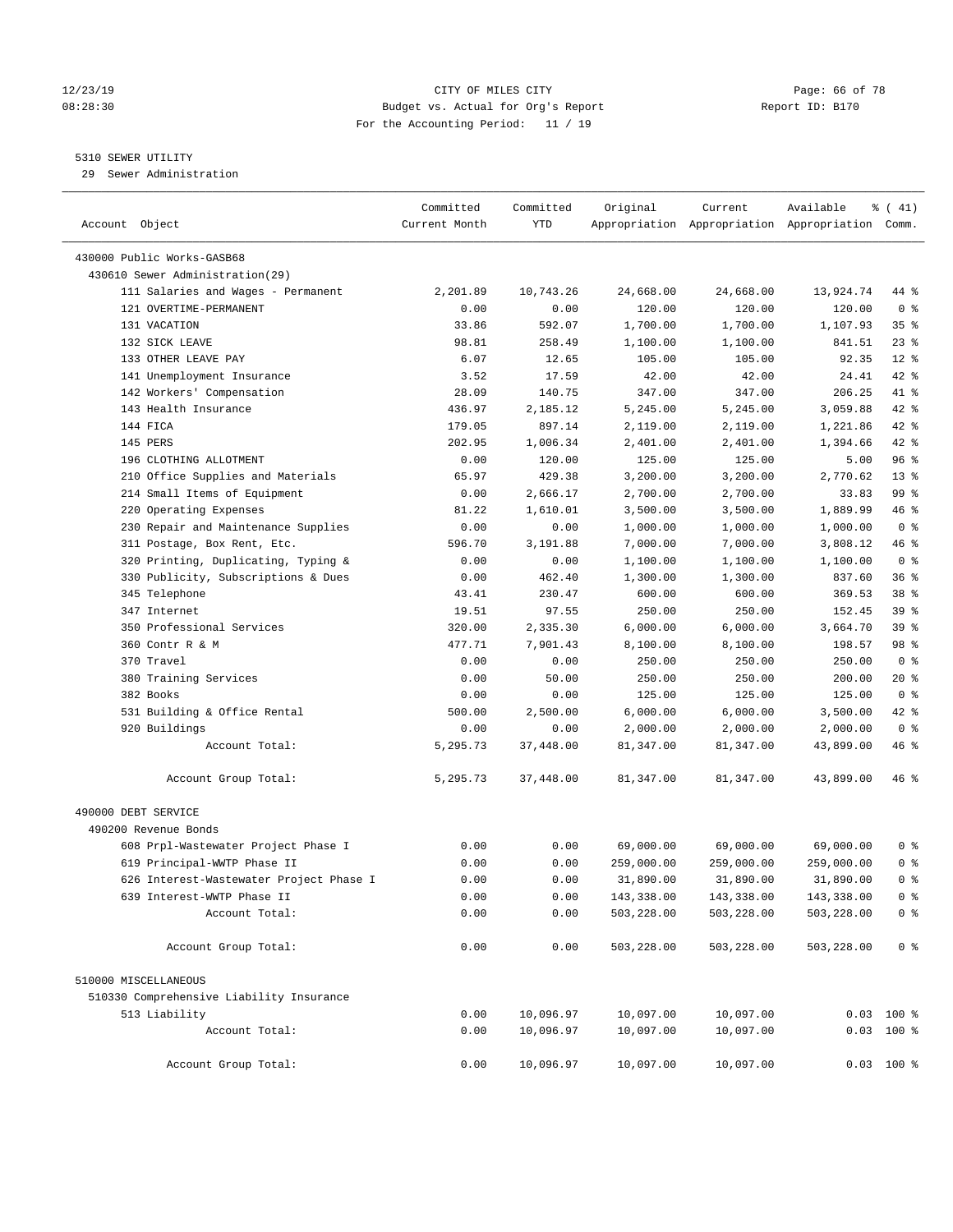#### 12/23/19 Page: 67 of 78 08:28:30 Budget vs. Actual for Org's Report Changer Report ID: B170 For the Accounting Period: 11 / 19

## 5310 SEWER UTILITY

29 Sewer Administration

| Object<br>Account                                                       | Committed<br>Current Month | Committed<br><b>YTD</b> | Original<br>Appropriation | Current<br>Appropriation | Available<br>Appropriation | $\frac{1}{6}$ ( 41)<br>Comm. |
|-------------------------------------------------------------------------|----------------------------|-------------------------|---------------------------|--------------------------|----------------------------|------------------------------|
| 520000 OTHER FINANCING USES<br>521000 Interfund Operating Transfers Out |                            |                         |                           |                          |                            |                              |
| 820 Transfers to Other Funds                                            | 2,654.00                   | 13,270.00               | 42,805.00                 | 42,805.00                | 29,535.00                  | 318                          |
| Account Total:                                                          | 2,654.00                   | 13,270.00               | 42,805.00                 | 42,805.00                | 29,535.00                  | 318                          |
| Account Group Total:                                                    | 2,654.00                   | 13,270.00               | 42,805.00                 | 42,805.00                | 29,535.00                  | 318                          |
| Organization Total:                                                     | 7.949.73                   | 60.814.97               | 637, 477, 00              | 637, 477, 00             | 576,662.03                 | $10*$                        |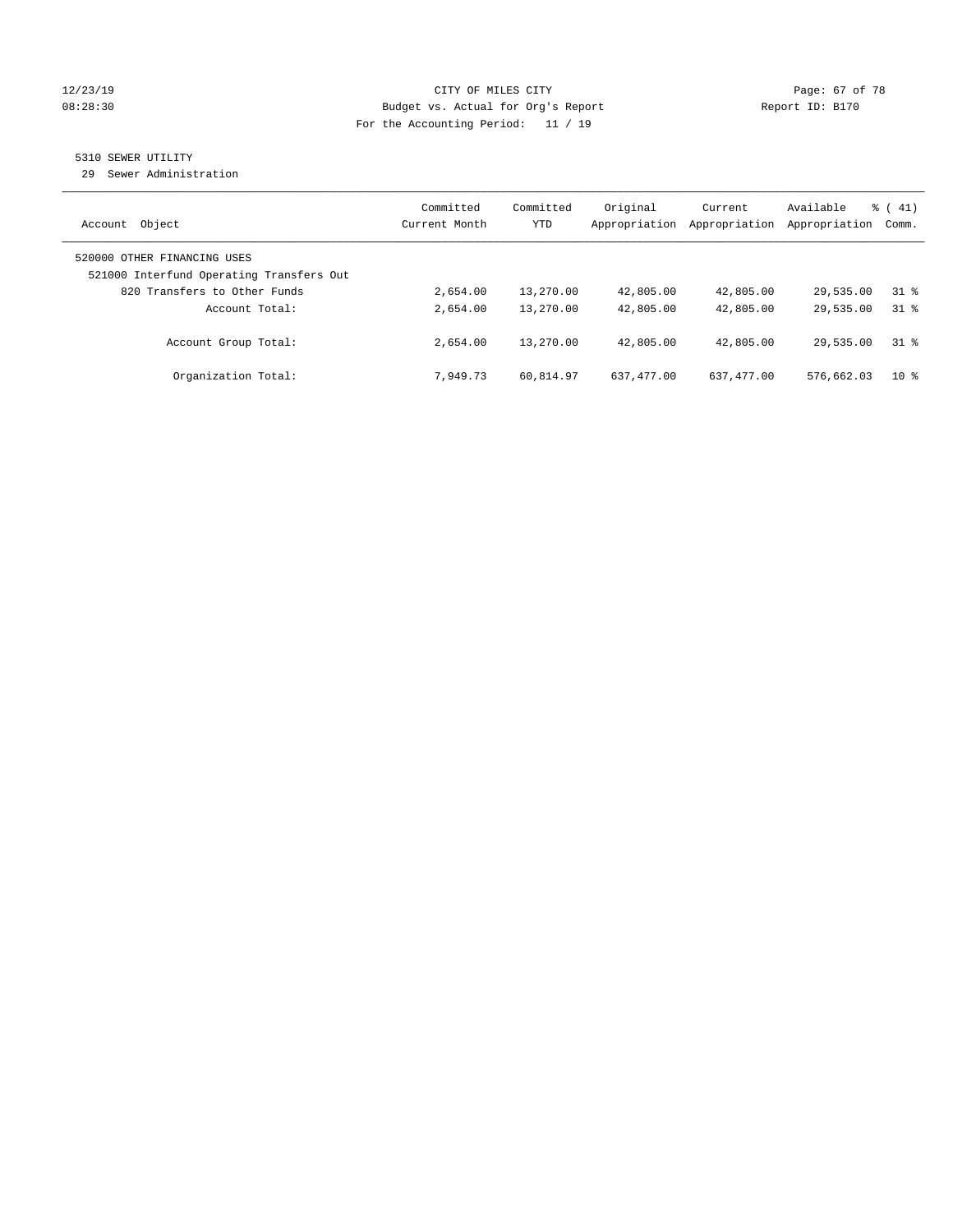#### 12/23/19 **Page: 68 of 78** CITY OF MILES CITY **Page: 68 of 78** 08:28:30 Budget vs. Actual for Org's Report Changer Report ID: B170 For the Accounting Period: 11 / 19

————————————————————————————————————————————————————————————————————————————————————————————————————————————————————————————————————

### 5310 SEWER UTILITY

31 Sewer Lines

| Account Object                               | Committed<br>Current Month | Committed<br>YTD | Original   | Current    | Available<br>Appropriation Appropriation Appropriation Comm. | ៖ ( 41)         |
|----------------------------------------------|----------------------------|------------------|------------|------------|--------------------------------------------------------------|-----------------|
| 430000 Public Works-GASB68                   |                            |                  |            |            |                                                              |                 |
| 430630 Sewer Collection and Transmission(31) |                            |                  |            |            |                                                              |                 |
| 111 Salaries and Wages - Permanent           | 10,684.20                  | 50,671.82        | 139,268.00 | 139,268.00 | 88,596.18                                                    | 36%             |
| 121 OVERTIME-PERMANENT                       | 143.00                     | 3,894.20         | 10,200.00  | 10,200.00  | 6,305.80                                                     | 38 %            |
| 131 VACATION                                 | 485.86                     | 3,935.54         | 7,300.00   | 7,300.00   | 3,364.46                                                     | $54$ %          |
| 132 SICK LEAVE                               | 341.37                     | 1,836.30         | 4,800.00   | 4,800.00   | 2,963.70                                                     | 38 <sup>8</sup> |
| 133 OTHER LEAVE PAY                          | 0.00                       | 7.37             | 1,234.00   | 1,234.00   | 1,226.63                                                     | 1 <sup>°</sup>  |
| 134 HOLIDAY PAY                              | 0.00                       | 158.54           | 2,100.00   | 2,100.00   | 1,941.46                                                     | 8 %             |
| 141 Unemployment Insurance                   | 17.48                      | 91.47            | 247.00     | 247.00     | 155.53                                                       | 37%             |
| 142 Workers' Compensation                    | 651.42                     | 3,361.20         | 7,785.00   | 7,785.00   | 4,423.80                                                     | $43$ %          |
| 143 Health Insurance                         | 2,399.38                   | 11,997.27        | 28,800.00  | 28,800.00  | 16,802.73                                                    | $42$ %          |
| 144 FICA                                     | 853.92                     | 4,474.87         | 12,615.00  | 12,615.00  | 8,140.13                                                     | 35%             |
| 145 PERS                                     | 1,010.43                   | 5,245.67         | 14,297.00  | 14,297.00  | 9,051.33                                                     | 37%             |
| 196 CLOTHING ALLOTMENT                       | 0.00                       | 453.00           | 600.00     | 600.00     | 147.00                                                       | 76 %            |
| 210 Office Supplies and Materials            | 11.65                      | 72.70            | 400.00     | 400.00     | 327.30                                                       | 18 %            |
| 214 Small Items of Equipment                 | 165.88                     | 182.17           | 20,000.00  | 20,000.00  | 19,817.83                                                    | 1 <sup>°</sup>  |
| 220 Operating Expenses                       | 28.26                      | 896.22           | 15,000.00  | 15,000.00  | 14,103.78                                                    | 6 <sup>°</sup>  |
| 222 Chemicals, Lab & Med Supplies            | 0.00                       | 0.00             | 1,000.00   | 1,000.00   | 1,000.00                                                     | 0 <sup>8</sup>  |
| 226 Clothing and Uniforms                    | 75.00                      | 75.00            | 1,000.00   | 1,000.00   | 925.00                                                       | 8%              |
| 230 Repair and Maintenance Supplies          | 31.47                      | 287.13           | 10,000.00  | 10,000.00  | 9,712.87                                                     | 3%              |
| 231 Gas, Oil, Diesel Fuel, Grease, etc.      | 635.46                     | 3,547.09         | 15,000.00  | 15,000.00  | 11,452.91                                                    | 24 %            |
| 233 Water/Sewer Main Replacement and         | 0.00                       | 303.80           | 5,000.00   | 5,000.00   | 4,696.20                                                     | $6\degree$      |
| 234 Hydrant/Manhole Replacement, Valves      | 0.00                       | 220.00           | 8,000.00   | 8,000.00   | 7,780.00                                                     | 3%              |
| 241 Consumable Tools                         | 0.00                       | 0.00             | 500.00     | 500.00     | 500.00                                                       | 0 <sup>8</sup>  |
| 311 Postage, Box Rent, Etc.                  | 0.00                       | 0.00             | 100.00     | 100.00     | 100.00                                                       | 0 <sup>8</sup>  |
| 320 Printing, Duplicating, Typing &          | 0.00                       | 0.00             | 100.00     | 100.00     | 100.00                                                       | 0 <sup>8</sup>  |
| 330 Publicity, Subscriptions & Dues          | 0.00                       | 0.00             | 300.00     | 300.00     | 300.00                                                       | 0 <sup>8</sup>  |
| 331 Publication of Formal & Legal Notices    | 0.00                       | 0.00             | 250.00     | 250.00     | 250.00                                                       | 0 <sup>8</sup>  |
| 334 Memberships, Registrations & Dues        | 0.00                       | 125.00           | 750.00     | 750.00     | 625.00                                                       | $17$ %          |
| 341 Electric Utility Services                | 23.01                      | 88.42            | 1,000.00   | 1,000.00   | 911.58                                                       | 9 <sup>°</sup>  |
| 344 Gas Utility Service                      | 31.84                      | 64.01            | 500.00     | 500.00     | 435.99                                                       | $13*$           |
| 345 Telephone                                | 49.29                      | 273.74           | 1,000.00   | 1,000.00   | 726.26                                                       | $27$ %          |
| 347 Internet                                 | 11.40                      | 57.00            | 170.00     | 170.00     | 113.00                                                       | 34%             |
| 350 Professional Services                    | 42.50                      | 9,908.65         | 20,000.00  | 20,000.00  | 10,091.35                                                    | 50%             |
| 357 Architectual, Engineering Serv Etc.      | 0.00                       | 0.00             | 10,000.00  | 10,000.00  | 10,000.00                                                    | 0 <sup>8</sup>  |
| 360 Contr R & M                              | 166.10                     | 926.22           | 5,000.00   | 5,000.00   | 4,073.78                                                     | 19 <sup>°</sup> |
| 363 R&M Vehicles/Equip/Labor-PW              | 1,524.39                   | 11,385.04        | 40,000.00  | 40,000.00  | 28,614.96                                                    | $28$ %          |
| 369 Other Repair and Maintenance             | 0.00                       | 0.00             | 1,000.00   | 1,000.00   | 1,000.00                                                     | 0 <sup>8</sup>  |
| 370 Travel                                   | 0.00                       | 0.00             | 1,200.00   | 1,200.00   | 1,200.00                                                     | 0 <sup>8</sup>  |
| 380 Training Services                        | 0.00                       | 0.00             | 750.00     | 750.00     | 750.00                                                       | 0 <sup>8</sup>  |
| 382 Books                                    | 0.00                       | 0.00             | 150.00     | 150.00     | 150.00                                                       | 0 <sup>8</sup>  |
| 400 BUILDING MATERIALS                       | 50.82                      | 81.85            | 750.00     | 750.00     | 668.15                                                       | $11$ %          |
| 512 Insurance on Vehicles & Equipment        | 0.00                       | 1,624.63         | 1,625.00   | 1,625.00   | 0.37                                                         | 100 %           |
| 513 Liability                                | 0.00                       | 0.00             | 5,000.00   | 5,000.00   | 5,000.00                                                     | 0 <sup>8</sup>  |
| 532 Land Rental                              | 0.00                       | 850.34           | 1,200.00   | 1,200.00   | 349.66                                                       | 71 %            |
| 940 Machinery & Equipment                    | 38,154.24                  | 198,644.94       | 510,000.00 | 510,000.00 | 311, 355.06                                                  | 39 %            |
| Account Total:                               | 57,588.37                  | 315,741.20       | 905,991.00 | 905,991.00 | 590,249.80                                                   | 35%             |
| Account Group Total:                         | 57,588.37                  | 315,741.20       | 905,991.00 | 905,991.00 | 590,249.80                                                   | 35%             |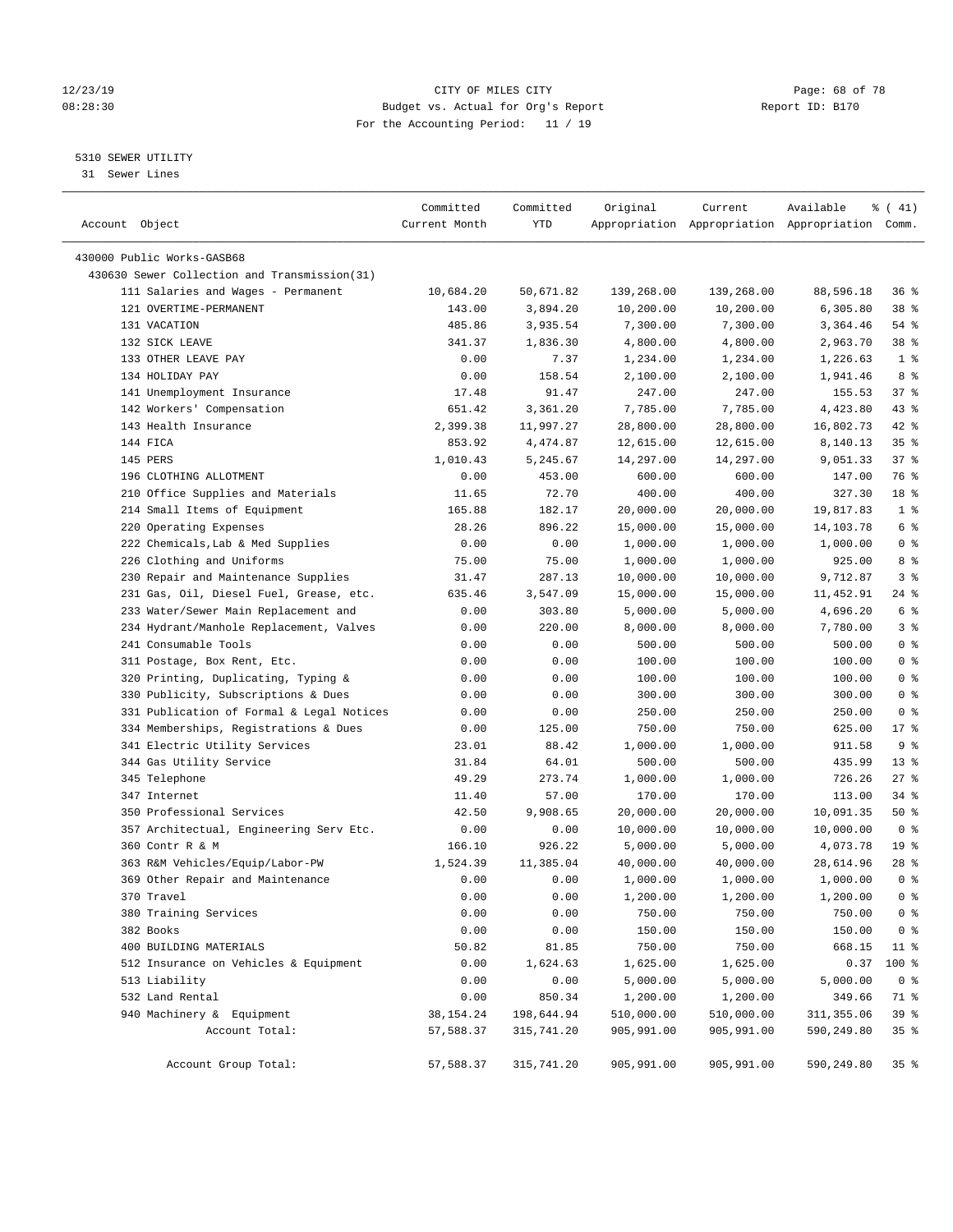#### 12/23/19 Page: 69 of 78 08:28:30 Budget vs. Actual for Org's Report Changer Report ID: B170 For the Accounting Period: 11 / 19

# 5310 SEWER UTILITY

31 Sewer Lines

| Object<br>Account                                                       | Committed<br>Current Month | Committed<br><b>YTD</b> | Original<br>Appropriation | Current<br>Appropriation | Available<br>Appropriation | $\frac{1}{6}$ ( 41)<br>Comm. |
|-------------------------------------------------------------------------|----------------------------|-------------------------|---------------------------|--------------------------|----------------------------|------------------------------|
| 520000 OTHER FINANCING USES<br>521000 Interfund Operating Transfers Out |                            |                         |                           |                          |                            |                              |
| 820 Transfers to Other Funds                                            | 1,000.00                   | 5.000.00                | 12,000.00                 | 12,000.00                | 7,000.00                   | $42$ $%$                     |
| Account Total:                                                          | 1,000.00                   | 5,000.00                | 12,000.00                 | 12,000.00                | 7,000.00                   | $42*$                        |
| Account Group Total:                                                    | 1,000.00                   | 5,000.00                | 12,000.00                 | 12,000.00                | 7,000.00                   | $42*$                        |
| Organization Total:                                                     | 58,588.37                  | 320,741.20              | 917,991.00                | 917,991.00               | 597.249.80                 | 35 <sup>8</sup>              |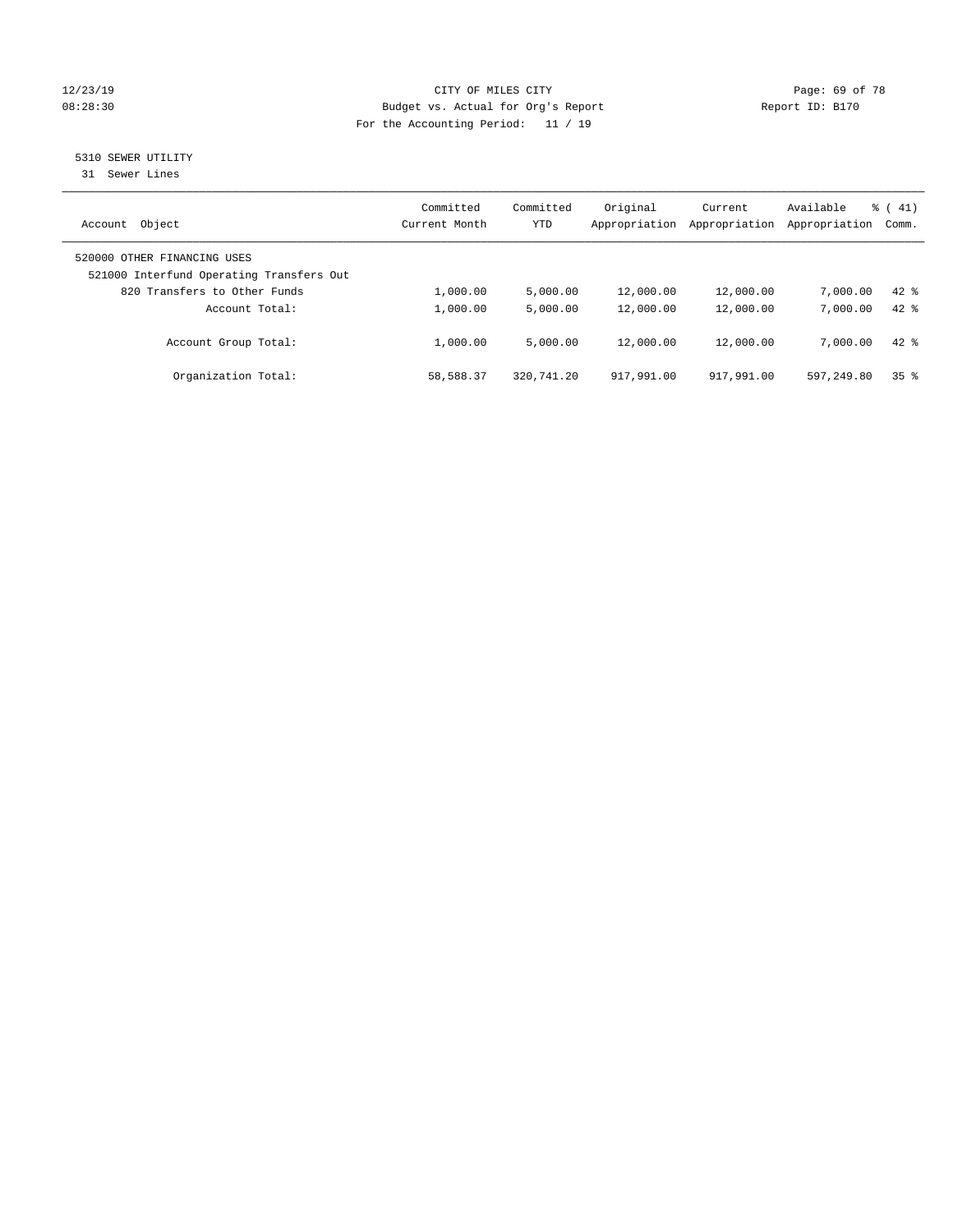#### 12/23/19 Page: 70 of 78 08:28:30 Budget vs. Actual for Org's Report Changer Report ID: B170 For the Accounting Period: 11 / 19

### 5310 SEWER UTILITY

32 Sewer Lifts

| Account Object                          | Committed<br>Current Month | Committed<br>YTD | Original   | Current    | Available<br>Appropriation Appropriation Appropriation Comm. | $\frac{1}{6}$ ( 41) |
|-----------------------------------------|----------------------------|------------------|------------|------------|--------------------------------------------------------------|---------------------|
| 430000 Public Works-GASB68              |                            |                  |            |            |                                                              |                     |
| 430690 Sewer Lift Stations(32)          |                            |                  |            |            |                                                              |                     |
| 111 Salaries and Wages - Permanent      | 5,503.49                   | 27, 445.57       | 66,424.00  | 66,424.00  | 38,978.43                                                    | 41 %                |
| 121 OVERTIME-PERMANENT                  | 154.27                     | 1,270.95         | 2,700.00   | 2,700.00   | 1,429.05                                                     | 47 %                |
| 131 VACATION                            | 446.00                     | 2,089.20         | 5,300.00   | 5,300.00   | 3,210.80                                                     | 39%                 |
| 132 SICK LEAVE                          | 27.46                      | 303.43           | 1,500.00   | 1,500.00   | 1,196.57                                                     | $20*$               |
| 133 OTHER LEAVE PAY                     | 40.96                      | 43.02            | 794.00     | 794.00     | 750.98                                                       | 5 <sup>8</sup>      |
| 134 HOLIDAY PAY                         | 131.47                     | 637.50           | 1,400.00   | 1,400.00   | 762.50                                                       | 46 %                |
| 141 Unemployment Insurance              | 9.44                       | 47.99            | 117.00     | 117.00     | 69.01                                                        | 41 %                |
| 142 Workers' Compensation               | 366.48                     | 1,852.97         | 4,478.00   | 4,478.00   | 2,625.03                                                     | 41 %                |
| 143 Health Insurance                    | 1,199.86                   | 5,935.65         | 14,400.00  | 14,400.00  | 8,464.35                                                     | 41 %                |
| 144 FICA                                | 458.46                     | 2,330.54         | 5,976.00   | 5,976.00   | 3,645.46                                                     | 39 %                |
| 145 PERS                                | 546.56                     | 2,756.38         | 6,773.00   | 6,773.00   | 4,016.62                                                     | 41 %                |
| 196 CLOTHING ALLOTMENT                  | 0.00                       | 226.50           | 600.00     | 600.00     | 373.50                                                       | 38 %                |
| 210 Office Supplies and Materials       | 0.00                       | 7.17             | 400.00     | 400.00     | 392.83                                                       | 2 <sup>8</sup>      |
| 214 Small Items of Equipment            | 0.00                       | 0.00             | 12,000.00  | 12,000.00  | 12,000.00                                                    | 0 <sup>8</sup>      |
| 220 Operating Expenses                  | 29.53                      | 346.51           | 2,000.00   | 2,000.00   | 1,653.49                                                     | $17*$               |
| 222 Chemicals, Lab & Med Supplies       | 0.00                       | 0.00             | 1,000.00   | 1,000.00   | 1,000.00                                                     | 0 <sup>8</sup>      |
| 226 Clothing and Uniforms               | 34.09                      | 89.14            | 500.00     | 500.00     | 410.86                                                       | 18 <sup>8</sup>     |
| 230 Repair and Maintenance Supplies     | 329.55                     | 1,269.42         | 18,000.00  | 18,000.00  | 16,730.58                                                    | 7 %                 |
| 231 Gas, Oil, Diesel Fuel, Grease, etc. | 154.64                     | 777.98           | 2,500.00   | 2,500.00   | 1,722.02                                                     | $31$ %              |
| 241 Consumable Tools                    | 21.98                      | 21.98            | 100.00     | 100.00     | 78.02                                                        | $22$ %              |
| 311 Postage, Box Rent, Etc.             | 0.00                       | 0.00             | 50.00      | 50.00      | 50.00                                                        | 0 <sup>8</sup>      |
| 341 Electric Utility Services           | 1,694.25                   | 8,804.35         | 20,000.00  | 20,000.00  | 11,195.65                                                    | 44 %                |
| 344 Gas Utility Service                 | 78.71                      | 332.58           | 2,000.00   | 2,000.00   | 1,667.42                                                     | $17*$               |
| 352 Wtr/Swr Lab Testing                 | 0.00                       | 0.00             | 250.00     | 250.00     | 250.00                                                       | 0 <sup>8</sup>      |
| 360 Contr R & M                         | 92.50                      | 586.50           | 2,000.00   | 2,000.00   | 1,413.50                                                     | 29%                 |
| 369 Other Repair and Maintenance        | 0.00                       | 0.00             | 1,000.00   | 1,000.00   | 1,000.00                                                     | 0 <sup>8</sup>      |
| 370 Travel                              | 85.37                      | 149.00           | 600.00     | 600.00     | 451.00                                                       | 25%                 |
| 380 Training Services                   | 60.59                      | 88.82            | 600.00     | 600.00     | 511.18                                                       | 15 <sup>°</sup>     |
| 400 BUILDING MATERIALS                  | 0.00                       | 0.00             | 200.00     | 200.00     | 200.00                                                       | 0 <sup>8</sup>      |
| 511 Insurance on Buildings              | 0.00                       | 1,686.74         | 1,687.00   | 1,687.00   | 0.26                                                         | $100*$              |
| 533 Machinery and Equipment Rental      | 0.00                       | 0.00             | 200.00     | 200.00     | 200.00                                                       | 0 <sup>8</sup>      |
| Account Total:                          | 11,465.66                  | 59,099.89        | 175,549.00 | 175,549.00 | 116,449.11                                                   | $34$ $%$            |
| Account Group Total:                    | 11,465.66                  | 59,099.89        | 175,549.00 | 175,549.00 | 116,449.11                                                   | 34 %                |
| Organization Total:                     | 11,465.66                  | 59,099.89        | 175,549.00 | 175,549.00 | 116,449.11                                                   | $34$ $%$            |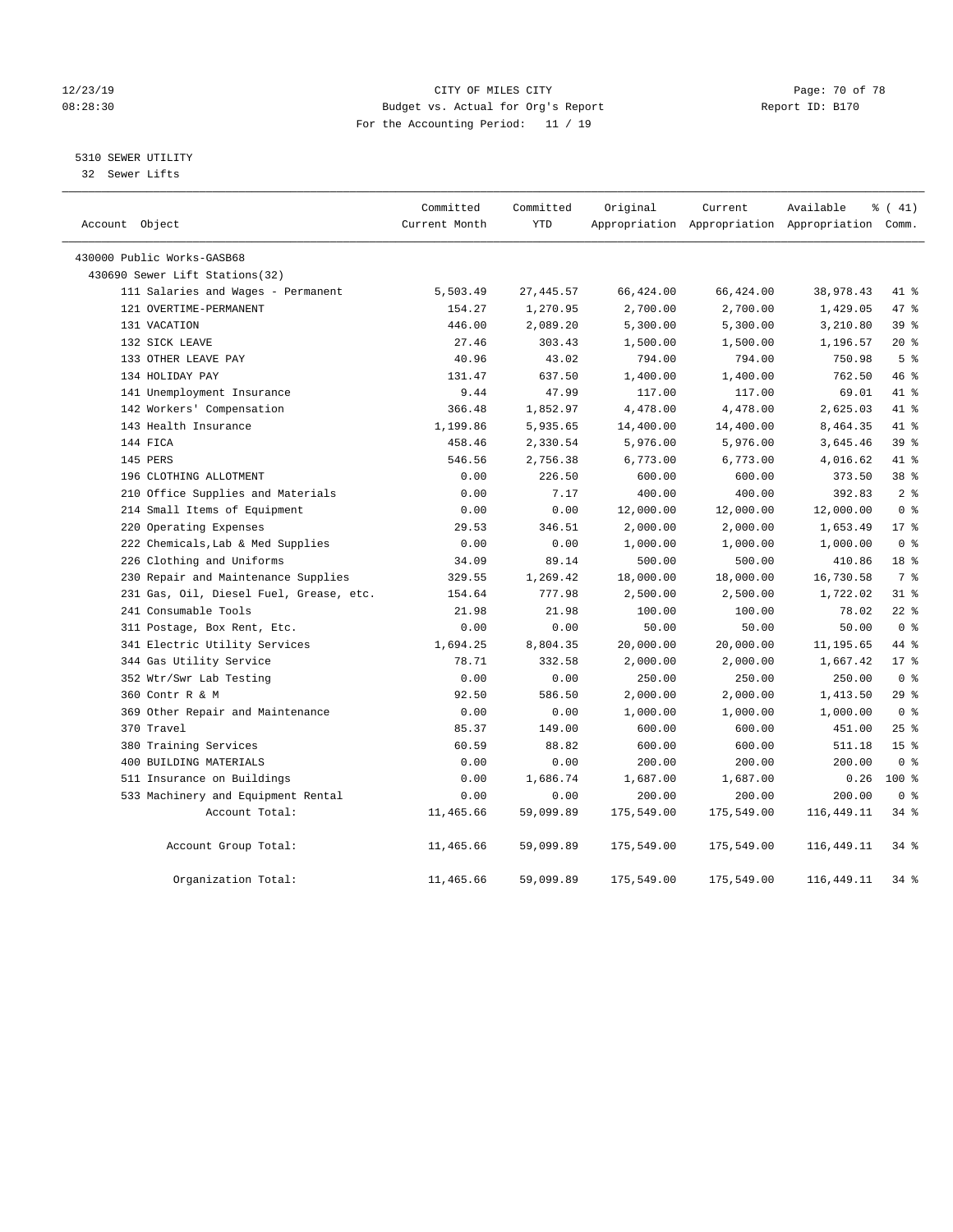#### 12/23/19 **Page: 71 of 78** CITY OF MILES CITY **Page: 71 of 78** 08:28:30 Budget vs. Actual for Org's Report Changer Report ID: B170 For the Accounting Period: 11 / 19

————————————————————————————————————————————————————————————————————————————————————————————————————————————————————————————————————

#### 5310 SEWER UTILITY

33 Sewer Plant

|                                         | Committed     | Committed  | Original                             | Current      | Available                                       | $\frac{1}{6}$ ( 41) |
|-----------------------------------------|---------------|------------|--------------------------------------|--------------|-------------------------------------------------|---------------------|
| Account Object                          | Current Month | YTD        |                                      |              | Appropriation Appropriation Appropriation Comm. |                     |
| 430000 Public Works-GASB68              |               |            |                                      |              |                                                 |                     |
| 430640 Sewer Treatment and Disposal(33) |               |            |                                      |              |                                                 |                     |
| 111 Salaries and Wages - Permanent      | 8,650.81      | 46,102.84  | 105,796.00                           | 105,796.00   | 59,693.16                                       | 44 %                |
| 121 OVERTIME-PERMANENT                  | 231.32        | 1,913.64   | 4,100.00                             | 4,100.00     | 2,186.36                                        | 47 %                |
| 131 VACATION                            | 698.22        | 3,257.87   | 8,400.00                             | 8,400.00     | 5,142.13                                        | 39 %                |
| 132 SICK LEAVE                          | 41.07         | 455.00     | 2,600.00                             | 2,600.00     | 2,145.00                                        | 18 %                |
| 133 OTHER LEAVE PAY                     | 61.44         | 66.75      | 1,527.00                             | 1,527.00     | 1,460.25                                        | 4%                  |
| 134 HOLIDAY PAY                         | 197.21        | 956.48     | 2,100.00                             | 2,100.00     | 1,143.52                                        | 46 %                |
| 141 Unemployment Insurance              | 14.81         | 79.73      | 187.00                               | 187.00       | 107.27                                          | 43 %                |
| 142 Workers' Compensation               | 551.41        | 2,952.79   | 7,200.00                             | 7,200.00     | 4,247.21                                        | 41 %                |
| 143 Health Insurance                    | 1,859.42      | 9,201.78   | 23,078.00                            | 23,078.00    | 13,876.22                                       | 40 %                |
| 144 FICA                                | 716.73        | 3,872.78   | 9,526.00                             | 9,526.00     | 5,653.22                                        | 41 %                |
| 145 PERS                                | 856.59        | 4,318.10   | 10,796.00                            | 10,796.00    | 6,477.90                                        | 40 %                |
| 196 CLOTHING ALLOTMENT                  | 0.00          | 426.00     | 500.00                               | 500.00       | 74.00                                           | 85 %                |
| 210 Office Supplies and Materials       | 0.00          | 10.77      | 250.00                               | 250.00       | 239.23                                          | 4%                  |
| 214 Small Items of Equipment            | 0.00          | 1,099.99   | 16,000.00                            | 16,000.00    | 14,900.01                                       | 7 %                 |
| 220 Operating Expenses                  | 140.84        | 1,202.91   | 20,000.00                            | 20,000.00    | 18,797.09                                       | 6 %                 |
| 222 Chemicals, Lab & Med Supplies       | 1,494.40      | 3,220.76   | 30,000.00                            | 30,000.00    | 26,779.24                                       | $11$ %              |
| 226 Clothing and Uniforms               | 40.91         | 109.71     | 600.00                               | 600.00       | 490.29                                          | 18 %                |
| 230 Repair and Maintenance Supplies     | 63.95         | 1,311.72   | 20,000.00                            | 20,000.00    | 18,688.28                                       | 7 %                 |
| 231 Gas, Oil, Diesel Fuel, Grease, etc. | 1,188.52      | 1,714.88   | 6,000.00                             | 6,000.00     | 4,285.12                                        | 29 %                |
| 241 Consumable Tools                    | 0.00          | 0.00       | 200.00                               | 200.00       | 200.00                                          | 0 <sup>8</sup>      |
| 311 Postage, Box Rent, Etc.             | 0.00          | 2.90       | 100.00                               | 100.00       | 97.10                                           | 3%                  |
| 320 Printing, Duplicating, Typing &     | 0.00          | 0.00       | 100.00                               | 100.00       | 100.00                                          | 0 <sup>8</sup>      |
| 330 Publicity, Subscriptions & Dues     | 0.00          | 0.00       | 100.00                               | 100.00       | 100.00                                          | 0 <sup>8</sup>      |
| 334 Memberships, Registrations & Dues   | 70.00         | 70.00      | 400.00                               | 400.00       | 330.00                                          | 18 %                |
| 341 Electric Utility Services           | 6,885.72      | 31,367.47  | 130,000.00                           | 130,000.00   | 98,632.53                                       | $24$ %              |
| 342 Water Utility Services              | 39.94         | 404.79     | 1,500.00                             | 1,500.00     | 1,095.21                                        | $27$ %              |
| 345 Telephone                           | 31.28         | 169.82     | 800.00                               | 800.00       | 630.18                                          | $21$ %              |
| 346 Garbage Service                     | 0.00          | 724.24     | 1,400.00                             | 1,400.00     | 675.76                                          | $52$ $%$            |
| 347 Internet                            | 45.60         | 228.00     | 650.00                               | 650.00       | 422.00                                          | 35%                 |
| 350 Professional Services               | 0.00          | 461.00     | 5,000.00                             | 5,000.00     | 4,539.00                                        | 9 <sup>°</sup>      |
| 352 Wtr/Swr Lab Testing                 | 0.00          | 465.00     | 9,000.00                             | 9,000.00     | 8,535.00                                        | 5 <sup>°</sup>      |
| 357 Architectual, Engineering Serv Etc. | 0.00          | 0.00       | 5,000.00                             | 5,000.00     | 5,000.00                                        | 0 <sup>8</sup>      |
| 360 Contr R & M                         | 15.00         | 223.60     | 8,000.00                             | 8,000.00     | 7,776.40                                        | 3%                  |
| 363 R&M Vehicles/Equip/Labor-PW         | 0.00          | 1,735.66   | 5,000.00                             | 5,000.00     | 3,264.34                                        | 35%                 |
| 370 Travel                              | 142.29        | 234.90     | 1,000.00                             | 1,000.00     | 765.10                                          | $23$ $%$            |
| 380 Training Services                   | 100.98        | 148.04     | 1,000.00                             | 1,000.00     | 851.96                                          | 15 <sup>8</sup>     |
| 382 Books                               | 0.00          | 0.00       | 200.00                               | 200.00       | 200.00                                          | 0 <sup>8</sup>      |
| 400 BUILDING MATERIALS                  | 0.00          | 139.00     | 500.00                               | 500.00       | 361.00                                          | 28 %                |
| 511 Insurance on Buildings              | 0.00          | 10,902.57  | 10,903.00                            | 10,903.00    | 0.43                                            | 100 %               |
| 512 Insurance on Vehicles & Equipment   | 0.00          | 76.36      | 77.00                                | 77.00        | 0.64                                            | 99 %                |
| 533 Machinery and Equipment Rental      | 0.00          | 0.00       | 2,000.00                             | 2,000.00     | 2,000.00                                        | 0 <sup>8</sup>      |
| 940 Machinery & Equipment               | 0.00          | 51,000.50  | 610,000.00                           | 610,000.00   | 558,999.50                                      | 8 %                 |
| Account Total:                          | 24, 138. 46   | 180,628.35 | 1,061,590.00                         | 1,061,590.00 | 880,961.65                                      | $17*$               |
|                                         |               |            |                                      |              |                                                 |                     |
| Account Group Total:                    | 24, 138.46    |            | 180,628.35 1,061,590.00 1,061,590.00 |              | 880,961.65                                      | 17 %                |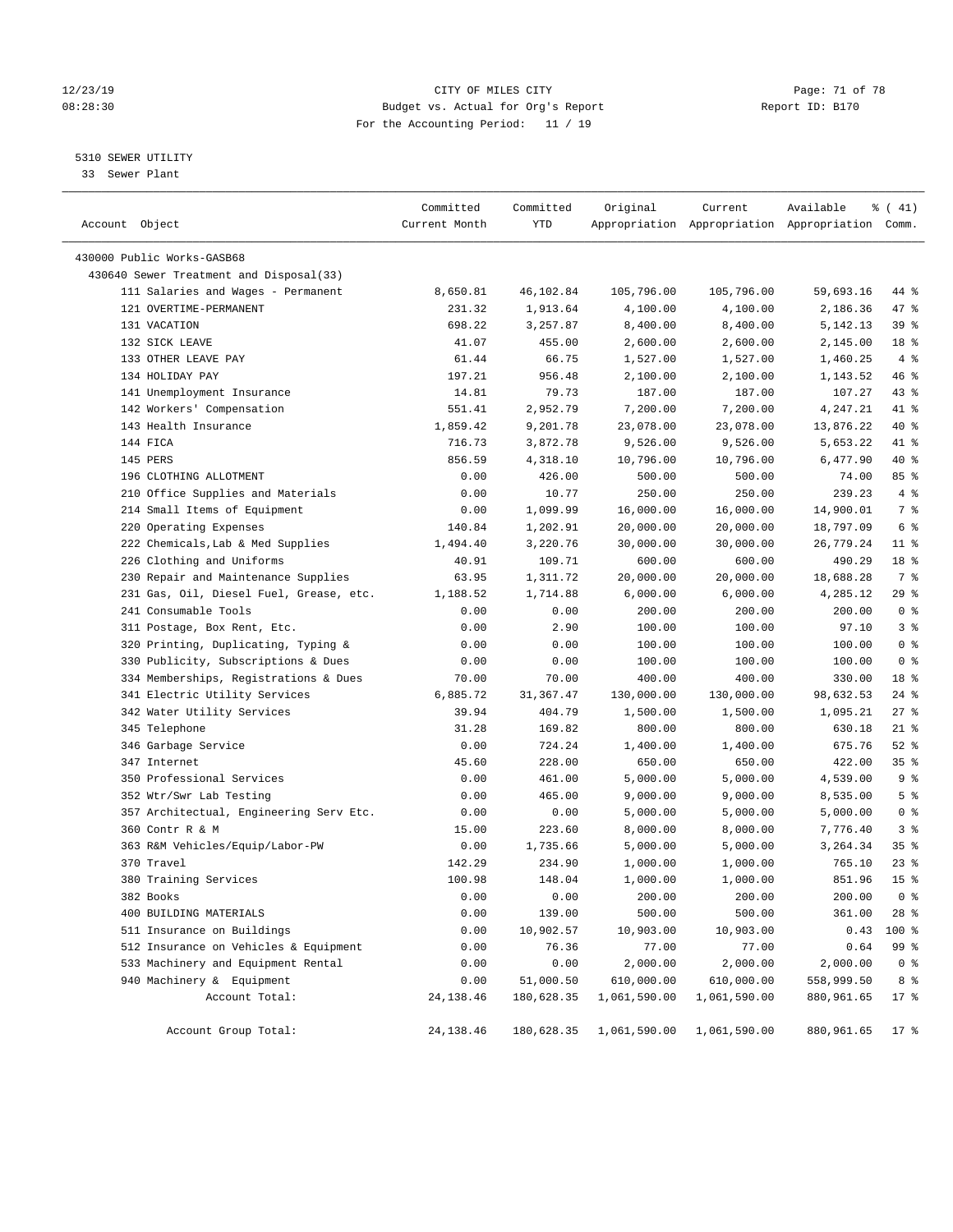#### 12/23/19 **Page: 72 of 78** CITY OF MILES CITY **Page: 72 of 78** 08:28:30 Budget vs. Actual for Org's Report Changer Report ID: B170 For the Accounting Period: 11 / 19

# 5310 SEWER UTILITY

33 Sewer Plant

| Account Object      | Committed<br>Current Month | Committed<br>YTD | Original     | Current      | Available<br>Appropriation Appropriation Appropriation Comm. | $\frac{1}{6}$ ( 41) |
|---------------------|----------------------------|------------------|--------------|--------------|--------------------------------------------------------------|---------------------|
| Organization Total: | 24, 138.46                 | 180,628.35       | 1,061,590.00 | 1,061,590.00 | 880,961.65                                                   | 17 %                |
| Fund Total:         | 102,142.22                 | 621,284.41       | 2,792,607.00 | 2,792,607.00 | 2,171,322.59 22 %                                            |                     |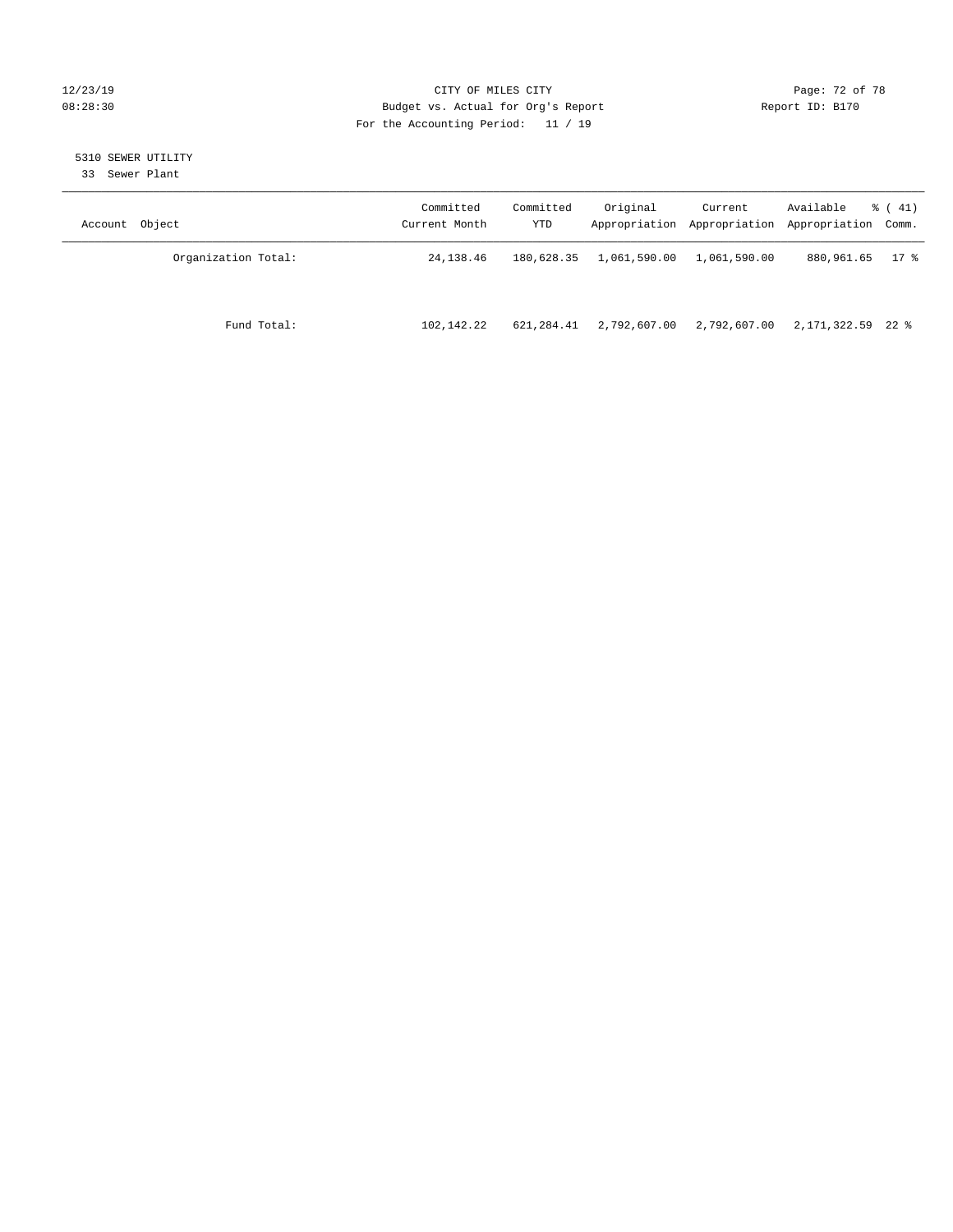### 12/23/19 **Page: 73 of 78** CITY OF MILES CITY **Page: 73 of 78** 08:28:30 Budget vs. Actual for Org's Report Changer Report ID: B170 For the Accounting Period: 11 / 19

# 5510 AMBULANCE FUND

10 Ambulance

| Account Object                              | Committed<br>Current Month | Committed<br>YTD | Original   | Current    | Available<br>Appropriation Appropriation Appropriation Comm. | % (41)             |
|---------------------------------------------|----------------------------|------------------|------------|------------|--------------------------------------------------------------|--------------------|
| 420000 PUBLIC SAFETY-GASB68                 |                            |                  |            |            |                                                              |                    |
| 420730 Emergency Medical Services-Ambulance |                            |                  |            |            |                                                              |                    |
| 111 Salaries and Wages - Permanent          | 21, 235.86                 | 102,525.41       | 207,984.00 | 207,984.00 | 105,458.59                                                   | 49 %               |
| 112 SALARIES AND WAGES - PART PAID          | 1,305.00                   | 5,937.00         | 20,000.00  | 20,000.00  | 14,063.00                                                    | $30*$              |
| 121 OVERTIME-PERMANENT                      | 2,616.15                   | 12,629.98        | 51,800.00  | 51,800.00  | 39,170.02                                                    | $24$ %             |
| 131 VACATION                                | 3,138.21                   | 9,863.71         | 26,600.00  | 26,600.00  | 16,736.29                                                    | 37%                |
| 132 SICK LEAVE                              | 1,030.32                   | 5,727.18         | 10,600.00  | 10,600.00  | 4,872.82                                                     | 54 %               |
| 133 OTHER LEAVE PAY                         | 0.00                       | 0.00             | 8,189.00   | 8,189.00   | 8,189.00                                                     | 0 <sup>8</sup>     |
| 134 HOLIDAY PAY                             | 545.64                     | 2,081.04         | 12,000.00  | 12,000.00  | 9,918.96                                                     | $17*$              |
| 141 Unemployment Insurance                  | 44.88                      | 208.15           | 462.00     | 462.00     | 253.85                                                       | 45 %               |
| 142 Workers' Compensation                   | 1,800.78                   | 8,413.16         | 15,300.00  | 15,300.00  | 6,886.84                                                     | $55$ $\frac{6}{3}$ |
| 143 Health Insurance                        | 3,939.91                   | 19,044.29        | 44,054.00  | 44,054.00  | 25,009.71                                                    | 43 %               |
| 144 FICA                                    | 512.73                     | 2,373.55         | 5,019.00   | 5,019.00   | 2,645.45                                                     | 47 %               |
| 147 Firemen's Pension                       | 3,188.84                   | 15,087.92        | 49,174.00  | 49,174.00  | 34,086.08                                                    | $31$ %             |
| 210 Office Supplies and Materials           | 36.19                      | 114.01           | 3,000.00   | 3,000.00   | 2,885.99                                                     | 4%                 |
| 214 Small Items of Equipment                | 192.00                     | 264.39           | 6,600.00   | 6,600.00   | 6,335.61                                                     | 4%                 |
| 220 Operating Expenses                      | 36.86                      | 340.12           | 33,409.00  | 33,409.00  | 33,068.88                                                    | 1 <sup>°</sup>     |
| 222 Chemicals, Lab & Med Supplies           | 881.79                     | 15,260.47        | 30,000.00  | 30,000.00  | 14,739.53                                                    | $51$ %             |
| 230 Repair and Maintenance Supplies         | 0.00                       | 28.89            | 3,000.00   | 3,000.00   | 2,971.11                                                     | 1 <sup>°</sup>     |
| 231 Gas, Oil, Diesel Fuel, Grease, etc.     | 687.78                     | 5,246.73         | 16,000.00  | 16,000.00  | 10,753.27                                                    | $33$ $%$           |
| 241 Consumable Tools                        | 766.20                     | 2,382.45         | 5,000.00   | 5,000.00   | 2,617.55                                                     | 48 %               |
| 300 PURCHASED SERVICES                      | 0.00                       | 0.00             | 2,000.00   | 2,000.00   | 2,000.00                                                     | 0 <sup>8</sup>     |
| 311 Postage, Box Rent, Etc.                 | 1.50                       | 3.00             | 100.00     | 100.00     | 97.00                                                        | 3 <sup>°</sup>     |
| 320 Printing, Duplicating, Typing &         | 0.00                       | $-80.84$         | 350.00     | 350.00     | 430.84                                                       | $-23$ %            |
| 341 Electric Utility Services               | 160.86                     | 1,356.65         | 2,000.00   | 2,000.00   | 643.35                                                       | 68 %               |
| 342 Water Utility Services                  | 24.89                      | 124.08           | 400.00     | 400.00     | 275.92                                                       | $31$ %             |
| 343 Sewer Utility Services                  | 29.80                      | 157.58           | 400.00     | 400.00     | 242.42                                                       | 39 %               |
| 344 Gas Utility Service                     | 49.54                      | 84.00            | 1,200.00   | 1,200.00   | 1,116.00                                                     | 7 %                |
| 345 Telephone                               | 135.02                     | 687.93           | 1,750.00   | 1,750.00   | 1,062.07                                                     | 39 %               |
| 346 Garbage Service                         | 0.00                       | 259.56           | 1,065.00   | 1,065.00   | 805.44                                                       | $24$ %             |
| 347 Internet                                | 28.24                      | 167.16           | 550.00     | 550.00     | 382.84                                                       | $30*$              |
| 350 Professional Services                   | 5,160.10                   | 24,773.88        | 47,000.00  | 47,000.00  | 22, 226.12                                                   | 53%                |
| 360 Contr R & M                             | 0.00                       | 2,773.39         | 5,000.00   | 5,000.00   | 2,226.61                                                     | $55$ $\frac{6}{3}$ |
| 364 R&M Vehicles - Fire/Amb                 | 141.63                     | 2,291.52         | 15,000.00  | 15,000.00  | 12,708.48                                                    | 15 <sup>°</sup>    |
| 370 Travel                                  | 130.54                     | 130.54           | 2,500.00   | 2,500.00   | 2,369.46                                                     | 5 <sup>°</sup>     |
| 380 Training Services                       | 3,629.00                   | 4,129.00         | 7,982.00   | 7,982.00   | 3,853.00                                                     | $52$ $%$           |
| 382 Books                                   | 0.00                       | 0.00             | 2,000.00   | 2,000.00   | 2,000.00                                                     | 0 <sup>8</sup>     |
| 400 BUILDING MATERIALS                      | 0.00                       | 0.00             | 2,000.00   | 2,000.00   | 2,000.00                                                     | 0 <sup>8</sup>     |
| 511 Insurance on Buildings                  | 0.00                       | 680.43           | 681.00     | 681.00     | 0.57                                                         | 100 %              |
| 512 Insurance on Vehicles & Equipment       | 0.00                       | 2,531.08         | 2,532.00   | 2,532.00   | 0.92                                                         | 100 %              |
| 810 Losses (Bad debt expense - Enterprise   | 0.00                       | 42,073.02        | 100,000.00 | 100,000.00 | 57,926.98                                                    | 42 %               |
| 811 Contractual Allowances (Ambl)           | 37,632.62                  | 217, 145.40      | 250,000.00 | 250,000.00 | 32,854.60                                                    | 87%                |
| 940 Machinery & Equipment                   | 0.00                       | 0.00             | 6,221.00   | 6,221.00   | 6,221.00                                                     | 0 <sup>8</sup>     |
| Account Total:                              | 89,082.88                  | 506,815.83       | 998,922.00 | 998,922.00 | 492,106.17                                                   | $51$ %             |
| Account Group Total:                        | 89,082.88                  | 506,815.83       | 998,922.00 | 998,922.00 | 492,106.17                                                   | $51$ %             |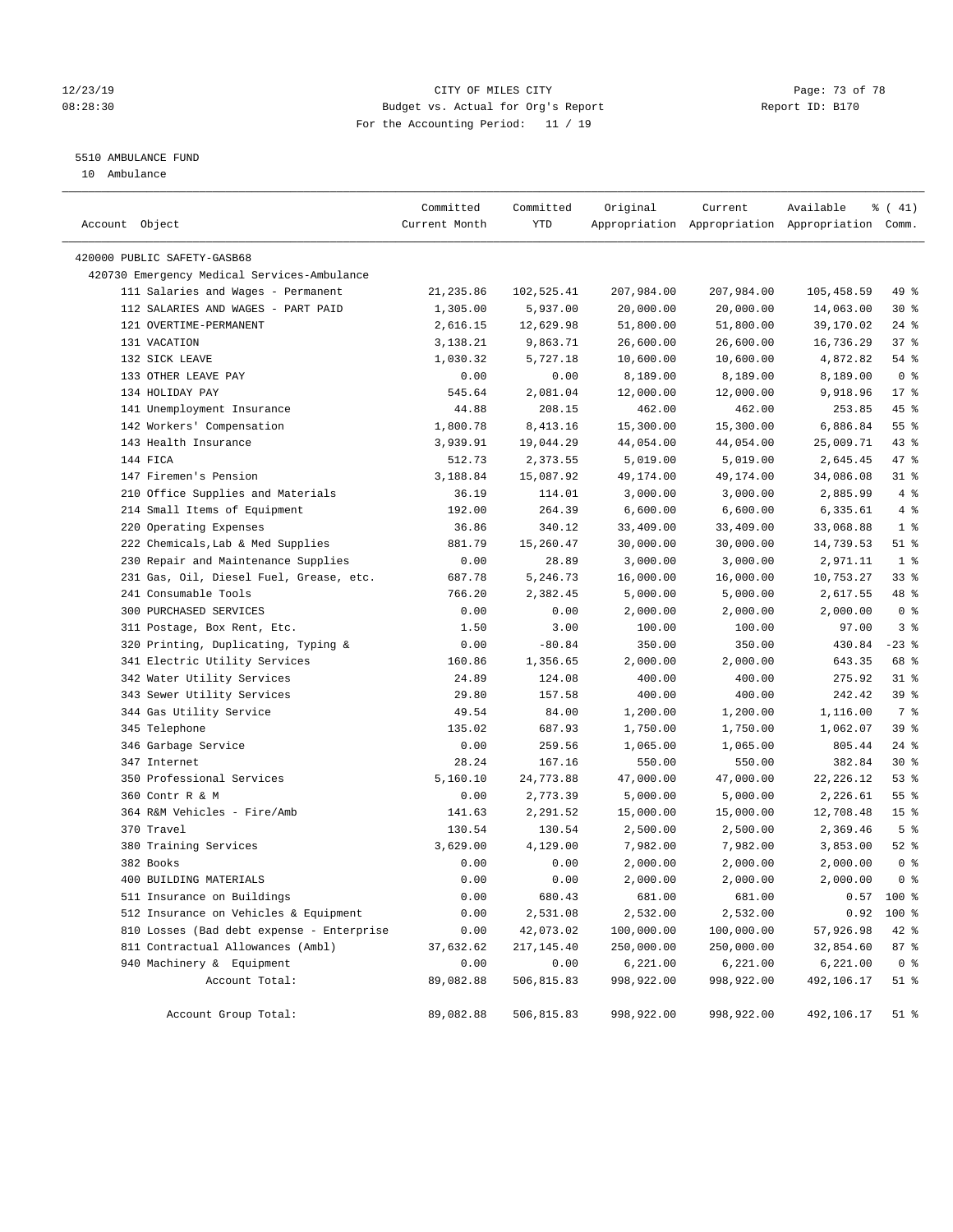### 12/23/19 **Page: 74 of 78** CITY OF MILES CITY **Page: 74 of 78** 08:28:30 Budget vs. Actual for Org's Report Changer Report ID: B170 For the Accounting Period: 11 / 19

# 5510 AMBULANCE FUND

10 Ambulance

| Account Object                           | Committed<br>Current Month | Committed<br><b>YTD</b> | Original                  | Current      | Available<br>Appropriation Appropriation Appropriation | % (41)<br>Comm. |
|------------------------------------------|----------------------------|-------------------------|---------------------------|--------------|--------------------------------------------------------|-----------------|
| 510000 MISCELLANEOUS                     |                            |                         |                           |              |                                                        |                 |
| 510330 Comprehensive Liability Insurance |                            |                         |                           |              |                                                        |                 |
| 513 Liability                            | 0.00                       | 4,930.24                | 4,931.00                  | 4,931.00     | 0.76                                                   | $100*$          |
| Account Total:                           | 0.00                       | 4,930.24                | 4,931.00                  | 4,931.00     | 0.76                                                   | $100$ %         |
| Account Group Total:                     | 0.00                       | 4,930.24                | 4,931.00                  | 4,931.00     |                                                        | $0.76$ 100 %    |
| 520000 OTHER FINANCING USES              |                            |                         |                           |              |                                                        |                 |
| 521000 Interfund Operating Transfers Out |                            |                         |                           |              |                                                        |                 |
| 820 Transfers to Other Funds             | 2,166.00                   | 10,830.00               | 35,991.00                 | 35,991.00    | 25,161.00                                              | $30*$           |
| Account Total:                           | 2,166.00                   | 10,830.00               | 35,991.00                 | 35,991.00    | 25,161.00                                              | $30*$           |
| Account Group Total:                     | 2,166.00                   | 10,830.00               | 35,991.00                 | 35,991.00    | 25,161.00                                              | $30*$           |
| Organization Total:                      | 91,248.88                  | 522,576.07              | 1,039,844.00              | 1,039,844.00 | 517,267.93                                             | $50*$           |
| Fund Total:                              | 91,248.88                  | 522,576.07              | 1,039,844.00 1,039,844.00 |              | 517,267.93                                             | $50*$           |
|                                          |                            |                         |                           |              |                                                        |                 |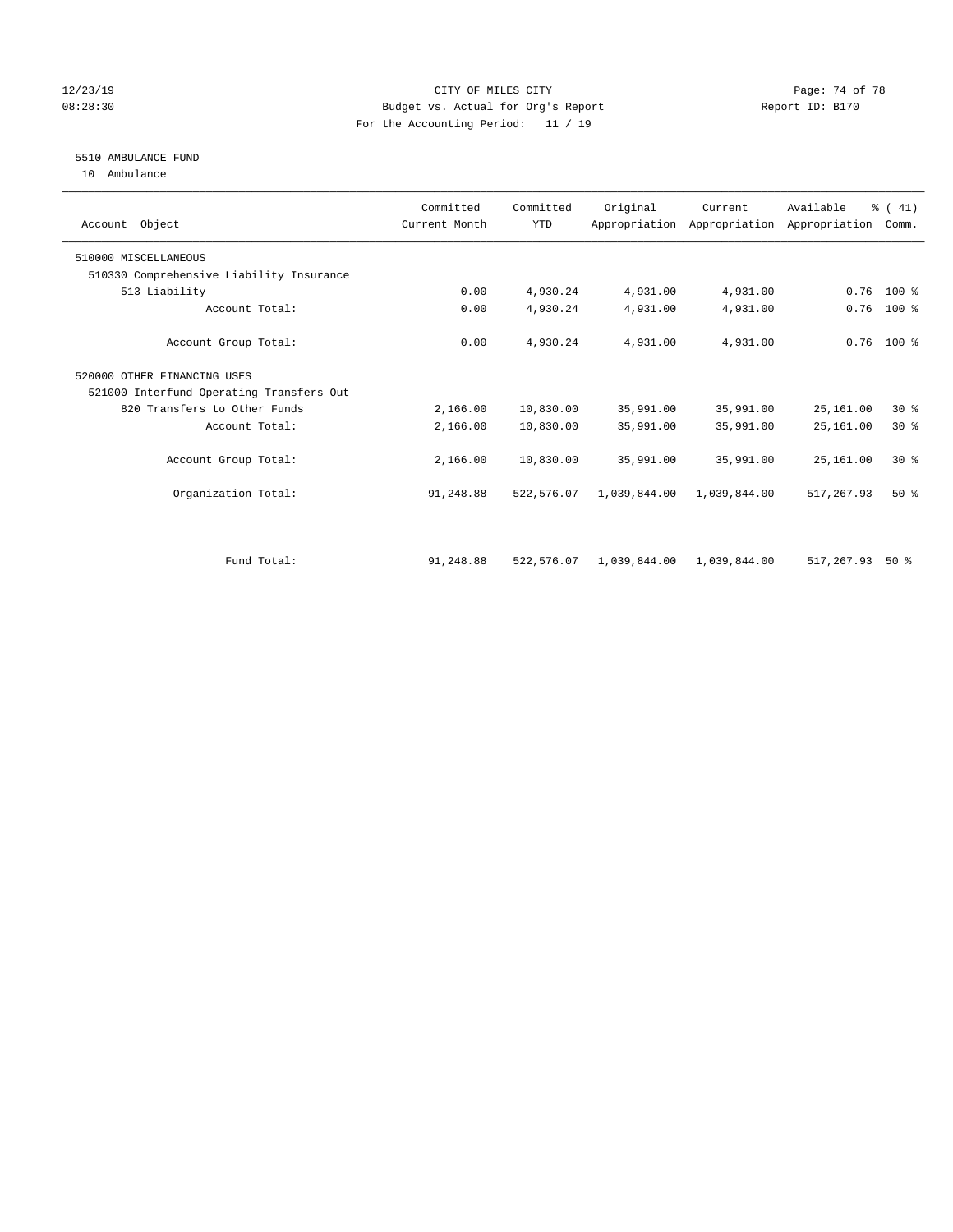### 12/23/19 Page: 75 of 78 08:28:30 Budget vs. Actual for Org's Report Changer Report ID: B170 For the Accounting Period: 11 / 19

————————————————————————————————————————————————————————————————————————————————————————————————————————————————————————————————————

## 5610 AIRPORT OPERATING

87 Airport

|                                            | Committed     | Committed   | Original     | Current      | Available                                       | $\frac{1}{6}$ ( 41) |
|--------------------------------------------|---------------|-------------|--------------|--------------|-------------------------------------------------|---------------------|
| Account Object                             | Current Month | YTD         |              |              | Appropriation Appropriation Appropriation Comm. |                     |
| 430000 Public Works-GASB68                 |               |             |              |              |                                                 |                     |
| 430300 Airport(87)                         |               |             |              |              |                                                 |                     |
| 111 Salaries and Wages - Permanent         | 6,827.13      | 37, 194. 28 | 100,260.00   | 100,260.00   | 63,065.72                                       | 37%                 |
| 121 OVERTIME-PERMANENT                     | 267.00        | 1,094.70    | 2,800.00     | 2,800.00     | 1,705.30                                        | 39 %                |
| 131 VACATION                               | 1,830.66      | 3,363.47    | 2,100.00     | 2,100.00     | $-1, 263.47$                                    | 160 %               |
| 132 SICK LEAVE                             | 24.50         | 251.31      | 1,800.00     | 1,800.00     | 1,548.69                                        | $14*$               |
| 133 OTHER LEAVE PAY                        | 0.00          | 2,305.54    | 3,203.00     | 3,203.00     | 897.46                                          | 72 %                |
| 134 HOLIDAY PAY                            | 70.80         | 283.20      | 1,600.00     | 1,600.00     | 1,316.80                                        | 18 %                |
| 141 Unemployment Insurance                 | 13.54         | 67.28       | 168.00       | 168.00       | 100.72                                          | 40 %                |
| 142 Workers' Compensation                  | 485.91        | 2,422.19    | 6,154.00     | 6,154.00     | 3,731.81                                        | 39 %                |
| 143 Health Insurance                       | 1,589.05      | 7,945.25    | 19,073.00    | 19,073.00    | 11,127.75                                       | 42 %                |
| 144 FICA                                   | 690.04        | 3,430.97    | 8,550.00     | 8,550.00     | 5,119.03                                        | 40 %                |
| 145 PERS                                   | 782.05        | 3,857.47    | 9,690.00     | 9,690.00     | 5,832.53                                        | 40 %                |
| 196 CLOTHING ALLOTMENT                     | 0.00          | 356.25      | 375.00       | 375.00       | 18.75                                           | 95%                 |
| 210 Office Supplies and Materials          | 74.99         | 205.76      | 600.00       | 600.00       | 394.24                                          | $34$ $%$            |
| 214 Small Items of Equipment               | 0.00          | 0.00        | 250.00       | 250.00       | 250.00                                          | 0 <sup>8</sup>      |
| 220 Operating Expenses                     | 30.87         | 857.22      | 4,000.00     | 4,000.00     | 3,142.78                                        | $21$ %              |
| 230 Repair and Maintenance Supplies        | 4,902.04      | 8,288.49    | 8,000.00     | 8,000.00     | $-288.49$                                       | $104$ %             |
| 231 Gas, Oil, Diesel Fuel, Grease, etc.    | 619.29        | 1,575.51    | 2,500.00     | 2,500.00     | 924.49                                          | 63 %                |
| 237 Aviation Fuel                          | 8,596.54      | 144,498.52  | 300,000.00   | 300,000.00   | 155,501.48                                      | 48 %                |
| 239 Tires, Tubes Etc.                      | 0.00          | 0.00        | 2,500.00     | 2,500.00     | 2,500.00                                        | 0 <sup>8</sup>      |
| 250 Supplies for Resale                    | 676.72        | 676.72      | 1,000.00     | 1,000.00     | 323.28                                          | 68 %                |
| 311 Postage, Box Rent, Etc.                | 0.00          | 137.95      | 200.00       | 200.00       | 62.05                                           | 69 %                |
| 319 Other Communication and Transportation | 114.20        | 571.00      | 1,200.00     | 1,200.00     | 629.00                                          | 48 %                |
| 330 Publicity, Subscriptions & Dues        | 0.00          | 0.00        | 1,200.00     | 1,200.00     | 1,200.00                                        | 0 <sup>8</sup>      |
| 334 Memberships, Registrations & Dues      | 119.00        | 131.99      | 600.00       | 600.00       | 468.01                                          | $22$ %              |
| 341 Electric Utility Services              | 1,024.19      | 5,032.89    | 10,000.00    | 10,000.00    | 4,967.11                                        | 50%                 |
| 344 Gas Utility Service                    | 396.86        | 806.00      | 5,000.00     | 5,000.00     | 4,194.00                                        | 16 <sup>°</sup>     |
| 345 Telephone                              | 165.11        | 849.62      | 3,000.00     | 3,000.00     | 2,150.38                                        | $28$ %              |
| 347 Internet                               | 9.60          | 55.60       | 400.00       | 400.00       | 344.40                                          | $14*$               |
| 350 Professional Services                  | 150.00        | 150.00      | 1,000.00     | 1,000.00     | 850.00                                          | 15 <sup>°</sup>     |
| 360 Contr R & M                            | 0.00          | 3,656.18    | 0.00         | 0.00         | $-3,656.18$                                     | $***$ $_{8}$        |
| 363 R&M Vehicles/Equip/Labor-PW            | 1,418.29      | 2,498.61    | 6,000.00     | 6,000.00     | 3,501.39                                        | $42$ %              |
| 367 Plumbing, Heating, Electrical          | 0.00          | 0.00        | 1,000.00     | 1,000.00     | 1,000.00                                        | 0 <sup>8</sup>      |
| 380 Training Services                      | 0.00          | 0.00        | 150.00       | 150.00       | 150.00                                          | 0 <sup>8</sup>      |
| 511 Insurance on Buildings                 | 0.00          | 3,439.69    | 3,440.00     | 3,440.00     | 0.31                                            | $100*$              |
| 512 Insurance on Vehicles & Equipment      | 0.00          | 2,037.97    | 2,038.00     | 2,038.00     | 0.03                                            | $100*$              |
| 513 Liability                              | 0.00          | 0.00        | 4,800.00     | 4,800.00     | 4,800.00                                        | 0 <sup>8</sup>      |
| 925 Industrial Park Project-Airport        | 0.00          | 2,560.00    | 180,000.00   | 180,000.00   | 177,440.00                                      | 1 <sup>°</sup>      |
| 939 AIP-3-30-055-017-2018                  | 0.00          | 0.00        | 418,920.00   | 418,920.00   | 418,920.00                                      | 0 <sup>8</sup>      |
| 944 Snow Removal Environment Study         | 0.00          | 204.00      | 0.00         | 0.00         | $-204.00$                                       | $***$ $_{8}$        |
| Account Total:                             | 30,878.38     | 240,805.63  | 1,113,571.00 | 1,113,571.00 | 872,765.37                                      | $22$ %              |
| 430320 Airport - Improvements              |               |             |              |              |                                                 |                     |
| 360 Contr R & M                            | 1,780.00      | 1,780.00    | 13,510.00    | 13,510.00    | 11,730.00                                       | $13*$               |
| 940 Machinery & Equipment                  | 0.00          | 0.00        | 20,000.00    | 20,000.00    | 20,000.00                                       | 0 <sup>8</sup>      |
| Account Total:                             | 1,780.00      | 1,780.00    | 33,510.00    | 33,510.00    | 31,730.00                                       | 5 <sup>°</sup>      |
| Account Group Total:                       | 32,658.38     | 242,585.63  | 1,147,081.00 | 1,147,081.00 | 904, 495.37                                     | $21$ %              |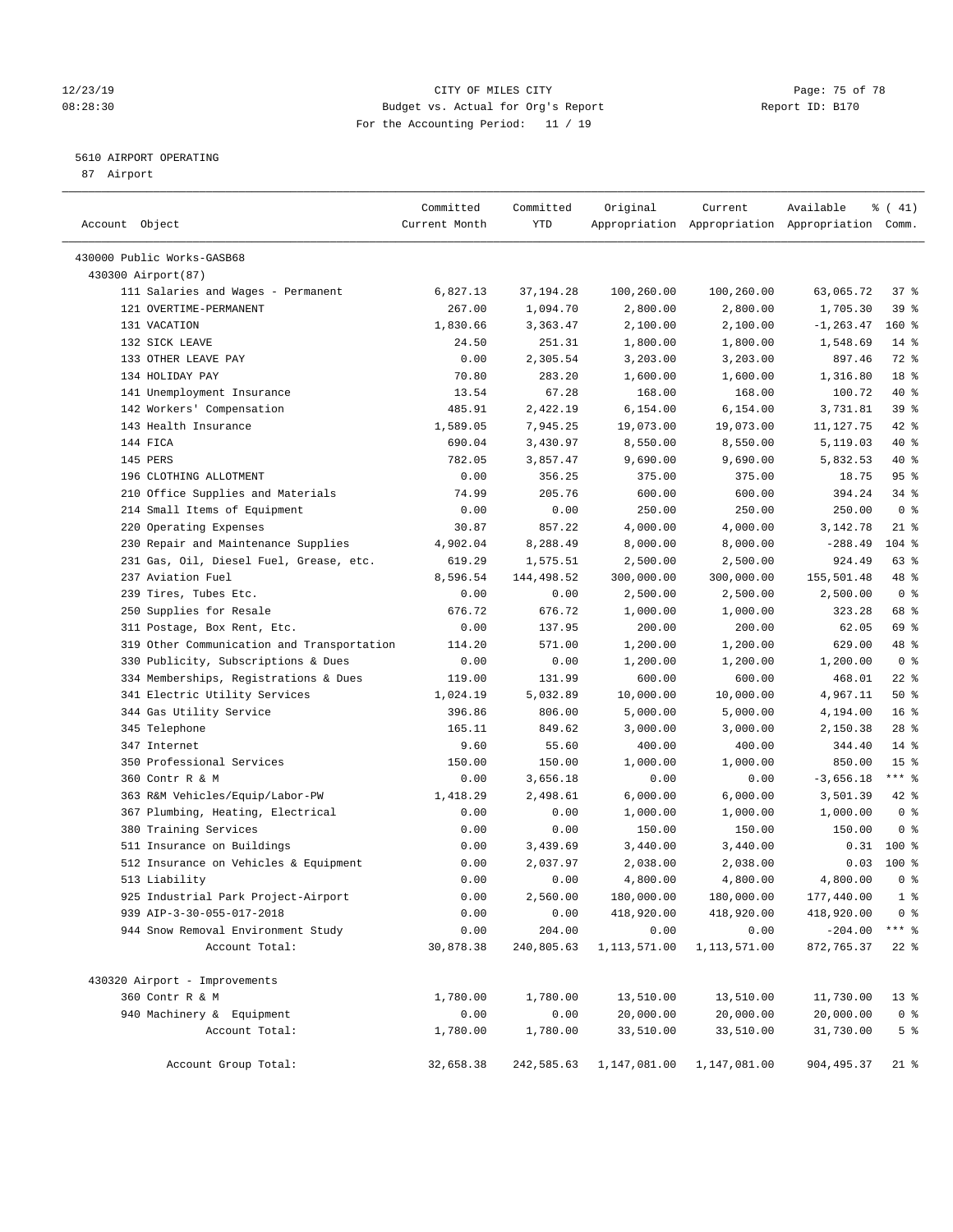### 12/23/19 **Page: 76 of 78** CITY OF MILES CITY **Page: 76 of 78** 08:28:30 Budget vs. Actual for Org's Report Changer Report ID: B170 For the Accounting Period: 11 / 19

# 5610 AIRPORT OPERATING

87 Airport

| Account Object      |                                          | Committed<br>Current Month | Committed<br><b>YTD</b> | Original     | Current<br>Appropriation Appropriation | Available<br>Appropriation | % (41)<br>Comm. |  |
|---------------------|------------------------------------------|----------------------------|-------------------------|--------------|----------------------------------------|----------------------------|-----------------|--|
| 490000 DEBT SERVICE |                                          |                            |                         |              |                                        |                            |                 |  |
|                     | 490500 Other Debt Service Payments       |                            |                         |              |                                        |                            |                 |  |
|                     | 648 MT Aero Principle 06-2015            | 0.00                       | 0.00                    | 16,953.00    | 16,953.00                              | 16,953.00                  | 0 <sup>8</sup>  |  |
|                     | 649 MT Aero Interest06-2015              | 0.00                       | 0.00                    | 1,653.00     | 1,653.00                               | 1,653.00                   | 0 <sup>8</sup>  |  |
|                     | Account Total:                           | 0.00                       | 0.00                    | 18,606.00    | 18,606.00                              | 18,606.00                  | 0 <sup>8</sup>  |  |
|                     | Account Group Total:                     | 0.00                       | 0.00                    | 18,606.00    | 18,606.00                              | 18,606.00                  | 0 <sup>8</sup>  |  |
|                     | 520000 OTHER FINANCING USES              |                            |                         |              |                                        |                            |                 |  |
|                     | 521000 Interfund Operating Transfers Out |                            |                         |              |                                        |                            |                 |  |
|                     | 820 Transfers to Other Funds             | 1,683.00                   | 8,415.00                | 20,191.00    | 20,191.00                              | 11,776.00                  | 42 %            |  |
|                     | Account Total:                           | 1,683.00                   | 8,415.00                | 20,191.00    | 20,191.00                              | 11,776.00                  | $42*$           |  |
|                     | Account Group Total:                     | 1,683.00                   | 8,415.00                | 20,191.00    | 20,191.00                              | 11,776.00                  | 42 %            |  |
|                     | Organization Total:                      | 34, 341.38                 | 251,000.63              | 1,185,878.00 | 1,185,878.00                           | 934,877.37                 | $21$ $%$        |  |
|                     | Fund Total:                              |                            |                         |              |                                        | 934,877.37                 | $21*$           |  |
|                     |                                          | 34, 341.38                 | 251,000.63              | 1,185,878.00 | 1,185,878.00                           |                            |                 |  |